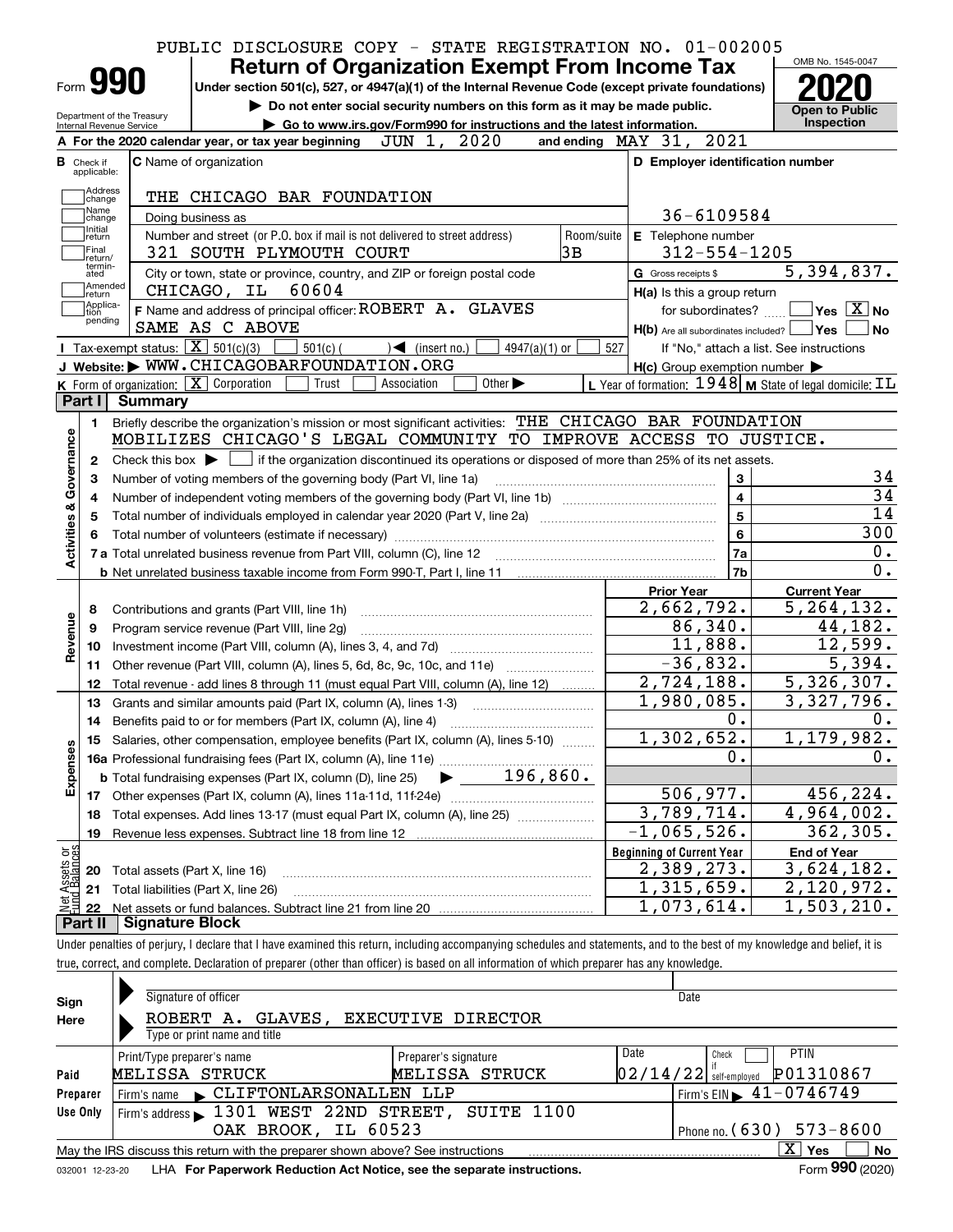|              | 36-6109584<br>THE CHICAGO BAR FOUNDATION<br>Page $2$<br>Form 990 (2020)                                                                                         |
|--------------|-----------------------------------------------------------------------------------------------------------------------------------------------------------------|
|              | Part III   Statement of Program Service Accomplishments                                                                                                         |
|              | $\boxed{\mathbf{X}}$                                                                                                                                            |
| 1.           | Briefly describe the organization's mission:                                                                                                                    |
|              | THE CHICAGO BAR FOUNDATION BRINGS THE LEGAL COMMUNITY TOGETHER THROUGH                                                                                          |
|              | ADVOCACY, FUNDING, AND INNOVATION TO IMPROVE ACCESS TO JUSTICE FOR                                                                                              |
|              | PEOPLE IN NEED AND TO MAKE THE LEGAL SYSTEM MORE FAIR, EQUITABLE, AND                                                                                           |
|              | EFFECTIVE.                                                                                                                                                      |
| $\mathbf{2}$ | Did the organization undertake any significant program services during the year which were not listed on the                                                    |
|              | $\sqrt{}$ Yes $\sqrt{X}$ No<br>prior Form 990 or 990-EZ?                                                                                                        |
|              | If "Yes," describe these new services on Schedule O.                                                                                                            |
| 3            | $\overline{\ }$ Yes $\overline{\phantom{X}}$ No<br>Did the organization cease conducting, or make significant changes in how it conducts, any program services? |
|              | If "Yes," describe these changes on Schedule O.                                                                                                                 |
| 4            | Describe the organization's program service accomplishments for each of its three largest program services, as measured by expenses.                            |
|              | Section 501(c)(3) and 501(c)(4) organizations are required to report the amount of grants and allocations to others, the total expenses, and                    |
|              | revenue, if any, for each program service reported.                                                                                                             |
| 4a           | 930, 513. ) (Revenue \$<br>$1,121,673$ $\cdot$ including grants of \$<br>(Expenses \$<br>(Code:                                                                 |
|              | PROVIDED SIGNIFICANT GRANTS AND OTHER KEY SUPPORT TO CHICAGO'S PRO BONO                                                                                         |
|              | AND LEGAL AID ORGANIZATIONS AND RELATED INITIATIVES SERVING THE CHICAGO                                                                                         |
|              | AREA. THESE GRANTS ENABLED TENS OF THOUSANDS OF LOW-INCOME AND                                                                                                  |
|              | DISADVANTAGED CHICAGOANS TO GET CRITICAL LEGAL ADVICE AND ASSISTANCE;                                                                                           |
|              | STRENGTHENED CHICAGO'S PRO BONO AND LEGAL AID SYSTEM; AND SUPPORTED A                                                                                           |
|              | NUMBER OF INITIATIVES THAT HELPED MAKE THE JUSTICE SYSTEM MORE                                                                                                  |
|              | USER-FRIENDLY AND ACCESSIBLE FOR PEOPLE IN NEED. THE CBF MADE A NUMBER                                                                                          |
|              | OF OTHER GRANTS TO SUPPORT A VARIETY OF ACCESS TO JUSTICE AND RELATED                                                                                           |
|              | PHILANTHROPIC INTITIATIVES, INCLUDING THE CBF'S PRO BONO AND PUBLIC                                                                                             |
|              |                                                                                                                                                                 |
|              | SERVICE AWARD GRANTS, AND GRANTS TO PROJECTS THAT EDUCATE VULNERABLE                                                                                            |
|              | YOUTH ABOUT THEIR LEGAL RIGHTS AND RESPONSIBILITIES OR PROMOTE LEGAL OR                                                                                         |
|              | CIVIC-RELATED EDUCATION, INCLUDING DIVERSITY INITIATIVES.                                                                                                       |
| 4b           | 2, 275, 283. ) (Revenue \$<br>2,742,708. including grants of \$<br>(Expenses \$<br>(Code:                                                                       |
|              | MADE THE COURT SYSTEM MORE USER-FRIENDLY AND ACCESSIBLE FOR THOSE IN                                                                                            |
|              | NEED, PARTICULARLY THOSE WITHOUT LAWYERS. THE CBF WAS A LEAD PARTNER                                                                                            |
|              | WITH THE CIRCUIT COURT, COOK COUNTY, AND MANY OTHER LEGAL AID,                                                                                                  |
|              | GOVERNMENT, AND COMMUNITY PARTNERS IN DEVELOPING COOK COUNTY LEGAL AID                                                                                          |
|              | FOR HOUSING AND DEBT, A GROUNDBREAKING PROGRAM TO PROVIDE CRITICAL                                                                                              |
|              | LEGAL HELP FOR PEOPLE FACING EVICTIONS, CONSUMER DEBT CHALLENGES,                                                                                               |
|              | FORECLOSURE, AND OTHER HOUSING ISSUES THAT ALREADY HAS HELPED THOUSANDS                                                                                         |
|              | OF PEOPLE IN NEED IN ITS FIRST YEAR. THE CBF CONTINUED ITS LEADERSHIP                                                                                           |
|              | AND SUPPORT FOR ADVICE DESKS IN THE STATE AND FEDERAL COURTS AND IN THE                                                                                         |
|              | CITY'S DEPARTMENT OF ADMINISTRATIVE HEARINGS. ADDITIONALLY, THE CBF                                                                                             |
|              | PLAYED A LEAD ROLE IN ILLINOIS JUSTICECORPS, AN INNOVATIVE PROGRAM                                                                                              |
|              | THROUGH WHICH STUDENTS SERVE AS GUIDES TO MAKE COURTS ACROSS ILLINOIS                                                                                           |
|              | 333, 382. including grants of \$<br>44, 182.<br>) (Expenses \$<br>4c (Code:<br>) (Revenue \$                                                                    |
|              | CONTINUED TO HOST AND SUPPORT THE CBF'S JUSTICE ENTREPRENEURS PROJECT                                                                                           |
|              | (JEP), AN INCUBATOR FOR NEW LAWYERS TO START THEIR OWN INNOVATIVE AND                                                                                           |
|              | SOCIALLY CONSCIOUS LAW FIRMS TO PROVIDE AFFORDABLE SERVICES TO LOW AND                                                                                          |
|              | MODERATE INCOME PEOPLE IN THE CHICAGO AREA, A VASTLY UNDERSERVED CLIENT                                                                                         |
|              | BASE. WITH THE HELP OF A STRONG NETWORK OF PARTNERS, THE JEP PROVIDES                                                                                           |
|              | TRAINING, MENTORING, AND OTHER RESOURCES AND SUPPORT TO HELP                                                                                                    |
|              | PARTICIPANTS ESTABLISH SUSTAINABLE LAW PRACTICES THAT ADDRESS UNMET                                                                                             |
|              | LEGAL NEEDS IN THE COMMUNITY. JEP LAWYERS ARE BUILDING PRACTICES THAT                                                                                           |
|              | OFFER FIXED FEES AND FLEXIBLE REPRESENTATION OPTIONS, MAXIMIZE                                                                                                  |
|              | TECHNOLOGY AND ATTORNEY-CLIENT COLLABORATION, AND LEVERAGE EXISTING BUT                                                                                         |
|              | PREVIOUSLY UNTAPPED REFERRAL NETWORKS. THE JEP FEATURES A STRONG PRO                                                                                            |
|              | BONO SERVICE COMPONENT THAT PLACES PARTICIPANTS AT PARTNER LEGAL AID                                                                                            |
|              | 4d Other program services (Describe on Schedule O.)                                                                                                             |
|              | $122,000.$ (Revenue \$<br>$147$ , $064$ $\cdot$ including grants of \$<br>Expenses \$                                                                           |
| 4е           | 4,344,827.<br>Total program service expenses >                                                                                                                  |
|              | Form 990 (2020)                                                                                                                                                 |
|              | SEE SCHEDULE O FOR CONTINUATION(S)<br>032002 12-23-20                                                                                                           |
|              | 2                                                                                                                                                               |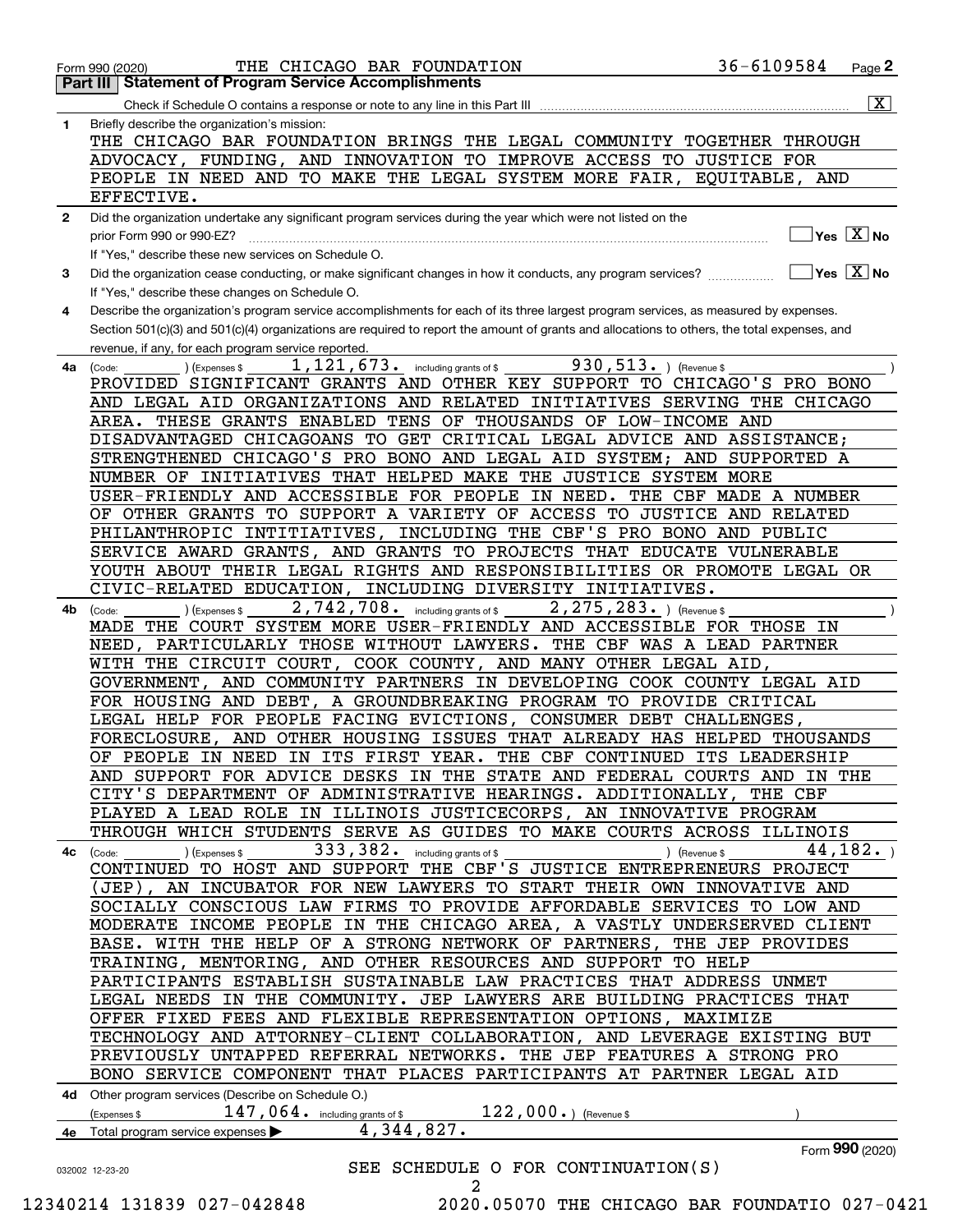|  | Form 990 (2020) |
|--|-----------------|

|     |                                                                                                                                       |                 | Yes                     | No                           |
|-----|---------------------------------------------------------------------------------------------------------------------------------------|-----------------|-------------------------|------------------------------|
| 1   | Is the organization described in section $501(c)(3)$ or $4947(a)(1)$ (other than a private foundation)?                               |                 |                         |                              |
|     |                                                                                                                                       | 1               | X                       |                              |
| 2   |                                                                                                                                       | $\overline{2}$  | $\overline{\mathbf{x}}$ |                              |
| 3   | Did the organization engage in direct or indirect political campaign activities on behalf of or in opposition to candidates for       |                 |                         |                              |
|     |                                                                                                                                       | 3               |                         | x                            |
| 4   | Section 501(c)(3) organizations. Did the organization engage in lobbying activities, or have a section 501(h) election in effect      |                 |                         |                              |
|     |                                                                                                                                       | 4               | X                       |                              |
| 5   | Is the organization a section 501(c)(4), 501(c)(5), or 501(c)(6) organization that receives membership dues, assessments, or          |                 |                         |                              |
|     |                                                                                                                                       | 5               |                         | x                            |
| 6   | Did the organization maintain any donor advised funds or any similar funds or accounts for which donors have the right to             |                 |                         | x                            |
|     | provide advice on the distribution or investment of amounts in such funds or accounts? If "Yes," complete Schedule D, Part I          | 6               |                         |                              |
| 7   | Did the organization receive or hold a conservation easement, including easements to preserve open space,                             |                 |                         | x                            |
|     |                                                                                                                                       | $\overline{7}$  |                         |                              |
| 8   | Did the organization maintain collections of works of art, historical treasures, or other similar assets? If "Yes," complete          | 8               |                         | X                            |
| 9   | Did the organization report an amount in Part X, line 21, for escrow or custodial account liability, serve as a custodian for         |                 |                         |                              |
|     | amounts not listed in Part X; or provide credit counseling, debt management, credit repair, or debt negotiation services?             |                 |                         |                              |
|     |                                                                                                                                       | 9               |                         | x                            |
| 10  | Did the organization, directly or through a related organization, hold assets in donor-restricted endowments                          |                 |                         |                              |
|     |                                                                                                                                       | 10              | х                       |                              |
| 11  | If the organization's answer to any of the following questions is "Yes," then complete Schedule D, Parts VI, VII, VIII, IX, or X      |                 |                         |                              |
|     | as applicable.                                                                                                                        |                 |                         |                              |
|     | a Did the organization report an amount for land, buildings, and equipment in Part X, line 10? If "Yes." complete Schedule D.         |                 |                         |                              |
|     |                                                                                                                                       | 11a             | X                       |                              |
|     | <b>b</b> Did the organization report an amount for investments - other securities in Part X, line 12, that is 5% or more of its total |                 |                         |                              |
|     |                                                                                                                                       | 11b             |                         | x                            |
|     | Did the organization report an amount for investments - program related in Part X, line 13, that is 5% or more of its total           |                 |                         |                              |
|     |                                                                                                                                       | 11c             |                         | x                            |
|     | d Did the organization report an amount for other assets in Part X, line 15, that is 5% or more of its total assets reported in       |                 |                         |                              |
|     |                                                                                                                                       | 11d             |                         | x                            |
|     | e Did the organization report an amount for other liabilities in Part X, line 25? If "Yes," complete Schedule D, Part X               | 11e             |                         | $\overline{\mathbf{x}}$      |
| f   | Did the organization's separate or consolidated financial statements for the tax year include a footnote that addresses               |                 |                         |                              |
|     | the organization's liability for uncertain tax positions under FIN 48 (ASC 740)? If "Yes," complete Schedule D, Part X                | 11f             |                         | x                            |
|     | 12a Did the organization obtain separate, independent audited financial statements for the tax year? If "Yes," complete               |                 |                         |                              |
|     |                                                                                                                                       | 12a             | Х                       |                              |
|     | <b>b</b> Was the organization included in consolidated, independent audited financial statements for the tax year?                    |                 |                         |                              |
|     | If "Yes," and if the organization answered "No" to line 12a, then completing Schedule D, Parts XI and XII is optional                 | 12b             |                         | Δ.                           |
| 13  |                                                                                                                                       | 13              |                         | X                            |
| 14a | Did the organization maintain an office, employees, or agents outside of the United States?                                           | 14a             |                         | $\mathbf x$                  |
| b   | Did the organization have aggregate revenues or expenses of more than \$10,000 from grantmaking, fundraising, business,               |                 |                         |                              |
|     | investment, and program service activities outside the United States, or aggregate foreign investments valued at \$100,000            |                 |                         |                              |
|     |                                                                                                                                       | 14b             |                         | x                            |
| 15  | Did the organization report on Part IX, column (A), line 3, more than \$5,000 of grants or other assistance to or for any             |                 |                         |                              |
|     |                                                                                                                                       | 15              |                         | X                            |
| 16  | Did the organization report on Part IX, column (A), line 3, more than \$5,000 of aggregate grants or other assistance to              |                 |                         |                              |
|     |                                                                                                                                       | 16              |                         | X                            |
| 17  | Did the organization report a total of more than \$15,000 of expenses for professional fundraising services on Part IX,               |                 |                         |                              |
|     |                                                                                                                                       | 17              |                         | x                            |
| 18  | Did the organization report more than \$15,000 total of fundraising event gross income and contributions on Part VIII, lines          |                 |                         |                              |
|     |                                                                                                                                       | 18              | х                       |                              |
| 19  | Did the organization report more than \$15,000 of gross income from gaming activities on Part VIII, line 9a? If "Yes."                |                 |                         |                              |
|     |                                                                                                                                       | 19              |                         | X<br>$\overline{\mathbf{x}}$ |
| 20a |                                                                                                                                       | 20a             |                         |                              |
|     | b If "Yes" to line 20a, did the organization attach a copy of its audited financial statements to this return?                        | 20 <sub>b</sub> |                         |                              |
| 21  | Did the organization report more than \$5,000 of grants or other assistance to any domestic organization or                           | 21              | X                       |                              |
|     |                                                                                                                                       |                 | Form 990 (2020)         |                              |
|     | 032003 12-23-20                                                                                                                       |                 |                         |                              |

3

032003 12-23-20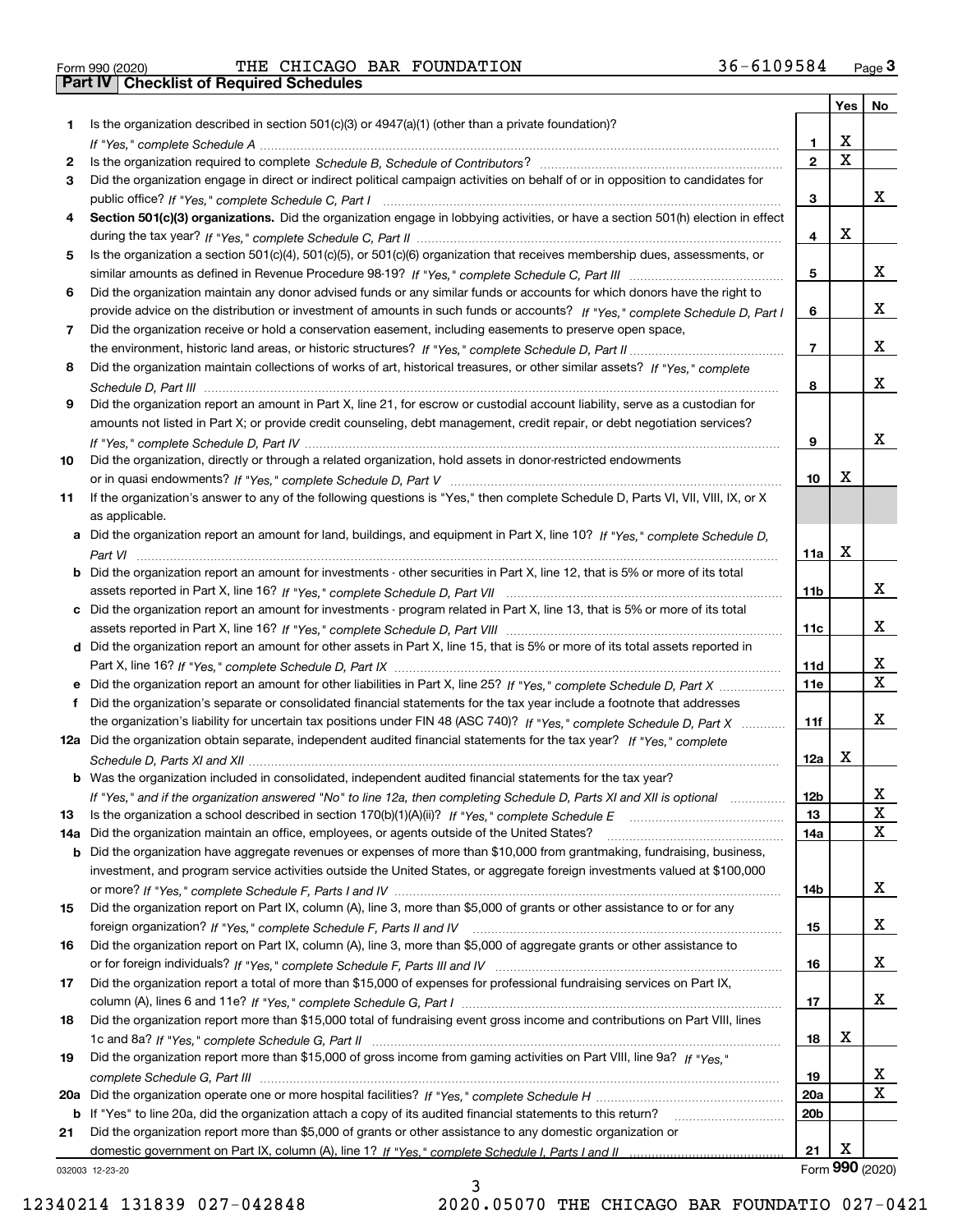|  | Form 990 (2020) |
|--|-----------------|
|  |                 |

*(continued)*

|               |                                                                                                                                       |            | Yes | No               |
|---------------|---------------------------------------------------------------------------------------------------------------------------------------|------------|-----|------------------|
| 22            | Did the organization report more than \$5,000 of grants or other assistance to or for domestic individuals on                         |            |     |                  |
|               |                                                                                                                                       | 22         | X   |                  |
| 23            | Did the organization answer "Yes" to Part VII, Section A, line 3, 4, or 5 about compensation of the organization's current            |            |     |                  |
|               | and former officers, directors, trustees, key employees, and highest compensated employees? If "Yes," complete                        |            |     |                  |
|               |                                                                                                                                       | 23         | X   |                  |
|               | 24a Did the organization have a tax-exempt bond issue with an outstanding principal amount of more than \$100,000 as of the           |            |     |                  |
|               | last day of the year, that was issued after December 31, 2002? If "Yes," answer lines 24b through 24d and complete                    |            |     |                  |
|               |                                                                                                                                       | 24a        |     | x                |
|               | <b>b</b> Did the organization invest any proceeds of tax-exempt bonds beyond a temporary period exception?                            | 24b        |     |                  |
|               | c Did the organization maintain an escrow account other than a refunding escrow at any time during the year to defease                |            |     |                  |
|               | any tax-exempt bonds?                                                                                                                 | 24c        |     |                  |
|               |                                                                                                                                       | 24d        |     |                  |
|               | 25a Section 501(c)(3), 501(c)(4), and 501(c)(29) organizations. Did the organization engage in an excess benefit                      |            |     |                  |
|               |                                                                                                                                       | 25a        |     | x                |
|               | b Is the organization aware that it engaged in an excess benefit transaction with a disqualified person in a prior year, and          |            |     |                  |
|               | that the transaction has not been reported on any of the organization's prior Forms 990 or 990-EZ? If "Yes," complete                 |            |     |                  |
|               |                                                                                                                                       | 25b        |     | х                |
|               | Schedule L. Part I<br>Did the organization report any amount on Part X, line 5 or 22, for receivables from or payables to any current |            |     |                  |
| 26            |                                                                                                                                       |            |     |                  |
|               | or former officer, director, trustee, key employee, creator or founder, substantial contributor, or 35%                               |            |     | х                |
|               |                                                                                                                                       | 26         |     |                  |
| 27            | Did the organization provide a grant or other assistance to any current or former officer, director, trustee, key employee,           |            |     |                  |
|               | creator or founder, substantial contributor or employee thereof, a grant selection committee member, or to a 35% controlled           |            |     | x                |
|               | entity (including an employee thereof) or family member of any of these persons? If "Yes," complete Schedule L, Part III              | 27         |     |                  |
| 28            | Was the organization a party to a business transaction with one of the following parties (see Schedule L, Part IV                     |            |     |                  |
|               | instructions, for applicable filing thresholds, conditions, and exceptions):                                                          |            |     |                  |
|               | a A current or former officer, director, trustee, key employee, creator or founder, or substantial contributor? If                    |            |     |                  |
|               |                                                                                                                                       | 28a        |     | x<br>$\mathbf x$ |
|               |                                                                                                                                       | 28b        |     |                  |
|               | c A 35% controlled entity of one or more individuals and/or organizations described in lines 28a or 28b? If                           |            |     |                  |
|               |                                                                                                                                       | 28c        |     | x<br>$\mathbf X$ |
| 29            |                                                                                                                                       | 29         |     |                  |
| 30            | Did the organization receive contributions of art, historical treasures, or other similar assets, or qualified conservation           |            |     |                  |
|               |                                                                                                                                       | 30         |     | х<br>$\mathbf X$ |
| 31            | Did the organization liquidate, terminate, or dissolve and cease operations? If "Yes," complete Schedule N, Part I                    | 31         |     |                  |
| 32            | Did the organization sell, exchange, dispose of, or transfer more than 25% of its net assets? If "Yes," complete                      |            |     |                  |
|               | Schedule N, Part II                                                                                                                   | 32         |     | х                |
| 33            | Did the organization own 100% of an entity disregarded as separate from the organization under Regulations                            |            |     |                  |
|               |                                                                                                                                       | 33         |     | х                |
| 34            | Was the organization related to any tax-exempt or taxable entity? If "Yes," complete Schedule R, Part II, III, or IV, and             |            |     |                  |
|               | Part V, line 1                                                                                                                        | 34         | X   |                  |
|               | 35a Did the organization have a controlled entity within the meaning of section 512(b)(13)?                                           | <b>35a</b> |     | X                |
|               | b If "Yes" to line 35a, did the organization receive any payment from or engage in any transaction with a controlled entity           |            |     |                  |
|               |                                                                                                                                       | 35b        |     |                  |
| 36            | Section 501(c)(3) organizations. Did the organization make any transfers to an exempt non-charitable related organization?            |            |     |                  |
|               |                                                                                                                                       | 36         | X   |                  |
| 37            | Did the organization conduct more than 5% of its activities through an entity that is not a related organization                      |            |     |                  |
|               | and that is treated as a partnership for federal income tax purposes? If "Yes," complete Schedule R, Part VI                          | 37         |     | x                |
| 38            | Did the organization complete Schedule O and provide explanations in Schedule O for Part VI, lines 11b and 19?                        |            |     |                  |
|               | Note: All Form 990 filers are required to complete Schedule O                                                                         | 38         | X   |                  |
| <b>Part V</b> | <b>Statements Regarding Other IRS Filings and Tax Compliance</b>                                                                      |            |     |                  |
|               | Check if Schedule O contains a response or note to any line in this Part V                                                            |            |     |                  |
|               |                                                                                                                                       |            | Yes | No               |
|               | 11<br>1a                                                                                                                              |            |     |                  |
|               | 0<br><b>b</b> Enter the number of Forms W-2G included in line 1a. Enter -0- if not applicable<br>1b                                   |            |     |                  |
|               | c Did the organization comply with backup withholding rules for reportable payments to vendors and reportable gaming                  |            |     |                  |
|               | (gambling) winnings to prize winners?                                                                                                 | 1c         | Χ   |                  |
|               | 032004 12-23-20                                                                                                                       |            |     | Form 990 (2020)  |
|               |                                                                                                                                       |            |     |                  |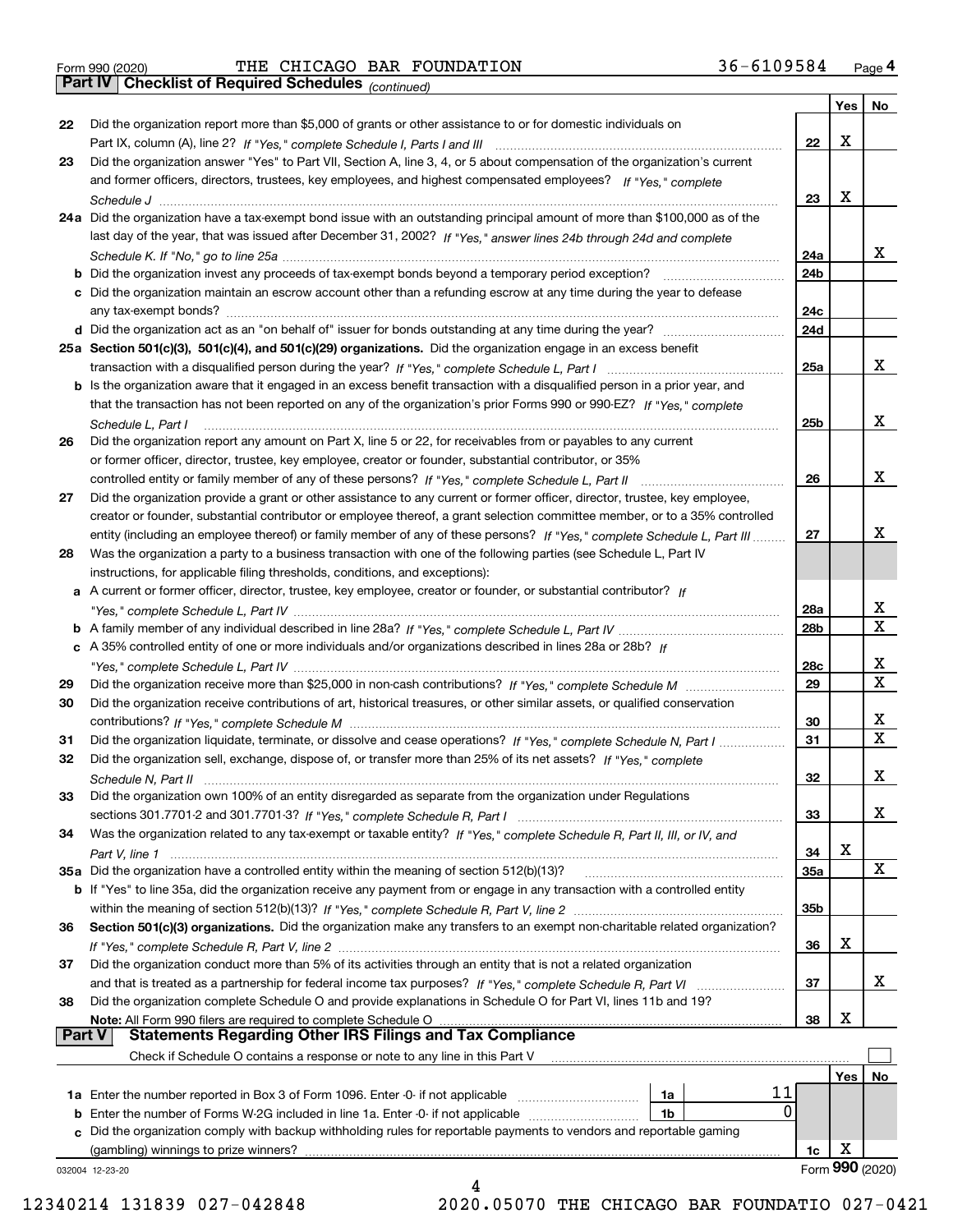|               | 36-6109584<br>THE CHICAGO BAR FOUNDATION<br>Form 990 (2020)                                                                                     |                |                     | $_{\text{Page}}$ 5 |
|---------------|-------------------------------------------------------------------------------------------------------------------------------------------------|----------------|---------------------|--------------------|
| <b>Part V</b> | Statements Regarding Other IRS Filings and Tax Compliance (continued)                                                                           |                |                     |                    |
|               |                                                                                                                                                 |                | Yes                 | No                 |
|               | 2a Enter the number of employees reported on Form W-3, Transmittal of Wage and Tax Statements,                                                  |                |                     |                    |
|               | filed for the calendar year ending with or within the year covered by this return<br>2a                                                         | 14             |                     |                    |
|               |                                                                                                                                                 | 2 <sub>b</sub> | х                   |                    |
|               |                                                                                                                                                 |                |                     |                    |
| За            | Did the organization have unrelated business gross income of \$1,000 or more during the year?                                                   | 3a             |                     | x                  |
| b             |                                                                                                                                                 | 3 <sub>b</sub> |                     |                    |
|               | 4a At any time during the calendar year, did the organization have an interest in, or a signature or other authority over, a                    |                |                     |                    |
|               |                                                                                                                                                 | 4a             |                     | х                  |
|               | <b>b</b> If "Yes," enter the name of the foreign country $\blacktriangleright$                                                                  |                |                     |                    |
|               | See instructions for filing requirements for FinCEN Form 114, Report of Foreign Bank and Financial Accounts (FBAR).                             |                |                     |                    |
| 5a            | Was the organization a party to a prohibited tax shelter transaction at any time during the tax year?                                           | 5a             |                     | х                  |
| b             |                                                                                                                                                 | 5b             |                     | X                  |
| с             |                                                                                                                                                 | 5c             |                     |                    |
|               | 6a Does the organization have annual gross receipts that are normally greater than \$100,000, and did the organization solicit                  |                |                     |                    |
|               | any contributions that were not tax deductible as charitable contributions?                                                                     | 6a             |                     | x                  |
|               | <b>b</b> If "Yes," did the organization include with every solicitation an express statement that such contributions or gifts                   |                |                     |                    |
|               | were not tax deductible?                                                                                                                        | 6b             |                     |                    |
| 7             | Organizations that may receive deductible contributions under section 170(c).                                                                   |                |                     |                    |
| а             | Did the organization receive a payment in excess of \$75 made partly as a contribution and partly for goods and services provided to the payor? | 7a             | х                   |                    |
| b             | If "Yes," did the organization notify the donor of the value of the goods or services provided?                                                 | 7b             | X                   |                    |
|               | Did the organization sell, exchange, or otherwise dispose of tangible personal property for which it was required                               |                |                     |                    |
|               |                                                                                                                                                 | 7c             |                     | х                  |
| d             | 7d                                                                                                                                              |                |                     |                    |
| е             |                                                                                                                                                 | 7e             |                     | х                  |
| f             | Did the organization, during the year, pay premiums, directly or indirectly, on a personal benefit contract?                                    | 7f             |                     | X                  |
| g             | If the organization received a contribution of qualified intellectual property, did the organization file Form 8899 as required?                | 7g             |                     |                    |
| h             | If the organization received a contribution of cars, boats, airplanes, or other vehicles, did the organization file a Form 1098-C?              | 7h             |                     |                    |
| 8             | Sponsoring organizations maintaining donor advised funds. Did a donor advised fund maintained by the                                            |                |                     |                    |
|               | sponsoring organization have excess business holdings at any time during the year?<br>Sponsoring organizations maintaining donor advised funds. | 8              |                     |                    |
| 9             | Did the sponsoring organization make any taxable distributions under section 4966?                                                              | 9а             |                     |                    |
| а<br>b        | Did the sponsoring organization make a distribution to a donor, donor advisor, or related person?                                               | 9b             |                     |                    |
| 10            | Section 501(c)(7) organizations. Enter:                                                                                                         |                |                     |                    |
| а             | 10a<br>Initiation fees and capital contributions included on Part VIII, line 12 [111] [11] [12] [11] [12] [11] [12] [                           |                |                     |                    |
|               | 10b <br>Gross receipts, included on Form 990, Part VIII, line 12, for public use of club facilities                                             |                |                     |                    |
| 11            | Section 501(c)(12) organizations. Enter:                                                                                                        |                |                     |                    |
| а             | Gross income from members or shareholders<br>11a                                                                                                |                |                     |                    |
| b             | Gross income from other sources (Do not net amounts due or paid to other sources against                                                        |                |                     |                    |
|               | 11 <sub>b</sub><br>amounts due or received from them.)                                                                                          |                |                     |                    |
|               | 12a Section 4947(a)(1) non-exempt charitable trusts. Is the organization filing Form 990 in lieu of Form 1041?                                  | <b>12a</b>     |                     |                    |
|               | 12b<br><b>b</b> If "Yes," enter the amount of tax-exempt interest received or accrued during the year <i>manument</i>                           |                |                     |                    |
| 13            | Section 501(c)(29) qualified nonprofit health insurance issuers.                                                                                |                |                     |                    |
| a             | Is the organization licensed to issue qualified health plans in more than one state?                                                            | <b>13a</b>     |                     |                    |
|               | Note: See the instructions for additional information the organization must report on Schedule O.                                               |                |                     |                    |
| b             | Enter the amount of reserves the organization is required to maintain by the states in which the                                                |                |                     |                    |
|               | 13 <sub>b</sub>                                                                                                                                 |                |                     |                    |
| с             | 13 <sub>c</sub>                                                                                                                                 |                |                     |                    |
| 14a           | Did the organization receive any payments for indoor tanning services during the tax year?                                                      | 14a            |                     | x                  |
|               | <b>b</b> If "Yes," has it filed a Form 720 to report these payments? If "No," provide an explanation on Schedule O                              | 14b            |                     |                    |
| 15            | Is the organization subject to the section 4960 tax on payment(s) of more than \$1,000,000 in remuneration or                                   |                |                     |                    |
|               |                                                                                                                                                 | 15             |                     | х                  |
|               | If "Yes," see instructions and file Form 4720, Schedule N.                                                                                      |                |                     |                    |
| 16            | Is the organization an educational institution subject to the section 4968 excise tax on net investment income?                                 | 16             |                     | х                  |
|               | If "Yes," complete Form 4720, Schedule O.                                                                                                       |                | $000 \, \text{mod}$ |                    |

Form (2020) **990**

032005 12-23-20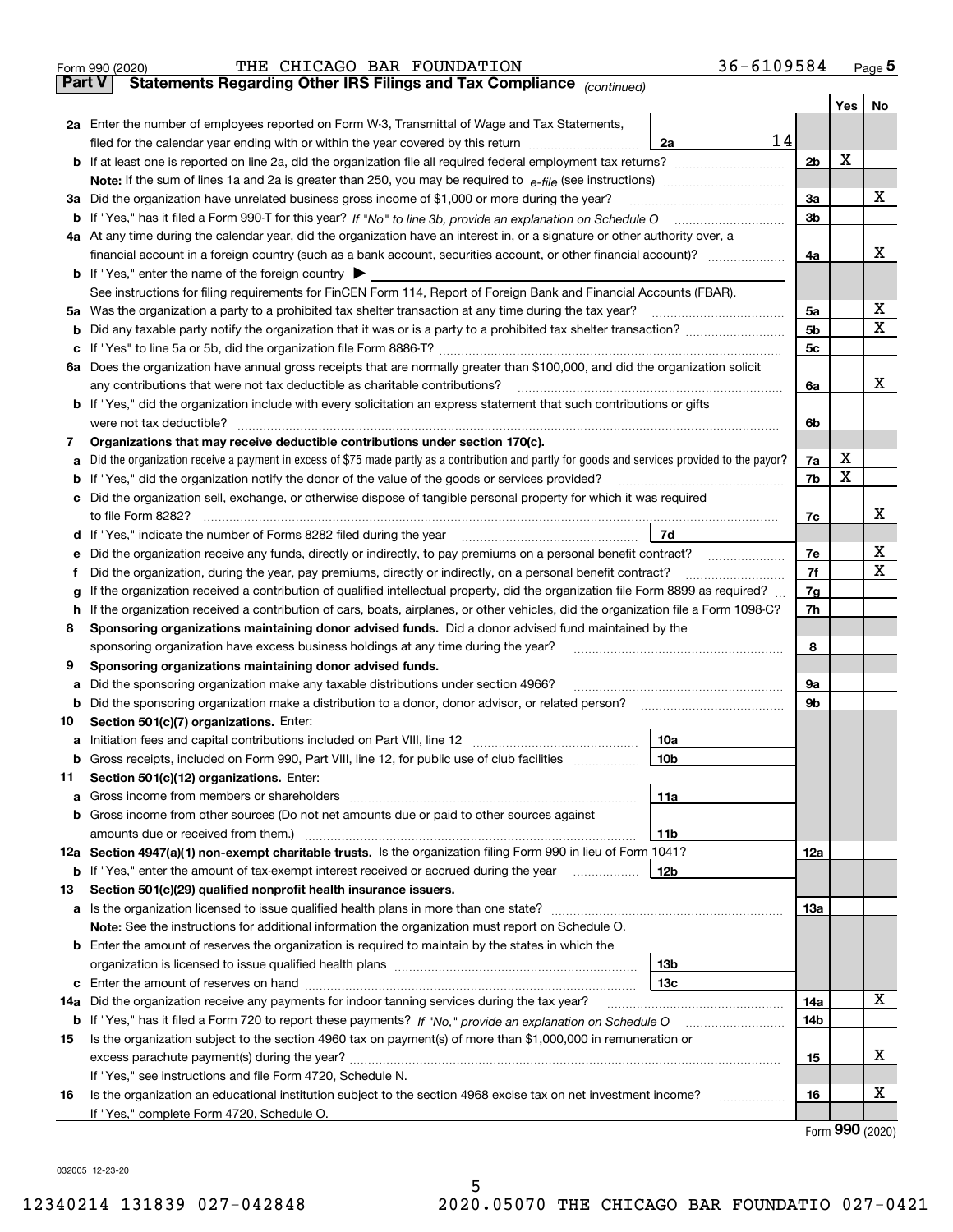|  | Form 990 (2020) |
|--|-----------------|
|  |                 |

#### THE CHICAGO BAR FOUNDATION 36-6109584

*For each "Yes" response to lines 2 through 7b below, and for a "No" response to line 8a, 8b, or 10b below, describe the circumstances, processes, or changes on Schedule O. See instructions.* Form 990 (2020) **CONVERT CHICAGO BAR FOUNDATION** 36 – 610 9584 Page 6<br>**Part VI Governance, Management, and Disclosure** For each "Yes" response to lines 2 through 7b below, and for a "No" response

|     | Check if Schedule O contains a response or note to any line in this Part VI                                                                                                                                                                                                                                                                                                                                                  |    |    |                 |     | $\mathbf{x}$    |
|-----|------------------------------------------------------------------------------------------------------------------------------------------------------------------------------------------------------------------------------------------------------------------------------------------------------------------------------------------------------------------------------------------------------------------------------|----|----|-----------------|-----|-----------------|
|     | <b>Section A. Governing Body and Management</b>                                                                                                                                                                                                                                                                                                                                                                              |    |    |                 |     |                 |
|     |                                                                                                                                                                                                                                                                                                                                                                                                                              |    |    |                 | Yes | No              |
|     | 1a Enter the number of voting members of the governing body at the end of the tax year                                                                                                                                                                                                                                                                                                                                       | 1a | 34 |                 |     |                 |
|     | If there are material differences in voting rights among members of the governing body, or if the governing                                                                                                                                                                                                                                                                                                                  |    |    |                 |     |                 |
|     | body delegated broad authority to an executive committee or similar committee, explain on Schedule O.                                                                                                                                                                                                                                                                                                                        |    |    |                 |     |                 |
| b   | Enter the number of voting members included on line 1a, above, who are independent                                                                                                                                                                                                                                                                                                                                           | 1b | 34 |                 |     |                 |
| 2   | Did any officer, director, trustee, or key employee have a family relationship or a business relationship with any other                                                                                                                                                                                                                                                                                                     |    |    |                 |     |                 |
|     | officer, director, trustee, or key employee?                                                                                                                                                                                                                                                                                                                                                                                 |    |    | 2               |     | х               |
| 3   | Did the organization delegate control over management duties customarily performed by or under the direct supervision                                                                                                                                                                                                                                                                                                        |    |    |                 |     |                 |
|     | of officers, directors, trustees, or key employees to a management company or other person?                                                                                                                                                                                                                                                                                                                                  |    |    | з               |     | x               |
| 4   | Did the organization make any significant changes to its governing documents since the prior Form 990 was filed?                                                                                                                                                                                                                                                                                                             |    |    | 4               |     | $\mathbf X$     |
| 5   |                                                                                                                                                                                                                                                                                                                                                                                                                              |    |    | 5               |     | X               |
| 6   | Did the organization have members or stockholders?                                                                                                                                                                                                                                                                                                                                                                           |    |    | 6               | х   |                 |
| 7a  | Did the organization have members, stockholders, or other persons who had the power to elect or appoint one or                                                                                                                                                                                                                                                                                                               |    |    |                 |     |                 |
|     | more members of the governing body?                                                                                                                                                                                                                                                                                                                                                                                          |    |    | 7a              | x   |                 |
|     | <b>b</b> Are any governance decisions of the organization reserved to (or subject to approval by) members, stockholders, or                                                                                                                                                                                                                                                                                                  |    |    |                 |     |                 |
|     | persons other than the governing body?                                                                                                                                                                                                                                                                                                                                                                                       |    |    | 7b              | х   |                 |
| 8   | Did the organization contemporaneously document the meetings held or written actions undertaken during the year by the following:                                                                                                                                                                                                                                                                                            |    |    |                 |     |                 |
|     |                                                                                                                                                                                                                                                                                                                                                                                                                              |    |    |                 | X   |                 |
| a   | The governing body? [11] matter and the contract of the contract of the contract of the contract of the contract of the contract of the contract of the contract of the contract of the contract of the contract of the contra                                                                                                                                                                                               |    |    | 8а<br>8b        | X   |                 |
| b   |                                                                                                                                                                                                                                                                                                                                                                                                                              |    |    |                 |     |                 |
| 9   | Is there any officer, director, trustee, or key employee listed in Part VII, Section A, who cannot be reached at the                                                                                                                                                                                                                                                                                                         |    |    |                 |     | x               |
|     |                                                                                                                                                                                                                                                                                                                                                                                                                              |    |    | 9               |     |                 |
|     | Section B. Policies <sub>(This</sub> Section B requests information about policies not required by the Internal Revenue Code.)                                                                                                                                                                                                                                                                                               |    |    |                 |     |                 |
|     |                                                                                                                                                                                                                                                                                                                                                                                                                              |    |    |                 | Yes | No              |
|     |                                                                                                                                                                                                                                                                                                                                                                                                                              |    |    | 10a             |     | x               |
|     | <b>b</b> If "Yes," did the organization have written policies and procedures governing the activities of such chapters, affiliates,                                                                                                                                                                                                                                                                                          |    |    |                 |     |                 |
|     | and branches to ensure their operations are consistent with the organization's exempt purposes?                                                                                                                                                                                                                                                                                                                              |    |    | 10 <sub>b</sub> |     |                 |
|     | 11a Has the organization provided a complete copy of this Form 990 to all members of its governing body before filing the form?                                                                                                                                                                                                                                                                                              |    |    | 11a             | X   |                 |
| b   | Describe in Schedule O the process, if any, used by the organization to review this Form 990.                                                                                                                                                                                                                                                                                                                                |    |    |                 |     |                 |
| 12a |                                                                                                                                                                                                                                                                                                                                                                                                                              |    |    | 12a             | X   |                 |
| b   |                                                                                                                                                                                                                                                                                                                                                                                                                              |    |    | 12 <sub>b</sub> | X   |                 |
| c   | Did the organization regularly and consistently monitor and enforce compliance with the policy? If "Yes." describe                                                                                                                                                                                                                                                                                                           |    |    |                 |     |                 |
|     | in Schedule O how this was done measured and contain an account of the state of the state of the state of the                                                                                                                                                                                                                                                                                                                |    |    | 12c             | X   |                 |
| 13  | Did the organization have a written whistleblower policy?                                                                                                                                                                                                                                                                                                                                                                    |    |    | 13              | X   |                 |
| 14  | Did the organization have a written document retention and destruction policy?                                                                                                                                                                                                                                                                                                                                               |    |    | 14              | X   |                 |
| 15  | Did the process for determining compensation of the following persons include a review and approval by independent                                                                                                                                                                                                                                                                                                           |    |    |                 |     |                 |
|     | persons, comparability data, and contemporaneous substantiation of the deliberation and decision?                                                                                                                                                                                                                                                                                                                            |    |    |                 |     |                 |
| a   | The organization's CEO, Executive Director, or top management official manufactured content of the organization's CEO, Executive Director, or top management official                                                                                                                                                                                                                                                        |    |    | 15a             | X   |                 |
| b   |                                                                                                                                                                                                                                                                                                                                                                                                                              |    |    | 15b             |     | х               |
|     | If "Yes" to line 15a or 15b, describe the process in Schedule O (see instructions).                                                                                                                                                                                                                                                                                                                                          |    |    |                 |     |                 |
|     | 16a Did the organization invest in, contribute assets to, or participate in a joint venture or similar arrangement with a                                                                                                                                                                                                                                                                                                    |    |    |                 |     |                 |
|     | taxable entity during the year?                                                                                                                                                                                                                                                                                                                                                                                              |    |    | 16a             |     | х               |
|     | b If "Yes," did the organization follow a written policy or procedure requiring the organization to evaluate its participation                                                                                                                                                                                                                                                                                               |    |    |                 |     |                 |
|     | in joint venture arrangements under applicable federal tax law, and take steps to safequard the organization's                                                                                                                                                                                                                                                                                                               |    |    |                 |     |                 |
|     | exempt status with respect to such arrangements?                                                                                                                                                                                                                                                                                                                                                                             |    |    | 16b             |     |                 |
|     | <b>Section C. Disclosure</b>                                                                                                                                                                                                                                                                                                                                                                                                 |    |    |                 |     |                 |
| 17  | List the states with which a copy of this Form 990 is required to be filed $\blacktriangleright$ IL                                                                                                                                                                                                                                                                                                                          |    |    |                 |     |                 |
| 18  | Section 6104 requires an organization to make its Forms 1023 (1024 or 1024-A, if applicable), 990, and 990-T (Section 501(c)(3)s only) available                                                                                                                                                                                                                                                                             |    |    |                 |     |                 |
|     | for public inspection. Indicate how you made these available. Check all that apply.                                                                                                                                                                                                                                                                                                                                          |    |    |                 |     |                 |
|     | $X$ Own website<br>$X$ Upon request<br>Another's website<br>Other (explain on Schedule O)                                                                                                                                                                                                                                                                                                                                    |    |    |                 |     |                 |
| 19  | Describe on Schedule O whether (and if so, how) the organization made its governing documents, conflict of interest policy, and financial                                                                                                                                                                                                                                                                                    |    |    |                 |     |                 |
|     | statements available to the public during the tax year.                                                                                                                                                                                                                                                                                                                                                                      |    |    |                 |     |                 |
| 20  | State the name, address, and telephone number of the person who possesses the organization's books and records                                                                                                                                                                                                                                                                                                               |    |    |                 |     |                 |
|     | ROBERT A. GLAVES - (312)554-1205                                                                                                                                                                                                                                                                                                                                                                                             |    |    |                 |     |                 |
|     | 60604<br>PLYMOUTH COURT, #3B, CHICAGO,<br>321 S.<br>IL                                                                                                                                                                                                                                                                                                                                                                       |    |    |                 |     |                 |
|     |                                                                                                                                                                                                                                                                                                                                                                                                                              |    |    |                 |     | Form 990 (2020) |
|     | 032006 12-23-20<br>6<br>$\begin{smallmatrix} A\cap\cap\{1,1\} & A\cap\{1,2\}\cap\{1,3\}\end{smallmatrix} \quad \begin{smallmatrix} \cap\cap\{1,2\} & A\cap\{1,3\} & A\cap\{1,3\} & A\cap\{1,4\} & A\cap\{1,5\} & A\cap\{1,6\} & A\cap\{1,6\} & A\cap\{1,6\} & A\cap\{1,6\} & A\cap\{1,6\} & A\cap\{1,6\} & A\cap\{1,6\} & A\cap\{1,6\} & A\cap\{1,6\} & A\cap\{1,6\} & A\cap\$<br>2020 05070 mur cutango pap roundamio 027 0 |    |    |                 |     |                 |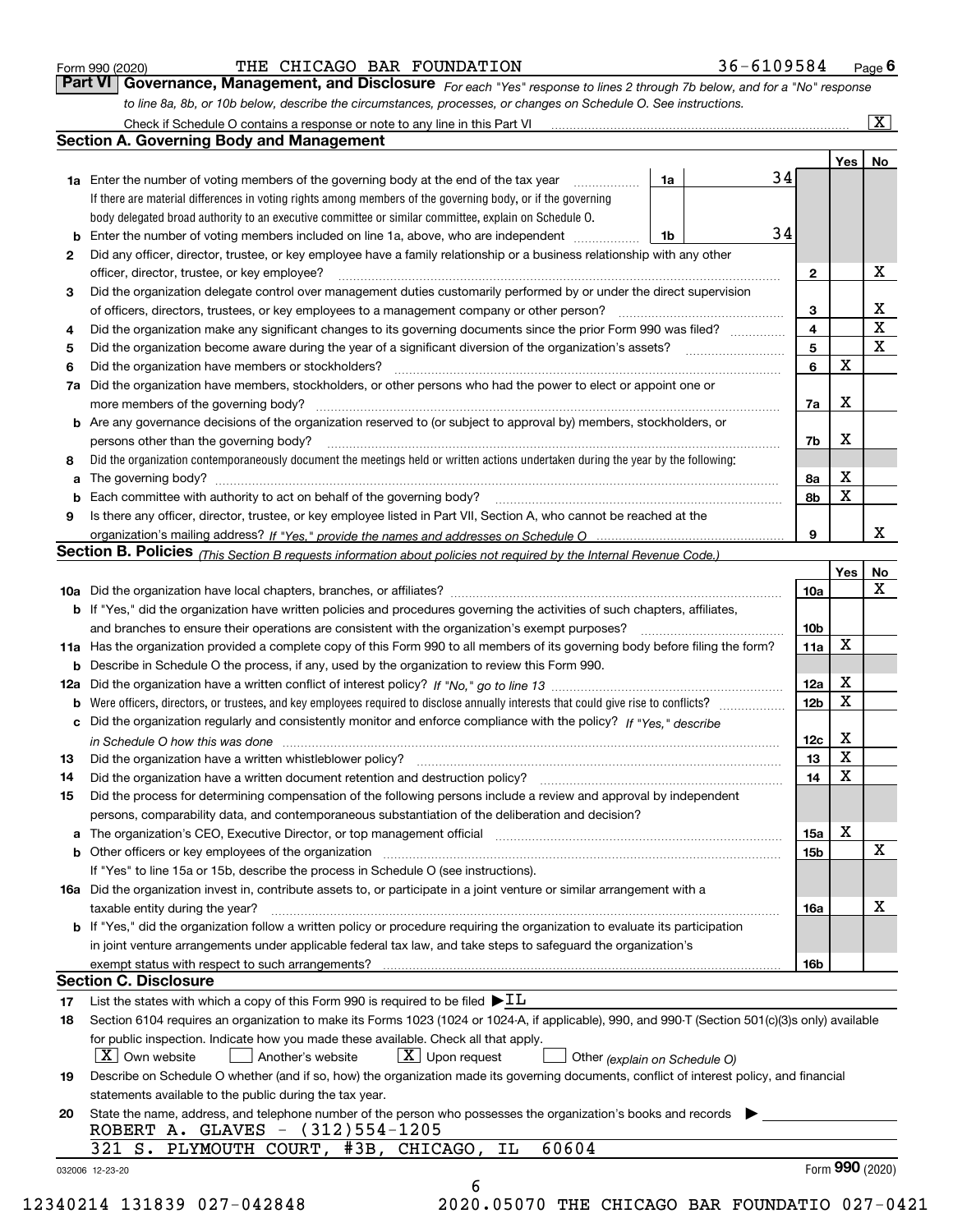$\mathcal{L}^{\text{max}}$ 

# **7Part VII Compensation of Officers, Directors, Trustees, Key Employees, Highest Compensated Employees, and Independent Contractors**

Check if Schedule O contains a response or note to any line in this Part VII

**Section A. Officers, Directors, Trustees, Key Employees, and Highest Compensated Employees**

**1a**  Complete this table for all persons required to be listed. Report compensation for the calendar year ending with or within the organization's tax year. **•** List all of the organization's current officers, directors, trustees (whether individuals or organizations), regardless of amount of compensation.

Enter -0- in columns (D), (E), and (F) if no compensation was paid.

 $\bullet$  List all of the organization's  $\,$ current key employees, if any. See instructions for definition of "key employee."

**•** List the organization's five current highest compensated employees (other than an officer, director, trustee, or key employee) who received reportable compensation (Box 5 of Form W-2 and/or Box 7 of Form 1099-MISC) of more than \$100,000 from the organization and any related organizations.

**•** List all of the organization's former officers, key employees, and highest compensated employees who received more than \$100,000 of reportable compensation from the organization and any related organizations.

**former directors or trustees**  ¥ List all of the organization's that received, in the capacity as a former director or trustee of the organization, more than \$10,000 of reportable compensation from the organization and any related organizations.

See instructions for the order in which to list the persons above.

Check this box if neither the organization nor any related organization compensated any current officer, director, or trustee.  $\mathcal{L}^{\text{max}}$ 

| (A)                          | (C)<br>(B)<br>Position |                                                                                                 |                       |                         |              |                                  |        | (D)                 | (E)                              | (F)                      |
|------------------------------|------------------------|-------------------------------------------------------------------------------------------------|-----------------------|-------------------------|--------------|----------------------------------|--------|---------------------|----------------------------------|--------------------------|
| Name and title               | Average                |                                                                                                 |                       |                         |              |                                  |        | Reportable          | Reportable                       | Estimated                |
|                              | hours per              | (do not check more than one<br>box, unless person is both an<br>officer and a director/trustee) |                       |                         |              |                                  |        | compensation        | compensation                     | amount of                |
|                              | week                   |                                                                                                 |                       |                         |              |                                  |        | from                | from related                     | other                    |
|                              | (list any<br>hours for |                                                                                                 |                       |                         |              |                                  |        | the<br>organization | organizations<br>(W-2/1099-MISC) | compensation<br>from the |
|                              | related                |                                                                                                 |                       |                         |              |                                  |        | (W-2/1099-MISC)     |                                  | organization             |
|                              | organizations          |                                                                                                 |                       |                         |              |                                  |        |                     |                                  | and related              |
|                              | below                  | ndividual trustee or director                                                                   | Institutional trustee |                         | Key employee |                                  |        |                     |                                  | organizations            |
|                              | line)                  |                                                                                                 |                       | Officer                 |              | Highest compensated<br> employee | Former |                     |                                  |                          |
| ROBERT GLAVES<br>(1)         | 60.00                  |                                                                                                 |                       |                         |              |                                  |        |                     |                                  |                          |
| EXECUTIVE DIRECTOR           |                        |                                                                                                 |                       | $\mathbf X$             |              |                                  |        | 137,638.            | $\mathbf 0$ .                    | 42,560.                  |
| DINA R. MERRELL<br>(2)       | 55.00                  |                                                                                                 |                       |                         |              |                                  |        |                     |                                  |                          |
| ASSOCIATE DIRECTOR           |                        |                                                                                                 |                       |                         |              | X                                |        | 139,608.            | $\mathbf 0$ .                    | 20,086.                  |
| VERONICA GOMEZ<br>(3)        | 3.00                   |                                                                                                 |                       |                         |              |                                  |        |                     |                                  |                          |
| PRESIDENT/DIRECTOR           |                        | $\rm X$                                                                                         |                       | $\mathbf X$             |              |                                  |        | 0.                  | 0.                               | $\mathbf 0$ .            |
| CYNTHIA PHOTOS ABBOTT<br>(4) | 3.00                   |                                                                                                 |                       |                         |              |                                  |        |                     |                                  |                          |
| 1ST VICE PRESIDENT/DIRECTOR  |                        | $\overline{\mathbf{X}}$                                                                         |                       | $\rm X$                 |              |                                  |        | 0.                  | 0.                               | $\mathbf 0$ .            |
| (5)<br>GREGORY M. BOYLE      | 3.00                   |                                                                                                 |                       |                         |              |                                  |        |                     |                                  |                          |
| 2ND VICE PRESIDENT/DIRECTOR  |                        | $\overline{\mathbf{X}}$                                                                         |                       | $\overline{\mathbf{X}}$ |              |                                  |        | 0.                  | 0.                               | $0_{.}$                  |
| (6)<br>NANCY S. GERRIE       | 3.00                   |                                                                                                 |                       |                         |              |                                  |        |                     |                                  |                          |
| TREASURER/DIRECTOR           |                        | $\overline{\mathbf{X}}$                                                                         |                       | $\mathbf X$             |              |                                  |        | $\mathbf 0$ .       | 0.                               | $\mathbf 0$ .            |
| (7)<br>HON. MARY ANNE MASON  | 3.00                   |                                                                                                 |                       |                         |              |                                  |        |                     |                                  |                          |
| SECRETARY/DIRECTOR           |                        | $\overline{\text{X}}$                                                                           |                       | X                       |              |                                  |        | $\mathbf 0$ .       | 0.                               | $0_{.}$                  |
| JOHN J. AMBERG<br>(8)        | 2.00                   |                                                                                                 |                       |                         |              |                                  |        |                     |                                  |                          |
| <b>DIRECTOR</b>              |                        | $\overline{\mathbf{X}}$                                                                         |                       |                         |              |                                  |        | 0.                  | $\mathbf 0$ .                    | $\mathbf 0$ .            |
| (9)<br>RACHEL M. CANNON      | 2.00                   |                                                                                                 |                       |                         |              |                                  |        |                     |                                  |                          |
| <b>DIRECTOR</b>              |                        | $\overline{\mathbf{X}}$                                                                         |                       |                         |              |                                  |        | 0.                  | 0.                               | $\mathbf 0$ .            |
| (10) HON. ALISON C. CONLON   | 2.00                   |                                                                                                 |                       |                         |              |                                  |        |                     |                                  |                          |
| <b>DIRECTOR</b>              |                        | $\overline{\text{X}}$                                                                           |                       |                         |              |                                  |        | 0.                  | 0.                               | 0.                       |
| (11) KAREEM DALE             | 2.00                   |                                                                                                 |                       |                         |              |                                  |        |                     |                                  |                          |
| <b>DIRECTOR</b>              |                        | $\overline{\mathbf{X}}$                                                                         |                       |                         |              |                                  |        | 0.                  | 0.                               | $\mathbf 0$ .            |
| (12) OCTAVIO DURAN           | 2.00                   |                                                                                                 |                       |                         |              |                                  |        |                     |                                  |                          |
| <b>DIRECTOR</b>              |                        | $\overline{\text{X}}$                                                                           |                       |                         |              |                                  |        | 0.                  | 0.                               | $0_{.}$                  |
| (13) MAJA C. EATON           | 2.00                   |                                                                                                 |                       |                         |              |                                  |        |                     |                                  |                          |
| <b>DIRECTOR</b>              |                        | X                                                                                               |                       |                         |              |                                  |        | 0.                  | 0.                               | $0_{.}$                  |
| (14) CHRISTOPHER J. ESBROOK  | 2.00                   |                                                                                                 |                       |                         |              |                                  |        |                     |                                  |                          |
| <b>DIRECTOR</b>              |                        | $\overline{\text{X}}$                                                                           |                       |                         |              |                                  |        | $\mathbf 0$ .       | 0.                               | 0.                       |
| (15) RANDALL R. FEARNOW      | 2.00                   |                                                                                                 |                       |                         |              |                                  |        |                     |                                  |                          |
| <b>DIRECTOR</b>              |                        | $\mathbf X$                                                                                     |                       |                         |              |                                  |        | 0.                  | 0.                               | 0.                       |
| (16) E. LYNN GRAYSON         | 2.00                   |                                                                                                 |                       |                         |              |                                  |        |                     |                                  |                          |
| <b>DIRECTOR</b>              |                        | $\rm X$                                                                                         |                       |                         |              |                                  |        | 0.                  | 0.                               | $0 \cdot$                |
| (17) RYAN D. HARRIS          | $\overline{2.00}$      |                                                                                                 |                       |                         |              |                                  |        |                     |                                  |                          |
| <b>DIRECTOR</b>              |                        | $\rm X$                                                                                         |                       |                         |              |                                  |        | 0.                  | $\mathbf 0$ .                    | 0.<br>$\overline{2}$     |

032007 12-23-20

Form (2020) **990**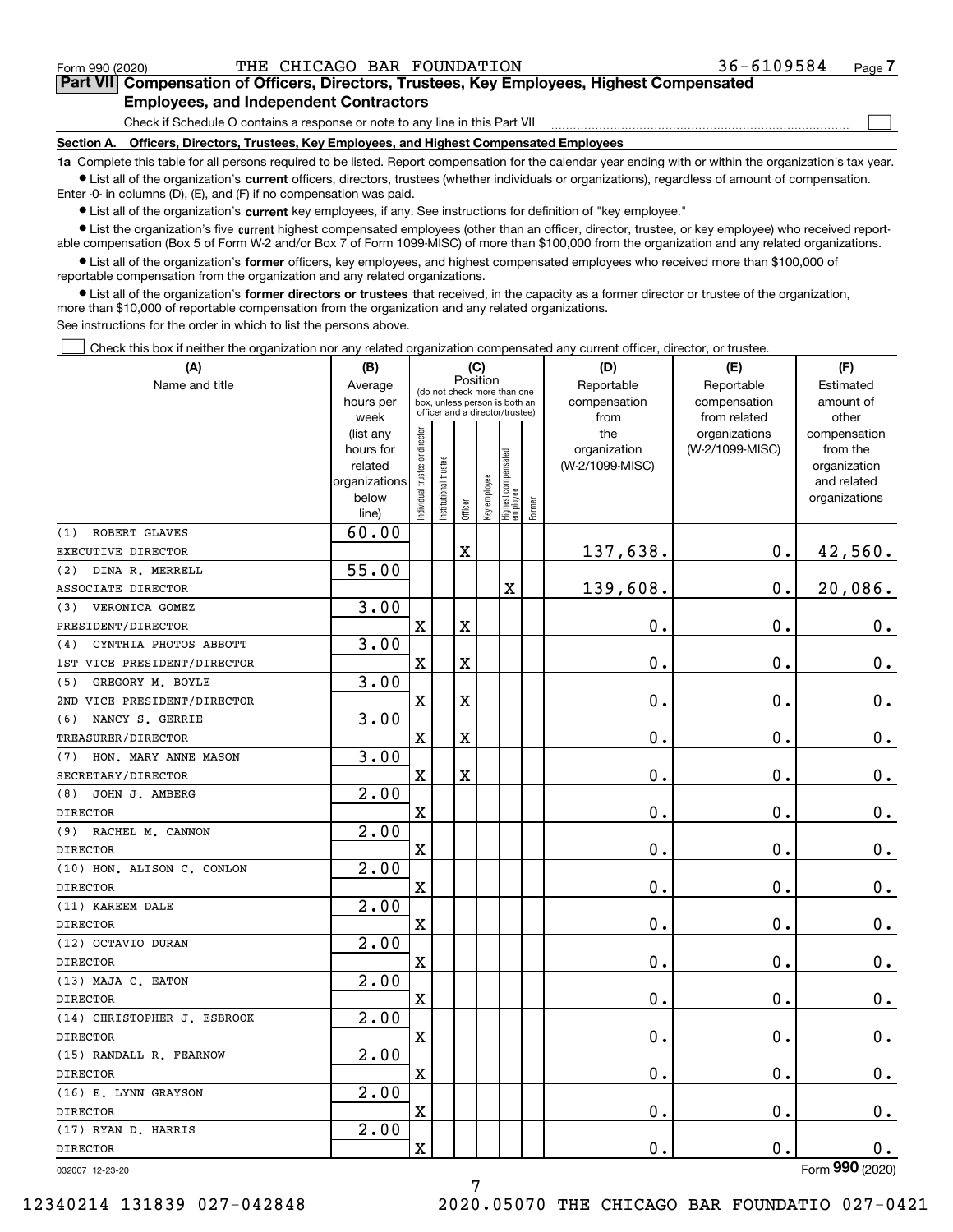| THE CHICAGO BAR FOUNDATION<br>Form 990 (2020)                                                                                                |                   |                                |                      |         |              |                                                              |        |                         | 36-6109584       |              | Page 8         |
|----------------------------------------------------------------------------------------------------------------------------------------------|-------------------|--------------------------------|----------------------|---------|--------------|--------------------------------------------------------------|--------|-------------------------|------------------|--------------|----------------|
| <b>Part VII</b><br>Section A. Officers, Directors, Trustees, Key Employees, and Highest Compensated Employees (continued)                    |                   |                                |                      |         |              |                                                              |        |                         |                  |              |                |
| (A)                                                                                                                                          | (B)               |                                |                      |         | (C)          |                                                              |        | (D)                     | (E)              |              | (F)            |
| Name and title                                                                                                                               | Average           |                                |                      |         | Position     |                                                              |        | Reportable              | Reportable       |              | Estimated      |
|                                                                                                                                              | hours per         |                                |                      |         |              | (do not check more than one<br>box, unless person is both an |        | compensation            | compensation     |              | amount of      |
|                                                                                                                                              | week              |                                |                      |         |              | officer and a director/trustee)                              |        | from                    | from related     |              | other          |
|                                                                                                                                              | (list any         |                                |                      |         |              |                                                              |        | the                     | organizations    |              | compensation   |
|                                                                                                                                              | hours for         |                                |                      |         |              |                                                              |        | organization            | (W-2/1099-MISC)  |              | from the       |
|                                                                                                                                              | related           |                                |                      |         |              |                                                              |        | (W-2/1099-MISC)         |                  |              | organization   |
|                                                                                                                                              | organizations     |                                |                      |         |              |                                                              |        |                         |                  |              | and related    |
|                                                                                                                                              | below             | Individual trustee or director | nstitutional trustee |         | Key employee |                                                              |        |                         |                  |              | organizations  |
|                                                                                                                                              | line)             |                                |                      | Officer |              | Highest compensated<br> employee                             | Former |                         |                  |              |                |
| (18) ANNE GERAGHTY HELMS                                                                                                                     | $\overline{2.00}$ |                                |                      |         |              |                                                              |        |                         |                  |              |                |
| <b>DIRECTOR</b>                                                                                                                              |                   | $\mathbf X$                    |                      |         |              |                                                              |        | $\mathbf 0$ .           | 0.               |              | $0$ .          |
| (19) MELISSA B. HIRST                                                                                                                        | $\overline{2.00}$ |                                |                      |         |              |                                                              |        |                         |                  |              |                |
| <b>DIRECTOR</b>                                                                                                                              |                   | $\mathbf X$                    |                      |         |              |                                                              |        | 0.                      | 0.               |              | $0$ .          |
| (20) CARA M. HOUCK                                                                                                                           | $\overline{2.00}$ |                                |                      |         |              |                                                              |        |                         |                  |              |                |
| <b>DIRECTOR</b>                                                                                                                              |                   | $\mathbf X$                    |                      |         |              |                                                              |        | $\mathbf 0$ .           | 0.               |              | 0.             |
| (21) ROBERT T. HOWELL, III                                                                                                                   | $\overline{2.00}$ |                                |                      |         |              |                                                              |        |                         |                  |              |                |
| <b>DIRECTOR</b>                                                                                                                              |                   | $\mathbf X$                    |                      |         |              |                                                              |        | $\mathbf 0$ .           | 0.               |              | 0.             |
| (22) HON. LASHONDA HUNT                                                                                                                      | $\overline{2.00}$ |                                |                      |         |              |                                                              |        |                         |                  |              |                |
| <b>DIRECTOR</b>                                                                                                                              |                   | $\mathbf X$                    |                      |         |              |                                                              |        | $\mathbf 0$ .           | 0.               |              | 0.             |
| (23) KENYA A. JENKINS-WRIGHT                                                                                                                 | 2.00              |                                |                      |         |              |                                                              |        |                         |                  |              |                |
| <b>DIRECTOR</b>                                                                                                                              |                   | $\mathbf X$                    |                      |         |              |                                                              |        | $\mathbf 0$ .           | 0.               |              | 0.             |
| (24) COLBY ANNE KINGSBURY                                                                                                                    | $\overline{2.00}$ |                                |                      |         |              |                                                              |        |                         |                  |              |                |
| <b>DIRECTOR</b>                                                                                                                              |                   | $\mathbf X$                    |                      |         |              |                                                              |        | $\mathbf 0$ .           | 0.               |              | 0.             |
| (25) SANG-YUL LEE                                                                                                                            | $\overline{2.00}$ |                                |                      |         |              |                                                              |        |                         |                  |              |                |
| <b>DIRECTOR</b>                                                                                                                              |                   | X                              |                      |         |              |                                                              |        | $\mathbf 0$ .           | 0.               |              | $0$ .          |
| (26) ELIZABETH P. LEWIS                                                                                                                      | $\overline{2.00}$ |                                |                      |         |              |                                                              |        |                         |                  |              |                |
| <b>DIRECTOR</b>                                                                                                                              |                   | $\mathbf x$                    |                      |         |              |                                                              |        | 0.                      | 0.               |              | 0.             |
|                                                                                                                                              |                   |                                |                      |         |              |                                                              |        | 277, 246.               | $\overline{0}$ . |              | 62,646.        |
|                                                                                                                                              |                   |                                |                      |         |              |                                                              |        | 0.                      | $\overline{0}$ . |              | 0.             |
| c Total from continuation sheets to Part VII, Section A                                                                                      |                   |                                |                      |         |              |                                                              |        | 277,246.                | $\overline{0}$ . |              | 62,646.        |
|                                                                                                                                              |                   |                                |                      |         |              |                                                              |        |                         |                  |              |                |
| Total number of individuals (including but not limited to those listed above) who received more than \$100,000 of reportable<br>$\mathbf{2}$ |                   |                                |                      |         |              |                                                              |        |                         |                  |              |                |
| compensation from the organization $\blacktriangleright$                                                                                     |                   |                                |                      |         |              |                                                              |        |                         |                  |              | 2<br>Yes<br>No |
|                                                                                                                                              |                   |                                |                      |         |              |                                                              |        |                         |                  |              |                |
| 3<br>Did the organization list any former officer, director, trustee, key employee, or highest compensated employee on                       |                   |                                |                      |         |              |                                                              |        |                         |                  |              |                |
|                                                                                                                                              |                   |                                |                      |         |              |                                                              |        |                         |                  | 3            | X              |
| For any individual listed on line 1a, is the sum of reportable compensation and other compensation from the organization                     |                   |                                |                      |         |              |                                                              |        |                         |                  |              |                |
|                                                                                                                                              |                   |                                |                      |         |              |                                                              |        |                         |                  | 4            | X              |
| Did any person listed on line 1a receive or accrue compensation from any unrelated organization or individual for services<br>5              |                   |                                |                      |         |              |                                                              |        |                         |                  |              |                |
| rendered to the organization? If "Yes." complete Schedule J for such person.                                                                 |                   |                                |                      |         |              |                                                              |        |                         |                  | 5            | x              |
| <b>Section B. Independent Contractors</b>                                                                                                    |                   |                                |                      |         |              |                                                              |        |                         |                  |              |                |
| Complete this table for your five highest compensated independent contractors that received more than \$100,000 of compensation from<br>1    |                   |                                |                      |         |              |                                                              |        |                         |                  |              |                |
| the organization. Report compensation for the calendar year ending with or within the organization's tax year.                               |                   |                                |                      |         |              |                                                              |        |                         |                  |              |                |
| (A)                                                                                                                                          |                   |                                |                      |         |              |                                                              |        | (B)                     |                  | (C)          |                |
| Name and business address                                                                                                                    |                   |                                | <b>NONE</b>          |         |              |                                                              |        | Description of services |                  | Compensation |                |
|                                                                                                                                              |                   |                                |                      |         |              |                                                              |        |                         |                  |              |                |
|                                                                                                                                              |                   |                                |                      |         |              |                                                              |        |                         |                  |              |                |
|                                                                                                                                              |                   |                                |                      |         |              |                                                              |        |                         |                  |              |                |
|                                                                                                                                              |                   |                                |                      |         |              |                                                              |        |                         |                  |              |                |
|                                                                                                                                              |                   |                                |                      |         |              |                                                              |        |                         |                  |              |                |
|                                                                                                                                              |                   |                                |                      |         |              |                                                              |        |                         |                  |              |                |
|                                                                                                                                              |                   |                                |                      |         |              |                                                              |        |                         |                  |              |                |
|                                                                                                                                              |                   |                                |                      |         |              |                                                              |        |                         |                  |              |                |
|                                                                                                                                              |                   |                                |                      |         |              |                                                              |        |                         |                  |              |                |
|                                                                                                                                              |                   |                                |                      |         |              |                                                              |        |                         |                  |              |                |
| Total number of independent contractors (including but not limited to those listed above) who received more than<br>2                        |                   |                                |                      |         |              |                                                              |        |                         |                  |              |                |

 $$100,000$  of compensation from the organization  $\qquad \blacktriangleright$   $\qquad \qquad 0$ 

032008 12-23-20 SEE PART VII, SECTION A CONTINUATION SHEETS Form (2020) **990**

8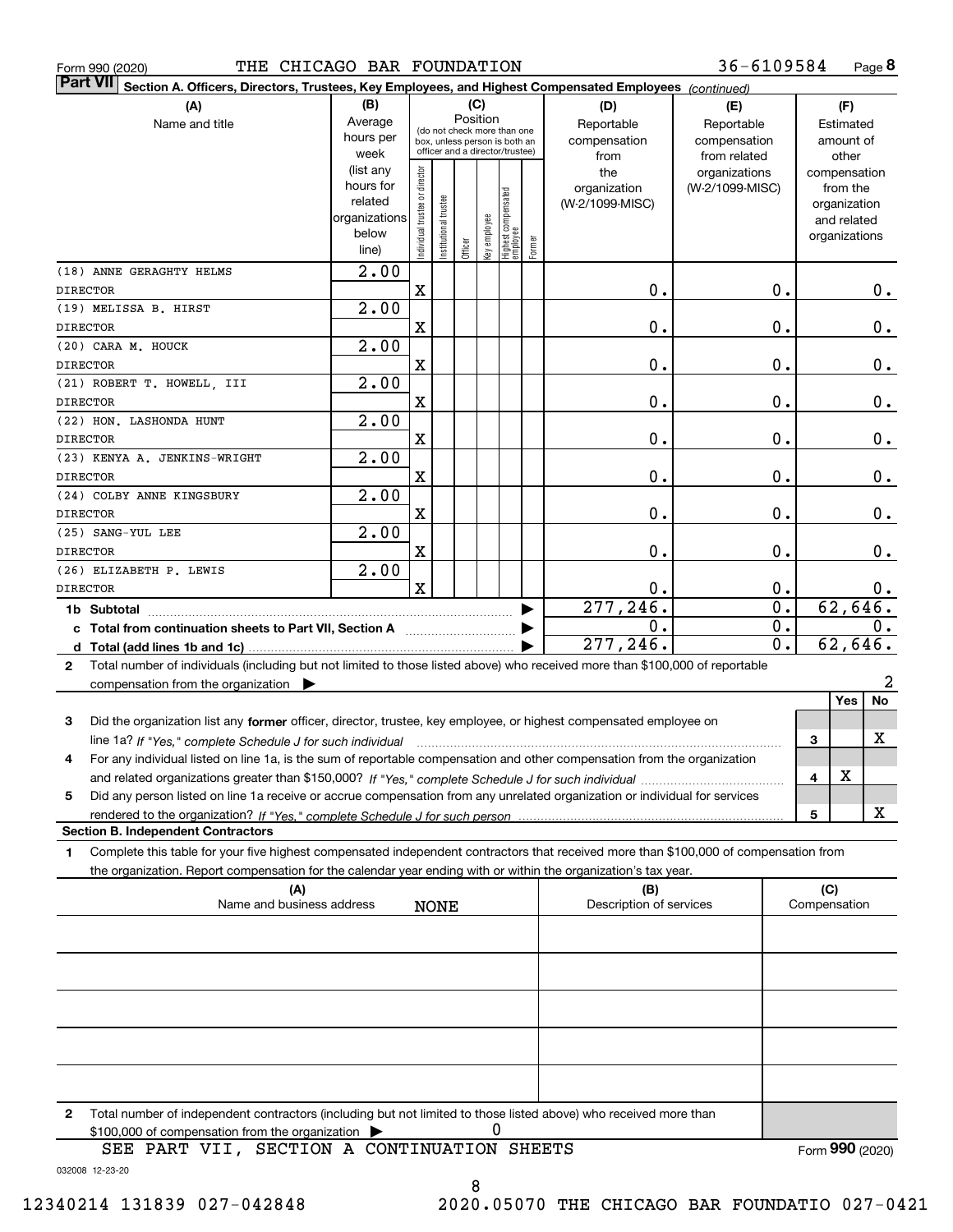| THE CHICAGO BAR FOUNDATION<br>Form 990                                                                                    |                        |                                |                                           |         |              |                              |        |                      | 36-6109584                   |                    |
|---------------------------------------------------------------------------------------------------------------------------|------------------------|--------------------------------|-------------------------------------------|---------|--------------|------------------------------|--------|----------------------|------------------------------|--------------------|
| <b>Part VII</b><br>Section A. Officers, Directors, Trustees, Key Employees, and Highest Compensated Employees (continued) |                        |                                |                                           |         |              |                              |        |                      |                              |                    |
| (A)                                                                                                                       | (B)                    |                                | (C)<br>Position<br>(check all that apply) |         |              |                              |        | (D)                  | (E)                          | (F)                |
| Name and title                                                                                                            | Average                |                                |                                           |         |              |                              |        | Reportable           | Reportable                   | Estimated          |
|                                                                                                                           | hours<br>per           |                                |                                           |         |              |                              |        | compensation<br>from | compensation<br>from related | amount of<br>other |
|                                                                                                                           | week                   |                                |                                           |         |              |                              |        | the                  | organizations                | compensation       |
|                                                                                                                           | (list any              |                                |                                           |         |              |                              |        | organization         | (W-2/1099-MISC)              | from the           |
|                                                                                                                           | hours for              |                                |                                           |         |              |                              |        | (W-2/1099-MISC)      |                              | organization       |
|                                                                                                                           | related                |                                |                                           |         |              |                              |        |                      |                              | and related        |
|                                                                                                                           | organizations<br>below |                                |                                           |         | Key employee |                              |        |                      |                              | organizations      |
|                                                                                                                           | line)                  | Individual trustee or director | Institutional trustee                     | Officer |              | Highest compensated employee | Former |                      |                              |                    |
| (27) MICHAEL A. LOVALLO                                                                                                   | $\overline{2.00}$      |                                |                                           |         |              |                              |        |                      |                              |                    |
| <b>DIRECTOR</b>                                                                                                           |                        | $\mathbf X$                    |                                           |         |              |                              |        | 0.                   | 0.                           | 0.                 |
| (28) AMY B. MANNING                                                                                                       | 2.00                   |                                |                                           |         |              |                              |        |                      |                              |                    |
| <b>DIRECTOR</b>                                                                                                           |                        | $\mathbf X$                    |                                           |         |              |                              |        | $\mathbf 0$ .        | 0.                           | 0.                 |
| (29) IAN H. MORRISON                                                                                                      | 2.00                   |                                |                                           |         |              |                              |        |                      |                              |                    |
| <b>DIRECTOR</b>                                                                                                           |                        | $\mathbf X$                    |                                           |         |              |                              |        | $\mathbf 0$ .        | 0.                           | $\mathbf 0$ .      |
| (30) THOMAS V. PANOFF                                                                                                     | 2.00                   |                                |                                           |         |              |                              |        |                      |                              |                    |
| <b>DIRECTOR</b>                                                                                                           |                        | $\mathbf X$                    |                                           |         |              |                              |        | $\mathbf 0$ .        | 0.                           | $0_{.}$            |
| (31) HON. NICHOLE C. PATTON                                                                                               | 2.00                   |                                |                                           |         |              |                              |        |                      |                              |                    |
| <b>DIRECTOR</b>                                                                                                           |                        | $\mathbf X$                    |                                           |         |              |                              |        | $\mathbf 0$ .        | 0.                           | $0_{.}$            |
| (32) BRANDON E. PECK                                                                                                      | 2.00                   |                                |                                           |         |              |                              |        |                      |                              |                    |
| <b>DIRECTOR</b>                                                                                                           |                        | $\mathbf X$                    |                                           |         |              |                              |        | $\mathbf 0$ .        | 0.                           | $0_{.}$            |
| (33) SUSAN VALENTINE                                                                                                      | 2.00                   |                                |                                           |         |              |                              |        |                      |                              |                    |
| <b>DIRECTOR</b>                                                                                                           |                        | $\mathbf X$                    |                                           |         |              |                              |        | $\mathbf 0$ .        | 0.                           | $0_{.}$            |
| (34) BRENT W. VINCENT                                                                                                     | 2.00                   |                                |                                           |         |              |                              |        |                      |                              |                    |
| <b>DIRECTOR</b>                                                                                                           |                        | $\mathbf X$                    |                                           |         |              |                              |        | $\mathbf 0$ .        | 0.                           | $0_{.}$            |
| (35) KELLY WARNER                                                                                                         | 2.00                   |                                |                                           |         |              |                              |        |                      |                              |                    |
| <b>DIRECTOR</b><br>(36) GRETA WEATHERSBY                                                                                  | 2.00                   | $\mathbf X$                    |                                           |         |              |                              |        | 0.                   | 0.                           | 0.                 |
| <b>DIRECTOR</b>                                                                                                           |                        | X                              |                                           |         |              |                              |        | 0.                   | 0.                           | 0.                 |
|                                                                                                                           |                        |                                |                                           |         |              |                              |        |                      |                              |                    |
|                                                                                                                           |                        |                                |                                           |         |              |                              |        |                      |                              |                    |
|                                                                                                                           |                        |                                |                                           |         |              |                              |        |                      |                              |                    |
|                                                                                                                           |                        |                                |                                           |         |              |                              |        |                      |                              |                    |
|                                                                                                                           |                        |                                |                                           |         |              |                              |        |                      |                              |                    |
|                                                                                                                           |                        |                                |                                           |         |              |                              |        |                      |                              |                    |
|                                                                                                                           |                        |                                |                                           |         |              |                              |        |                      |                              |                    |
|                                                                                                                           |                        |                                |                                           |         |              |                              |        |                      |                              |                    |
|                                                                                                                           |                        |                                |                                           |         |              |                              |        |                      |                              |                    |
|                                                                                                                           |                        |                                |                                           |         |              |                              |        |                      |                              |                    |
|                                                                                                                           |                        |                                |                                           |         |              |                              |        |                      |                              |                    |
|                                                                                                                           |                        |                                |                                           |         |              |                              |        |                      |                              |                    |
|                                                                                                                           |                        |                                |                                           |         |              |                              |        |                      |                              |                    |
|                                                                                                                           |                        |                                |                                           |         |              |                              |        |                      |                              |                    |
|                                                                                                                           |                        |                                |                                           |         |              |                              |        |                      |                              |                    |
|                                                                                                                           |                        |                                |                                           |         |              |                              |        |                      |                              |                    |
|                                                                                                                           |                        |                                |                                           |         |              |                              |        |                      |                              |                    |
|                                                                                                                           |                        |                                |                                           |         |              |                              |        |                      |                              |                    |
|                                                                                                                           |                        |                                |                                           |         |              |                              |        |                      |                              |                    |
|                                                                                                                           |                        |                                |                                           |         |              |                              |        |                      |                              |                    |
|                                                                                                                           |                        |                                |                                           |         |              |                              |        |                      |                              |                    |
|                                                                                                                           |                        |                                |                                           |         |              |                              |        |                      |                              |                    |

032201 04-01-20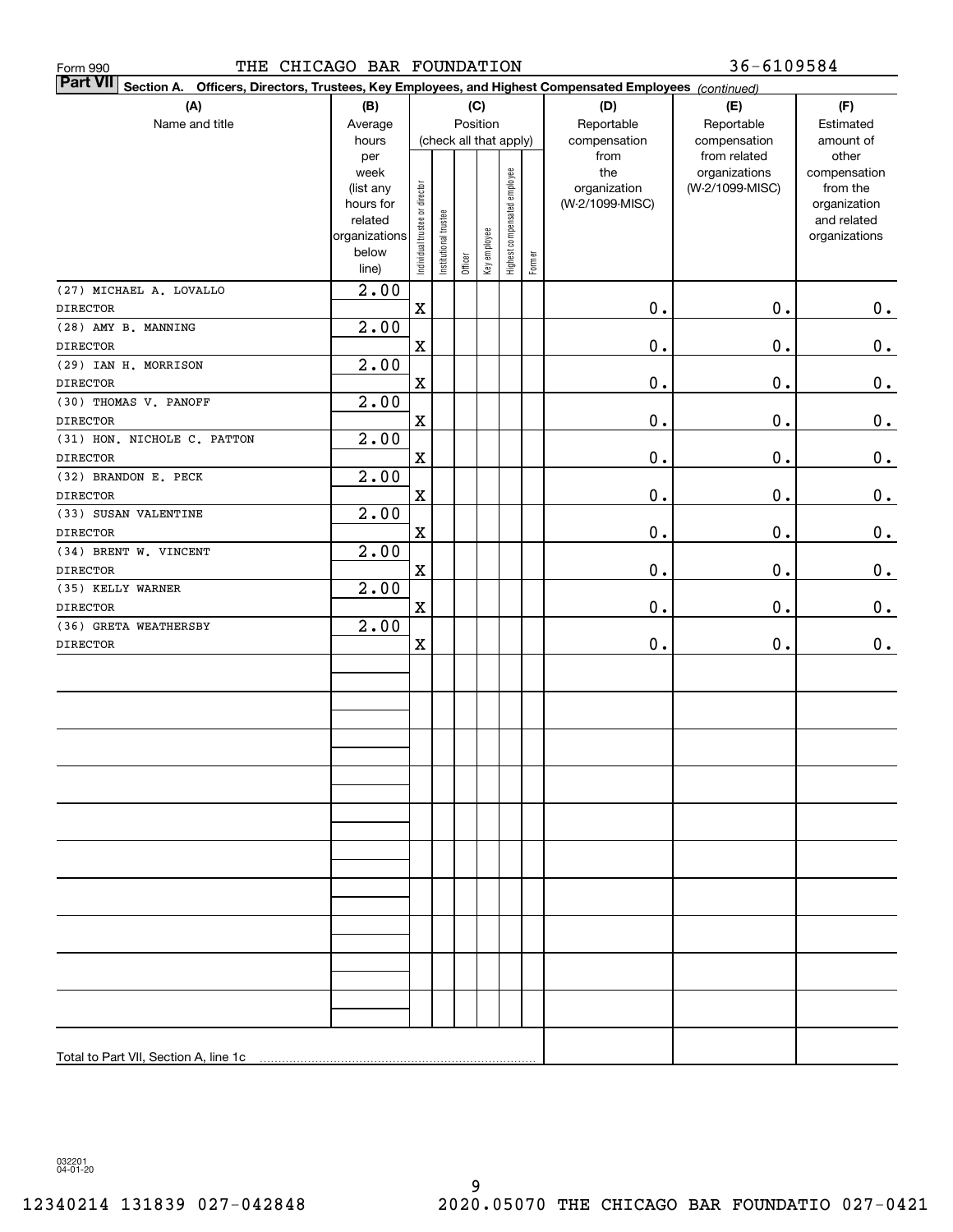|                                                           |                  | THE CHICAGO BAR FOUNDATION<br>Form 990 (2020)                                                                                                                                                                                                                                                                           |                                |                                  |                                                     | 36-6109584                    | Page 9                                                          |
|-----------------------------------------------------------|------------------|-------------------------------------------------------------------------------------------------------------------------------------------------------------------------------------------------------------------------------------------------------------------------------------------------------------------------|--------------------------------|----------------------------------|-----------------------------------------------------|-------------------------------|-----------------------------------------------------------------|
|                                                           | <b>Part VIII</b> | <b>Statement of Revenue</b>                                                                                                                                                                                                                                                                                             |                                |                                  |                                                     |                               |                                                                 |
|                                                           |                  | Check if Schedule O contains a response or note to any line in this Part VIII                                                                                                                                                                                                                                           |                                |                                  | $\overline{(\mathsf{B})}$ $\overline{(\mathsf{C})}$ |                               |                                                                 |
|                                                           |                  |                                                                                                                                                                                                                                                                                                                         |                                | (A)<br>Total revenue             | Related or exempt<br>function revenue               | Unrelated<br>business revenue | (D)<br>Revenue excluded<br>from tax under<br>sections 512 - 514 |
|                                                           |                  | 1 a Federated campaigns<br>1a                                                                                                                                                                                                                                                                                           |                                |                                  |                                                     |                               |                                                                 |
| Contributions, Gifts, Grants<br>and Other Similar Amounts |                  | 1 <sub>b</sub><br><b>b</b> Membership dues<br>$\ldots \ldots \ldots \ldots \ldots$                                                                                                                                                                                                                                      |                                |                                  |                                                     |                               |                                                                 |
|                                                           | с                | 1 <sub>c</sub><br>Fundraising events                                                                                                                                                                                                                                                                                    | 59,278.                        |                                  |                                                     |                               |                                                                 |
|                                                           |                  | 1 <sub>d</sub><br>d Related organizations                                                                                                                                                                                                                                                                               |                                |                                  |                                                     |                               |                                                                 |
|                                                           | е                | 1e<br>Government grants (contributions)                                                                                                                                                                                                                                                                                 | 2,262,926.                     |                                  |                                                     |                               |                                                                 |
|                                                           |                  | f All other contributions, gifts, grants, and                                                                                                                                                                                                                                                                           |                                |                                  |                                                     |                               |                                                                 |
|                                                           |                  | 1f<br>similar amounts not included above                                                                                                                                                                                                                                                                                | 2,941,928.                     |                                  |                                                     |                               |                                                                 |
|                                                           | g                | $1g$ \$<br>Noncash contributions included in lines 1a-1f                                                                                                                                                                                                                                                                |                                |                                  |                                                     |                               |                                                                 |
|                                                           |                  |                                                                                                                                                                                                                                                                                                                         |                                | 5, 264, 132.                     |                                                     |                               |                                                                 |
|                                                           |                  | JUSTICE ENTREPRENEURS                                                                                                                                                                                                                                                                                                   | <b>Business Code</b><br>541100 | 44,182.                          | 44,182.                                             |                               |                                                                 |
| Program Service<br>Revenue                                | 2a               |                                                                                                                                                                                                                                                                                                                         |                                |                                  |                                                     |                               |                                                                 |
|                                                           | b<br>c           | <u> 1989 - Johann Barn, mars eta bainar eta idazlea (</u>                                                                                                                                                                                                                                                               |                                |                                  |                                                     |                               |                                                                 |
|                                                           | d                | <u>and the state of the state of the state of the state of the state of the state of the state of the state of the state of the state of the state of the state of the state of the state of the state of the state of the state</u><br>the contract of the contract of the contract of the contract of the contract of |                                |                                  |                                                     |                               |                                                                 |
|                                                           | е                |                                                                                                                                                                                                                                                                                                                         |                                |                                  |                                                     |                               |                                                                 |
|                                                           | f                | All other program service revenue                                                                                                                                                                                                                                                                                       |                                |                                  |                                                     |                               |                                                                 |
|                                                           | a                |                                                                                                                                                                                                                                                                                                                         |                                | 44,182.                          |                                                     |                               |                                                                 |
|                                                           | 3                | Investment income (including dividends, interest, and                                                                                                                                                                                                                                                                   |                                |                                  |                                                     |                               |                                                                 |
|                                                           |                  |                                                                                                                                                                                                                                                                                                                         |                                | 8,312.                           |                                                     |                               | 8,312.                                                          |
|                                                           | 4                | Income from investment of tax-exempt bond proceeds                                                                                                                                                                                                                                                                      |                                |                                  |                                                     |                               |                                                                 |
|                                                           | 5                |                                                                                                                                                                                                                                                                                                                         |                                |                                  |                                                     |                               |                                                                 |
|                                                           |                  | (i) Real                                                                                                                                                                                                                                                                                                                | (ii) Personal                  |                                  |                                                     |                               |                                                                 |
|                                                           |                  | 6a<br>6 a Gross rents<br>6b                                                                                                                                                                                                                                                                                             |                                |                                  |                                                     |                               |                                                                 |
|                                                           | b                | Less: rental expenses<br>Rental income or (loss)<br>6c                                                                                                                                                                                                                                                                  |                                |                                  |                                                     |                               |                                                                 |
|                                                           | c                | <b>d</b> Net rental income or (loss)                                                                                                                                                                                                                                                                                    |                                |                                  |                                                     |                               |                                                                 |
|                                                           |                  | (i) Securities<br>7 a Gross amount from sales of                                                                                                                                                                                                                                                                        | (ii) Other                     |                                  |                                                     |                               |                                                                 |
|                                                           |                  | $\sqrt{59,892}$ .<br>7a<br>assets other than inventory                                                                                                                                                                                                                                                                  |                                |                                  |                                                     |                               |                                                                 |
|                                                           |                  | <b>b</b> Less: cost or other basis                                                                                                                                                                                                                                                                                      |                                |                                  |                                                     |                               |                                                                 |
|                                                           |                  | $ 7b $ 55,605.<br>and sales expenses                                                                                                                                                                                                                                                                                    |                                |                                  |                                                     |                               |                                                                 |
| evenue                                                    |                  | 4,287.<br>7c<br>c Gain or (loss)                                                                                                                                                                                                                                                                                        |                                |                                  |                                                     |                               |                                                                 |
|                                                           |                  |                                                                                                                                                                                                                                                                                                                         |                                | 4,287.                           |                                                     |                               | 4,287.                                                          |
| Other <sub>R</sub>                                        |                  | 8 a Gross income from fundraising events (not                                                                                                                                                                                                                                                                           |                                |                                  |                                                     |                               |                                                                 |
|                                                           |                  | including \$ $59,278$ of                                                                                                                                                                                                                                                                                                |                                |                                  |                                                     |                               |                                                                 |
|                                                           |                  | contributions reported on line 1c). See                                                                                                                                                                                                                                                                                 |                                |                                  |                                                     |                               |                                                                 |
|                                                           |                  |                                                                                                                                                                                                                                                                                                                         | $ a_2 $ 18, 319.               |                                  |                                                     |                               |                                                                 |
|                                                           |                  | <b>b</b> Less: direct expenses <i>manually contained</i>                                                                                                                                                                                                                                                                | $ 8b $ 12,925.                 |                                  |                                                     |                               |                                                                 |
|                                                           |                  | c Net income or (loss) from fundraising events                                                                                                                                                                                                                                                                          |                                | 5,394.                           |                                                     |                               | 5,394.                                                          |
|                                                           |                  | 9 a Gross income from gaming activities. See                                                                                                                                                                                                                                                                            |                                |                                  |                                                     |                               |                                                                 |
|                                                           |                  | 9a<br>9b<br><b>b</b> Less: direct expenses <b>manually</b>                                                                                                                                                                                                                                                              |                                |                                  |                                                     |                               |                                                                 |
|                                                           |                  | c Net income or (loss) from gaming activities                                                                                                                                                                                                                                                                           | .                              |                                  |                                                     |                               |                                                                 |
|                                                           |                  | 10 a Gross sales of inventory, less returns                                                                                                                                                                                                                                                                             |                                |                                  |                                                     |                               |                                                                 |
|                                                           |                  | 10a                                                                                                                                                                                                                                                                                                                     |                                |                                  |                                                     |                               |                                                                 |
|                                                           |                  | 10 <sub>b</sub><br><b>b</b> Less: cost of goods sold                                                                                                                                                                                                                                                                    |                                |                                  |                                                     |                               |                                                                 |
|                                                           |                  | c Net income or (loss) from sales of inventory                                                                                                                                                                                                                                                                          |                                |                                  |                                                     |                               |                                                                 |
|                                                           |                  |                                                                                                                                                                                                                                                                                                                         | <b>Business Code</b>           |                                  |                                                     |                               |                                                                 |
|                                                           | 11 a             | <u> 1989 - Johann John Stein, fransk politik (f. 1989)</u>                                                                                                                                                                                                                                                              |                                |                                  |                                                     |                               |                                                                 |
| Miscellaneous<br>Revenue                                  | b                | the contract of the contract of the contract of the contract of the contract of                                                                                                                                                                                                                                         |                                |                                  |                                                     |                               |                                                                 |
|                                                           | с                | the control of the control of the control of the control of the control of                                                                                                                                                                                                                                              |                                |                                  |                                                     |                               |                                                                 |
|                                                           |                  |                                                                                                                                                                                                                                                                                                                         |                                |                                  |                                                     |                               |                                                                 |
|                                                           |                  |                                                                                                                                                                                                                                                                                                                         | $\blacktriangleright$          | $\blacktriangleright$ 5,326,307. | 44,182.                                             | $0$ .                         | 17,993.                                                         |
|                                                           | 12               |                                                                                                                                                                                                                                                                                                                         |                                |                                  |                                                     |                               | Form 990 (2020)                                                 |
|                                                           | 032009 12-23-20  |                                                                                                                                                                                                                                                                                                                         |                                |                                  |                                                     |                               |                                                                 |

10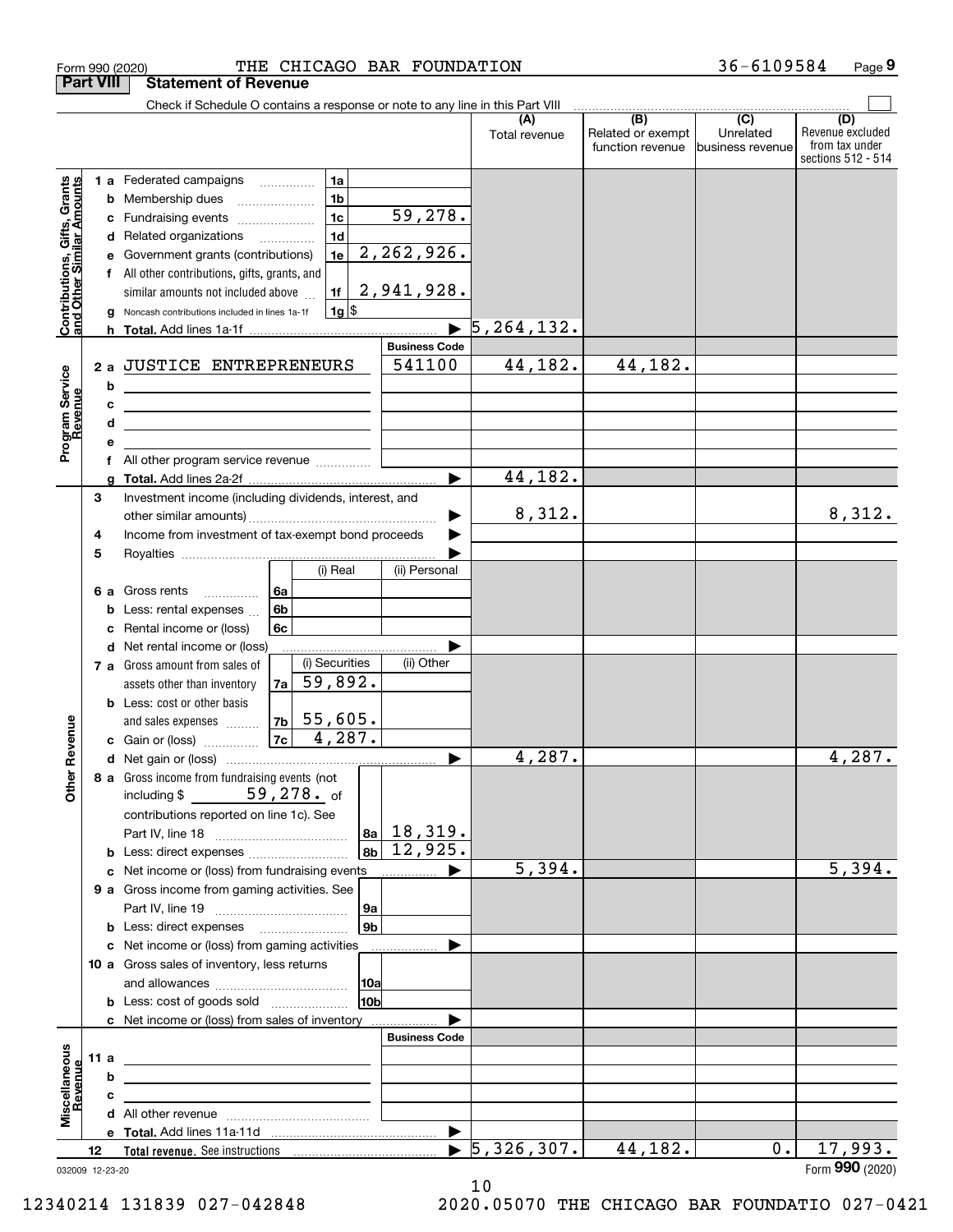Form 990 (2020) Page **Part IX Statement of Functional Expenses** THE CHICAGO BAR FOUNDATION 36-6109584

| Section 501(c)(3) and 501(c)(4) organizations must complete all columns. All other organizations must complete column (A). |  |  |
|----------------------------------------------------------------------------------------------------------------------------|--|--|
|                                                                                                                            |  |  |

|              | Do not include amounts reported on lines 6b,<br>7b, 8b, 9b, and 10b of Part VIII.                              | (A)<br>Total expenses | (B)<br>Program service<br>expenses | (C)<br>Management and<br>general expenses | (D)<br>Fundraising<br>expenses |
|--------------|----------------------------------------------------------------------------------------------------------------|-----------------------|------------------------------------|-------------------------------------------|--------------------------------|
| 1.           | Grants and other assistance to domestic organizations                                                          |                       |                                    |                                           |                                |
|              | and domestic governments. See Part IV, line 21                                                                 | 3, 195, 796.          | 3, 195, 796.                       |                                           |                                |
| $\mathbf{2}$ | Grants and other assistance to domestic                                                                        |                       |                                    |                                           |                                |
|              | individuals. See Part IV, line 22                                                                              | 132,000.              | 132,000.                           |                                           |                                |
| 3            | Grants and other assistance to foreign                                                                         |                       |                                    |                                           |                                |
|              | organizations, foreign governments, and foreign                                                                |                       |                                    |                                           |                                |
|              | individuals. See Part IV, lines 15 and 16                                                                      |                       |                                    |                                           |                                |
| 4            | Benefits paid to or for members                                                                                |                       |                                    |                                           |                                |
| 5            | Compensation of current officers, directors,                                                                   |                       |                                    |                                           |                                |
|              | trustees, and key employees                                                                                    | 339,892.              | 224,283.                           | 65,239.                                   | 50,370.                        |
| 6            | Compensation not included above to disqualified                                                                |                       |                                    |                                           |                                |
|              | persons (as defined under section 4958(f)(1)) and                                                              |                       |                                    |                                           |                                |
|              | persons described in section 4958(c)(3)(B)                                                                     |                       |                                    |                                           |                                |
| 7            |                                                                                                                | 542,958.              | 358,280.                           | 104, 215.                                 | 80, 463.                       |
| 8            | Pension plan accruals and contributions (include                                                               |                       |                                    |                                           |                                |
|              | section 401(k) and 403(b) employer contributions)                                                              | 26,471.<br>202, 182.  | 17,653.<br>130,926.                | 5,076.<br>38,211.                         | $\frac{3,742}{33,045}$ .       |
| 9            |                                                                                                                | 68,479.               | 44,888.                            | 13,351.                                   | 10, 240.                       |
| 10<br>11     | Fees for services (nonemployees):                                                                              |                       |                                    |                                           |                                |
| a            |                                                                                                                |                       |                                    |                                           |                                |
| b            |                                                                                                                | 1,781.                |                                    | 1,781.                                    |                                |
| c            |                                                                                                                | $\overline{50,822}$ . |                                    | 50,822.                                   |                                |
| d            |                                                                                                                |                       |                                    |                                           |                                |
| e            | Professional fundraising services. See Part IV, line 17                                                        |                       |                                    |                                           |                                |
| f            | Investment management fees                                                                                     | 545.                  |                                    | 545.                                      |                                |
| g            | Other. (If line 11g amount exceeds 10% of line 25,                                                             |                       |                                    |                                           |                                |
|              | column (A) amount, list line 11g expenses on Sch O.)                                                           | 89,554.               | 50,054.                            | 39,500.                                   |                                |
| 12           |                                                                                                                |                       |                                    |                                           |                                |
| 13           |                                                                                                                | 71,561.               | 22,046.                            | 45,851.                                   | 3,664.                         |
| 14           |                                                                                                                | 42,601.               | 7,129.                             | 34,838.                                   | 634.                           |
| 15           |                                                                                                                |                       |                                    |                                           |                                |
| 16           |                                                                                                                | 127,062.<br>2,684.    | 113,559.<br>$\overline{78}$ .      | 7,199.<br>2,606.                          | 6,304.                         |
| 17           | Travel                                                                                                         |                       |                                    |                                           |                                |
| 18           | Payments of travel or entertainment expenses<br>for any federal, state, or local public officials              |                       |                                    |                                           |                                |
| 19           | Conferences, conventions, and meetings                                                                         | 13,171.               | 11,725.                            | 1,446.                                    |                                |
| 20           | Interest                                                                                                       | 24.                   | 24.                                |                                           |                                |
| 21           |                                                                                                                |                       |                                    |                                           |                                |
| 22           | Depreciation, depletion, and amortization                                                                      | 32,747.               | 23,160.                            | 5,405.                                    | 4,182.                         |
| 23           | Insurance                                                                                                      | 825.                  |                                    | 825.                                      |                                |
| 24           | Other expenses. Itemize expenses not covered                                                                   |                       |                                    |                                           |                                |
|              | above (List miscellaneous expenses on line 24e. If<br>line 24e amount exceeds 10% of line 25, column (A)       |                       |                                    |                                           |                                |
|              | amount, list line 24e expenses on Schedule O.)                                                                 |                       |                                    |                                           |                                |
|              | a DUES PAID                                                                                                    | 9,707.                | 8,417.                             | 1,228.                                    | 62.                            |
| b            | PRINTING                                                                                                       | 5,165.                | 1,515.                             |                                           | 3,650.                         |
| c.           | PAYROLL SERVICES                                                                                               | 4,936.                | 1,006.                             | 3,639.                                    | 291.                           |
| d            | DOCUMENT STORAGE                                                                                               | 1,537.                | 1,028.                             | $\overline{296}$ .                        | 213.                           |
|              | e All other expenses                                                                                           | 1,502.<br>4,964,002.  | 1,260.<br>4,344,827.               | $\overline{242}$ .<br>422, 315.           | 196,860.                       |
| 25           | Total functional expenses. Add lines 1 through 24e                                                             |                       |                                    |                                           |                                |
| 26           | Joint costs. Complete this line only if the organization<br>reported in column (B) joint costs from a combined |                       |                                    |                                           |                                |
|              | educational campaign and fundraising solicitation.                                                             |                       |                                    |                                           |                                |
|              | Check here $\blacktriangleright$<br>if following SOP 98-2 (ASC 958-720)                                        |                       |                                    |                                           |                                |
|              |                                                                                                                |                       |                                    |                                           |                                |

11

032010 12-23-20

12340214 131839 027-042848 2020.05070 THE CHICAGO BAR FOUNDATIO 027-0421

Form (2020) **990**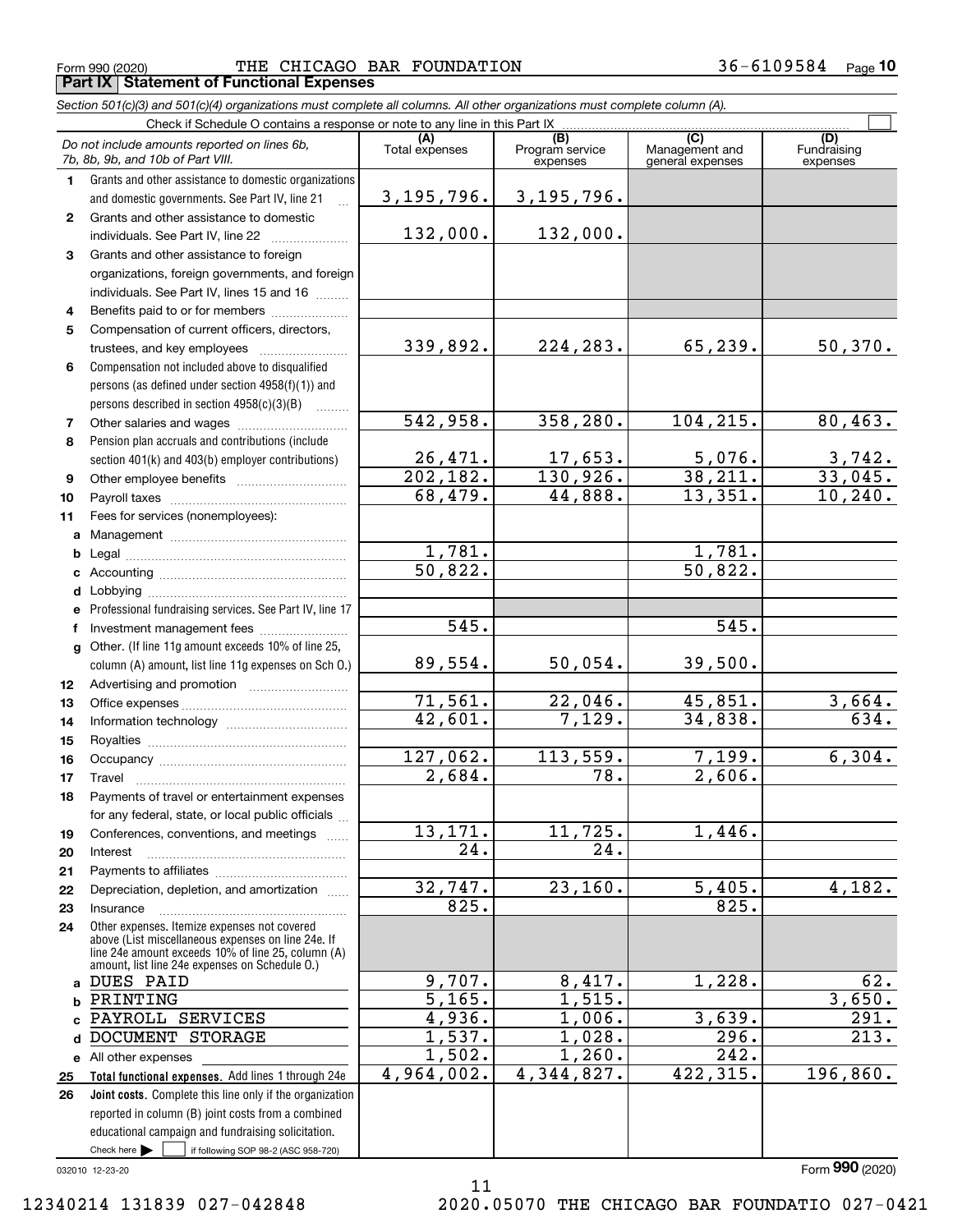Form (2020) **990**

#### $_{\rm Form}$  990 (2020) THE CHICAGO BAR FOUNDATION 36-6109584  $_{\rm Page}$ **Part X** | Balance Sheet

|                                                      |          |                                                                                                                                                                                                                                |  |                                                                                                                  | (A)<br>Beginning of year |                                                                                                                                                                                                                                                                                                                                                                                  | (B)<br>End of year |
|------------------------------------------------------|----------|--------------------------------------------------------------------------------------------------------------------------------------------------------------------------------------------------------------------------------|--|------------------------------------------------------------------------------------------------------------------|--------------------------|----------------------------------------------------------------------------------------------------------------------------------------------------------------------------------------------------------------------------------------------------------------------------------------------------------------------------------------------------------------------------------|--------------------|
|                                                      | 1        | Cash - non-interest-bearing                                                                                                                                                                                                    |  |                                                                                                                  |                          | $\mathbf{1}$                                                                                                                                                                                                                                                                                                                                                                     | 1, 142, 785.       |
|                                                      | 2        |                                                                                                                                                                                                                                |  |                                                                                                                  |                          | $\mathbf{2}$                                                                                                                                                                                                                                                                                                                                                                     |                    |
|                                                      | 3        |                                                                                                                                                                                                                                |  | $\mathbf{3}$                                                                                                     | 474,776.                 |                                                                                                                                                                                                                                                                                                                                                                                  |                    |
|                                                      | 4        |                                                                                                                                                                                                                                |  |                                                                                                                  |                          | 875,756.<br>434,268.<br>154, 382.<br>$\overline{\mathbf{4}}$<br>5<br>6<br>$\overline{7}$<br>8<br>7,758.<br>$\boldsymbol{9}$<br>518,919.<br>10 <sub>c</sub><br>391, 186.<br>11<br>12<br>13<br>14<br>7,004.<br>15<br>16<br>46,578.<br>17<br>847,950.<br>18<br>0.<br>19<br>20<br>21<br>22<br>421, 131.<br>23<br>24<br>25<br>26<br>18,457.<br>27<br>28<br>29<br>30<br>31<br>32<br>33 | 1,018,547.         |
|                                                      | 5        | Loans and other receivables from any current or former officer, director,                                                                                                                                                      |  | $\ldots$<br>828,953.<br>320,894.<br>2,389,273.<br>.<br>1,315,659.<br>1,055,157.<br>.<br>1,073,614.<br>2,389,273. |                          |                                                                                                                                                                                                                                                                                                                                                                                  |                    |
| Assets<br>Liabilities<br>Net Assets or Fund Balances |          | trustee, key employee, creator or founder, substantial contributor, or 35%                                                                                                                                                     |  |                                                                                                                  |                          |                                                                                                                                                                                                                                                                                                                                                                                  |                    |
|                                                      |          | controlled entity or family member of any of these persons                                                                                                                                                                     |  |                                                                                                                  |                          |                                                                                                                                                                                                                                                                                                                                                                                  |                    |
|                                                      | 6        | Loans and other receivables from other disqualified persons (as defined                                                                                                                                                        |  |                                                                                                                  |                          |                                                                                                                                                                                                                                                                                                                                                                                  |                    |
|                                                      |          | under section $4958(f)(1)$ , and persons described in section $4958(c)(3)(B)$                                                                                                                                                  |  |                                                                                                                  |                          |                                                                                                                                                                                                                                                                                                                                                                                  |                    |
|                                                      | 7        |                                                                                                                                                                                                                                |  |                                                                                                                  |                          |                                                                                                                                                                                                                                                                                                                                                                                  |                    |
|                                                      | 8        |                                                                                                                                                                                                                                |  |                                                                                                                  |                          |                                                                                                                                                                                                                                                                                                                                                                                  |                    |
|                                                      | 9        | Prepaid expenses and deferred charges                                                                                                                                                                                          |  |                                                                                                                  |                          |                                                                                                                                                                                                                                                                                                                                                                                  | 6,711.             |
|                                                      |          | 10a Land, buildings, and equipment: cost or other                                                                                                                                                                              |  |                                                                                                                  |                          |                                                                                                                                                                                                                                                                                                                                                                                  |                    |
|                                                      |          | basis. Complete Part VI of Schedule D  10a                                                                                                                                                                                     |  |                                                                                                                  |                          |                                                                                                                                                                                                                                                                                                                                                                                  |                    |
|                                                      |          | <b>b</b> Less: accumulated depreciation                                                                                                                                                                                        |  |                                                                                                                  |                          |                                                                                                                                                                                                                                                                                                                                                                                  | 508,059.           |
|                                                      | 11       |                                                                                                                                                                                                                                |  |                                                                                                                  |                          |                                                                                                                                                                                                                                                                                                                                                                                  | 466,305.           |
|                                                      | 12       |                                                                                                                                                                                                                                |  |                                                                                                                  |                          |                                                                                                                                                                                                                                                                                                                                                                                  |                    |
|                                                      | 13       |                                                                                                                                                                                                                                |  |                                                                                                                  |                          |                                                                                                                                                                                                                                                                                                                                                                                  |                    |
|                                                      | 14       |                                                                                                                                                                                                                                |  |                                                                                                                  |                          |                                                                                                                                                                                                                                                                                                                                                                                  |                    |
|                                                      | 15       |                                                                                                                                                                                                                                |  |                                                                                                                  |                          |                                                                                                                                                                                                                                                                                                                                                                                  | 6,999.             |
|                                                      | 16       |                                                                                                                                                                                                                                |  |                                                                                                                  |                          |                                                                                                                                                                                                                                                                                                                                                                                  | 3,624,182.         |
|                                                      | 17       |                                                                                                                                                                                                                                |  |                                                                                                                  | 66, 319.                 |                                                                                                                                                                                                                                                                                                                                                                                  |                    |
|                                                      | 18       |                                                                                                                                                                                                                                |  |                                                                                                                  | 1,920,820.               |                                                                                                                                                                                                                                                                                                                                                                                  |                    |
|                                                      | 19       | Deferred revenue manual contracts and contracts are all the contracts and contracts are contracted and contracts are contracted and contract are contracted and contract are contracted and contract are contracted and contra |  |                                                                                                                  |                          | 500.                                                                                                                                                                                                                                                                                                                                                                             |                    |
|                                                      | 20       |                                                                                                                                                                                                                                |  |                                                                                                                  |                          |                                                                                                                                                                                                                                                                                                                                                                                  |                    |
|                                                      | 21       | Escrow or custodial account liability. Complete Part IV of Schedule D                                                                                                                                                          |  |                                                                                                                  |                          |                                                                                                                                                                                                                                                                                                                                                                                  |                    |
|                                                      | 22       | Loans and other payables to any current or former officer, director,                                                                                                                                                           |  |                                                                                                                  |                          |                                                                                                                                                                                                                                                                                                                                                                                  |                    |
|                                                      |          | trustee, key employee, creator or founder, substantial contributor, or 35%                                                                                                                                                     |  |                                                                                                                  |                          |                                                                                                                                                                                                                                                                                                                                                                                  |                    |
|                                                      |          | controlled entity or family member of any of these persons                                                                                                                                                                     |  |                                                                                                                  |                          |                                                                                                                                                                                                                                                                                                                                                                                  |                    |
|                                                      | 23       | Secured mortgages and notes payable to unrelated third parties                                                                                                                                                                 |  |                                                                                                                  |                          |                                                                                                                                                                                                                                                                                                                                                                                  | 133, 333.          |
|                                                      | 24       | Unsecured notes and loans payable to unrelated third parties                                                                                                                                                                   |  |                                                                                                                  |                          |                                                                                                                                                                                                                                                                                                                                                                                  |                    |
|                                                      | 25       | Other liabilities (including federal income tax, payables to related third                                                                                                                                                     |  |                                                                                                                  |                          |                                                                                                                                                                                                                                                                                                                                                                                  |                    |
|                                                      |          | parties, and other liabilities not included on lines 17-24). Complete Part X                                                                                                                                                   |  |                                                                                                                  |                          |                                                                                                                                                                                                                                                                                                                                                                                  |                    |
|                                                      |          | of Schedule D <b>contract the contract of Schedule D</b>                                                                                                                                                                       |  |                                                                                                                  |                          |                                                                                                                                                                                                                                                                                                                                                                                  |                    |
|                                                      | 26       |                                                                                                                                                                                                                                |  |                                                                                                                  |                          |                                                                                                                                                                                                                                                                                                                                                                                  | 2,120,972.         |
|                                                      |          | Organizations that follow FASB ASC 958, check here $\blacktriangleright \boxed{X}$                                                                                                                                             |  |                                                                                                                  |                          |                                                                                                                                                                                                                                                                                                                                                                                  |                    |
|                                                      |          | and complete lines 27, 28, 32, and 33.                                                                                                                                                                                         |  |                                                                                                                  |                          |                                                                                                                                                                                                                                                                                                                                                                                  | 528,244.           |
|                                                      | 27       |                                                                                                                                                                                                                                |  |                                                                                                                  |                          |                                                                                                                                                                                                                                                                                                                                                                                  | 974,966.           |
|                                                      | 28       | Net assets with donor restrictions                                                                                                                                                                                             |  |                                                                                                                  |                          |                                                                                                                                                                                                                                                                                                                                                                                  |                    |
|                                                      |          | Organizations that do not follow FASB ASC 958, check here $\blacktriangleright$                                                                                                                                                |  |                                                                                                                  |                          |                                                                                                                                                                                                                                                                                                                                                                                  |                    |
|                                                      |          | and complete lines 29 through 33.                                                                                                                                                                                              |  |                                                                                                                  |                          |                                                                                                                                                                                                                                                                                                                                                                                  |                    |
|                                                      | 29       |                                                                                                                                                                                                                                |  |                                                                                                                  |                          |                                                                                                                                                                                                                                                                                                                                                                                  |                    |
|                                                      | 30       | Paid-in or capital surplus, or land, building, or equipment fund                                                                                                                                                               |  |                                                                                                                  |                          |                                                                                                                                                                                                                                                                                                                                                                                  |                    |
|                                                      | 31       | Retained earnings, endowment, accumulated income, or other funds                                                                                                                                                               |  |                                                                                                                  |                          |                                                                                                                                                                                                                                                                                                                                                                                  | 1,503,210.         |
|                                                      | 32<br>33 |                                                                                                                                                                                                                                |  |                                                                                                                  |                          |                                                                                                                                                                                                                                                                                                                                                                                  | 3,624,182.         |
|                                                      |          |                                                                                                                                                                                                                                |  |                                                                                                                  |                          |                                                                                                                                                                                                                                                                                                                                                                                  |                    |

**11**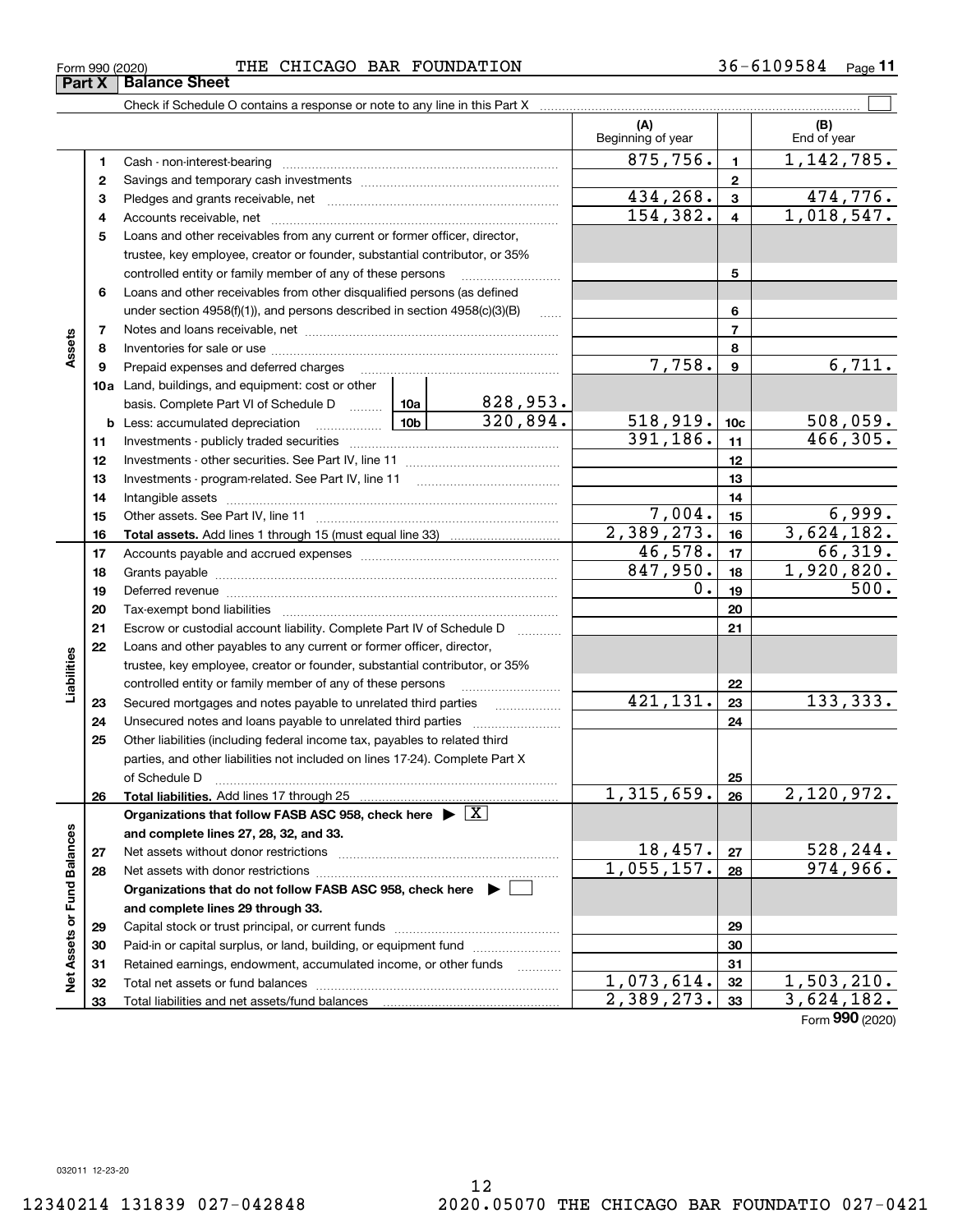|    | THE CHICAGO BAR FOUNDATION<br>Form 990 (2020)                                                                                   |                | 36-6109584 Page 12 |             |                         |
|----|---------------------------------------------------------------------------------------------------------------------------------|----------------|--------------------|-------------|-------------------------|
|    | <b>Reconciliation of Net Assets</b><br>Part XI                                                                                  |                |                    |             |                         |
|    |                                                                                                                                 |                |                    |             |                         |
|    |                                                                                                                                 |                |                    |             |                         |
| 1  |                                                                                                                                 | 1.             | 5,326,307.         |             |                         |
| 2  |                                                                                                                                 | $\overline{2}$ | 4,964,002.         |             |                         |
| 3  | Revenue less expenses. Subtract line 2 from line 1                                                                              | 3              | 362, 305.          |             |                         |
| 4  |                                                                                                                                 | 4              | 1,073,614.         |             |                         |
| 5  | Net unrealized gains (losses) on investments                                                                                    | 5              |                    | 67, 291.    |                         |
| 6  |                                                                                                                                 | 6              |                    |             |                         |
| 7  |                                                                                                                                 | $\overline{7}$ |                    |             |                         |
| 8  | Prior period adjustments                                                                                                        | 8              |                    |             |                         |
| 9  | Other changes in net assets or fund balances (explain on Schedule O)                                                            | 9              |                    |             | $\overline{0}$ .        |
| 10 | Net assets or fund balances at end of year. Combine lines 3 through 9 (must equal Part X, line 32,                              |                |                    |             |                         |
|    |                                                                                                                                 | 10             | 1,503,210.         |             |                         |
|    | Part XII Financial Statements and Reporting                                                                                     |                |                    |             |                         |
|    |                                                                                                                                 |                |                    |             | $\overline{\mathtt{x}}$ |
|    |                                                                                                                                 |                |                    | Yes         | No                      |
| 1  | $\boxed{\mathbf{X}}$ Accrual<br>Accounting method used to prepare the Form 990: <u>[</u> Cash<br>Other                          |                |                    |             |                         |
|    | If the organization changed its method of accounting from a prior year or checked "Other," explain in Schedule O.               |                |                    |             |                         |
|    | 2a Were the organization's financial statements compiled or reviewed by an independent accountant?                              |                | 2a                 |             | Χ                       |
|    | If "Yes," check a box below to indicate whether the financial statements for the year were compiled or reviewed on a            |                |                    |             |                         |
|    | separate basis, consolidated basis, or both:                                                                                    |                |                    |             |                         |
|    | Separate basis<br>Consolidated basis<br>Both consolidated and separate basis                                                    |                |                    |             |                         |
|    | <b>b</b> Were the organization's financial statements audited by an independent accountant?                                     |                | 2 <sub>b</sub>     | x           |                         |
|    | If "Yes," check a box below to indicate whether the financial statements for the year were audited on a separate basis,         |                |                    |             |                         |
|    | consolidated basis, or both:                                                                                                    |                |                    |             |                         |
|    | $\vert X \vert$ Separate basis<br>Consolidated basis<br>Both consolidated and separate basis                                    |                |                    |             |                         |
|    | c If "Yes" to line 2a or 2b, does the organization have a committee that assumes responsibility for oversight of the audit,     |                |                    |             |                         |
|    |                                                                                                                                 |                | 2c                 | х           |                         |
|    | If the organization changed either its oversight process or selection process during the tax year, explain on Schedule O.       |                |                    |             |                         |
|    | 3a As a result of a federal award, was the organization required to undergo an audit or audits as set forth in the Single Audit |                |                    |             |                         |
|    |                                                                                                                                 |                | 3a                 | x           |                         |
|    | b If "Yes," did the organization undergo the required audit or audits? If the organization did not undergo the required audit   |                |                    |             |                         |
|    | or audits, explain why on Schedule O and describe any steps taken to undergo such audits                                        |                | 3b                 | x<br>$\sim$ |                         |

Form (2020) **990**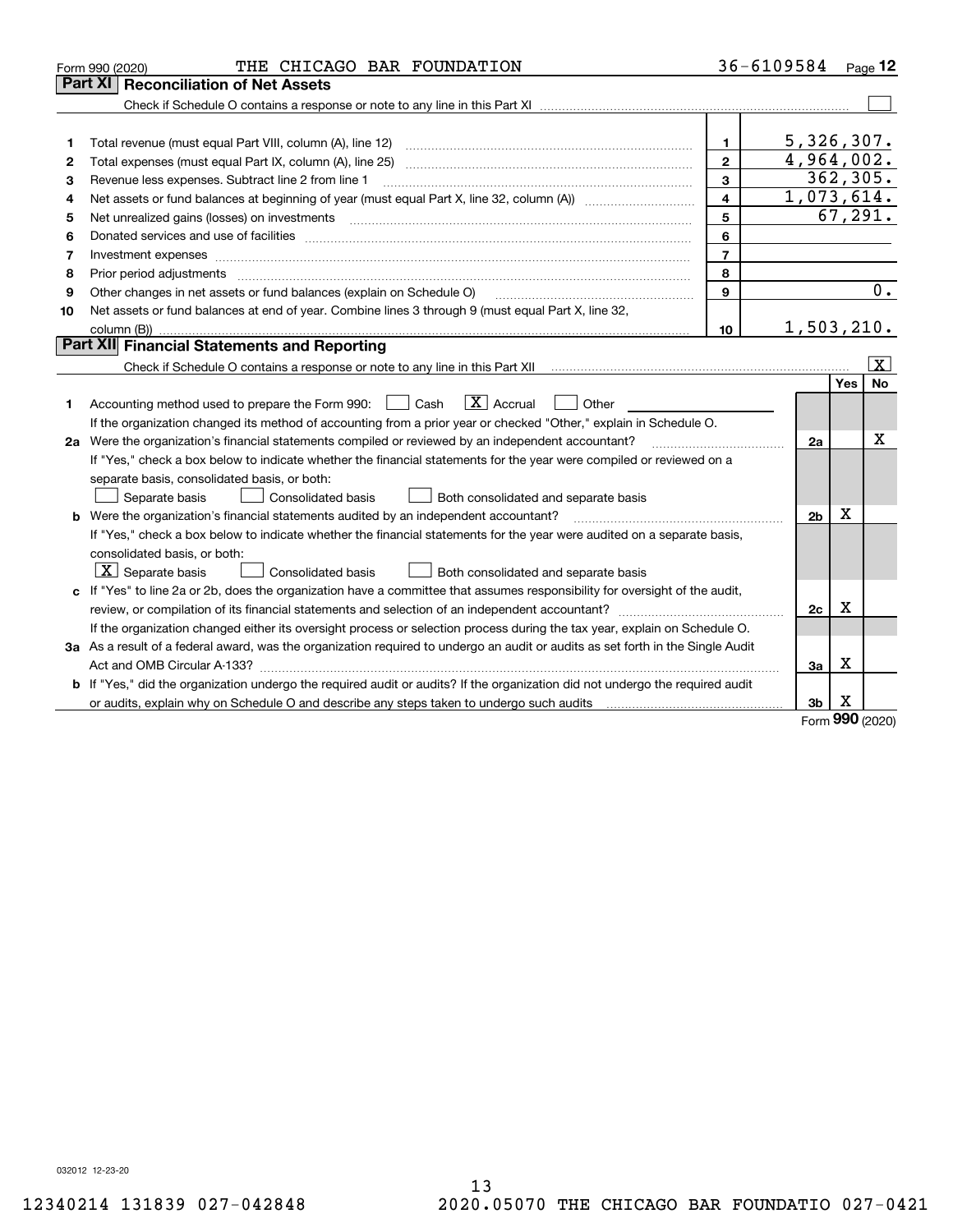| <b>SCHEDULE A</b> |
|-------------------|
|-------------------|

Department of the Treasury Internal Revenue Service

**(Form 990 or 990-EZ)**

# **Public Charity Status and Public Support**

**Complete if the organization is a section 501(c)(3) organization or a section 4947(a)(1) nonexempt charitable trust.**

| Attach to Form 990 or Form 990-EZ. |
|------------------------------------|
|                                    |

**| Go to www.irs.gov/Form990 for instructions and the latest information.**

| OMB No. 1545-0047                   |
|-------------------------------------|
| 0                                   |
| <b>Open to Public</b><br>Inspection |

|        | <b>Employer identification number</b><br>Name of the organization |                                                                                                                                               |          |                                                        |     |                                 |                                                      |  |                            |  |
|--------|-------------------------------------------------------------------|-----------------------------------------------------------------------------------------------------------------------------------------------|----------|--------------------------------------------------------|-----|---------------------------------|------------------------------------------------------|--|----------------------------|--|
|        |                                                                   |                                                                                                                                               |          | THE CHICAGO BAR FOUNDATION                             |     |                                 |                                                      |  | 36-6109584                 |  |
| Part I |                                                                   | Reason for Public Charity Status. (All organizations must complete this part.) See instructions.                                              |          |                                                        |     |                                 |                                                      |  |                            |  |
|        |                                                                   | The organization is not a private foundation because it is: (For lines 1 through 12, check only one box.)                                     |          |                                                        |     |                                 |                                                      |  |                            |  |
| 1      |                                                                   | A church, convention of churches, or association of churches described in section 170(b)(1)(A)(i).                                            |          |                                                        |     |                                 |                                                      |  |                            |  |
| 2      |                                                                   | A school described in section 170(b)(1)(A)(ii). (Attach Schedule E (Form 990 or 990-EZ).)                                                     |          |                                                        |     |                                 |                                                      |  |                            |  |
| 3      |                                                                   | A hospital or a cooperative hospital service organization described in section 170(b)(1)(A)(iii).                                             |          |                                                        |     |                                 |                                                      |  |                            |  |
| 4      |                                                                   | A medical research organization operated in conjunction with a hospital described in section 170(b)(1)(A)(iii). Enter the hospital's name,    |          |                                                        |     |                                 |                                                      |  |                            |  |
|        |                                                                   | city, and state:<br>An organization operated for the benefit of a college or university owned or operated by a governmental unit described in |          |                                                        |     |                                 |                                                      |  |                            |  |
| 5      |                                                                   |                                                                                                                                               |          |                                                        |     |                                 |                                                      |  |                            |  |
|        |                                                                   | section 170(b)(1)(A)(iv). (Complete Part II.)                                                                                                 |          |                                                        |     |                                 |                                                      |  |                            |  |
| 6      |                                                                   | A federal, state, or local government or governmental unit described in section 170(b)(1)(A)(v).                                              |          |                                                        |     |                                 |                                                      |  |                            |  |
|        | 7   X                                                             | An organization that normally receives a substantial part of its support from a governmental unit or from the general public described in     |          |                                                        |     |                                 |                                                      |  |                            |  |
|        |                                                                   | section 170(b)(1)(A)(vi). (Complete Part II.)                                                                                                 |          |                                                        |     |                                 |                                                      |  |                            |  |
| 8<br>9 |                                                                   | A community trust described in section 170(b)(1)(A)(vi). (Complete Part II.)                                                                  |          |                                                        |     |                                 |                                                      |  |                            |  |
|        |                                                                   | An agricultural research organization described in section 170(b)(1)(A)(ix) operated in conjunction with a land-grant college                 |          |                                                        |     |                                 |                                                      |  |                            |  |
|        |                                                                   | or university or a non-land-grant college of agriculture (see instructions). Enter the name, city, and state of the college or<br>university: |          |                                                        |     |                                 |                                                      |  |                            |  |
| 10     |                                                                   | An organization that normally receives (1) more than 33 1/3% of its support from contributions, membership fees, and gross receipts from      |          |                                                        |     |                                 |                                                      |  |                            |  |
|        |                                                                   | activities related to its exempt functions, subject to certain exceptions; and (2) no more than 33 1/3% of its support from gross investment  |          |                                                        |     |                                 |                                                      |  |                            |  |
|        |                                                                   | income and unrelated business taxable income (less section 511 tax) from businesses acquired by the organization after June 30, 1975.         |          |                                                        |     |                                 |                                                      |  |                            |  |
|        |                                                                   | See section 509(a)(2). (Complete Part III.)                                                                                                   |          |                                                        |     |                                 |                                                      |  |                            |  |
| 11     |                                                                   | An organization organized and operated exclusively to test for public safety. See section 509(a)(4).                                          |          |                                                        |     |                                 |                                                      |  |                            |  |
| 12     |                                                                   | An organization organized and operated exclusively for the benefit of, to perform the functions of, or to carry out the purposes of one or    |          |                                                        |     |                                 |                                                      |  |                            |  |
|        |                                                                   | more publicly supported organizations described in section 509(a)(1) or section 509(a)(2). See section 509(a)(3). Check the box in            |          |                                                        |     |                                 |                                                      |  |                            |  |
|        |                                                                   | lines 12a through 12d that describes the type of supporting organization and complete lines 12e, 12f, and 12g.                                |          |                                                        |     |                                 |                                                      |  |                            |  |
| a      |                                                                   | Type I. A supporting organization operated, supervised, or controlled by its supported organization(s), typically by giving                   |          |                                                        |     |                                 |                                                      |  |                            |  |
|        |                                                                   | the supported organization(s) the power to regularly appoint or elect a majority of the directors or trustees of the supporting               |          |                                                        |     |                                 |                                                      |  |                            |  |
|        |                                                                   | organization. You must complete Part IV, Sections A and B.                                                                                    |          |                                                        |     |                                 |                                                      |  |                            |  |
| b      |                                                                   | Type II. A supporting organization supervised or controlled in connection with its supported organization(s), by having                       |          |                                                        |     |                                 |                                                      |  |                            |  |
|        |                                                                   | control or management of the supporting organization vested in the same persons that control or manage the supported                          |          |                                                        |     |                                 |                                                      |  |                            |  |
|        |                                                                   | organization(s). You must complete Part IV, Sections A and C.                                                                                 |          |                                                        |     |                                 |                                                      |  |                            |  |
| c      |                                                                   | Type III functionally integrated. A supporting organization operated in connection with, and functionally integrated with,                    |          |                                                        |     |                                 |                                                      |  |                            |  |
|        |                                                                   | its supported organization(s) (see instructions). You must complete Part IV, Sections A, D, and E.                                            |          |                                                        |     |                                 |                                                      |  |                            |  |
| d      |                                                                   | Type III non-functionally integrated. A supporting organization operated in connection with its supported organization(s)                     |          |                                                        |     |                                 |                                                      |  |                            |  |
|        |                                                                   | that is not functionally integrated. The organization generally must satisfy a distribution requirement and an attentiveness                  |          |                                                        |     |                                 |                                                      |  |                            |  |
|        |                                                                   | requirement (see instructions). You must complete Part IV, Sections A and D, and Part V.                                                      |          |                                                        |     |                                 |                                                      |  |                            |  |
|        |                                                                   | Check this box if the organization received a written determination from the IRS that it is a Type I, Type II, Type III                       |          |                                                        |     |                                 |                                                      |  |                            |  |
|        |                                                                   | functionally integrated, or Type III non-functionally integrated supporting organization.                                                     |          |                                                        |     |                                 |                                                      |  |                            |  |
|        |                                                                   | f Enter the number of supported organizations                                                                                                 |          |                                                        |     |                                 |                                                      |  |                            |  |
|        |                                                                   | g Provide the following information about the supported organization(s).                                                                      |          |                                                        |     | (iv) Is the organization listed |                                                      |  |                            |  |
|        |                                                                   | (i) Name of supported                                                                                                                         | (ii) EIN | (iii) Type of organization<br>(described on lines 1-10 |     | in your governing document?     | (v) Amount of monetary<br>support (see instructions) |  | (vi) Amount of other       |  |
|        |                                                                   | organization                                                                                                                                  |          | above (see instructions))                              | Yes | No                              |                                                      |  | support (see instructions) |  |
|        |                                                                   |                                                                                                                                               |          |                                                        |     |                                 |                                                      |  |                            |  |
|        |                                                                   |                                                                                                                                               |          |                                                        |     |                                 |                                                      |  |                            |  |
|        |                                                                   |                                                                                                                                               |          |                                                        |     |                                 |                                                      |  |                            |  |
|        |                                                                   |                                                                                                                                               |          |                                                        |     |                                 |                                                      |  |                            |  |
|        |                                                                   |                                                                                                                                               |          |                                                        |     |                                 |                                                      |  |                            |  |
|        |                                                                   |                                                                                                                                               |          |                                                        |     |                                 |                                                      |  |                            |  |
|        |                                                                   |                                                                                                                                               |          |                                                        |     |                                 |                                                      |  |                            |  |
|        |                                                                   |                                                                                                                                               |          |                                                        |     |                                 |                                                      |  |                            |  |
|        |                                                                   |                                                                                                                                               |          |                                                        |     |                                 |                                                      |  |                            |  |

**Total**

LHA For Paperwork Reduction Act Notice, see the Instructions for Form 990 or 990-EZ. <sub>032021</sub> o1-25-21 Schedule A (Form 990 or 990-EZ) 2020 14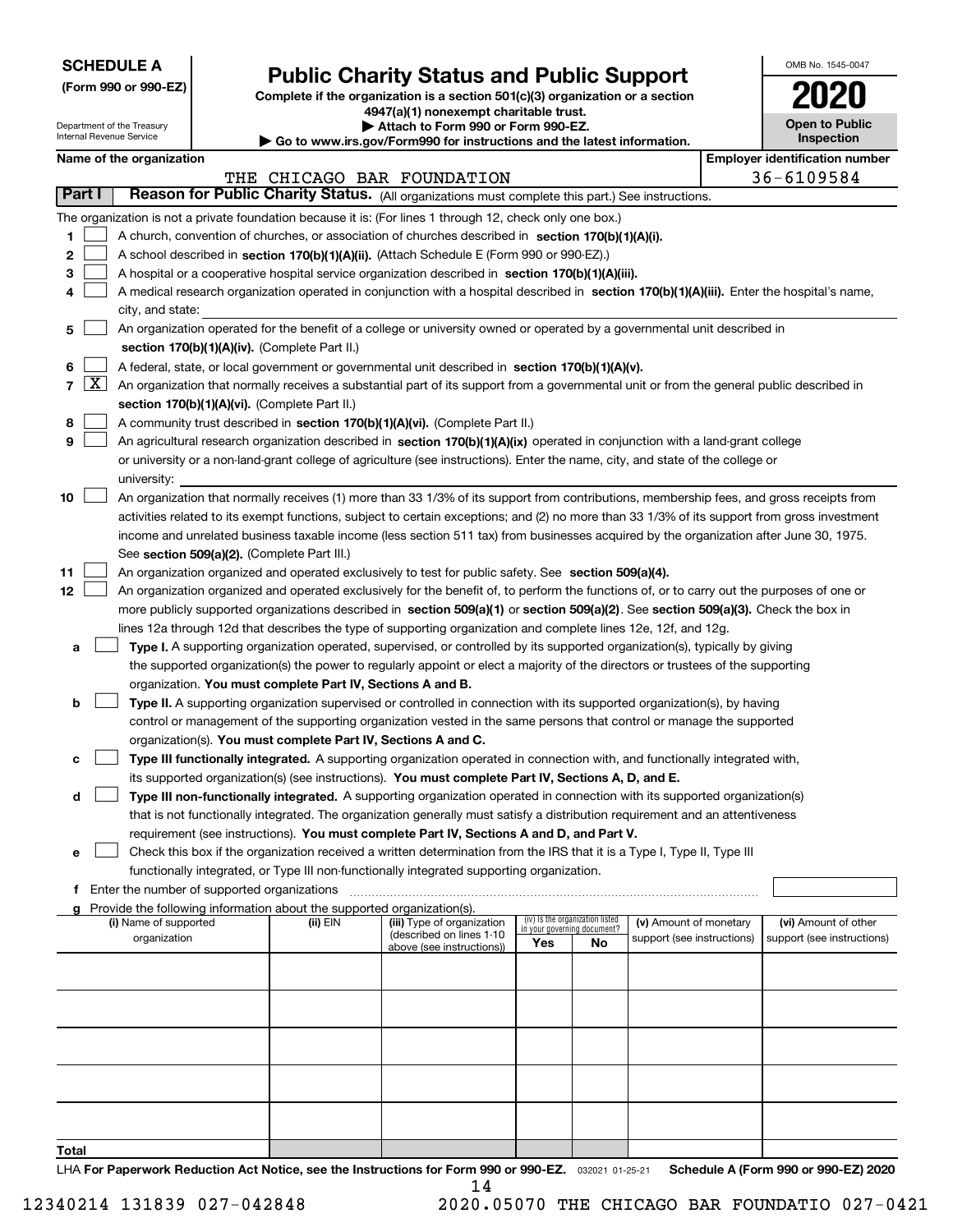#### Schedule A (Form 990 or 990-EZ) 2020 Page THE CHICAGO BAR FOUNDATION 36-6109584

36-6109584 Page 2

(Complete only if you checked the box on line 5, 7, or 8 of Part I or if the organization failed to qualify under Part III. If the organization fails to qualify under the tests listed below, please complete Part III.) **Part II** Support Schedule for Organizations Described in Sections 170(b)(1)(A)(iv) and 170(b)(1)(A)(vi)

|    | <b>Section A. Public Support</b>                                                                                                               |          |          |            |            |          |                                         |
|----|------------------------------------------------------------------------------------------------------------------------------------------------|----------|----------|------------|------------|----------|-----------------------------------------|
|    | Calendar year (or fiscal year beginning in)                                                                                                    | (a) 2016 | (b) 2017 | $(c)$ 2018 | $(d)$ 2019 | (e) 2020 | (f) Total                               |
|    | 1 Gifts, grants, contributions, and                                                                                                            |          |          |            |            |          |                                         |
|    | membership fees received. (Do not                                                                                                              |          |          |            |            |          |                                         |
|    | include any "unusual grants.")                                                                                                                 | 4277101. | 4283078. | 3708767.   | 2662792.   |          | 5264132.20195870.                       |
|    | 2 Tax revenues levied for the organ-                                                                                                           |          |          |            |            |          |                                         |
|    | ization's benefit and either paid to                                                                                                           |          |          |            |            |          |                                         |
|    | or expended on its behalf                                                                                                                      |          |          |            |            |          |                                         |
|    | 3 The value of services or facilities                                                                                                          |          |          |            |            |          |                                         |
|    | furnished by a governmental unit to                                                                                                            |          |          |            |            |          |                                         |
|    | the organization without charge                                                                                                                |          |          |            |            |          |                                         |
|    | 4 Total. Add lines 1 through 3                                                                                                                 | 4277101. | 4283078. | 3708767.   | 2662792.   |          | 5264132.20195870.                       |
|    | 5 The portion of total contributions                                                                                                           |          |          |            |            |          |                                         |
|    | by each person (other than a                                                                                                                   |          |          |            |            |          |                                         |
|    | governmental unit or publicly                                                                                                                  |          |          |            |            |          |                                         |
|    | supported organization) included                                                                                                               |          |          |            |            |          |                                         |
|    | on line 1 that exceeds 2% of the                                                                                                               |          |          |            |            |          |                                         |
|    | amount shown on line 11,                                                                                                                       |          |          |            |            |          |                                         |
|    | column (f)                                                                                                                                     |          |          |            |            |          | 118,868.                                |
|    | 6 Public support. Subtract line 5 from line 4.                                                                                                 |          |          |            |            |          | 20077002.                               |
|    | <b>Section B. Total Support</b>                                                                                                                |          |          |            |            |          |                                         |
|    | Calendar year (or fiscal year beginning in)                                                                                                    | (a) 2016 | (b) 2017 | $(c)$ 2018 | $(d)$ 2019 | (e) 2020 | (f) Total                               |
|    | <b>7</b> Amounts from line 4                                                                                                                   | 4277101. | 4283078. | 3708767.   | 2662792.   |          | 5264132.20195870.                       |
|    | 8 Gross income from interest,                                                                                                                  |          |          |            |            |          |                                         |
|    | dividends, payments received on                                                                                                                |          |          |            |            |          |                                         |
|    | securities loans, rents, royalties,                                                                                                            |          |          |            |            |          |                                         |
|    | and income from similar sources                                                                                                                | 11,435.  | 9,769.   | 10,401.    | 10, 191.   | 8,312.   | 50, 108.                                |
|    | 9 Net income from unrelated business                                                                                                           |          |          |            |            |          |                                         |
|    | activities, whether or not the                                                                                                                 |          |          |            |            |          |                                         |
|    | business is regularly carried on                                                                                                               |          |          |            |            |          |                                         |
|    | 10 Other income. Do not include gain                                                                                                           |          |          |            |            |          |                                         |
|    | or loss from the sale of capital                                                                                                               |          |          |            |            |          |                                         |
|    | assets (Explain in Part VI.)                                                                                                                   |          |          |            |            |          |                                         |
|    | 11 Total support. Add lines 7 through 10                                                                                                       |          |          |            |            |          | 20245978.                               |
|    | 12 Gross receipts from related activities, etc. (see instructions)                                                                             |          |          |            |            | 12       |                                         |
|    | 13 First 5 years. If the Form 990 is for the organization's first, second, third, fourth, or fifth tax year as a section 501(c)(3)             |          |          |            |            |          |                                         |
|    | organization, check this box and stop here                                                                                                     |          |          |            |            |          |                                         |
|    | <b>Section C. Computation of Public Support Percentage</b>                                                                                     |          |          |            |            |          |                                         |
|    |                                                                                                                                                |          |          |            |            | 14       | 99.17<br>$\frac{9}{6}$                  |
|    |                                                                                                                                                |          |          |            |            | 15       | 98.86<br>%                              |
|    | 16a 33 1/3% support test - 2020. If the organization did not check the box on line 13, and line 14 is 33 1/3% or more, check this box and      |          |          |            |            |          |                                         |
|    | stop here. The organization qualifies as a publicly supported organization                                                                     |          |          |            |            |          | $\blacktriangleright$ $\vert$ X $\vert$ |
|    | b 33 1/3% support test - 2019. If the organization did not check a box on line 13 or 16a, and line 15 is 33 1/3% or more, check this box       |          |          |            |            |          |                                         |
|    | and stop here. The organization qualifies as a publicly supported organization                                                                 |          |          |            |            |          |                                         |
|    | 17a 10% -facts-and-circumstances test - 2020. If the organization did not check a box on line 13, 16a, or 16b, and line 14 is 10% or more,     |          |          |            |            |          |                                         |
|    | and if the organization meets the facts-and-circumstances test, check this box and stop here. Explain in Part VI how the organization          |          |          |            |            |          |                                         |
|    | meets the facts-and-circumstances test. The organization qualifies as a publicly supported organization                                        |          |          |            |            |          |                                         |
|    | <b>b 10% -facts-and-circumstances test - 2019.</b> If the organization did not check a box on line 13, 16a, 16b, or 17a, and line 15 is 10% or |          |          |            |            |          |                                         |
|    | more, and if the organization meets the facts-and-circumstances test, check this box and stop here. Explain in Part VI how the                 |          |          |            |            |          |                                         |
|    | organization meets the facts-and-circumstances test. The organization qualifies as a publicly supported organization                           |          |          |            |            |          |                                         |
| 18 | Private foundation. If the organization did not check a box on line 13, 16a, 16b, 17a, or 17b, check this box and see instructions             |          |          |            |            |          |                                         |
|    |                                                                                                                                                |          |          |            |            |          | Schedule A (Form 990 or 990-F7) 2020    |

**Schedule A (Form 990 or 990-EZ) 2020**

032022 01-25-21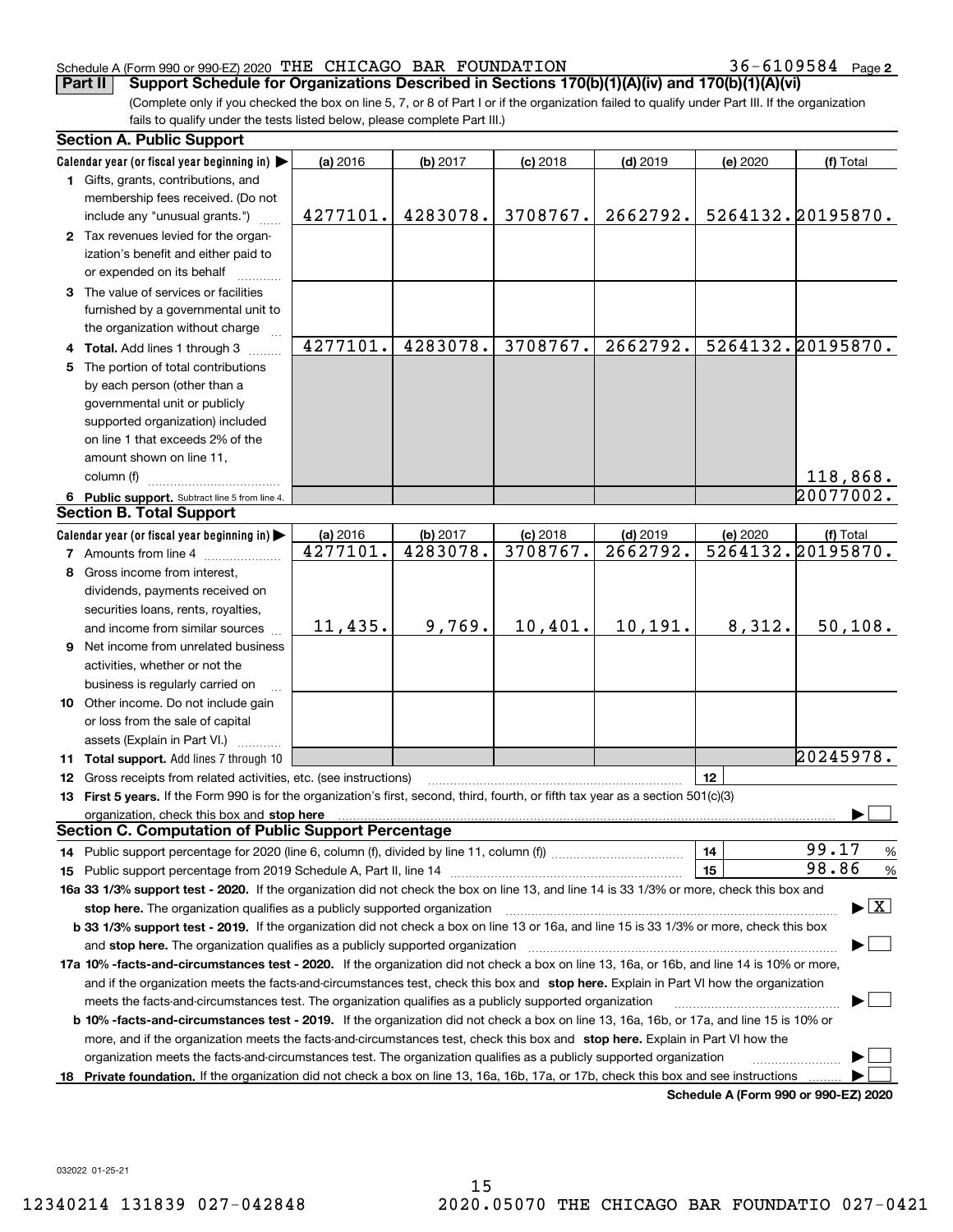#### Schedule A (Form 990 or 990-EZ) 2020 Page THE CHICAGO BAR FOUNDATION 36-6109584 **Part III Support Schedule for Organizations Described in Section 509(a)(2)**

(Complete only if you checked the box on line 10 of Part I or if the organization failed to qualify under Part II. If the organization fails to qualify under the tests listed below, please complete Part II.)

|    | <b>Section A. Public Support</b>                                                                                                                                                                                              |          |          |            |            |          |                                      |
|----|-------------------------------------------------------------------------------------------------------------------------------------------------------------------------------------------------------------------------------|----------|----------|------------|------------|----------|--------------------------------------|
|    | Calendar year (or fiscal year beginning in) $\blacktriangleright$                                                                                                                                                             | (a) 2016 | (b) 2017 | $(c)$ 2018 | $(d)$ 2019 | (e) 2020 | (f) Total                            |
|    | 1 Gifts, grants, contributions, and                                                                                                                                                                                           |          |          |            |            |          |                                      |
|    | membership fees received. (Do not                                                                                                                                                                                             |          |          |            |            |          |                                      |
|    | include any "unusual grants.")                                                                                                                                                                                                |          |          |            |            |          |                                      |
|    | 2 Gross receipts from admissions,<br>merchandise sold or services per-<br>formed, or facilities furnished in<br>any activity that is related to the<br>organization's tax-exempt purpose                                      |          |          |            |            |          |                                      |
|    | 3 Gross receipts from activities that<br>are not an unrelated trade or bus-                                                                                                                                                   |          |          |            |            |          |                                      |
|    | iness under section 513                                                                                                                                                                                                       |          |          |            |            |          |                                      |
|    | 4 Tax revenues levied for the organ-                                                                                                                                                                                          |          |          |            |            |          |                                      |
|    | ization's benefit and either paid to<br>or expended on its behalf<br>.                                                                                                                                                        |          |          |            |            |          |                                      |
|    | 5 The value of services or facilities                                                                                                                                                                                         |          |          |            |            |          |                                      |
|    | furnished by a governmental unit to                                                                                                                                                                                           |          |          |            |            |          |                                      |
|    | the organization without charge                                                                                                                                                                                               |          |          |            |            |          |                                      |
|    | <b>6 Total.</b> Add lines 1 through 5                                                                                                                                                                                         |          |          |            |            |          |                                      |
|    | 7a Amounts included on lines 1, 2, and                                                                                                                                                                                        |          |          |            |            |          |                                      |
|    | 3 received from disqualified persons                                                                                                                                                                                          |          |          |            |            |          |                                      |
|    | <b>b</b> Amounts included on lines 2 and 3 received<br>from other than disqualified persons that<br>exceed the greater of \$5,000 or 1% of the<br>amount on line 13 for the year                                              |          |          |            |            |          |                                      |
|    | c Add lines 7a and 7b                                                                                                                                                                                                         |          |          |            |            |          |                                      |
|    | 8 Public support. (Subtract line 7c from line 6.)                                                                                                                                                                             |          |          |            |            |          |                                      |
|    | <b>Section B. Total Support</b>                                                                                                                                                                                               |          |          |            |            |          |                                      |
|    | Calendar year (or fiscal year beginning in) $\blacktriangleright$                                                                                                                                                             | (a) 2016 | (b) 2017 | $(c)$ 2018 | $(d)$ 2019 | (e) 2020 | (f) Total                            |
|    | 9 Amounts from line 6                                                                                                                                                                                                         |          |          |            |            |          |                                      |
|    | 10a Gross income from interest,<br>dividends, payments received on<br>securities loans, rents, royalties,<br>and income from similar sources                                                                                  |          |          |            |            |          |                                      |
|    | <b>b</b> Unrelated business taxable income<br>(less section 511 taxes) from businesses                                                                                                                                        |          |          |            |            |          |                                      |
|    | acquired after June 30, 1975                                                                                                                                                                                                  |          |          |            |            |          |                                      |
|    | c Add lines 10a and 10b<br>11 Net income from unrelated business<br>activities not included in line 10b,<br>whether or not the business is<br>regularly carried on                                                            |          |          |            |            |          |                                      |
|    | 12 Other income. Do not include gain<br>or loss from the sale of capital<br>assets (Explain in Part VI.)                                                                                                                      |          |          |            |            |          |                                      |
|    | <b>13</b> Total support. (Add lines 9, 10c, 11, and 12.)                                                                                                                                                                      |          |          |            |            |          |                                      |
|    | 14 First 5 years. If the Form 990 is for the organization's first, second, third, fourth, or fifth tax year as a section 501(c)(3) organization,                                                                              |          |          |            |            |          |                                      |
|    | check this box and stop here with the continuum control to the control of the state of the state of the control of the state of the control of the control of the control of the control of the control of the control of the |          |          |            |            |          |                                      |
|    | <b>Section C. Computation of Public Support Percentage</b>                                                                                                                                                                    |          |          |            |            |          |                                      |
|    | 15 Public support percentage for 2020 (line 8, column (f), divided by line 13, column (f))                                                                                                                                    |          |          |            |            | 15       | %                                    |
|    | 16 Public support percentage from 2019 Schedule A, Part III, line 15                                                                                                                                                          |          |          |            |            | 16       | %                                    |
|    | <b>Section D. Computation of Investment Income Percentage</b>                                                                                                                                                                 |          |          |            |            |          |                                      |
|    | 17 Investment income percentage for 2020 (line 10c, column (f), divided by line 13, column (f))                                                                                                                               |          |          |            |            | 17       | %                                    |
|    | <b>18</b> Investment income percentage from <b>2019</b> Schedule A, Part III, line 17                                                                                                                                         |          |          |            |            | 18       | %                                    |
|    | 19a 33 1/3% support tests - 2020. If the organization did not check the box on line 14, and line 15 is more than 33 1/3%, and line 17 is not                                                                                  |          |          |            |            |          |                                      |
|    | more than 33 1/3%, check this box and stop here. The organization qualifies as a publicly supported organization                                                                                                              |          |          |            |            |          | ▶                                    |
|    | b 33 1/3% support tests - 2019. If the organization did not check a box on line 14 or line 19a, and line 16 is more than 33 1/3%, and                                                                                         |          |          |            |            |          |                                      |
|    | line 18 is not more than 33 1/3%, check this box and stop here. The organization qualifies as a publicly supported organization                                                                                               |          |          |            |            |          |                                      |
| 20 | <b>Private foundation.</b> If the organization did not check a box on line 14, 19a, or 19b, check this box and see instructions                                                                                               |          |          |            |            |          |                                      |
|    | 032023 01-25-21                                                                                                                                                                                                               |          | 16       |            |            |          | Schedule A (Form 990 or 990-EZ) 2020 |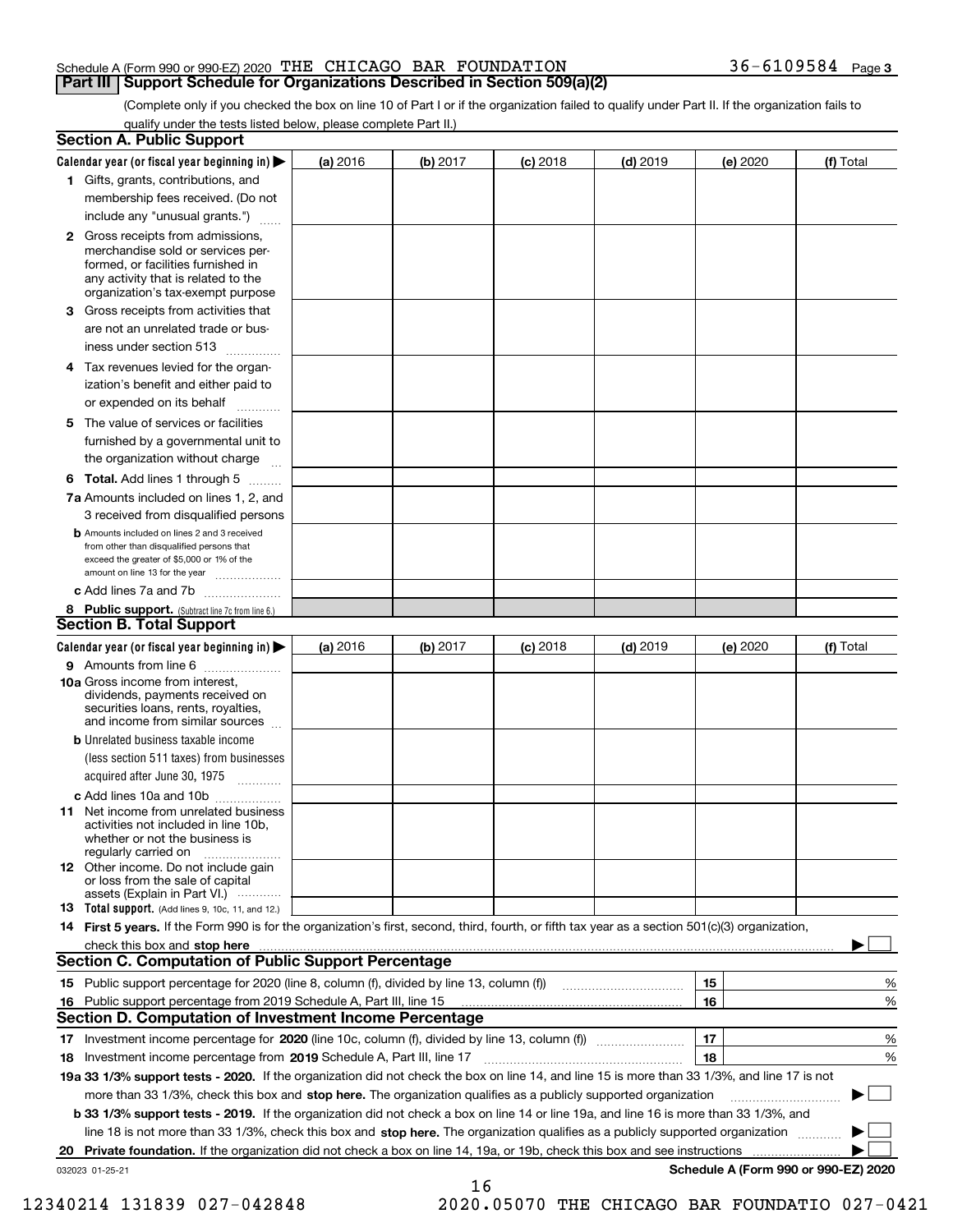#### Schedule A (Form 990 or 990-EZ) 2020 Page THE CHICAGO BAR FOUNDATION 36-6109584

## **Part IV Supporting Organizations**

(Complete only if you checked a box in line 12 on Part I. If you checked box 12a, Part I, complete Sections A and B. If you checked box 12b, Part I, complete Sections A and C. If you checked box 12c, Part I, complete Sections A, D, and E. If you checked box 12d, Part I, complete Sections A and D, and complete Part V.)

#### **Section A. All Supporting Organizations**

- **1** Are all of the organization's supported organizations listed by name in the organization's governing documents? If "No," describe in **Part VI** how the supported organizations are designated. If designated by *class or purpose, describe the designation. If historic and continuing relationship, explain.*
- **2** Did the organization have any supported organization that does not have an IRS determination of status under section 509(a)(1) or (2)? If "Yes," explain in Part VI how the organization determined that the supported *organization was described in section 509(a)(1) or (2).*
- **3a** Did the organization have a supported organization described in section 501(c)(4), (5), or (6)? If "Yes," answer *lines 3b and 3c below.*
- **b** Did the organization confirm that each supported organization qualified under section 501(c)(4), (5), or (6) and satisfied the public support tests under section 509(a)(2)? If "Yes," describe in **Part VI** when and how the *organization made the determination.*
- **c**Did the organization ensure that all support to such organizations was used exclusively for section 170(c)(2)(B) purposes? If "Yes," explain in **Part VI** what controls the organization put in place to ensure such use.
- **4a***If* Was any supported organization not organized in the United States ("foreign supported organization")? *"Yes," and if you checked box 12a or 12b in Part I, answer lines 4b and 4c below.*
- **b** Did the organization have ultimate control and discretion in deciding whether to make grants to the foreign supported organization? If "Yes," describe in **Part VI** how the organization had such control and discretion *despite being controlled or supervised by or in connection with its supported organizations.*
- **c** Did the organization support any foreign supported organization that does not have an IRS determination under sections 501(c)(3) and 509(a)(1) or (2)? If "Yes," explain in **Part VI** what controls the organization used *to ensure that all support to the foreign supported organization was used exclusively for section 170(c)(2)(B) purposes.*
- **5a** Did the organization add, substitute, or remove any supported organizations during the tax year? If "Yes," answer lines 5b and 5c below (if applicable). Also, provide detail in **Part VI,** including (i) the names and EIN *numbers of the supported organizations added, substituted, or removed; (ii) the reasons for each such action; (iii) the authority under the organization's organizing document authorizing such action; and (iv) how the action was accomplished (such as by amendment to the organizing document).*
- **b** Type I or Type II only. Was any added or substituted supported organization part of a class already designated in the organization's organizing document?
- **cSubstitutions only.**  Was the substitution the result of an event beyond the organization's control?
- **6** Did the organization provide support (whether in the form of grants or the provision of services or facilities) to **Part VI.** *If "Yes," provide detail in* support or benefit one or more of the filing organization's supported organizations? anyone other than (i) its supported organizations, (ii) individuals that are part of the charitable class benefited by one or more of its supported organizations, or (iii) other supporting organizations that also
- **7**Did the organization provide a grant, loan, compensation, or other similar payment to a substantial contributor *If "Yes," complete Part I of Schedule L (Form 990 or 990-EZ).* regard to a substantial contributor? (as defined in section 4958(c)(3)(C)), a family member of a substantial contributor, or a 35% controlled entity with
- **8** Did the organization make a loan to a disqualified person (as defined in section 4958) not described in line 7? *If "Yes," complete Part I of Schedule L (Form 990 or 990-EZ).*
- **9a** Was the organization controlled directly or indirectly at any time during the tax year by one or more in section 509(a)(1) or (2))? If "Yes," *provide detail in* <code>Part VI.</code> disqualified persons, as defined in section 4946 (other than foundation managers and organizations described
- **b** Did one or more disqualified persons (as defined in line 9a) hold a controlling interest in any entity in which the supporting organization had an interest? If "Yes," provide detail in P**art VI**.
- **c**Did a disqualified person (as defined in line 9a) have an ownership interest in, or derive any personal benefit from, assets in which the supporting organization also had an interest? If "Yes," provide detail in P**art VI.**
- **10a** Was the organization subject to the excess business holdings rules of section 4943 because of section supporting organizations)? If "Yes," answer line 10b below. 4943(f) (regarding certain Type II supporting organizations, and all Type III non-functionally integrated
- **b** Did the organization have any excess business holdings in the tax year? (Use Schedule C, Form 4720, to *determine whether the organization had excess business holdings.)*

17

032024 01-25-21

**Schedule A (Form 990 or 990-EZ) 2020**

**1**

**2**

**YesNo**

**3a3b3c4a4b4c5a 5b5c6789a 9b9c10a10b**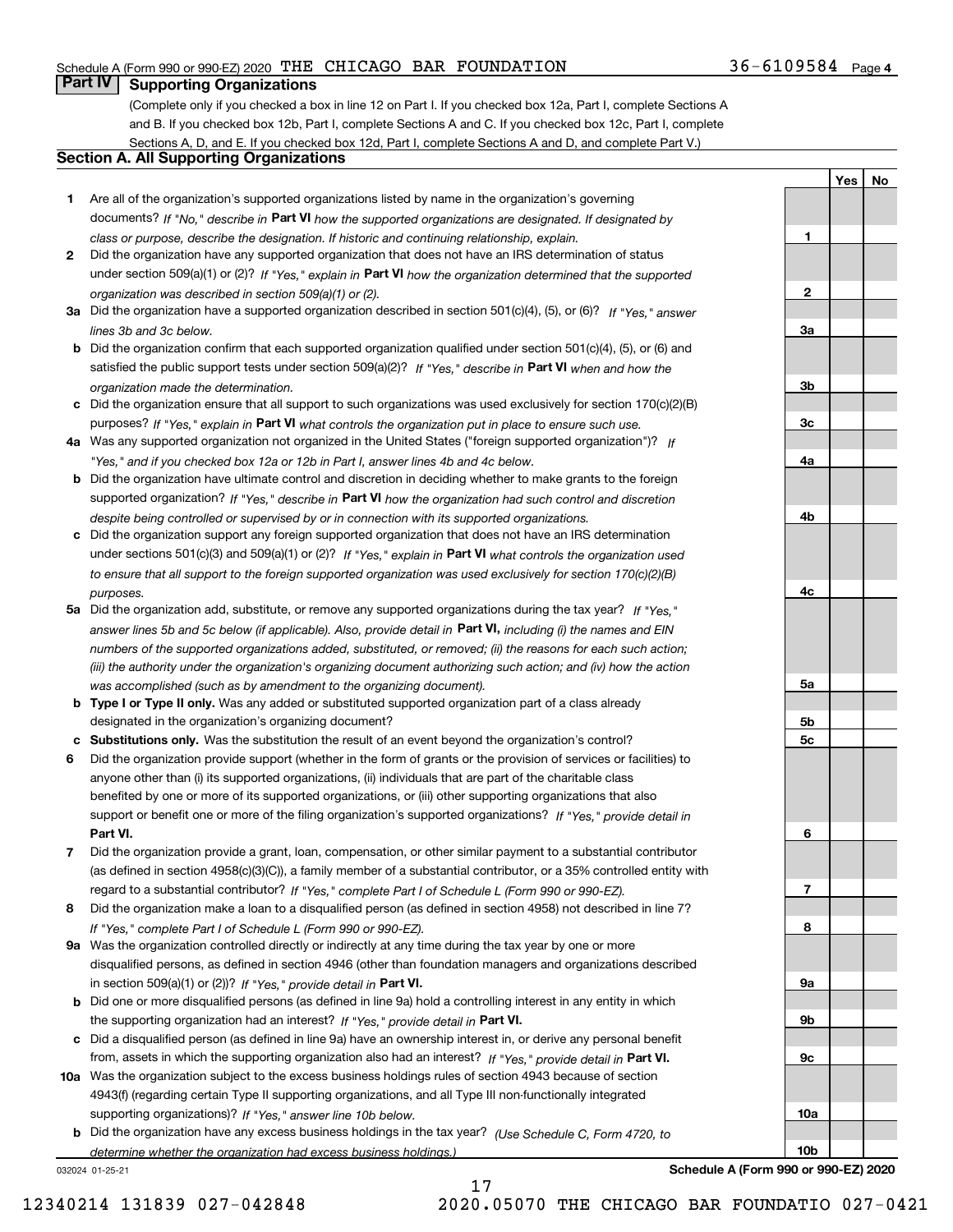#### Schedule A (Form 990 or 990-EZ) 2020 Page THE CHICAGO BAR FOUNDATION 36-6109584

|    | Part IV | <b>Supporting Organizations (continued)</b>                                                                                                                                                                                                                                                                                                                                                                                                                                                                                                                                                                                                          |                 |     |    |
|----|---------|------------------------------------------------------------------------------------------------------------------------------------------------------------------------------------------------------------------------------------------------------------------------------------------------------------------------------------------------------------------------------------------------------------------------------------------------------------------------------------------------------------------------------------------------------------------------------------------------------------------------------------------------------|-----------------|-----|----|
|    |         |                                                                                                                                                                                                                                                                                                                                                                                                                                                                                                                                                                                                                                                      |                 | Yes | No |
| 11 |         | Has the organization accepted a gift or contribution from any of the following persons?                                                                                                                                                                                                                                                                                                                                                                                                                                                                                                                                                              |                 |     |    |
|    |         | a A person who directly or indirectly controls, either alone or together with persons described in lines 11b and                                                                                                                                                                                                                                                                                                                                                                                                                                                                                                                                     |                 |     |    |
|    |         | 11c below, the governing body of a supported organization?                                                                                                                                                                                                                                                                                                                                                                                                                                                                                                                                                                                           | 11a             |     |    |
|    |         | <b>b</b> A family member of a person described in line 11a above?                                                                                                                                                                                                                                                                                                                                                                                                                                                                                                                                                                                    | 11 <sub>b</sub> |     |    |
|    |         | c A 35% controlled entity of a person described in line 11a or 11b above? If "Yes" to line 11a, 11b, or 11c, provide                                                                                                                                                                                                                                                                                                                                                                                                                                                                                                                                 |                 |     |    |
|    |         | detail in Part VI.                                                                                                                                                                                                                                                                                                                                                                                                                                                                                                                                                                                                                                   | 11c             |     |    |
|    |         | <b>Section B. Type I Supporting Organizations</b>                                                                                                                                                                                                                                                                                                                                                                                                                                                                                                                                                                                                    |                 |     |    |
|    |         |                                                                                                                                                                                                                                                                                                                                                                                                                                                                                                                                                                                                                                                      |                 | Yes | No |
| 1  |         | Did the governing body, members of the governing body, officers acting in their official capacity, or membership of one or<br>more supported organizations have the power to regularly appoint or elect at least a majority of the organization's officers,<br>directors, or trustees at all times during the tax year? If "No," describe in Part VI how the supported organization(s)<br>effectively operated, supervised, or controlled the organization's activities. If the organization had more than one supported<br>organization, describe how the powers to appoint and/or remove officers, directors, or trustees were allocated among the | 1               |     |    |
| 2  |         | supported organizations and what conditions or restrictions, if any, applied to such powers during the tax year.<br>Did the organization operate for the benefit of any supported organization other than the supported                                                                                                                                                                                                                                                                                                                                                                                                                              |                 |     |    |
|    |         | organization(s) that operated, supervised, or controlled the supporting organization? If "Yes," explain in                                                                                                                                                                                                                                                                                                                                                                                                                                                                                                                                           |                 |     |    |
|    |         |                                                                                                                                                                                                                                                                                                                                                                                                                                                                                                                                                                                                                                                      |                 |     |    |
|    |         | Part VI how providing such benefit carried out the purposes of the supported organization(s) that operated,                                                                                                                                                                                                                                                                                                                                                                                                                                                                                                                                          | $\mathbf{2}$    |     |    |
|    |         | supervised, or controlled the supporting organization.<br><b>Section C. Type II Supporting Organizations</b>                                                                                                                                                                                                                                                                                                                                                                                                                                                                                                                                         |                 |     |    |
|    |         |                                                                                                                                                                                                                                                                                                                                                                                                                                                                                                                                                                                                                                                      |                 | Yes | No |
| 1  |         | Were a majority of the organization's directors or trustees during the tax year also a majority of the directors                                                                                                                                                                                                                                                                                                                                                                                                                                                                                                                                     |                 |     |    |
|    |         | or trustees of each of the organization's supported organization(s)? If "No," describe in Part VI how control                                                                                                                                                                                                                                                                                                                                                                                                                                                                                                                                        |                 |     |    |
|    |         | or management of the supporting organization was vested in the same persons that controlled or managed                                                                                                                                                                                                                                                                                                                                                                                                                                                                                                                                               |                 |     |    |
|    |         | the supported organization(s).                                                                                                                                                                                                                                                                                                                                                                                                                                                                                                                                                                                                                       | 1               |     |    |
|    |         | Section D. All Type III Supporting Organizations                                                                                                                                                                                                                                                                                                                                                                                                                                                                                                                                                                                                     |                 |     |    |
|    |         |                                                                                                                                                                                                                                                                                                                                                                                                                                                                                                                                                                                                                                                      |                 | Yes | No |
| 1  |         | Did the organization provide to each of its supported organizations, by the last day of the fifth month of the                                                                                                                                                                                                                                                                                                                                                                                                                                                                                                                                       |                 |     |    |
|    |         | organization's tax year, (i) a written notice describing the type and amount of support provided during the prior tax                                                                                                                                                                                                                                                                                                                                                                                                                                                                                                                                |                 |     |    |
|    |         | year, (ii) a copy of the Form 990 that was most recently filed as of the date of notification, and (iii) copies of the                                                                                                                                                                                                                                                                                                                                                                                                                                                                                                                               |                 |     |    |
|    |         | organization's governing documents in effect on the date of notification, to the extent not previously provided?                                                                                                                                                                                                                                                                                                                                                                                                                                                                                                                                     | 1               |     |    |
| 2  |         | Were any of the organization's officers, directors, or trustees either (i) appointed or elected by the supported                                                                                                                                                                                                                                                                                                                                                                                                                                                                                                                                     |                 |     |    |
|    |         | organization(s) or (ii) serving on the governing body of a supported organization? If "No," explain in Part VI how                                                                                                                                                                                                                                                                                                                                                                                                                                                                                                                                   |                 |     |    |
|    |         | the organization maintained a close and continuous working relationship with the supported organization(s).                                                                                                                                                                                                                                                                                                                                                                                                                                                                                                                                          | $\mathbf{2}$    |     |    |
| 3  |         | By reason of the relationship described in line 2, above, did the organization's supported organizations have a                                                                                                                                                                                                                                                                                                                                                                                                                                                                                                                                      |                 |     |    |
|    |         | significant voice in the organization's investment policies and in directing the use of the organization's                                                                                                                                                                                                                                                                                                                                                                                                                                                                                                                                           |                 |     |    |
|    |         | income or assets at all times during the tax year? If "Yes," describe in Part VI the role the organization's                                                                                                                                                                                                                                                                                                                                                                                                                                                                                                                                         |                 |     |    |
|    |         | supported organizations played in this regard.                                                                                                                                                                                                                                                                                                                                                                                                                                                                                                                                                                                                       | з               |     |    |
|    |         | Section E. Type III Functionally Integrated Supporting Organizations                                                                                                                                                                                                                                                                                                                                                                                                                                                                                                                                                                                 |                 |     |    |
| 1  |         | Check the box next to the method that the organization used to satisfy the Integral Part Test during the year (see instructions).                                                                                                                                                                                                                                                                                                                                                                                                                                                                                                                    |                 |     |    |
| a  |         | The organization satisfied the Activities Test. Complete line 2 below.                                                                                                                                                                                                                                                                                                                                                                                                                                                                                                                                                                               |                 |     |    |
| b  |         | The organization is the parent of each of its supported organizations. Complete line 3 below.                                                                                                                                                                                                                                                                                                                                                                                                                                                                                                                                                        |                 |     |    |
| c  |         | The organization supported a governmental entity. Describe in Part VI how you supported a governmental entity (see instructions)                                                                                                                                                                                                                                                                                                                                                                                                                                                                                                                     |                 |     |    |
| 2  |         | Activities Test. Answer lines 2a and 2b below.                                                                                                                                                                                                                                                                                                                                                                                                                                                                                                                                                                                                       |                 | Yes | No |
| а  |         | Did substantially all of the organization's activities during the tax year directly further the exempt purposes of                                                                                                                                                                                                                                                                                                                                                                                                                                                                                                                                   |                 |     |    |
|    |         | the supported organization(s) to which the organization was responsive? If "Yes," then in Part VI identify                                                                                                                                                                                                                                                                                                                                                                                                                                                                                                                                           |                 |     |    |
|    |         | those supported organizations and explain how these activities directly furthered their exempt purposes,                                                                                                                                                                                                                                                                                                                                                                                                                                                                                                                                             |                 |     |    |
|    |         | how the organization was responsive to those supported organizations, and how the organization determined                                                                                                                                                                                                                                                                                                                                                                                                                                                                                                                                            |                 |     |    |
|    |         | that these activities constituted substantially all of its activities.                                                                                                                                                                                                                                                                                                                                                                                                                                                                                                                                                                               | 2a              |     |    |
| b  |         | Did the activities described in line 2a, above, constitute activities that, but for the organization's involvement,                                                                                                                                                                                                                                                                                                                                                                                                                                                                                                                                  |                 |     |    |
|    |         | one or more of the organization's supported organization(s) would have been engaged in? If "Yes," explain in                                                                                                                                                                                                                                                                                                                                                                                                                                                                                                                                         |                 |     |    |

**3** Parent of Supported Organizations. Answer lines 3a and 3b below. *these activities but for the organization's involvement.*

**a** Did the organization have the power to regularly appoint or elect a majority of the officers, directors, or trustees of each of the supported organizations? If "Yes" or "No" provide details in **Part VI.** 

**Part VI**  *the reasons for the organization's position that its supported organization(s) would have engaged in*

**b** Did the organization exercise a substantial degree of direction over the policies, programs, and activities of each of its supported organizations? If "Yes," describe in Part VI the role played by the organization in this regard.

18

032025 01-25-21

**Schedule A (Form 990 or 990-EZ) 2020**

**2b**

**3a**

**3b**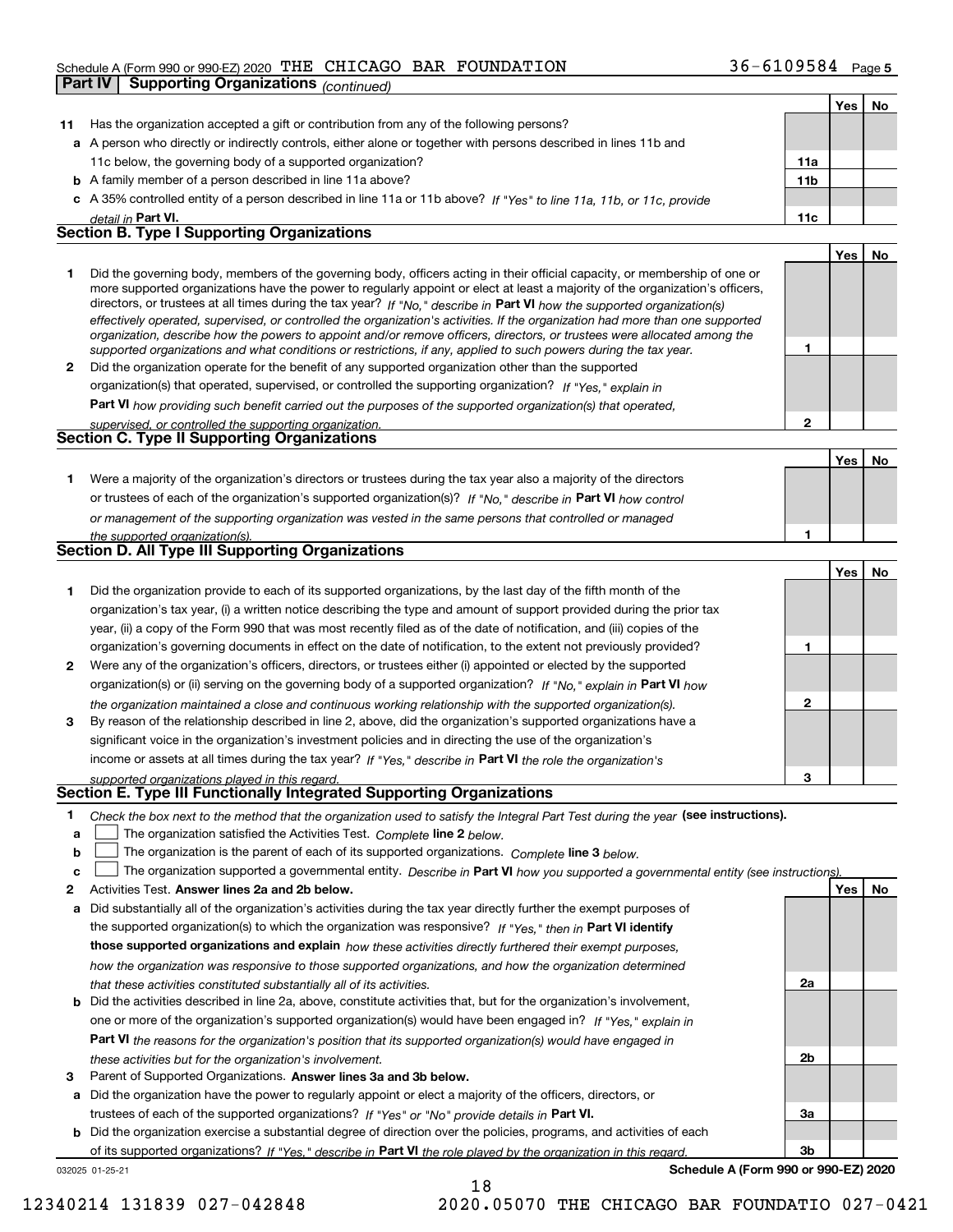| Schedule A (Form 990 or 990-EZ) 2020 『HE CHICAGO BAR FOUNDATION                  |  |  | $36 - 6109584$ Page 6 |  |
|----------------------------------------------------------------------------------|--|--|-----------------------|--|
| Part V   Type III Non-Functionally Integrated 509(a)(3) Supporting Organizations |  |  |                       |  |

1 Check here if the organization satisfied the Integral Part Test as a qualifying trust on Nov. 20, 1970 (explain in Part VI). See instructions. All other Type III non-functionally integrated supporting organizations must complete Sections A through E.

|   | Section A - Adjusted Net Income                                                                                                   | (A) Prior Year | (B) Current Year<br>(optional) |                                |
|---|-----------------------------------------------------------------------------------------------------------------------------------|----------------|--------------------------------|--------------------------------|
| 1 | Net short-term capital gain                                                                                                       | 1              |                                |                                |
| 2 | Recoveries of prior-year distributions                                                                                            | $\overline{2}$ |                                |                                |
| 3 | Other gross income (see instructions)                                                                                             | 3              |                                |                                |
| 4 | Add lines 1 through 3.                                                                                                            | 4              |                                |                                |
| 5 | Depreciation and depletion                                                                                                        | 5              |                                |                                |
| 6 | Portion of operating expenses paid or incurred for production or                                                                  |                |                                |                                |
|   | collection of gross income or for management, conservation, or                                                                    |                |                                |                                |
|   | maintenance of property held for production of income (see instructions)                                                          | 6              |                                |                                |
| 7 | Other expenses (see instructions)                                                                                                 | $\overline{7}$ |                                |                                |
| 8 | Adjusted Net Income (subtract lines 5, 6, and 7 from line 4)                                                                      | 8              |                                |                                |
|   | <b>Section B - Minimum Asset Amount</b>                                                                                           |                | (A) Prior Year                 | (B) Current Year<br>(optional) |
| 1 | Aggregate fair market value of all non-exempt-use assets (see                                                                     |                |                                |                                |
|   | instructions for short tax year or assets held for part of year):                                                                 |                |                                |                                |
|   | <b>a</b> Average monthly value of securities                                                                                      | 1a             |                                |                                |
|   | <b>b</b> Average monthly cash balances                                                                                            | 1b             |                                |                                |
|   | c Fair market value of other non-exempt-use assets                                                                                | 1c             |                                |                                |
|   | <b>d</b> Total (add lines 1a, 1b, and 1c)                                                                                         | 1d             |                                |                                |
|   | e Discount claimed for blockage or other factors                                                                                  |                |                                |                                |
|   | (explain in detail in Part VI):                                                                                                   |                |                                |                                |
| 2 | Acquisition indebtedness applicable to non-exempt-use assets                                                                      | $\mathbf{2}$   |                                |                                |
| 3 | Subtract line 2 from line 1d.                                                                                                     | 3              |                                |                                |
| 4 | Cash deemed held for exempt use. Enter 0.015 of line 3 (for greater amount,                                                       |                |                                |                                |
|   | see instructions).                                                                                                                | 4              |                                |                                |
| 5 | Net value of non-exempt-use assets (subtract line 4 from line 3)                                                                  | 5              |                                |                                |
| 6 | Multiply line 5 by 0.035.                                                                                                         | 6              |                                |                                |
| 7 | Recoveries of prior-year distributions                                                                                            | $\overline{7}$ |                                |                                |
| 8 | <b>Minimum Asset Amount</b> (add line 7 to line 6)                                                                                | 8              |                                |                                |
|   | <b>Section C - Distributable Amount</b>                                                                                           |                |                                | <b>Current Year</b>            |
| 1 | Adjusted net income for prior year (from Section A, line 8, column A)                                                             | 1              |                                |                                |
| 2 | Enter 0.85 of line 1.                                                                                                             | $\overline{2}$ |                                |                                |
| 3 | Minimum asset amount for prior year (from Section B, line 8, column A)                                                            | 3              |                                |                                |
| 4 | Enter greater of line 2 or line 3.                                                                                                | 4              |                                |                                |
| 5 | Income tax imposed in prior year                                                                                                  | 5              |                                |                                |
| 6 | <b>Distributable Amount.</b> Subtract line 5 from line 4, unless subject to                                                       |                |                                |                                |
|   | emergency temporary reduction (see instructions).                                                                                 | 6              |                                |                                |
| 7 | Check here if the current year is the organization's first as a non-functionally integrated Type III supporting organization (see |                |                                |                                |

instructions).

**Schedule A (Form 990 or 990-EZ) 2020**

032026 01-25-21

**1**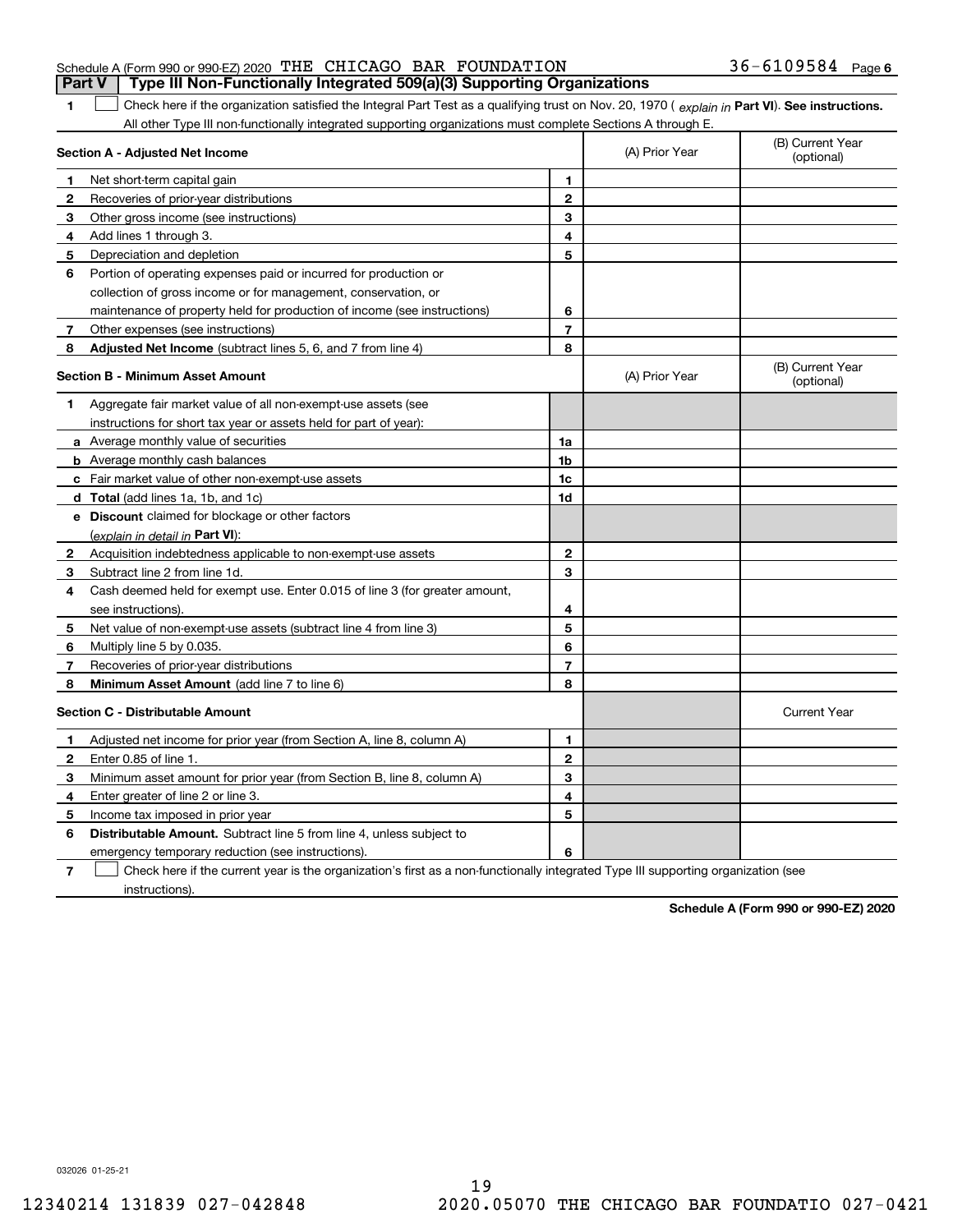#### Schedule A (Form 990 or 990-EZ) 2020 Page THE CHICAGO BAR FOUNDATION 36-6109584

|    | Type III Non-Functionally Integrated 509(a)(3) Supporting Organizations<br>Part V<br>(continued) |                             |                                       |    |                                         |  |  |  |
|----|--------------------------------------------------------------------------------------------------|-----------------------------|---------------------------------------|----|-----------------------------------------|--|--|--|
|    | <b>Section D - Distributions</b>                                                                 |                             |                                       |    | <b>Current Year</b>                     |  |  |  |
|    | Amounts paid to supported organizations to accomplish exempt purposes                            |                             |                                       | 1  |                                         |  |  |  |
| 2  | Amounts paid to perform activity that directly furthers exempt purposes of supported             |                             |                                       |    |                                         |  |  |  |
|    | organizations, in excess of income from activity                                                 |                             | 2                                     |    |                                         |  |  |  |
| 3  | Administrative expenses paid to accomplish exempt purposes of supported organizations            |                             | 3                                     |    |                                         |  |  |  |
| 4  | Amounts paid to acquire exempt-use assets                                                        |                             |                                       | 4  |                                         |  |  |  |
| 5  | Qualified set aside amounts (prior IRS approval required - provide details in Part VI)           |                             |                                       | 5  |                                         |  |  |  |
| 6  | Other distributions ( <i>describe in</i> Part VI). See instructions.                             |                             |                                       | 6  |                                         |  |  |  |
| 7  | Total annual distributions. Add lines 1 through 6.                                               |                             |                                       | 7  |                                         |  |  |  |
| 8  | Distributions to attentive supported organizations to which the organization is responsive       |                             |                                       |    |                                         |  |  |  |
|    | (provide details in Part VI). See instructions.                                                  |                             |                                       | 8  |                                         |  |  |  |
| 9  | Distributable amount for 2020 from Section C, line 6                                             |                             |                                       | 9  |                                         |  |  |  |
| 10 | Line 8 amount divided by line 9 amount                                                           |                             |                                       | 10 |                                         |  |  |  |
|    |                                                                                                  | (i)                         | (ii)                                  |    | (iii)                                   |  |  |  |
|    | <b>Section E - Distribution Allocations</b> (see instructions)                                   | <b>Excess Distributions</b> | <b>Underdistributions</b><br>Pre-2020 |    | <b>Distributable</b><br>Amount for 2020 |  |  |  |
| 1  | Distributable amount for 2020 from Section C, line 6                                             |                             |                                       |    |                                         |  |  |  |
| 2  | Underdistributions, if any, for years prior to 2020 (reason-                                     |                             |                                       |    |                                         |  |  |  |
|    | able cause required - explain in Part VI). See instructions.                                     |                             |                                       |    |                                         |  |  |  |
| 3  | Excess distributions carryover, if any, to 2020                                                  |                             |                                       |    |                                         |  |  |  |
|    | a From 2015                                                                                      |                             |                                       |    |                                         |  |  |  |
|    | $b$ From 2016                                                                                    |                             |                                       |    |                                         |  |  |  |
|    | c From $2017$                                                                                    |                             |                                       |    |                                         |  |  |  |
|    | <b>d</b> From 2018                                                                               |                             |                                       |    |                                         |  |  |  |
|    | e From 2019                                                                                      |                             |                                       |    |                                         |  |  |  |
|    | f Total of lines 3a through 3e                                                                   |                             |                                       |    |                                         |  |  |  |
|    | g Applied to underdistributions of prior years                                                   |                             |                                       |    |                                         |  |  |  |
|    | <b>h</b> Applied to 2020 distributable amount                                                    |                             |                                       |    |                                         |  |  |  |
|    | Carryover from 2015 not applied (see instructions)                                               |                             |                                       |    |                                         |  |  |  |
|    | Remainder. Subtract lines 3g, 3h, and 3i from line 3f.                                           |                             |                                       |    |                                         |  |  |  |
| 4  | Distributions for 2020 from Section D.                                                           |                             |                                       |    |                                         |  |  |  |
|    | line $7:$                                                                                        |                             |                                       |    |                                         |  |  |  |
|    | a Applied to underdistributions of prior years                                                   |                             |                                       |    |                                         |  |  |  |
|    | <b>b</b> Applied to 2020 distributable amount                                                    |                             |                                       |    |                                         |  |  |  |
|    | <b>c</b> Remainder. Subtract lines 4a and 4b from line 4.                                        |                             |                                       |    |                                         |  |  |  |
| 5  | Remaining underdistributions for years prior to 2020, if                                         |                             |                                       |    |                                         |  |  |  |
|    | any. Subtract lines 3g and 4a from line 2. For result greater                                    |                             |                                       |    |                                         |  |  |  |
|    | than zero, explain in Part VI. See instructions.                                                 |                             |                                       |    |                                         |  |  |  |
| 6  | Remaining underdistributions for 2020. Subtract lines 3h                                         |                             |                                       |    |                                         |  |  |  |
|    | and 4b from line 1. For result greater than zero, explain in                                     |                             |                                       |    |                                         |  |  |  |
|    | <b>Part VI.</b> See instructions.                                                                |                             |                                       |    |                                         |  |  |  |
| 7  | Excess distributions carryover to 2021. Add lines 3j                                             |                             |                                       |    |                                         |  |  |  |
|    | and 4c.                                                                                          |                             |                                       |    |                                         |  |  |  |
| 8  | Breakdown of line 7:                                                                             |                             |                                       |    |                                         |  |  |  |
|    | a Excess from 2016                                                                               |                             |                                       |    |                                         |  |  |  |
|    | <b>b</b> Excess from 2017                                                                        |                             |                                       |    |                                         |  |  |  |
|    | c Excess from 2018                                                                               |                             |                                       |    |                                         |  |  |  |
|    | d Excess from 2019                                                                               |                             |                                       |    |                                         |  |  |  |
|    | e Excess from 2020                                                                               |                             |                                       |    |                                         |  |  |  |

**Schedule A (Form 990 or 990-EZ) 2020**

032027 01-25-21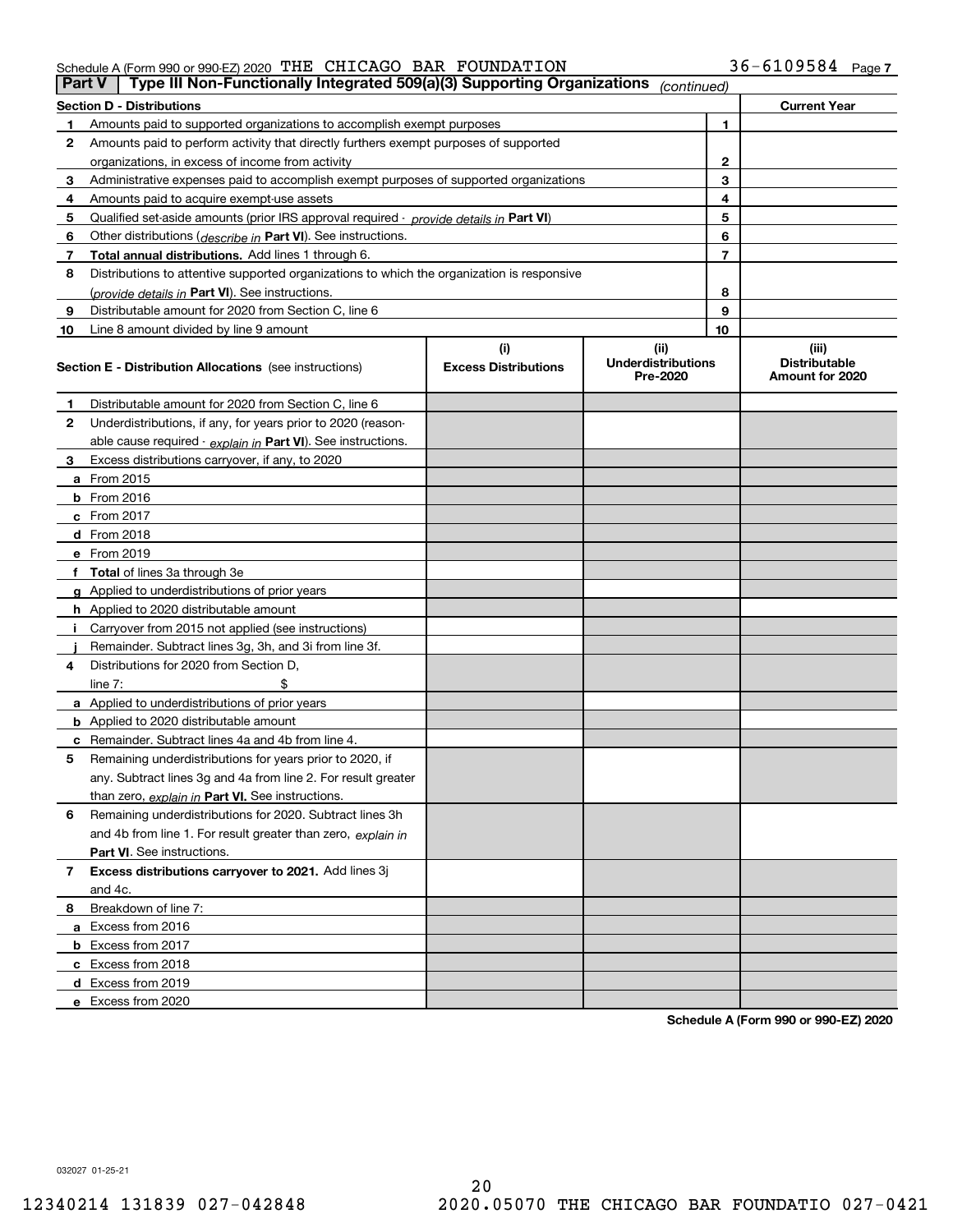|                 | Schedule A (Form 990 or 990-EZ) 2020 THE CHICAGO BAR FOUNDATION                                                                                        |    | 36-6109584 Page 8                                                                                                                                                                                                                                                             |
|-----------------|--------------------------------------------------------------------------------------------------------------------------------------------------------|----|-------------------------------------------------------------------------------------------------------------------------------------------------------------------------------------------------------------------------------------------------------------------------------|
| <b>Part VI</b>  |                                                                                                                                                        |    | Supplemental Information. Provide the explanations required by Part II, line 10; Part II, line 17a or 17b; Part III, line 12;<br>Part IV, Section A, lines 1, 2, 3b, 3c, 4b, 4c, 5a, 6, 9a, 9b, 9c, 11a, 11b, and 11c; Part IV, Section B, lines 1 and 2; Part IV, Section C, |
|                 | Section D, lines 5, 6, and 8; and Part V, Section E, lines 2, 5, and 6. Also complete this part for any additional information.<br>(See instructions.) |    | line 1; Part IV, Section D, lines 2 and 3; Part IV, Section E, lines 1c, 2a, 2b, 3a, and 3b; Part V, line 1; Part V, Section B, line 1e; Part V,                                                                                                                              |
|                 |                                                                                                                                                        |    |                                                                                                                                                                                                                                                                               |
|                 |                                                                                                                                                        |    |                                                                                                                                                                                                                                                                               |
|                 |                                                                                                                                                        |    |                                                                                                                                                                                                                                                                               |
|                 |                                                                                                                                                        |    |                                                                                                                                                                                                                                                                               |
|                 |                                                                                                                                                        |    |                                                                                                                                                                                                                                                                               |
|                 |                                                                                                                                                        |    |                                                                                                                                                                                                                                                                               |
|                 |                                                                                                                                                        |    |                                                                                                                                                                                                                                                                               |
|                 |                                                                                                                                                        |    |                                                                                                                                                                                                                                                                               |
|                 |                                                                                                                                                        |    |                                                                                                                                                                                                                                                                               |
|                 |                                                                                                                                                        |    |                                                                                                                                                                                                                                                                               |
|                 |                                                                                                                                                        |    |                                                                                                                                                                                                                                                                               |
|                 |                                                                                                                                                        |    |                                                                                                                                                                                                                                                                               |
|                 |                                                                                                                                                        |    |                                                                                                                                                                                                                                                                               |
|                 |                                                                                                                                                        |    |                                                                                                                                                                                                                                                                               |
|                 |                                                                                                                                                        |    |                                                                                                                                                                                                                                                                               |
|                 |                                                                                                                                                        |    |                                                                                                                                                                                                                                                                               |
|                 |                                                                                                                                                        |    |                                                                                                                                                                                                                                                                               |
|                 |                                                                                                                                                        |    |                                                                                                                                                                                                                                                                               |
|                 |                                                                                                                                                        |    |                                                                                                                                                                                                                                                                               |
|                 |                                                                                                                                                        |    |                                                                                                                                                                                                                                                                               |
|                 |                                                                                                                                                        |    |                                                                                                                                                                                                                                                                               |
|                 |                                                                                                                                                        |    |                                                                                                                                                                                                                                                                               |
|                 |                                                                                                                                                        |    |                                                                                                                                                                                                                                                                               |
|                 |                                                                                                                                                        |    |                                                                                                                                                                                                                                                                               |
|                 |                                                                                                                                                        |    |                                                                                                                                                                                                                                                                               |
|                 |                                                                                                                                                        |    |                                                                                                                                                                                                                                                                               |
|                 |                                                                                                                                                        |    |                                                                                                                                                                                                                                                                               |
|                 |                                                                                                                                                        |    |                                                                                                                                                                                                                                                                               |
| 032028 01-25-21 |                                                                                                                                                        | 21 | Schedule A (Form 990 or 990-EZ) 2020                                                                                                                                                                                                                                          |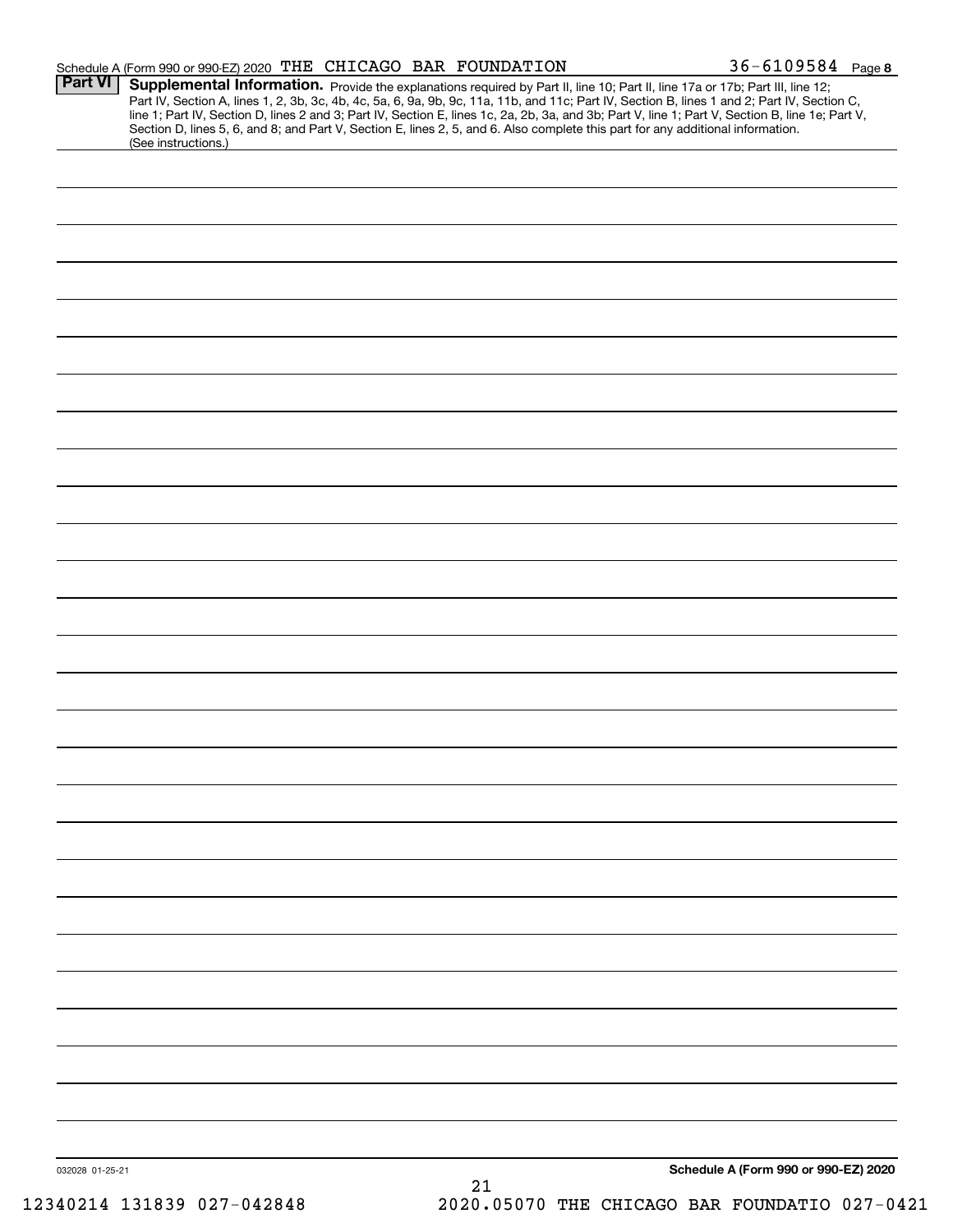Department of the Treasury Internal Revenue Service **(Form 990, 990-EZ, or 990-PF)**

Name of the organization

#### \*\* PUBLIC DISCLOSURE COPY \*\*

# **Schedule B Schedule of Contributors**

**| Attach to Form 990, Form 990-EZ, or Form 990-PF. | Go to www.irs.gov/Form990 for the latest information.** OMB No. 1545-0047

**2020**

**Employer identification number**

|  |  |  |  | THE CHICAGO BAR FOUNDATION | 36-6109584 |
|--|--|--|--|----------------------------|------------|
|--|--|--|--|----------------------------|------------|

| <b>Organization type (check one):</b> |                                                                           |  |  |  |  |  |  |
|---------------------------------------|---------------------------------------------------------------------------|--|--|--|--|--|--|
| Filers of:                            | <b>Section:</b>                                                           |  |  |  |  |  |  |
| Form 990 or 990-EZ                    | $X$ 501(c)( 3) (enter number) organization                                |  |  |  |  |  |  |
|                                       | 4947(a)(1) nonexempt charitable trust not treated as a private foundation |  |  |  |  |  |  |
|                                       | 527 political organization                                                |  |  |  |  |  |  |
| Form 990-PF                           | 501(c)(3) exempt private foundation                                       |  |  |  |  |  |  |
|                                       | 4947(a)(1) nonexempt charitable trust treated as a private foundation     |  |  |  |  |  |  |
|                                       | 501(c)(3) taxable private foundation                                      |  |  |  |  |  |  |

Check if your organization is covered by the **General Rule** or a **Special Rule. Note:**  Only a section 501(c)(7), (8), or (10) organization can check boxes for both the General Rule and a Special Rule. See instructions.

#### **General Rule**

 $\mathcal{L}^{\text{max}}$ 

For an organization filing Form 990, 990-EZ, or 990-PF that received, during the year, contributions totaling \$5,000 or more (in money or property) from any one contributor. Complete Parts I and II. See instructions for determining a contributor's total contributions.

#### **Special Rules**

any one contributor, during the year, total contributions of the greater of  $\,$  (1) \$5,000; or **(2)** 2% of the amount on (i) Form 990, Part VIII, line 1h;  $\boxed{\textbf{X}}$  For an organization described in section 501(c)(3) filing Form 990 or 990-EZ that met the 33 1/3% support test of the regulations under sections 509(a)(1) and 170(b)(1)(A)(vi), that checked Schedule A (Form 990 or 990-EZ), Part II, line 13, 16a, or 16b, and that received from or (ii) Form 990-EZ, line 1. Complete Parts I and II.

For an organization described in section 501(c)(7), (8), or (10) filing Form 990 or 990-EZ that received from any one contributor, during the year, total contributions of more than \$1,000 exclusively for religious, charitable, scientific, literary, or educational purposes, or for the prevention of cruelty to children or animals. Complete Parts I (entering "N/A" in column (b) instead of the contributor name and address), II, and III.  $\mathcal{L}^{\text{max}}$ 

purpose. Don't complete any of the parts unless the **General Rule** applies to this organization because it received *nonexclusively* year, contributions <sub>exclusively</sub> for religious, charitable, etc., purposes, but no such contributions totaled more than \$1,000. If this box is checked, enter here the total contributions that were received during the year for an  $\;$ exclusively religious, charitable, etc., For an organization described in section 501(c)(7), (8), or (10) filing Form 990 or 990-EZ that received from any one contributor, during the religious, charitable, etc., contributions totaling \$5,000 or more during the year  $\Box$ — $\Box$   $\Box$  $\mathcal{L}^{\text{max}}$ 

**Caution:**  An organization that isn't covered by the General Rule and/or the Special Rules doesn't file Schedule B (Form 990, 990-EZ, or 990-PF),  **must** but it answer "No" on Part IV, line 2, of its Form 990; or check the box on line H of its Form 990-EZ or on its Form 990-PF, Part I, line 2, to certify that it doesn't meet the filing requirements of Schedule B (Form 990, 990-EZ, or 990-PF).

**For Paperwork Reduction Act Notice, see the instructions for Form 990, 990-EZ, or 990-PF. Schedule B (Form 990, 990-EZ, or 990-PF) (2020)** LHA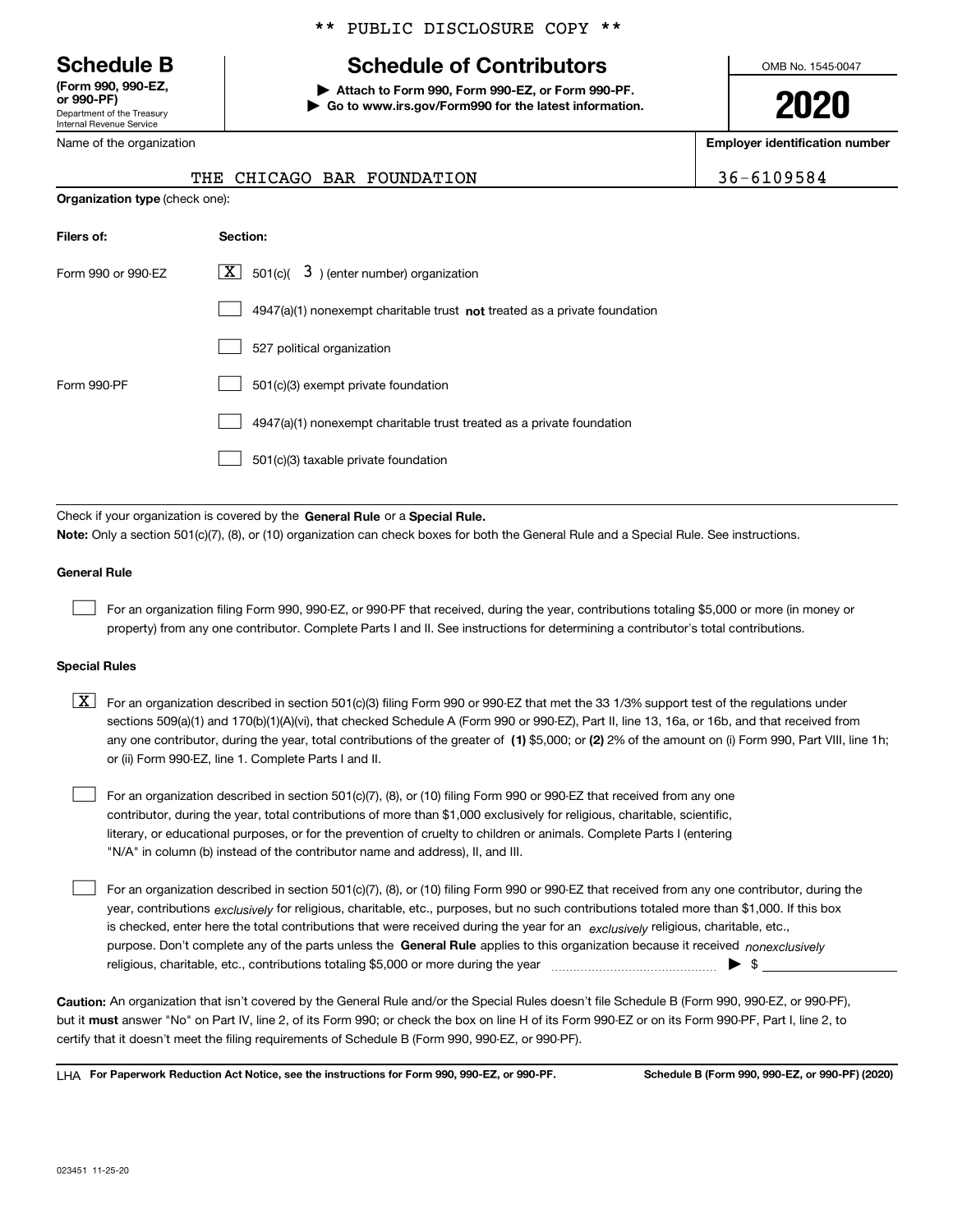# Schedule B (Form 990, 990-EZ, or 990-PF) (2020) Page 2

### THE CHICAGO BAR FOUNDATION 36-6109584

|                  | Schedule B (Form 990, 990-EZ, or 990-PF) (2020)                                                |                                   | Page 2                                                                                                      |
|------------------|------------------------------------------------------------------------------------------------|-----------------------------------|-------------------------------------------------------------------------------------------------------------|
|                  | Name of organization                                                                           |                                   | <b>Employer identification number</b>                                                                       |
| THE              | CHICAGO BAR FOUNDATION                                                                         |                                   | 36-6109584                                                                                                  |
| Part I           | Contributors (see instructions). Use duplicate copies of Part I if additional space is needed. |                                   |                                                                                                             |
| (a)<br>No.       | (b)<br>Name, address, and ZIP + 4                                                              | (c)<br><b>Total contributions</b> | (d)<br>Type of contribution                                                                                 |
| 1                |                                                                                                | 1,900,840.<br>\$                  | $\overline{\mathbf{X}}$<br>Person<br>Payroll<br>Noncash<br>(Complete Part II for<br>noncash contributions.) |
| (a)<br>No.       | (b)<br>Name, address, and ZIP + 4                                                              | (c)<br><b>Total contributions</b> | (d)<br>Type of contribution                                                                                 |
| $\boldsymbol{2}$ |                                                                                                | 285,178.<br>\$                    | $\overline{\mathbf{X}}$<br>Person<br>Payroll<br>Noncash<br>(Complete Part II for<br>noncash contributions.) |
| (a)<br>No.       | (b)<br>Name, address, and ZIP + 4                                                              | (c)<br><b>Total contributions</b> | (d)<br>Type of contribution                                                                                 |
| 3                |                                                                                                | 105,386.<br>\$                    | $\overline{\mathbf{X}}$<br>Person<br>Payroll<br>Noncash<br>(Complete Part II for<br>noncash contributions.) |
| (a)<br>No.       | (b)<br>Name, address, and ZIP + 4                                                              | (c)<br><b>Total contributions</b> | (d)<br>Type of contribution                                                                                 |
| 4                |                                                                                                | 171,703.<br>\$                    | $\mathbf{X}$<br>Person<br>Payroll<br>Noncash<br>(Complete Part II for<br>noncash contributions.)            |
| (a)<br>No.       | (b)<br>Name, address, and ZIP + 4                                                              | (c)<br><b>Total contributions</b> | (d)<br>Type of contribution                                                                                 |
| 5                |                                                                                                | 237,798.<br>\$                    | $\boxed{\text{X}}$<br>Person<br>Payroll<br>Noncash<br>(Complete Part II for<br>noncash contributions.)      |
| (a)<br>No.       | (b)<br>Name, address, and ZIP + 4                                                              | (c)<br><b>Total contributions</b> | (d)<br>Type of contribution                                                                                 |
|                  |                                                                                                | \$                                | Person<br>Payroll<br>Noncash<br>(Complete Part II for<br>noncash contributions.)                            |

023452 11-25-20 **Schedule B (Form 990, 990-EZ, or 990-PF) (2020)**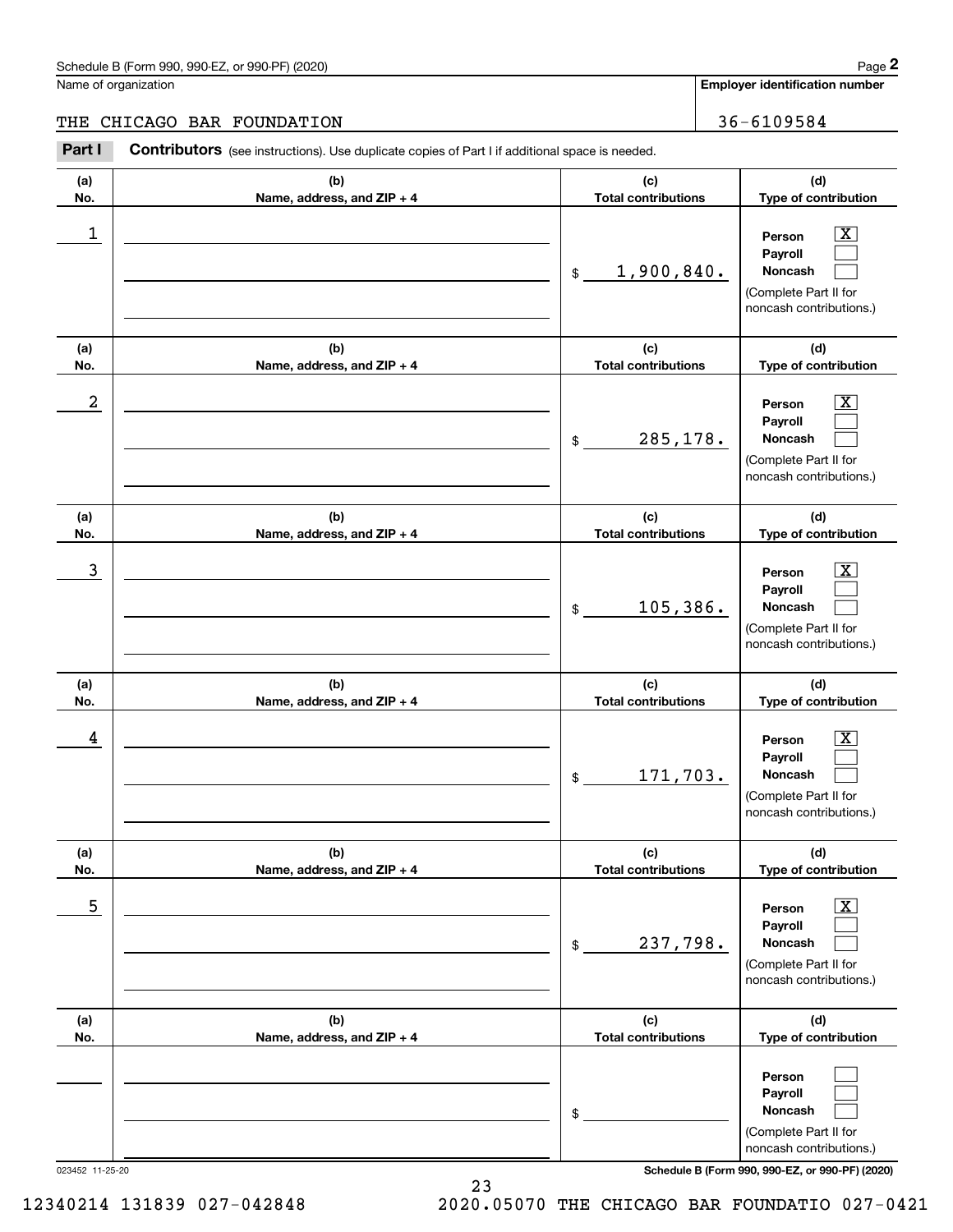Name of organization

**Employer identification number**

THE CHICAGO BAR FOUNDATION | 36-6109584

Chedule B (Form 990, 990-EZ, or 990-PF) (2020)<br>
lame of organization<br> **2899 Employer identification number<br>
2899 Employer identification number<br>
2899 Bage 3<br>
2899 Bage 3<br>
2899 Bage 3<br>
36 – 6109584<br>
2899 Bage 3** 

| (a)<br>(c)<br>No.<br>(b)<br>FMV (or estimate)<br>from<br>Description of noncash property given<br>(See instructions.)<br>Part I<br>$$\circ$$ | (d)<br>Date received                            |
|----------------------------------------------------------------------------------------------------------------------------------------------|-------------------------------------------------|
|                                                                                                                                              |                                                 |
|                                                                                                                                              |                                                 |
| (a)<br>(c)<br>No.<br>(b)<br>FMV (or estimate)<br>from<br>Description of noncash property given<br>(See instructions.)<br>Part I              | (d)<br>Date received                            |
| $\sim$                                                                                                                                       |                                                 |
| (a)<br>(c)<br>No.<br>(b)<br>FMV (or estimate)<br>from<br>Description of noncash property given<br>(See instructions.)<br>Part I              | (d)<br>Date received                            |
| $\frac{1}{2}$                                                                                                                                |                                                 |
| (a)<br>(c)<br>No.<br>(b)<br>FMV (or estimate)<br>from<br>Description of noncash property given<br>(See instructions.)<br>Part I              | (d)<br>Date received                            |
| \$                                                                                                                                           |                                                 |
| (a)<br>(c)<br>No.<br>(b)<br>FMV (or estimate)<br>from<br>Description of noncash property given<br>(See instructions.)<br>Part I              | (d)<br>Date received                            |
| \$                                                                                                                                           |                                                 |
| (a)<br>(c)<br>No.<br>(b)<br>FMV (or estimate)<br>from<br>Description of noncash property given<br>(See instructions.)<br>Part I              | (d)<br>Date received                            |
| \$<br>023453 11-25-20                                                                                                                        | Schedule B (Form 990, 990-EZ, or 990-PF) (2020) |

24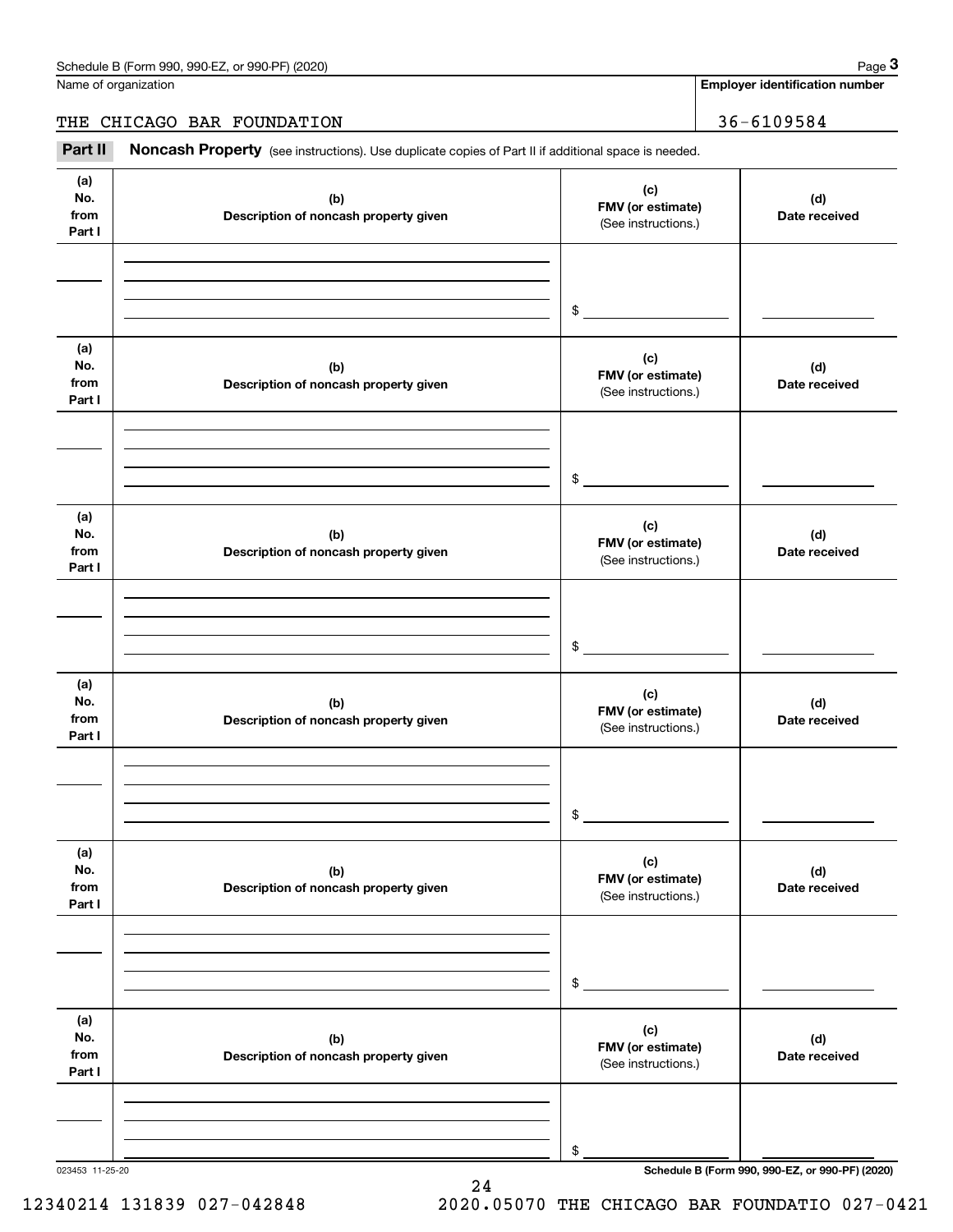|                           | Schedule B (Form 990, 990-EZ, or 990-PF) (2020)                                                                                                                                                                                                 |                                          | Page 4                                                                                                                                                         |  |  |  |  |  |
|---------------------------|-------------------------------------------------------------------------------------------------------------------------------------------------------------------------------------------------------------------------------------------------|------------------------------------------|----------------------------------------------------------------------------------------------------------------------------------------------------------------|--|--|--|--|--|
|                           | Name of organization                                                                                                                                                                                                                            |                                          | <b>Employer identification number</b>                                                                                                                          |  |  |  |  |  |
|                           | THE CHICAGO BAR FOUNDATION                                                                                                                                                                                                                      |                                          | 36-6109584                                                                                                                                                     |  |  |  |  |  |
| <b>Part III</b>           | from any one contributor. Complete columns (a) through (e) and the following line entry. For organizations                                                                                                                                      |                                          | Exclusively religious, charitable, etc., contributions to organizations described in section 501(c)(7), (8), or (10) that total more than \$1,000 for the year |  |  |  |  |  |
|                           | completing Part III, enter the total of exclusively religious, charitable, etc., contributions of \$1,000 or less for the year. (Enter this info. once.) $\triangleright$ \$<br>Use duplicate copies of Part III if additional space is needed. |                                          |                                                                                                                                                                |  |  |  |  |  |
| (a) No.<br>from<br>Part I | (b) Purpose of gift                                                                                                                                                                                                                             | (c) Use of gift                          | (d) Description of how gift is held                                                                                                                            |  |  |  |  |  |
|                           |                                                                                                                                                                                                                                                 |                                          |                                                                                                                                                                |  |  |  |  |  |
|                           |                                                                                                                                                                                                                                                 |                                          |                                                                                                                                                                |  |  |  |  |  |
|                           |                                                                                                                                                                                                                                                 | (e) Transfer of gift                     |                                                                                                                                                                |  |  |  |  |  |
|                           | Transferee's name, address, and ZIP + 4                                                                                                                                                                                                         | Relationship of transferor to transferee |                                                                                                                                                                |  |  |  |  |  |
|                           |                                                                                                                                                                                                                                                 |                                          |                                                                                                                                                                |  |  |  |  |  |
| (a) No.<br>from<br>Part I | (b) Purpose of gift                                                                                                                                                                                                                             | (c) Use of gift                          | (d) Description of how gift is held                                                                                                                            |  |  |  |  |  |
|                           |                                                                                                                                                                                                                                                 |                                          |                                                                                                                                                                |  |  |  |  |  |
|                           |                                                                                                                                                                                                                                                 |                                          |                                                                                                                                                                |  |  |  |  |  |
|                           | (e) Transfer of gift                                                                                                                                                                                                                            |                                          |                                                                                                                                                                |  |  |  |  |  |
|                           | Transferee's name, address, and ZIP + 4                                                                                                                                                                                                         |                                          | Relationship of transferor to transferee                                                                                                                       |  |  |  |  |  |
|                           |                                                                                                                                                                                                                                                 |                                          |                                                                                                                                                                |  |  |  |  |  |
| (a) No.<br>from<br>Part I | (b) Purpose of gift                                                                                                                                                                                                                             | (c) Use of gift                          | (d) Description of how gift is held                                                                                                                            |  |  |  |  |  |
|                           |                                                                                                                                                                                                                                                 |                                          |                                                                                                                                                                |  |  |  |  |  |
|                           | (e) Transfer of gift                                                                                                                                                                                                                            |                                          |                                                                                                                                                                |  |  |  |  |  |
|                           | Transferee's name, address, and ZIP + 4                                                                                                                                                                                                         |                                          | Relationship of transferor to transferee                                                                                                                       |  |  |  |  |  |
|                           |                                                                                                                                                                                                                                                 |                                          |                                                                                                                                                                |  |  |  |  |  |
| (a) No.<br>from<br>Part I | (b) Purpose of gift<br>(c) Use of gift                                                                                                                                                                                                          |                                          | (d) Description of how gift is held                                                                                                                            |  |  |  |  |  |
|                           |                                                                                                                                                                                                                                                 |                                          |                                                                                                                                                                |  |  |  |  |  |
|                           |                                                                                                                                                                                                                                                 |                                          |                                                                                                                                                                |  |  |  |  |  |
|                           |                                                                                                                                                                                                                                                 | (e) Transfer of gift                     |                                                                                                                                                                |  |  |  |  |  |
|                           | Transferee's name, address, and ZIP + 4                                                                                                                                                                                                         |                                          | Relationship of transferor to transferee                                                                                                                       |  |  |  |  |  |
|                           |                                                                                                                                                                                                                                                 |                                          |                                                                                                                                                                |  |  |  |  |  |
|                           |                                                                                                                                                                                                                                                 |                                          |                                                                                                                                                                |  |  |  |  |  |

25

**Schedule B (Form 990, 990-EZ, or 990-PF) (2020)**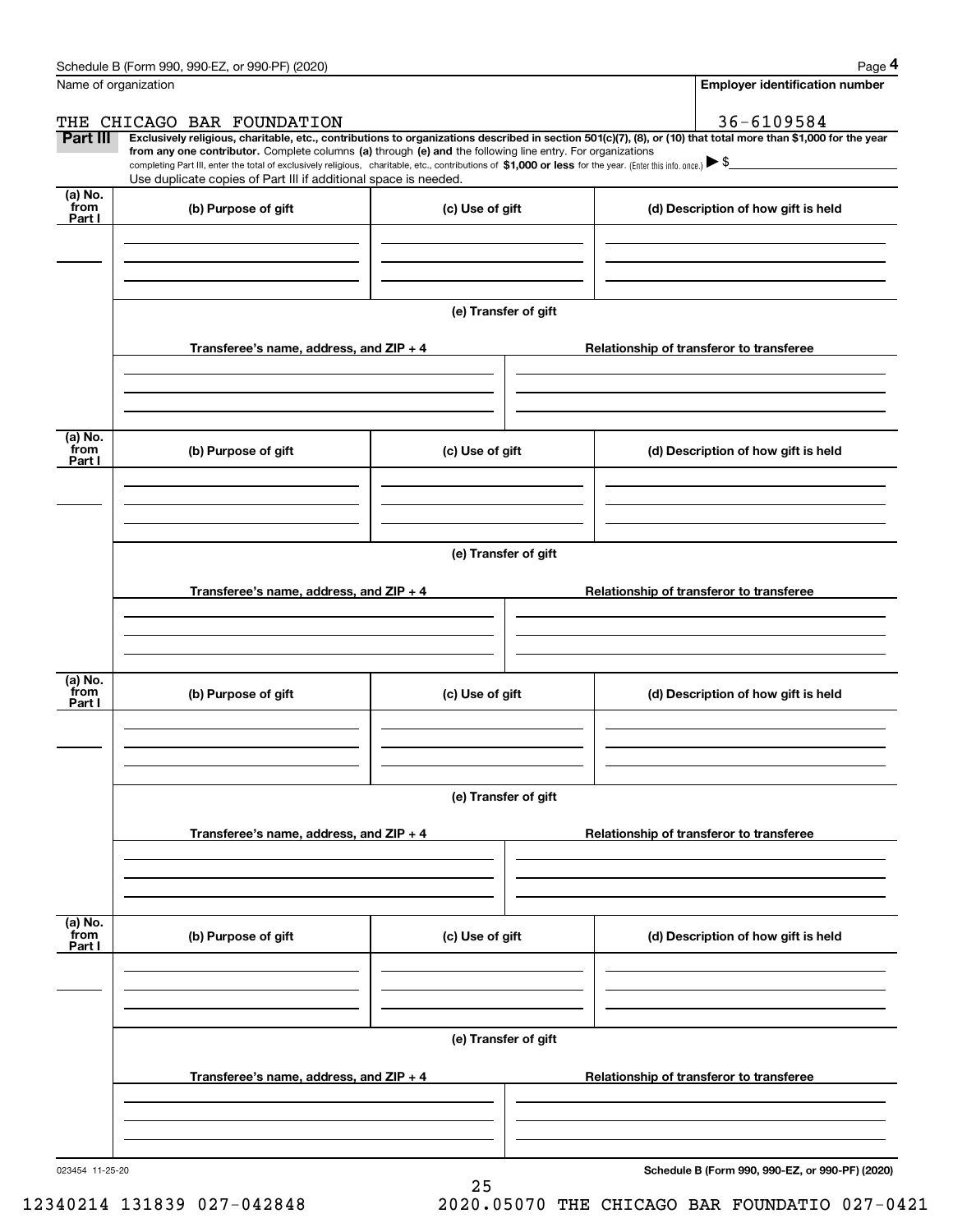| <b>SCHEDULE C</b>                                      |                                                      | <b>Political Campaign and Lobbying Activities</b>                                                                                                                                                                                                                                                   |              |                                               |                          | OMB No. 1545-0047                                     |  |  |
|--------------------------------------------------------|------------------------------------------------------|-----------------------------------------------------------------------------------------------------------------------------------------------------------------------------------------------------------------------------------------------------------------------------------------------------|--------------|-----------------------------------------------|--------------------------|-------------------------------------------------------|--|--|
| (Form 990 or 990-EZ)                                   |                                                      |                                                                                                                                                                                                                                                                                                     |              |                                               |                          |                                                       |  |  |
|                                                        |                                                      | For Organizations Exempt From Income Tax Under section 501(c) and section 527<br>Complete if the organization is described below. > Attach to Form 990 or Form 990-EZ.                                                                                                                              |              |                                               |                          |                                                       |  |  |
| Department of the Treasury<br>Internal Revenue Service |                                                      | Go to www.irs.gov/Form990 for instructions and the latest information.                                                                                                                                                                                                                              |              |                                               |                          | <b>Open to Public</b><br>Inspection                   |  |  |
|                                                        |                                                      | If the organization answered "Yes," on Form 990, Part IV, line 3, or Form 990-EZ, Part V, line 46 (Political Campaign Activities), then                                                                                                                                                             |              |                                               |                          |                                                       |  |  |
|                                                        |                                                      | • Section 501(c)(3) organizations: Complete Parts I-A and B. Do not complete Part I-C.                                                                                                                                                                                                              |              |                                               |                          |                                                       |  |  |
|                                                        |                                                      | • Section 501(c) (other than section 501(c)(3)) organizations: Complete Parts I-A and C below. Do not complete Part I-B.                                                                                                                                                                            |              |                                               |                          |                                                       |  |  |
| • Section 527 organizations: Complete Part I-A only.   |                                                      |                                                                                                                                                                                                                                                                                                     |              |                                               |                          |                                                       |  |  |
|                                                        |                                                      | If the organization answered "Yes," on Form 990, Part IV, line 4, or Form 990-EZ, Part VI, line 47 (Lobbying Activities), then                                                                                                                                                                      |              |                                               |                          |                                                       |  |  |
|                                                        |                                                      | • Section 501(c)(3) organizations that have filed Form 5768 (election under section 501(h)): Complete Part II-A. Do not complete Part II-B.                                                                                                                                                         |              |                                               |                          |                                                       |  |  |
|                                                        |                                                      | • Section 501(c)(3) organizations that have NOT filed Form 5768 (election under section 501(h)): Complete Part II-B. Do not complete Part II-A.<br>If the organization answered "Yes," on Form 990, Part IV, line 5 (Proxy Tax) (See separate instructions) or Form 990-EZ, Part V, line 35c (Proxy |              |                                               |                          |                                                       |  |  |
| Tax) (See separate instructions), then                 |                                                      |                                                                                                                                                                                                                                                                                                     |              |                                               |                          |                                                       |  |  |
|                                                        |                                                      | • Section 501(c)(4), (5), or (6) organizations: Complete Part III.                                                                                                                                                                                                                                  |              |                                               |                          |                                                       |  |  |
| Name of organization                                   |                                                      |                                                                                                                                                                                                                                                                                                     |              |                                               |                          | <b>Employer identification number</b>                 |  |  |
|                                                        |                                                      | THE CHICAGO BAR FOUNDATION                                                                                                                                                                                                                                                                          |              |                                               |                          | 36-6109584                                            |  |  |
| Part I-A                                               |                                                      | Complete if the organization is exempt under section 501(c) or is a section 527 organization.                                                                                                                                                                                                       |              |                                               |                          |                                                       |  |  |
|                                                        |                                                      |                                                                                                                                                                                                                                                                                                     |              |                                               |                          |                                                       |  |  |
|                                                        |                                                      | 1 Provide a description of the organization's direct and indirect political campaign activities in Part IV.                                                                                                                                                                                         |              |                                               |                          |                                                       |  |  |
| Political campaign activity expenditures<br>2          |                                                      |                                                                                                                                                                                                                                                                                                     |              |                                               | $\blacktriangleright$ \$ |                                                       |  |  |
| Volunteer hours for political campaign activities<br>3 |                                                      |                                                                                                                                                                                                                                                                                                     |              |                                               |                          |                                                       |  |  |
|                                                        |                                                      |                                                                                                                                                                                                                                                                                                     |              |                                               |                          |                                                       |  |  |
| Part I-B                                               |                                                      | Complete if the organization is exempt under section 501(c)(3).                                                                                                                                                                                                                                     |              |                                               |                          |                                                       |  |  |
|                                                        |                                                      | 1 Enter the amount of any excise tax incurred by the organization under section 4955                                                                                                                                                                                                                |              |                                               |                          |                                                       |  |  |
| 2                                                      |                                                      | Enter the amount of any excise tax incurred by organization managers under section 4955                                                                                                                                                                                                             |              |                                               |                          |                                                       |  |  |
| З                                                      |                                                      |                                                                                                                                                                                                                                                                                                     |              |                                               |                          | Yes<br>No                                             |  |  |
|                                                        | Yes<br>No<br><b>b</b> If "Yes," describe in Part IV. |                                                                                                                                                                                                                                                                                                     |              |                                               |                          |                                                       |  |  |
|                                                        |                                                      | Part I-C Complete if the organization is exempt under section 501(c), except section 501(c)(3).                                                                                                                                                                                                     |              |                                               |                          |                                                       |  |  |
|                                                        |                                                      | 1 Enter the amount directly expended by the filing organization for section 527 exempt function activities                                                                                                                                                                                          |              |                                               | $\blacktriangleright$ \$ |                                                       |  |  |
| 2                                                      |                                                      | Enter the amount of the filing organization's funds contributed to other organizations for section 527                                                                                                                                                                                              |              |                                               |                          |                                                       |  |  |
| exempt function activities                             |                                                      |                                                                                                                                                                                                                                                                                                     |              |                                               | $\blacktriangleright$ \$ |                                                       |  |  |
|                                                        |                                                      | 3 Total exempt function expenditures. Add lines 1 and 2. Enter here and on Form 1120-POL,                                                                                                                                                                                                           |              |                                               |                          |                                                       |  |  |
|                                                        |                                                      |                                                                                                                                                                                                                                                                                                     |              |                                               | $\triangleright$ \$      |                                                       |  |  |
|                                                        |                                                      | Did the filing organization file Form 1120-POL for this year?                                                                                                                                                                                                                                       |              |                                               |                          | Yes<br><b>No</b>                                      |  |  |
|                                                        |                                                      | 5 Enter the names, addresses and employer identification number (EIN) of all section 527 political organizations to which the filing organization                                                                                                                                                   |              |                                               |                          |                                                       |  |  |
|                                                        |                                                      | made payments. For each organization listed, enter the amount paid from the filing organization's funds. Also enter the amount of political                                                                                                                                                         |              |                                               |                          |                                                       |  |  |
|                                                        |                                                      | contributions received that were promptly and directly delivered to a separate political organization, such as a separate segregated fund or a<br>political action committee (PAC). If additional space is needed, provide information in Part IV.                                                  |              |                                               |                          |                                                       |  |  |
|                                                        |                                                      |                                                                                                                                                                                                                                                                                                     |              |                                               |                          |                                                       |  |  |
| (a) Name                                               |                                                      | (b) Address                                                                                                                                                                                                                                                                                         | $(c)$ EIN    | (d) Amount paid from<br>filing organization's |                          | (e) Amount of political<br>contributions received and |  |  |
|                                                        |                                                      |                                                                                                                                                                                                                                                                                                     |              | funds. If none, enter -0-.                    |                          | promptly and directly                                 |  |  |
|                                                        |                                                      |                                                                                                                                                                                                                                                                                                     |              |                                               |                          | delivered to a separate<br>political organization.    |  |  |
|                                                        |                                                      |                                                                                                                                                                                                                                                                                                     |              |                                               |                          | If none, enter -0-.                                   |  |  |
|                                                        |                                                      |                                                                                                                                                                                                                                                                                                     |              |                                               |                          |                                                       |  |  |
|                                                        |                                                      |                                                                                                                                                                                                                                                                                                     |              |                                               |                          |                                                       |  |  |
|                                                        |                                                      |                                                                                                                                                                                                                                                                                                     |              |                                               |                          |                                                       |  |  |
|                                                        |                                                      |                                                                                                                                                                                                                                                                                                     |              |                                               |                          |                                                       |  |  |
|                                                        |                                                      |                                                                                                                                                                                                                                                                                                     |              |                                               |                          |                                                       |  |  |
|                                                        |                                                      |                                                                                                                                                                                                                                                                                                     |              |                                               |                          |                                                       |  |  |
|                                                        |                                                      |                                                                                                                                                                                                                                                                                                     |              |                                               |                          |                                                       |  |  |
|                                                        |                                                      |                                                                                                                                                                                                                                                                                                     |              |                                               |                          |                                                       |  |  |
|                                                        |                                                      |                                                                                                                                                                                                                                                                                                     |              |                                               |                          |                                                       |  |  |
|                                                        |                                                      |                                                                                                                                                                                                                                                                                                     |              |                                               |                          |                                                       |  |  |
|                                                        |                                                      |                                                                                                                                                                                                                                                                                                     |              |                                               |                          |                                                       |  |  |
|                                                        |                                                      |                                                                                                                                                                                                                                                                                                     | $0.005$ $-7$ |                                               |                          | $0.00$ F.J. 0000                                      |  |  |

**For Paperwork Reduction Act Notice, see the Instructions for Form 990 or 990-EZ. Schedule C (Form 990 or 990-EZ) 2020** LHA

032041 12-02-20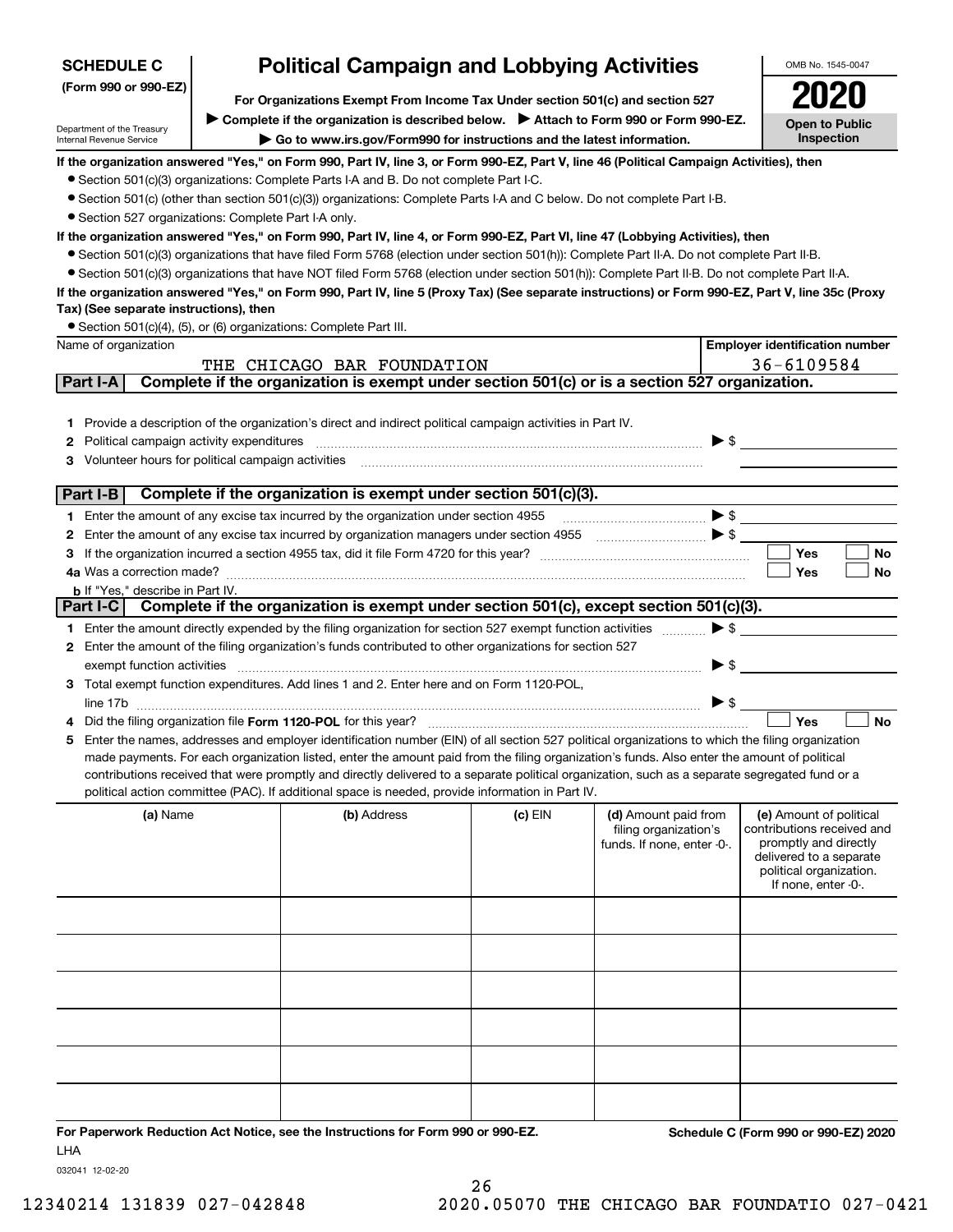| Schedule C (Form 990 or 990-EZ) 2020 THE CHICAGO BAR FOUNDATION                                                 |                                                                                                     |              |                                                                                  |            |                                                                                                                                   | $36 - 6109584$ Page 2    |  |  |  |
|-----------------------------------------------------------------------------------------------------------------|-----------------------------------------------------------------------------------------------------|--------------|----------------------------------------------------------------------------------|------------|-----------------------------------------------------------------------------------------------------------------------------------|--------------------------|--|--|--|
| Complete if the organization is exempt under section 501(c)(3) and filed Form 5768 (election under<br>Part II-A |                                                                                                     |              |                                                                                  |            |                                                                                                                                   |                          |  |  |  |
| section 501(h)).                                                                                                |                                                                                                     |              |                                                                                  |            |                                                                                                                                   |                          |  |  |  |
| A Check $\blacktriangleright$                                                                                   |                                                                                                     |              |                                                                                  |            | if the filing organization belongs to an affiliated group (and list in Part IV each affiliated group member's name, address, EIN, |                          |  |  |  |
| expenses, and share of excess lobbying expenditures).                                                           |                                                                                                     |              |                                                                                  |            |                                                                                                                                   |                          |  |  |  |
| <b>B</b> Check D                                                                                                |                                                                                                     |              | if the filing organization checked box A and "limited control" provisions apply. |            |                                                                                                                                   |                          |  |  |  |
|                                                                                                                 |                                                                                                     |              |                                                                                  |            | (a) Filing                                                                                                                        | (b) Affiliated group     |  |  |  |
|                                                                                                                 | <b>Limits on Lobbying Expenditures</b><br>(The term "expenditures" means amounts paid or incurred.) |              |                                                                                  |            |                                                                                                                                   |                          |  |  |  |
|                                                                                                                 |                                                                                                     |              |                                                                                  |            |                                                                                                                                   |                          |  |  |  |
|                                                                                                                 | 1a Total lobbying expenditures to influence public opinion (grassroots lobbying)                    |              |                                                                                  |            |                                                                                                                                   |                          |  |  |  |
| <b>b</b> Total lobbying expenditures to influence a legislative body (direct lobbying)                          |                                                                                                     |              |                                                                                  |            |                                                                                                                                   |                          |  |  |  |
| с                                                                                                               |                                                                                                     |              |                                                                                  |            | 10,864.                                                                                                                           |                          |  |  |  |
| Other exempt purpose expenditures<br>d                                                                          |                                                                                                     |              |                                                                                  |            | 4,953,138.                                                                                                                        |                          |  |  |  |
|                                                                                                                 |                                                                                                     |              |                                                                                  |            | 4,964,002.                                                                                                                        |                          |  |  |  |
| f Lobbying nontaxable amount. Enter the amount from the following table in both columns.                        |                                                                                                     |              |                                                                                  |            | 398, 200.                                                                                                                         |                          |  |  |  |
| If the amount on line 1e, column (a) or (b) is:                                                                 |                                                                                                     |              | The lobbying nontaxable amount is:                                               |            |                                                                                                                                   |                          |  |  |  |
| Not over \$500,000                                                                                              |                                                                                                     |              | 20% of the amount on line 1e.                                                    |            |                                                                                                                                   |                          |  |  |  |
| Over \$500,000 but not over \$1,000,000                                                                         |                                                                                                     |              | \$100,000 plus 15% of the excess over \$500,000.                                 |            |                                                                                                                                   |                          |  |  |  |
| Over \$1,000,000 but not over \$1,500,000                                                                       |                                                                                                     |              | \$175,000 plus 10% of the excess over \$1,000,000.                               |            |                                                                                                                                   |                          |  |  |  |
| Over \$1,500,000 but not over \$17,000,000                                                                      |                                                                                                     |              | \$225,000 plus 5% of the excess over \$1,500,000.                                |            |                                                                                                                                   |                          |  |  |  |
| Over \$17,000,000                                                                                               |                                                                                                     | \$1,000,000. |                                                                                  |            |                                                                                                                                   |                          |  |  |  |
|                                                                                                                 |                                                                                                     |              |                                                                                  |            |                                                                                                                                   |                          |  |  |  |
| 99,550.                                                                                                         |                                                                                                     |              |                                                                                  |            |                                                                                                                                   |                          |  |  |  |
| g Grassroots nontaxable amount (enter 25% of line 1f)                                                           |                                                                                                     |              |                                                                                  |            | $0$ .                                                                                                                             |                          |  |  |  |
| h Subtract line 1q from line 1a. If zero or less, enter -0-                                                     |                                                                                                     |              |                                                                                  |            | 0.                                                                                                                                |                          |  |  |  |
| i Subtract line 1f from line 1c. If zero or less, enter -0-                                                     |                                                                                                     |              |                                                                                  |            |                                                                                                                                   |                          |  |  |  |
| If there is an amount other than zero on either line 1h or line 1i, did the organization file Form 4720         |                                                                                                     |              |                                                                                  |            |                                                                                                                                   |                          |  |  |  |
| reporting section 4911 tax for this year?                                                                       |                                                                                                     |              |                                                                                  |            |                                                                                                                                   | Yes<br>No                |  |  |  |
|                                                                                                                 |                                                                                                     |              | 4-Year Averaging Period Under Section 501(h)                                     |            |                                                                                                                                   |                          |  |  |  |
| (Some organizations that made a section 501(h) election do not have to complete all of the five columns below.  |                                                                                                     |              | See the separate instructions for lines 2a through 2f.)                          |            |                                                                                                                                   |                          |  |  |  |
|                                                                                                                 |                                                                                                     |              |                                                                                  |            |                                                                                                                                   |                          |  |  |  |
|                                                                                                                 |                                                                                                     |              | Lobbying Expenditures During 4-Year Averaging Period                             |            |                                                                                                                                   |                          |  |  |  |
| Calendar year                                                                                                   |                                                                                                     |              |                                                                                  |            |                                                                                                                                   |                          |  |  |  |
| (or fiscal year beginning in)                                                                                   | (a) $2017$                                                                                          |              | (b) 2018                                                                         | $(c)$ 2019 | $(d)$ 2020                                                                                                                        | (e) Total                |  |  |  |
|                                                                                                                 |                                                                                                     |              |                                                                                  |            |                                                                                                                                   |                          |  |  |  |
|                                                                                                                 |                                                                                                     |              |                                                                                  |            |                                                                                                                                   |                          |  |  |  |
| 2a Lobbying nontaxable amount                                                                                   |                                                                                                     | 373,066.     | 347,816.                                                                         | 339,486.   |                                                                                                                                   | $398, 200.$ 1, 458, 568. |  |  |  |
| <b>b</b> Lobbying ceiling amount                                                                                |                                                                                                     |              |                                                                                  |            |                                                                                                                                   |                          |  |  |  |
| (150% of line 2a, column(e))                                                                                    |                                                                                                     |              |                                                                                  |            |                                                                                                                                   | 2,187,852.               |  |  |  |
|                                                                                                                 |                                                                                                     |              |                                                                                  |            |                                                                                                                                   |                          |  |  |  |
| c Total lobbying expenditures                                                                                   |                                                                                                     | 11,377.      | 13, 257.                                                                         | 12,152.    | 10,864.                                                                                                                           | 47,650.                  |  |  |  |
|                                                                                                                 |                                                                                                     |              |                                                                                  |            |                                                                                                                                   |                          |  |  |  |
| d Grassroots nontaxable amount                                                                                  |                                                                                                     | 93,267.      | 86,954.                                                                          | 84,872.    | 99,550.                                                                                                                           | 364,643.                 |  |  |  |
| e Grassroots ceiling amount                                                                                     |                                                                                                     |              |                                                                                  |            |                                                                                                                                   |                          |  |  |  |
| (150% of line 2d, column (e))                                                                                   |                                                                                                     |              |                                                                                  |            |                                                                                                                                   | 546,965.                 |  |  |  |
|                                                                                                                 |                                                                                                     |              |                                                                                  |            |                                                                                                                                   |                          |  |  |  |

**Schedule C (Form 990 or 990-EZ) 2020**

032042 12-02-20

**f** Grassroots lobbying expenditures

11,377.| 13,257.| 12,152.| 10,864.| 47,650.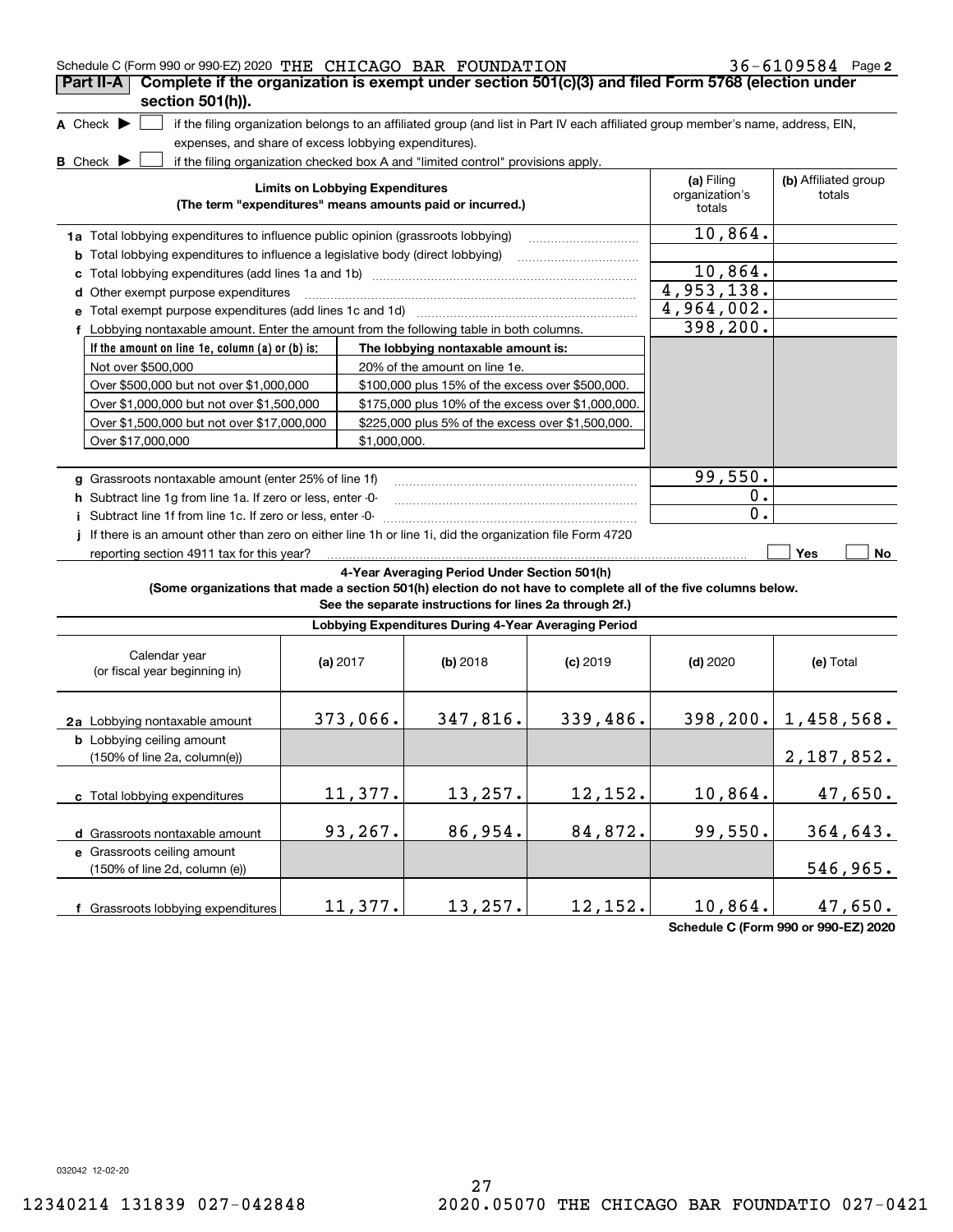#### Schedule C (Form 990 or 990-EZ) 2020  $\, {\rm THE} \,$   $\, {\rm CHICAGO} \,$   $\, {\rm BAR} \,$   $\, {\rm FOUNDATION} \,$   $\,$   $\,$   $\,$   $\,$  36  $-$  6109584  $\,$  Page

## **Part II-B Complete if the organization is exempt under section 501(c)(3) and has NOT filed Form 5768 (election under section 501(h)).**

| For each "Yes" response on lines 1a through 1i below, provide in Part IV a detailed description |                                                                                                                                                                                                                                               | (a) |              | (b)    |    |
|-------------------------------------------------------------------------------------------------|-----------------------------------------------------------------------------------------------------------------------------------------------------------------------------------------------------------------------------------------------|-----|--------------|--------|----|
|                                                                                                 | of the lobbying activity.                                                                                                                                                                                                                     | Yes | No           | Amount |    |
| 1.                                                                                              | During the year, did the filing organization attempt to influence foreign, national, state, or<br>local legislation, including any attempt to influence public opinion on a legislative matter<br>or referendum, through the use of:          |     |              |        |    |
|                                                                                                 | b Paid staff or management (include compensation in expenses reported on lines 1c through 1i)?<br>$\sim$ 100 $\sim$                                                                                                                           |     |              |        |    |
|                                                                                                 |                                                                                                                                                                                                                                               |     |              |        |    |
|                                                                                                 | e Publications, or published or broadcast statements?                                                                                                                                                                                         |     |              |        |    |
|                                                                                                 |                                                                                                                                                                                                                                               |     |              |        |    |
|                                                                                                 | g Direct contact with legislators, their staffs, government officials, or a legislative body?<br>.                                                                                                                                            |     |              |        |    |
|                                                                                                 | h Rallies, demonstrations, seminars, conventions, speeches, lectures, or any similar means?                                                                                                                                                   |     |              |        |    |
|                                                                                                 | <i>i</i> Other activities?                                                                                                                                                                                                                    |     |              |        |    |
|                                                                                                 |                                                                                                                                                                                                                                               |     |              |        |    |
|                                                                                                 | 2a Did the activities in line 1 cause the organization to be not described in section 501(c)(3)?                                                                                                                                              |     |              |        |    |
|                                                                                                 |                                                                                                                                                                                                                                               |     |              |        |    |
|                                                                                                 | c If "Yes," enter the amount of any tax incurred by organization managers under section 4912                                                                                                                                                  |     |              |        |    |
|                                                                                                 | d If the filing organization incurred a section 4912 tax, did it file Form 4720 for this year?                                                                                                                                                |     |              |        |    |
|                                                                                                 | Complete if the organization is exempt under section 501(c)(4), section 501(c)(5), or section<br><b>Part III-A</b><br>$501(c)(6)$ .                                                                                                           |     |              |        |    |
|                                                                                                 |                                                                                                                                                                                                                                               |     |              | Yes    | No |
| 1                                                                                               |                                                                                                                                                                                                                                               |     | 1            |        |    |
| 2                                                                                               |                                                                                                                                                                                                                                               |     | $\mathbf{2}$ |        |    |
| 3                                                                                               | Did the organization agree to carry over lobbying and political campaign activity expenditures from the prior year?                                                                                                                           |     | 3            |        |    |
|                                                                                                 | Complete if the organization is exempt under section 501(c)(4), section 501(c)(5), or section<br>Part III-B<br>501(c)(6) and if either (a) BOTH Part III-A, lines 1 and 2, are answered "No" OR (b) Part III-A, line 3, is<br>answered "Yes." |     |              |        |    |
| 1                                                                                               | Dues, assessments and similar amounts from members [11] matter content to assessments and similar amounts from members [11] matter content to assessments and similar amounts from members [11] matter content and the state o                |     | 1            |        |    |
| 2                                                                                               | Section 162(e) nondeductible lobbying and political expenditures (do not include amounts of political                                                                                                                                         |     |              |        |    |
|                                                                                                 | expenses for which the section 527(f) tax was paid).                                                                                                                                                                                          |     |              |        |    |
|                                                                                                 |                                                                                                                                                                                                                                               |     | 2a           |        |    |
|                                                                                                 | b Carryover from last year manufactured and continuum and continuum and continuum and continuum and continuum and continuum and continuum and continuum and continuum and continuum and continuum and continuum and continuum                 |     | 2b           |        |    |
|                                                                                                 |                                                                                                                                                                                                                                               |     | 2c           |        |    |
| з                                                                                               | Aggregate amount reported in section 6033(e)(1)(A) notices of nondeductible section 162(e) dues                                                                                                                                               |     | 3            |        |    |
| 4                                                                                               | If notices were sent and the amount on line 2c exceeds the amount on line 3, what portion of the excess                                                                                                                                       |     |              |        |    |
|                                                                                                 | does the organization agree to carryover to the reasonable estimate of nondeductible lobbying and political                                                                                                                                   |     |              |        |    |
|                                                                                                 |                                                                                                                                                                                                                                               |     | 4            |        |    |
| 5                                                                                               |                                                                                                                                                                                                                                               |     | 5            |        |    |
| <b>Part IV</b>                                                                                  | <b>Supplemental Information</b>                                                                                                                                                                                                               |     |              |        |    |
|                                                                                                 | Provide the descriptions required for Part I-A, line 1; Part I-B, line 4; Part I-C, line 5; Part II-A (affiliated group list); Part II-A, lines 1 and 2 (See                                                                                  |     |              |        |    |

instructions); and Part II-B, line 1. Also, complete this part for any additional information.

**Schedule C (Form 990 or 990-EZ) 2020**

032043 12-02-20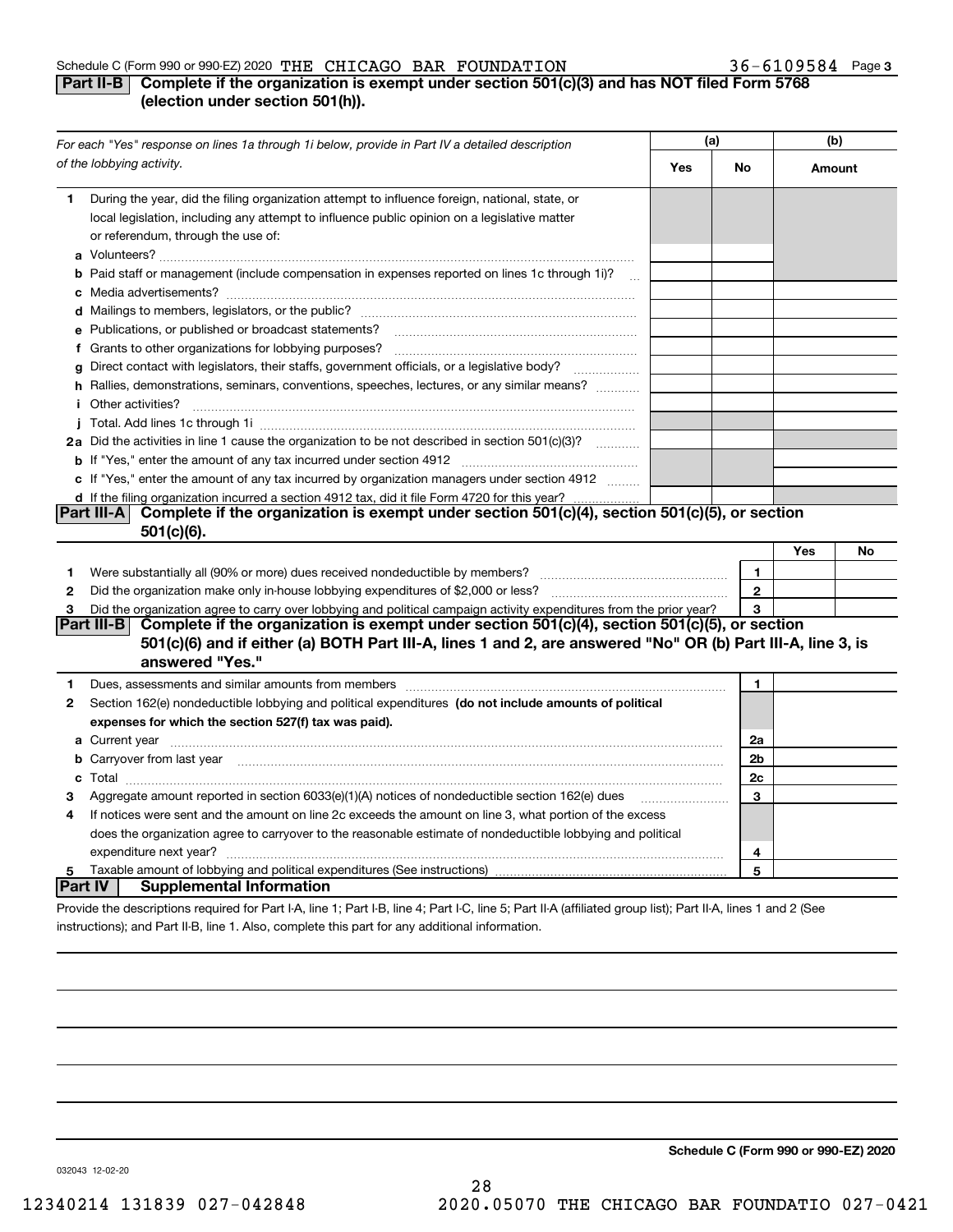| <b>SCHEDULE D</b> |  |
|-------------------|--|
|-------------------|--|

# **Supplemental Financial Statements**

**(Form 990)** (**Form 990,**<br>Part IV, line 6, 7, 8, 9, 10, 11a, 11b, 11c, 11d, 11e, 11f, 12a, or 12b.<br>Department of the Treasury **and Exercise Connect Connect Connect Connect Connect Connect Connect Connect Connect** 



Department of the Treasury Internal Revenue Service

| <b>DUDAI HINIII OI HU IIU QUUU V</b><br>► Go to www.irs.gov/Form990 for instructions and the latest information.<br>Internal Revenue Service |  | <b>Inspection</b>                     |  |
|----------------------------------------------------------------------------------------------------------------------------------------------|--|---------------------------------------|--|
| Name of the organization                                                                                                                     |  | <b>Employer identification number</b> |  |

|          | THE CHICAGO BAR FOUNDATION                                                                                                                                                                                                    |                                                | 36-6109584                                         |
|----------|-------------------------------------------------------------------------------------------------------------------------------------------------------------------------------------------------------------------------------|------------------------------------------------|----------------------------------------------------|
| Part I   | Organizations Maintaining Donor Advised Funds or Other Similar Funds or Accounts. Complete if the                                                                                                                             |                                                |                                                    |
|          | organization answered "Yes" on Form 990, Part IV, line 6.                                                                                                                                                                     |                                                |                                                    |
|          |                                                                                                                                                                                                                               | (a) Donor advised funds                        | (b) Funds and other accounts                       |
| 1        |                                                                                                                                                                                                                               |                                                |                                                    |
| 2        | Aggregate value of contributions to (during year)                                                                                                                                                                             |                                                |                                                    |
|          |                                                                                                                                                                                                                               |                                                |                                                    |
| з        |                                                                                                                                                                                                                               |                                                |                                                    |
| 4        |                                                                                                                                                                                                                               |                                                |                                                    |
| 5        | Did the organization inform all donors and donor advisors in writing that the assets held in donor advised funds                                                                                                              |                                                |                                                    |
|          |                                                                                                                                                                                                                               |                                                | Yes<br>No                                          |
| 6        | Did the organization inform all grantees, donors, and donor advisors in writing that grant funds can be used only                                                                                                             |                                                |                                                    |
|          | for charitable purposes and not for the benefit of the donor or donor advisor, or for any other purpose conferring                                                                                                            |                                                |                                                    |
|          |                                                                                                                                                                                                                               |                                                | Yes<br>No                                          |
| Part II  | Conservation Easements. Complete if the organization answered "Yes" on Form 990, Part IV, line 7.                                                                                                                             |                                                |                                                    |
| 1        | Purpose(s) of conservation easements held by the organization (check all that apply).                                                                                                                                         |                                                |                                                    |
|          | Preservation of land for public use (for example, recreation or education)                                                                                                                                                    |                                                | Preservation of a historically important land area |
|          | Protection of natural habitat                                                                                                                                                                                                 | Preservation of a certified historic structure |                                                    |
|          | Preservation of open space                                                                                                                                                                                                    |                                                |                                                    |
| 2        | Complete lines 2a through 2d if the organization held a qualified conservation contribution in the form of a conservation easement on the last                                                                                |                                                |                                                    |
|          | day of the tax year.                                                                                                                                                                                                          |                                                | Held at the End of the Tax Year                    |
| а        |                                                                                                                                                                                                                               |                                                | 2a                                                 |
| b        | Total acreage restricted by conservation easements                                                                                                                                                                            |                                                | 2b                                                 |
|          |                                                                                                                                                                                                                               |                                                | 2 <sub>c</sub>                                     |
|          | d Number of conservation easements included in (c) acquired after 7/25/06, and not on a historic structure                                                                                                                    |                                                |                                                    |
|          |                                                                                                                                                                                                                               |                                                |                                                    |
|          | listed in the National Register [111] Marshall Register [11] Marshall Register [11] Marshall Register [11] Marshall Register [11] Marshall Register [11] Marshall Register [11] Marshall Register [11] Marshall Register [11] |                                                | 2d                                                 |
| 3        | Number of conservation easements modified, transferred, released, extinguished, or terminated by the organization during the tax                                                                                              |                                                |                                                    |
|          | year                                                                                                                                                                                                                          |                                                |                                                    |
| 4        | Number of states where property subject to conservation easement is located >                                                                                                                                                 |                                                |                                                    |
| 5        | Does the organization have a written policy regarding the periodic monitoring, inspection, handling of                                                                                                                        |                                                |                                                    |
|          | violations, and enforcement of the conservation easements it holds?                                                                                                                                                           |                                                | Yes<br>No                                          |
| 6        | Staff and volunteer hours devoted to monitoring, inspecting, handling of violations, and enforcing conservation easements during the year                                                                                     |                                                |                                                    |
|          |                                                                                                                                                                                                                               |                                                |                                                    |
| 7        | Amount of expenses incurred in monitoring, inspecting, handling of violations, and enforcing conservation easements during the year                                                                                           |                                                |                                                    |
|          | $\blacktriangleright$ s                                                                                                                                                                                                       |                                                |                                                    |
| 8        | Does each conservation easement reported on line 2(d) above satisfy the requirements of section 170(h)(4)(B)(i)                                                                                                               |                                                |                                                    |
|          |                                                                                                                                                                                                                               |                                                | Yes<br>No                                          |
| 9        | In Part XIII, describe how the organization reports conservation easements in its revenue and expense statement and                                                                                                           |                                                |                                                    |
|          | balance sheet, and include, if applicable, the text of the footnote to the organization's financial statements that describes the                                                                                             |                                                |                                                    |
|          | organization's accounting for conservation easements.                                                                                                                                                                         |                                                |                                                    |
| Part III | Organizations Maintaining Collections of Art, Historical Treasures, or Other Similar Assets.                                                                                                                                  |                                                |                                                    |
|          | Complete if the organization answered "Yes" on Form 990, Part IV, line 8.                                                                                                                                                     |                                                |                                                    |
|          | 1a If the organization elected, as permitted under FASB ASC 958, not to report in its revenue statement and balance sheet works                                                                                               |                                                |                                                    |
|          | of art, historical treasures, or other similar assets held for public exhibition, education, or research in furtherance of public                                                                                             |                                                |                                                    |
|          | service, provide in Part XIII the text of the footnote to its financial statements that describes these items.                                                                                                                |                                                |                                                    |
|          | <b>b</b> If the organization elected, as permitted under FASB ASC 958, to report in its revenue statement and balance sheet works of                                                                                          |                                                |                                                    |
|          | art, historical treasures, or other similar assets held for public exhibition, education, or research in furtherance of public service,                                                                                       |                                                |                                                    |
|          | provide the following amounts relating to these items:                                                                                                                                                                        |                                                |                                                    |
|          | (i)                                                                                                                                                                                                                           |                                                | \$                                                 |
|          | (ii) Assets included in Form 990, Part X                                                                                                                                                                                      |                                                | $\blacktriangleright$ \$                           |
|          | If the organization received or held works of art, historical treasures, or other similar assets for financial gain, provide                                                                                                  |                                                |                                                    |
| 2        |                                                                                                                                                                                                                               |                                                |                                                    |
|          | the following amounts required to be reported under FASB ASC 958 relating to these items:                                                                                                                                     |                                                |                                                    |
| а        |                                                                                                                                                                                                                               |                                                | \$                                                 |
|          | <b>b</b> Assets included in Form 990, Part X                                                                                                                                                                                  |                                                | -\$                                                |
|          | LHA For Paperwork Reduction Act Notice, see the Instructions for Form 990.                                                                                                                                                    |                                                | Schedule D (Form 990) 2020                         |
|          | 032051 12-01-20                                                                                                                                                                                                               |                                                |                                                    |

|  |         | 29 |  |    |  |
|--|---------|----|--|----|--|
|  | ٬ ^ ^ ^ |    |  | ◠⊏ |  |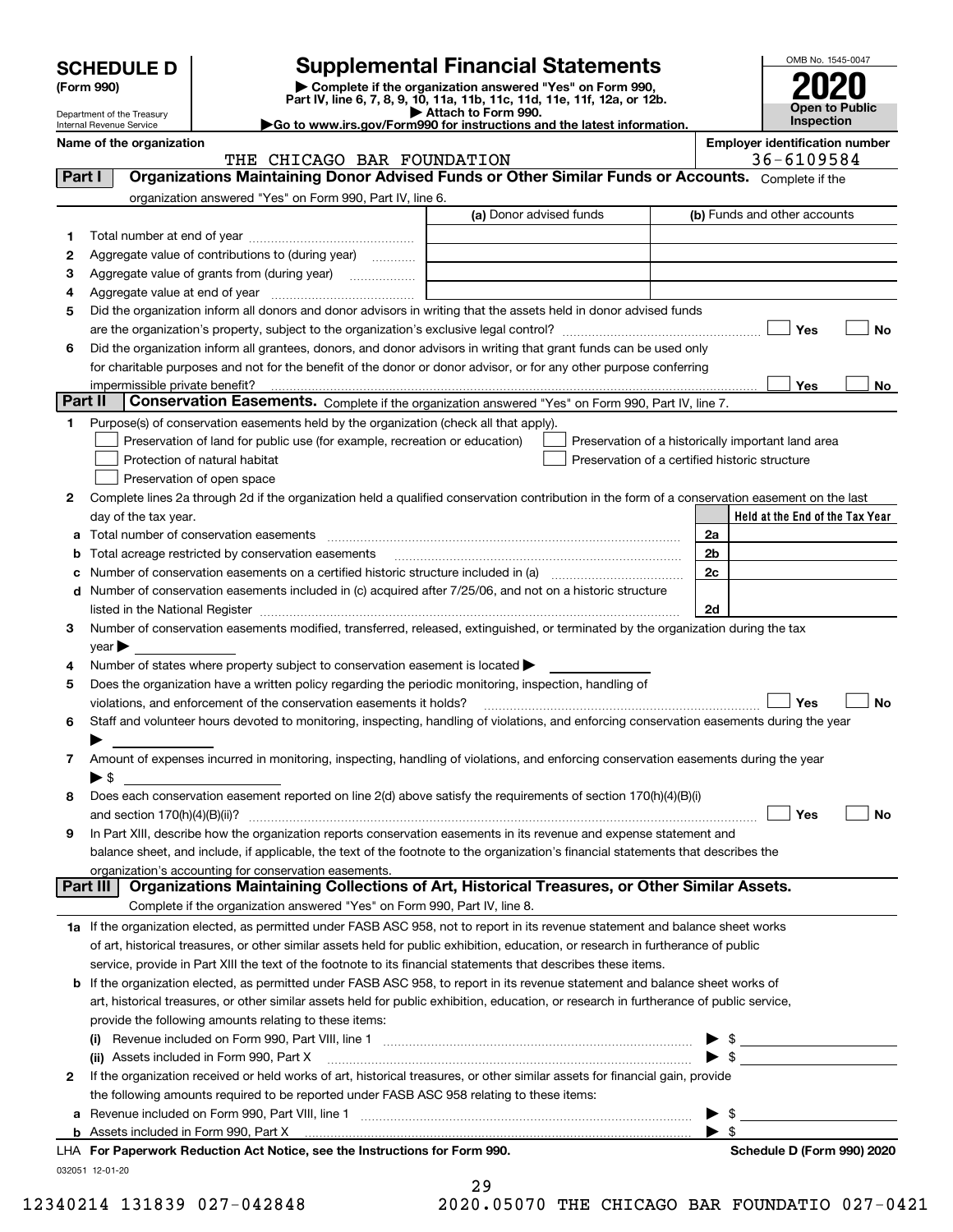|        | Schedule D (Form 990) 2020                                                                                                                                                                                                     | THE CHICAGO BAR FOUNDATION              |   |                                    |                          |         |                                 | $36 - 6109584$ Page 2 |                     |          |         |
|--------|--------------------------------------------------------------------------------------------------------------------------------------------------------------------------------------------------------------------------------|-----------------------------------------|---|------------------------------------|--------------------------|---------|---------------------------------|-----------------------|---------------------|----------|---------|
|        | Organizations Maintaining Collections of Art, Historical Treasures, or Other Similar Assets (continued)<br>Part III                                                                                                            |                                         |   |                                    |                          |         |                                 |                       |                     |          |         |
| 3      | Using the organization's acquisition, accession, and other records, check any of the following that make significant use of its                                                                                                |                                         |   |                                    |                          |         |                                 |                       |                     |          |         |
|        | collection items (check all that apply):                                                                                                                                                                                       |                                         |   |                                    |                          |         |                                 |                       |                     |          |         |
| a      | Public exhibition                                                                                                                                                                                                              |                                         |   |                                    | Loan or exchange program |         |                                 |                       |                     |          |         |
| b      | Scholarly research                                                                                                                                                                                                             | е                                       |   |                                    |                          |         |                                 |                       |                     |          |         |
| c      | Preservation for future generations                                                                                                                                                                                            |                                         |   |                                    |                          |         |                                 |                       |                     |          |         |
| 4      | Provide a description of the organization's collections and explain how they further the organization's exempt purpose in Part XIII.                                                                                           |                                         |   |                                    |                          |         |                                 |                       |                     |          |         |
| 5      | During the year, did the organization solicit or receive donations of art, historical treasures, or other similar assets                                                                                                       |                                         |   |                                    |                          |         |                                 |                       |                     |          |         |
|        | to be sold to raise funds rather than to be maintained as part of the organization's collection?                                                                                                                               |                                         |   |                                    |                          |         |                                 |                       | Yes                 |          | No      |
|        | <b>Part IV</b><br>Escrow and Custodial Arrangements. Complete if the organization answered "Yes" on Form 990, Part IV, line 9, or                                                                                              |                                         |   |                                    |                          |         |                                 |                       |                     |          |         |
|        | reported an amount on Form 990, Part X, line 21.                                                                                                                                                                               |                                         |   |                                    |                          |         |                                 |                       |                     |          |         |
|        | 1a Is the organization an agent, trustee, custodian or other intermediary for contributions or other assets not included                                                                                                       |                                         |   |                                    |                          |         |                                 |                       |                     |          |         |
|        |                                                                                                                                                                                                                                |                                         |   |                                    |                          |         |                                 |                       | Yes                 |          | No      |
|        | b If "Yes," explain the arrangement in Part XIII and complete the following table:                                                                                                                                             |                                         |   |                                    |                          |         |                                 |                       |                     |          |         |
|        |                                                                                                                                                                                                                                |                                         |   |                                    |                          |         |                                 |                       | Amount              |          |         |
|        | Beginning balance                                                                                                                                                                                                              |                                         |   |                                    |                          |         | 1c                              |                       |                     |          |         |
|        | Additions during the year manufactured and an anti-manufactured and the year manufactured and all the year manufactured and all the year manufactured and all the year manufactured and all the year manufactured and all the  |                                         |   |                                    |                          |         | 1d                              |                       |                     |          |         |
|        | Distributions during the year manufactured and continuum and continuum and continuum and continuum and continuum                                                                                                               |                                         |   |                                    |                          |         | 1e                              |                       |                     |          |         |
|        | Ending balance manufactured and contact the contract of the contract of the contract of the contract of the contract of the contract of the contract of the contract of the contract of the contract of the contract of the co |                                         |   |                                    |                          |         | 1f                              |                       |                     |          |         |
|        | 2a Did the organization include an amount on Form 990, Part X, line 21, for escrow or custodial account liability?                                                                                                             |                                         |   |                                    |                          |         |                                 |                       | Yes                 |          | No      |
| Part V | <b>b</b> If "Yes," explain the arrangement in Part XIII. Check here if the explanation has been provided on Part XIII<br>Endowment Funds. Complete if the organization answered "Yes" on Form 990, Part IV, line 10.           |                                         |   |                                    |                          |         |                                 |                       |                     |          |         |
|        |                                                                                                                                                                                                                                |                                         |   | (b) Prior year                     |                          |         | (d) Three years back            |                       |                     |          |         |
|        |                                                                                                                                                                                                                                | (a) Current year<br>16,000.             |   | 16,000.                            | (c) Two years back       | 16,000. |                                 | 16,000.               | (e) Four years back |          | 16,000. |
| 1a     | Beginning of year balance                                                                                                                                                                                                      |                                         |   |                                    |                          |         |                                 |                       |                     |          |         |
| b      | Net investment earnings, gains, and losses                                                                                                                                                                                     |                                         |   |                                    |                          |         |                                 |                       |                     |          |         |
|        |                                                                                                                                                                                                                                |                                         |   |                                    |                          |         |                                 |                       |                     |          |         |
|        | Other expenditures for facilities                                                                                                                                                                                              |                                         |   |                                    |                          |         |                                 |                       |                     |          |         |
|        | and programs                                                                                                                                                                                                                   |                                         |   |                                    |                          |         |                                 |                       |                     |          |         |
|        |                                                                                                                                                                                                                                |                                         |   |                                    |                          |         |                                 |                       |                     |          |         |
| g      | End of year balance                                                                                                                                                                                                            | 16,000.                                 |   | 16,000.                            |                          | 16,000. |                                 | 16,000.               |                     |          | 16,000. |
| 2      | Provide the estimated percentage of the current year end balance (line 1g, column (a)) held as:                                                                                                                                |                                         |   |                                    |                          |         |                                 |                       |                     |          |         |
|        | Board designated or quasi-endowment                                                                                                                                                                                            |                                         | % |                                    |                          |         |                                 |                       |                     |          |         |
|        | Permanent endowment > 100                                                                                                                                                                                                      | %                                       |   |                                    |                          |         |                                 |                       |                     |          |         |
| c      | Term endowment $\blacktriangleright$                                                                                                                                                                                           | %                                       |   |                                    |                          |         |                                 |                       |                     |          |         |
|        | The percentages on lines 2a, 2b, and 2c should equal 100%.                                                                                                                                                                     |                                         |   |                                    |                          |         |                                 |                       |                     |          |         |
|        | 3a Are there endowment funds not in the possession of the organization that are held and administered for the organization                                                                                                     |                                         |   |                                    |                          |         |                                 |                       |                     |          |         |
|        | by:                                                                                                                                                                                                                            |                                         |   |                                    |                          |         |                                 |                       |                     | Yes      | No      |
|        | (i)                                                                                                                                                                                                                            |                                         |   |                                    |                          |         |                                 |                       | 3a(i)               |          | X       |
|        |                                                                                                                                                                                                                                |                                         |   |                                    |                          |         |                                 |                       | 3a(ii)              |          | X       |
|        |                                                                                                                                                                                                                                |                                         |   |                                    |                          |         |                                 |                       | 3b                  |          |         |
|        | Describe in Part XIII the intended uses of the organization's endowment funds.                                                                                                                                                 |                                         |   |                                    |                          |         |                                 |                       |                     |          |         |
|        | Land, Buildings, and Equipment.<br>Part VI                                                                                                                                                                                     |                                         |   |                                    |                          |         |                                 |                       |                     |          |         |
|        | Complete if the organization answered "Yes" on Form 990, Part IV, line 11a. See Form 990, Part X, line 10.                                                                                                                     |                                         |   |                                    |                          |         |                                 |                       |                     |          |         |
|        | Description of property                                                                                                                                                                                                        | (a) Cost or other<br>basis (investment) |   | (b) Cost or other<br>basis (other) |                          |         | (c) Accumulated<br>depreciation |                       | (d) Book value      |          |         |
|        |                                                                                                                                                                                                                                |                                         |   |                                    |                          |         |                                 |                       |                     |          |         |
| b      |                                                                                                                                                                                                                                |                                         |   |                                    | 708,004.                 |         | 284,590.                        |                       |                     | 423,414. |         |
|        |                                                                                                                                                                                                                                |                                         |   |                                    |                          |         |                                 |                       |                     |          |         |
| d      |                                                                                                                                                                                                                                |                                         |   |                                    | 120,949.                 |         | 36, 304.                        |                       |                     | 84,645.  |         |
|        | e Other                                                                                                                                                                                                                        |                                         |   |                                    |                          |         |                                 |                       |                     |          |         |
|        |                                                                                                                                                                                                                                |                                         |   |                                    |                          |         |                                 |                       |                     | 508,059. |         |

**Schedule D (Form 990) 2020**

032052 12-01-20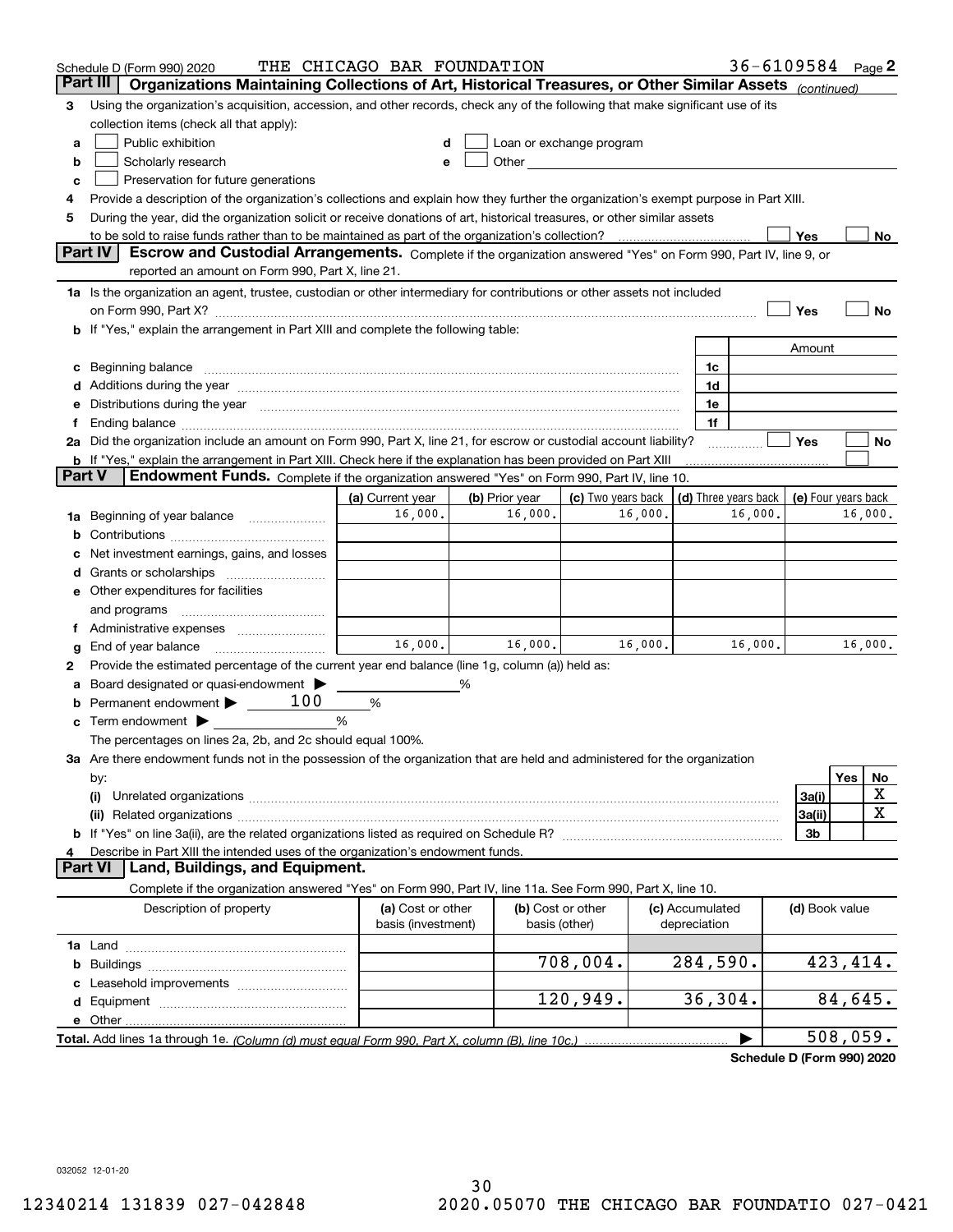| $36 - 6109584$<br>THE CHICAGO BAR FOUNDATION<br>Schedule D (Form 990) 2020 | Page |  |
|----------------------------------------------------------------------------|------|--|
|----------------------------------------------------------------------------|------|--|

#### Complete if the organization answered "Yes" on Form 990, Part IV, line 11b. See Form 990, Part X, line 12. **Part VII Investments - Other Securities.**

| Complete in the organization answered these on Form 990, Part IV, line TTD. See Form 990, Part A, line TZ. |                |                                                           |
|------------------------------------------------------------------------------------------------------------|----------------|-----------------------------------------------------------|
| (a) Description of security or category (including name of security)                                       | (b) Book value | (c) Method of valuation: Cost or end-of-year market value |
| (1) Financial derivatives                                                                                  |                |                                                           |
| (2) Closely held equity interests                                                                          |                |                                                           |
| $(3)$ Other                                                                                                |                |                                                           |
| (A)                                                                                                        |                |                                                           |
| (B)                                                                                                        |                |                                                           |
| (C)                                                                                                        |                |                                                           |
| (D)                                                                                                        |                |                                                           |
| (E)                                                                                                        |                |                                                           |
| (F)                                                                                                        |                |                                                           |
| (G)                                                                                                        |                |                                                           |
| (H)                                                                                                        |                |                                                           |
| <b>Total.</b> (Col. (b) must equal Form 990, Part X, col. (B) line 12.) $\blacktriangleright$              |                |                                                           |

#### **Part VIII Investments - Program Related.**

Complete if the organization answered "Yes" on Form 990, Part IV, line 11c. See Form 990, Part X, line 13.

| (a) Description of investment                                                                 | (b) Book value | (c) Method of valuation: Cost or end-of-year market value |
|-----------------------------------------------------------------------------------------------|----------------|-----------------------------------------------------------|
| (1)                                                                                           |                |                                                           |
| (2)                                                                                           |                |                                                           |
| $\frac{1}{2}$                                                                                 |                |                                                           |
| (4)                                                                                           |                |                                                           |
| $\frac{1}{2}$                                                                                 |                |                                                           |
| (6)                                                                                           |                |                                                           |
| (7)                                                                                           |                |                                                           |
| (8)                                                                                           |                |                                                           |
| (9)                                                                                           |                |                                                           |
| <b>Total.</b> (Col. (b) must equal Form 990, Part X, col. (B) line 13.) $\blacktriangleright$ |                |                                                           |

#### **Part IX Other Assets.**

Complete if the organization answered "Yes" on Form 990, Part IV, line 11d. See Form 990, Part X, line 15.

| (a) Description                                                                                                   | (b) Book value |
|-------------------------------------------------------------------------------------------------------------------|----------------|
| (1)                                                                                                               |                |
| (2)                                                                                                               |                |
| $\frac{1}{2}$                                                                                                     |                |
| (4)                                                                                                               |                |
| (5)                                                                                                               |                |
| (6)                                                                                                               |                |
| (7)                                                                                                               |                |
| (8)                                                                                                               |                |
| (9)                                                                                                               |                |
|                                                                                                                   |                |
| <b>Other Liabilities.</b><br>Part X                                                                               |                |
| Complete if the organization answered "Yes" on Form 990, Part IV, line 11e or 11f. See Form 990, Part X, line 25. |                |

| 1.                           | (a) Description of liability | (b) Book value |
|------------------------------|------------------------------|----------------|
| (1)                          | Federal income taxes         |                |
| (2)                          |                              |                |
| (3)                          |                              |                |
| (4)                          |                              |                |
| (5)                          |                              |                |
| (6)                          |                              |                |
| $\overline{\phantom{a}}$ (7) |                              |                |
| (8)                          |                              |                |
| (9)                          |                              |                |
|                              |                              |                |

**2.**Liability for uncertain tax positions. In Part XIII, provide the text of the footnote to the organization's financial statements that reports the

organization's liability for uncertain tax positions under FASB ASC 740. Check here if the text of the footnote has been provided in Part XIII

**Schedule D (Form 990) 2020**

 $\mathcal{L}^{\text{max}}$ 

032053 12-01-20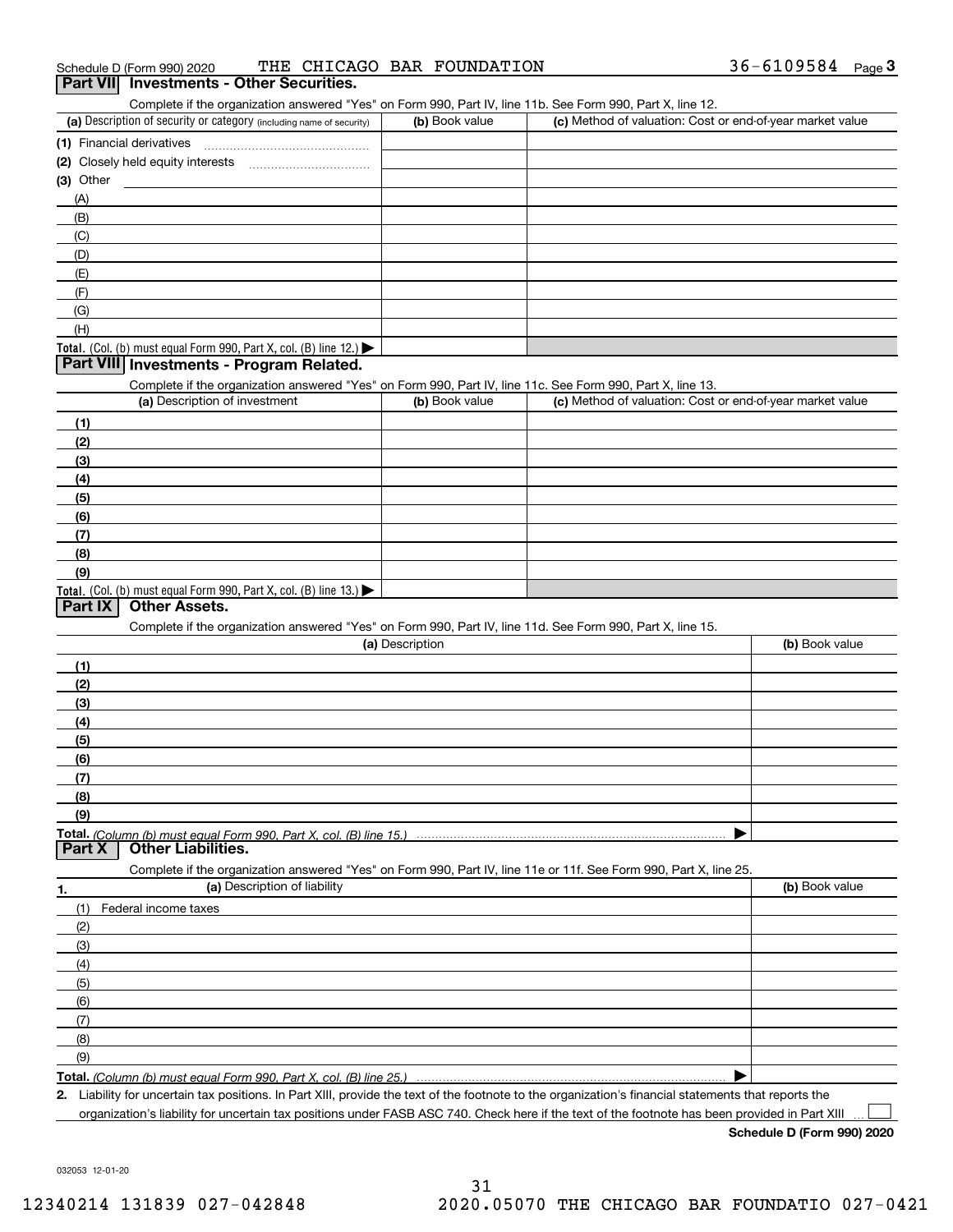|              | THE CHICAGO BAR FOUNDATION<br>Schedule D (Form 990) 2020                                                                 |                | $36 - 6109584$ Page 4 |                |              |
|--------------|--------------------------------------------------------------------------------------------------------------------------|----------------|-----------------------|----------------|--------------|
|              | Reconciliation of Revenue per Audited Financial Statements With Revenue per Return.<br><b>Part XI</b>                    |                |                       |                |              |
|              | Complete if the organization answered "Yes" on Form 990, Part IV, line 12a.                                              |                |                       |                |              |
| 1            | Total revenue, gains, and other support per audited financial statements                                                 |                |                       | $\mathbf 1$    | 5,393,053.   |
| 2            | Amounts included on line 1 but not on Form 990, Part VIII, line 12:                                                      |                |                       |                |              |
| a            | Net unrealized gains (losses) on investments [11] matter contracts and the unrealized gains (losses) on investments      | 2a             | 67,291.               |                |              |
| b            |                                                                                                                          | 2 <sub>b</sub> |                       |                |              |
| c            |                                                                                                                          | 2c             |                       |                |              |
| d            | Other (Describe in Part XIII.)                                                                                           | 2d             |                       |                |              |
| e            | Add lines 2a through 2d <b>must be a constructed as the constant of the constant of the constant of the construction</b> |                |                       | 2e             | 67,291.      |
| 3            |                                                                                                                          |                |                       | 3              | 5, 325, 762. |
| 4            | Amounts included on Form 990, Part VIII, line 12, but not on line 1:                                                     |                |                       |                |              |
|              |                                                                                                                          | - 4а           | 545.                  |                |              |
| b            |                                                                                                                          | 4 <sub>b</sub> |                       |                |              |
| $\mathbf{c}$ | Add lines 4a and 4b                                                                                                      |                |                       | 4с             | 545.         |
|              |                                                                                                                          |                |                       | $5^{\circ}$    | 5,326,307.   |
|              | Part XII   Reconciliation of Expenses per Audited Financial Statements With Expenses per Return.                         |                |                       |                |              |
|              | Complete if the organization answered "Yes" on Form 990, Part IV, line 12a.                                              |                |                       |                |              |
| 1            |                                                                                                                          |                |                       | $\blacksquare$ | 4,963,457.   |
| 2            | Amounts included on line 1 but not on Form 990, Part IX, line 25:                                                        |                |                       |                |              |
| a            |                                                                                                                          | 2a             |                       |                |              |
| b            | Prior year adjustments <i>www.www.www.www.www.www.www.www.www.</i> ww.                                                   | 2 <sub>b</sub> |                       |                |              |
|              |                                                                                                                          | 2c             |                       |                |              |
| d            |                                                                                                                          | 2d             |                       |                |              |
|              |                                                                                                                          |                |                       | 2e             | υ.           |
| 3            |                                                                                                                          |                |                       | $\mathbf{3}$   | 4,963,457.   |
| 4            | Amounts included on Form 990, Part IX, line 25, but not on line 1:                                                       |                |                       |                |              |
| a            | Investment expenses not included on Form 990, Part VIII, line 7b                                                         | 4a             | 545.                  |                |              |
| b            | Other (Describe in Part XIII.)                                                                                           | 4h             |                       |                |              |
|              | c Add lines 4a and 4b                                                                                                    |                |                       | 4с             | 545.         |
| 5            |                                                                                                                          |                |                       | 5              | 4,964,002.   |
|              | Part XIII Supplemental Information.                                                                                      |                |                       |                |              |

Provide the descriptions required for Part II, lines 3, 5, and 9; Part III, lines 1a and 4; Part IV, lines 1b and 2b; Part V, line 4; Part X, line 2; Part XI, lines 2d and 4b; and Part XII, lines 2d and 4b. Also complete this part to provide any additional information.

### PART V, LINE 4:

### ENDOWMENT FUNDS ARE EITHER TO PROVIDE GRANTS TO A) LEGAL AID ORGANIZATIONS

OR B) FOR OPERATIONS.

032054 12-01-20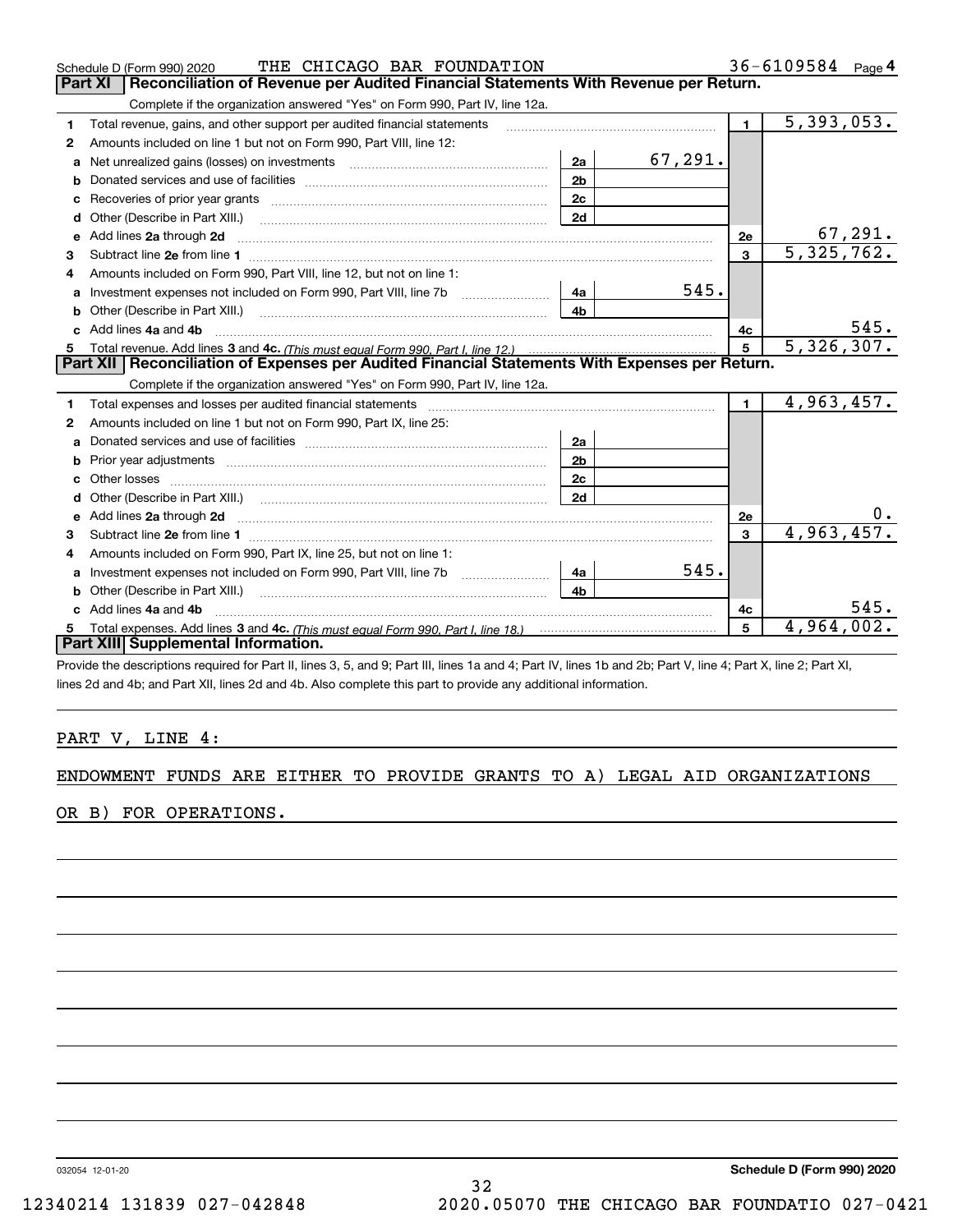| <b>SCHEDULE G</b>                                                                                                                                          | <b>Supplemental Information Regarding Fundraising or Gaming Activities</b><br>OMB No. 1545-0047 |                                                                                                                                                             |                       |                                             |                                                                            |  |                                   |                                       |  |  |  |
|------------------------------------------------------------------------------------------------------------------------------------------------------------|-------------------------------------------------------------------------------------------------|-------------------------------------------------------------------------------------------------------------------------------------------------------------|-----------------------|---------------------------------------------|----------------------------------------------------------------------------|--|-----------------------------------|---------------------------------------|--|--|--|
| (Form 990 or 990-EZ)                                                                                                                                       | Complete if the organization answered "Yes" on Form 990, Part IV, line 17, 18, or 19, or if the |                                                                                                                                                             | 2020                  |                                             |                                                                            |  |                                   |                                       |  |  |  |
|                                                                                                                                                            | organization entered more than \$15,000 on Form 990-EZ, line 6a.                                |                                                                                                                                                             | <b>Open to Public</b> |                                             |                                                                            |  |                                   |                                       |  |  |  |
| Department of the Treasury<br>Internal Revenue Service                                                                                                     |                                                                                                 | Attach to Form 990 or Form 990-EZ.<br>Go to www.irs.gov/Form990 for instructions and the latest information.                                                |                       |                                             |                                                                            |  |                                   | Inspection                            |  |  |  |
| Name of the organization                                                                                                                                   |                                                                                                 |                                                                                                                                                             |                       |                                             |                                                                            |  | 36-6109584                        | <b>Employer identification number</b> |  |  |  |
| Part I                                                                                                                                                     |                                                                                                 | THE CHICAGO BAR FOUNDATION<br>Fundraising Activities. Complete if the organization answered "Yes" on Form 990, Part IV, line 17. Form 990-EZ filers are not |                       |                                             |                                                                            |  |                                   |                                       |  |  |  |
|                                                                                                                                                            | required to complete this part.                                                                 |                                                                                                                                                             |                       |                                             |                                                                            |  |                                   |                                       |  |  |  |
|                                                                                                                                                            |                                                                                                 | 1 Indicate whether the organization raised funds through any of the following activities. Check all that apply.                                             |                       |                                             |                                                                            |  |                                   |                                       |  |  |  |
| Mail solicitations<br>a<br>b                                                                                                                               | Internet and email solicitations                                                                | e <sub>1</sub><br>f                                                                                                                                         |                       |                                             | Solicitation of non-government grants<br>Solicitation of government grants |  |                                   |                                       |  |  |  |
| Phone solicitations<br>с                                                                                                                                   |                                                                                                 | Special fundraising events<br>g                                                                                                                             |                       |                                             |                                                                            |  |                                   |                                       |  |  |  |
| d<br>In-person solicitations<br>2 a Did the organization have a written or oral agreement with any individual (including officers, directors, trustees, or |                                                                                                 |                                                                                                                                                             |                       |                                             |                                                                            |  |                                   |                                       |  |  |  |
|                                                                                                                                                            |                                                                                                 | key employees listed in Form 990, Part VII) or entity in connection with professional fundraising services?                                                 |                       |                                             |                                                                            |  | Yes                               | No                                    |  |  |  |
|                                                                                                                                                            |                                                                                                 | <b>b</b> If "Yes," list the 10 highest paid individuals or entities (fundraisers) pursuant to agreements under which the fundraiser is to be                |                       |                                             |                                                                            |  |                                   |                                       |  |  |  |
| compensated at least \$5,000 by the organization.                                                                                                          |                                                                                                 |                                                                                                                                                             |                       |                                             |                                                                            |  |                                   |                                       |  |  |  |
|                                                                                                                                                            |                                                                                                 |                                                                                                                                                             | (iii) Did             |                                             |                                                                            |  | (v) Amount paid                   | (vi) Amount paid                      |  |  |  |
| (i) Name and address of individual<br>or entity (fundraiser)                                                                                               |                                                                                                 | (ii) Activity                                                                                                                                               |                       | fundraiser<br>have custody<br>or control of | (iv) Gross receipts<br>from activity                                       |  | to (or retained by)<br>fundraiser | to (or retained by)<br>organization   |  |  |  |
|                                                                                                                                                            |                                                                                                 |                                                                                                                                                             |                       | contributions?                              |                                                                            |  | listed in col. (i)                |                                       |  |  |  |
|                                                                                                                                                            |                                                                                                 |                                                                                                                                                             | Yes                   | No                                          |                                                                            |  |                                   |                                       |  |  |  |
|                                                                                                                                                            |                                                                                                 |                                                                                                                                                             |                       |                                             |                                                                            |  |                                   |                                       |  |  |  |
|                                                                                                                                                            |                                                                                                 |                                                                                                                                                             |                       |                                             |                                                                            |  |                                   |                                       |  |  |  |
|                                                                                                                                                            |                                                                                                 |                                                                                                                                                             |                       |                                             |                                                                            |  |                                   |                                       |  |  |  |
|                                                                                                                                                            |                                                                                                 |                                                                                                                                                             |                       |                                             |                                                                            |  |                                   |                                       |  |  |  |
|                                                                                                                                                            |                                                                                                 |                                                                                                                                                             |                       |                                             |                                                                            |  |                                   |                                       |  |  |  |
|                                                                                                                                                            |                                                                                                 |                                                                                                                                                             |                       |                                             |                                                                            |  |                                   |                                       |  |  |  |
|                                                                                                                                                            |                                                                                                 |                                                                                                                                                             |                       |                                             |                                                                            |  |                                   |                                       |  |  |  |
|                                                                                                                                                            |                                                                                                 |                                                                                                                                                             |                       |                                             |                                                                            |  |                                   |                                       |  |  |  |
|                                                                                                                                                            |                                                                                                 |                                                                                                                                                             |                       |                                             |                                                                            |  |                                   |                                       |  |  |  |
|                                                                                                                                                            |                                                                                                 |                                                                                                                                                             |                       |                                             |                                                                            |  |                                   |                                       |  |  |  |
|                                                                                                                                                            |                                                                                                 |                                                                                                                                                             |                       |                                             |                                                                            |  |                                   |                                       |  |  |  |
|                                                                                                                                                            |                                                                                                 |                                                                                                                                                             |                       |                                             |                                                                            |  |                                   |                                       |  |  |  |
|                                                                                                                                                            |                                                                                                 |                                                                                                                                                             |                       |                                             |                                                                            |  |                                   |                                       |  |  |  |
|                                                                                                                                                            |                                                                                                 |                                                                                                                                                             |                       |                                             |                                                                            |  |                                   |                                       |  |  |  |
| Total                                                                                                                                                      |                                                                                                 |                                                                                                                                                             |                       |                                             |                                                                            |  |                                   |                                       |  |  |  |
|                                                                                                                                                            |                                                                                                 | 3 List all states in which the organization is registered or licensed to solicit contributions or has been notified it is exempt from registration          |                       |                                             |                                                                            |  |                                   |                                       |  |  |  |
| or licensing.                                                                                                                                              |                                                                                                 |                                                                                                                                                             |                       |                                             |                                                                            |  |                                   |                                       |  |  |  |
|                                                                                                                                                            |                                                                                                 |                                                                                                                                                             |                       |                                             |                                                                            |  |                                   |                                       |  |  |  |
|                                                                                                                                                            |                                                                                                 |                                                                                                                                                             |                       |                                             |                                                                            |  |                                   |                                       |  |  |  |
|                                                                                                                                                            |                                                                                                 |                                                                                                                                                             |                       |                                             |                                                                            |  |                                   |                                       |  |  |  |
|                                                                                                                                                            |                                                                                                 |                                                                                                                                                             |                       |                                             |                                                                            |  |                                   |                                       |  |  |  |
|                                                                                                                                                            |                                                                                                 |                                                                                                                                                             |                       |                                             |                                                                            |  |                                   |                                       |  |  |  |
|                                                                                                                                                            |                                                                                                 |                                                                                                                                                             |                       |                                             |                                                                            |  |                                   |                                       |  |  |  |
|                                                                                                                                                            |                                                                                                 |                                                                                                                                                             |                       |                                             |                                                                            |  |                                   |                                       |  |  |  |
|                                                                                                                                                            |                                                                                                 |                                                                                                                                                             |                       |                                             |                                                                            |  |                                   |                                       |  |  |  |
|                                                                                                                                                            |                                                                                                 | LHA For Paperwork Reduction Act Notice, see the Instructions for Form 990 or 990-EZ.                                                                        |                       |                                             |                                                                            |  |                                   | Schedule G (Form 990 or 990-EZ) 2020  |  |  |  |

032081 11-25-20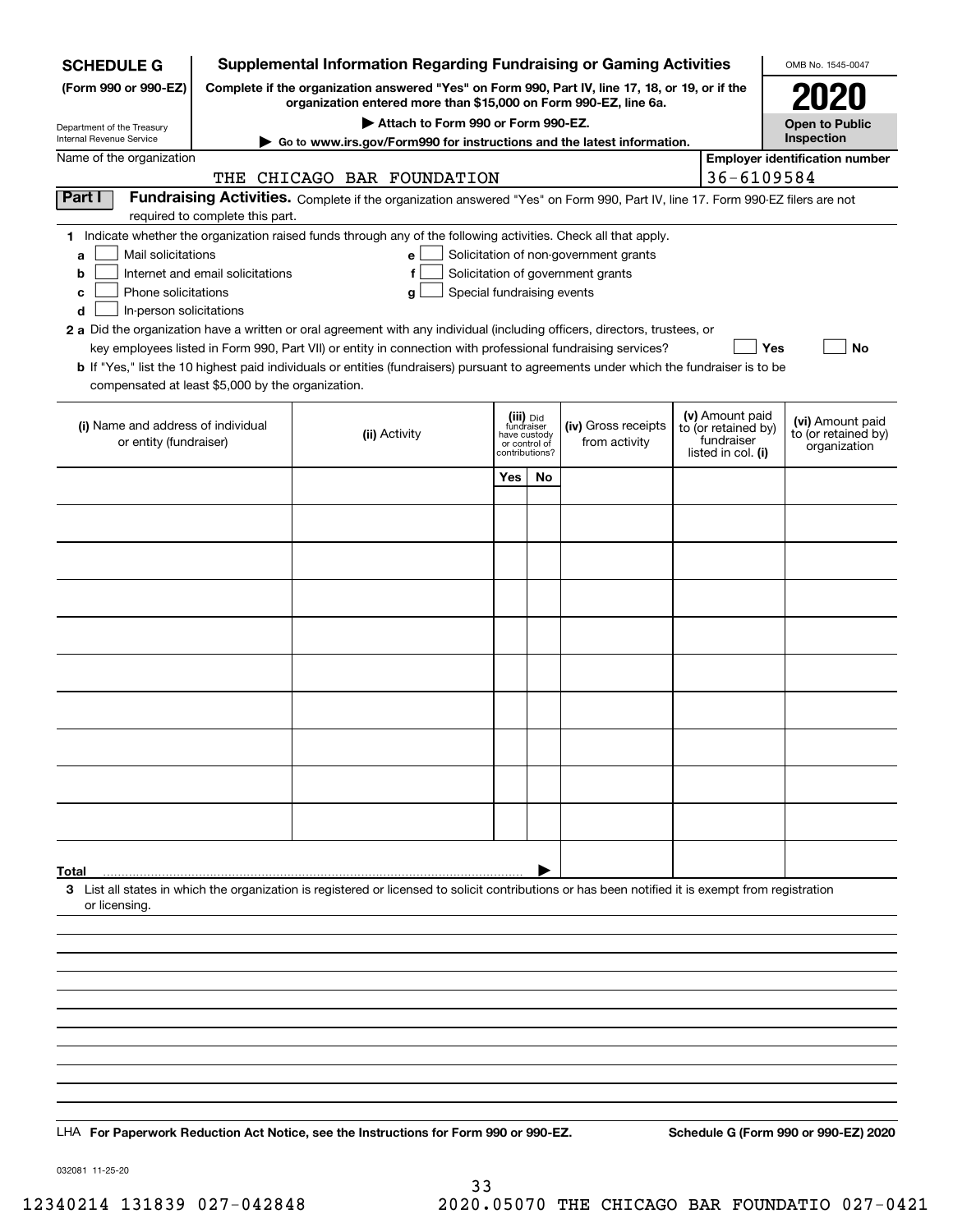#### Schedule G (Form 990 or 990-EZ) 2020 Page THE CHICAGO BAR FOUNDATION 36-6109584

**Part II** | Fundraising Events. Complete if the organization answered "Yes" on Form 990, Part IV, line 18, or reported more than \$15,000

|                 |          | of fundraising event contributions and gross income on Form 990-EZ, lines 1 and 6b. List events with gross receipts greater than \$5,000.                                   |                |                         |                  |                            |  |  |  |
|-----------------|----------|-----------------------------------------------------------------------------------------------------------------------------------------------------------------------------|----------------|-------------------------|------------------|----------------------------|--|--|--|
|                 |          |                                                                                                                                                                             | (a) Event $#1$ | (b) Event #2            | (c) Other events | (d) Total events           |  |  |  |
|                 |          |                                                                                                                                                                             | LUNCHEON       | <b>FALL BENEFIT</b>     | 1                | (add col. (a) through      |  |  |  |
|                 |          |                                                                                                                                                                             | (event type)   | (event type)            | (total number)   | col. (c)                   |  |  |  |
|                 |          |                                                                                                                                                                             |                |                         |                  |                            |  |  |  |
| Revenue         |          |                                                                                                                                                                             | 18,353.        | 54,775.                 | 4,469.           | <u>77,597.</u>             |  |  |  |
|                 |          |                                                                                                                                                                             | 18,353.        | 39,890.                 | 1,035.           | <u>59,278.</u>             |  |  |  |
|                 | 3        | Gross income (line 1 minus line 2)                                                                                                                                          |                | 14,885.                 | 3,434.           | 18,319.                    |  |  |  |
|                 |          |                                                                                                                                                                             |                |                         |                  |                            |  |  |  |
|                 | 5        |                                                                                                                                                                             |                |                         |                  |                            |  |  |  |
|                 |          |                                                                                                                                                                             |                |                         |                  |                            |  |  |  |
| Direct Expenses |          | 7 Food and beverages                                                                                                                                                        |                |                         |                  |                            |  |  |  |
|                 | 8        |                                                                                                                                                                             |                |                         |                  |                            |  |  |  |
|                 | 9        |                                                                                                                                                                             | 4,000.         | 8,175.                  | 750.             | 12,925.                    |  |  |  |
|                 | 10       | Direct expense summary. Add lines 4 through 9 in column (d)                                                                                                                 |                |                         |                  | 12,925.                    |  |  |  |
|                 | Part III | 11 Net income summary. Subtract line 10 from line 3, column (d)<br>Gaming. Complete if the organization answered "Yes" on Form 990, Part IV, line 19, or reported more than |                |                         |                  | 5,394.                     |  |  |  |
|                 |          | \$15,000 on Form 990-EZ, line 6a.                                                                                                                                           |                |                         |                  |                            |  |  |  |
|                 |          |                                                                                                                                                                             | (a) Bingo      | (b) Pull tabs/instant   |                  | (d) Total gaming (add      |  |  |  |
|                 |          |                                                                                                                                                                             |                | bingo/progressive bingo | (c) Other gaming | col. (a) through col. (c)) |  |  |  |
| Revenue         |          |                                                                                                                                                                             |                |                         |                  |                            |  |  |  |
|                 |          |                                                                                                                                                                             |                |                         |                  |                            |  |  |  |
|                 |          |                                                                                                                                                                             |                |                         |                  |                            |  |  |  |
| Expenses        | 3        |                                                                                                                                                                             |                |                         |                  |                            |  |  |  |
| <b>Direct</b>   |          |                                                                                                                                                                             |                |                         |                  |                            |  |  |  |
|                 |          | 5 Other direct expenses                                                                                                                                                     |                |                         |                  |                            |  |  |  |
|                 |          |                                                                                                                                                                             | $\%$<br>Yes    | %<br>Yes                | Yes<br>%         |                            |  |  |  |
|                 |          | 6 Volunteer labor                                                                                                                                                           | No             | No                      | No               |                            |  |  |  |
|                 | 7        | Direct expense summary. Add lines 2 through 5 in column (d)                                                                                                                 |                |                         |                  |                            |  |  |  |
|                 |          |                                                                                                                                                                             |                |                         |                  |                            |  |  |  |
| 9               |          | Enter the state(s) in which the organization conducts gaming activities:                                                                                                    |                |                         |                  |                            |  |  |  |
|                 |          |                                                                                                                                                                             |                |                         |                  | Yes<br>No                  |  |  |  |
|                 |          |                                                                                                                                                                             |                |                         |                  |                            |  |  |  |
|                 |          |                                                                                                                                                                             |                |                         |                  |                            |  |  |  |
|                 |          |                                                                                                                                                                             |                |                         |                  | Yes<br>No                  |  |  |  |
|                 |          |                                                                                                                                                                             |                |                         |                  |                            |  |  |  |
|                 |          |                                                                                                                                                                             |                |                         |                  |                            |  |  |  |
|                 |          |                                                                                                                                                                             |                |                         |                  |                            |  |  |  |
|                 |          |                                                                                                                                                                             |                |                         |                  |                            |  |  |  |

**Schedule G (Form 990 or 990-EZ) 2020**

032082 11-25-20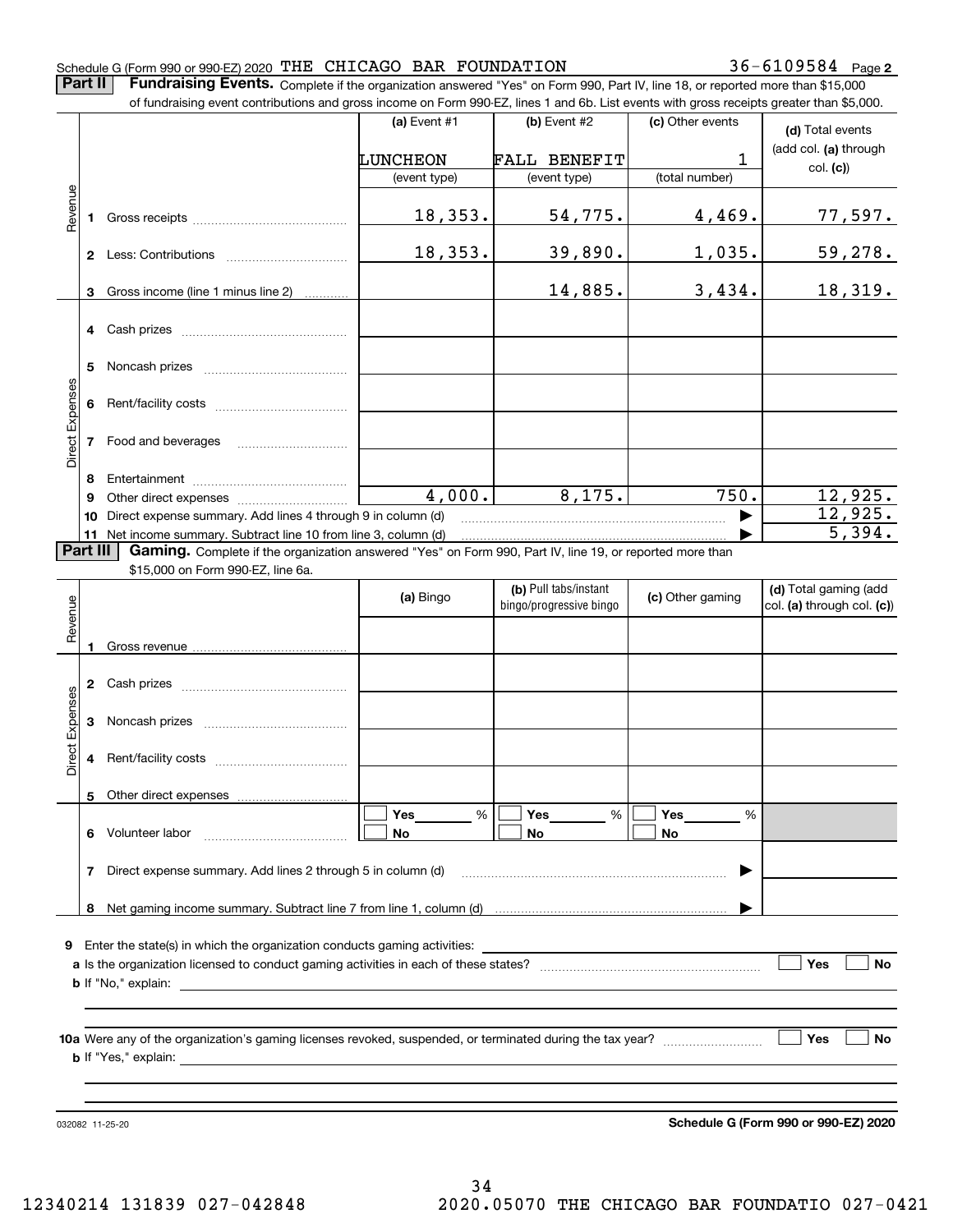| Schedule G (Form 990 or 990-EZ) 2020 THE CHICAGO BAR FOUNDATION                                                                                                                                                     | $36 - 6109584$ Page 3 |           |
|---------------------------------------------------------------------------------------------------------------------------------------------------------------------------------------------------------------------|-----------------------|-----------|
|                                                                                                                                                                                                                     | Yes                   | No        |
| 12 Is the organization a grantor, beneficiary or trustee of a trust, or a member of a partnership or other entity formed                                                                                            |                       |           |
|                                                                                                                                                                                                                     | Yes                   | <b>No</b> |
| 13 Indicate the percentage of gaming activity conducted in:                                                                                                                                                         |                       |           |
|                                                                                                                                                                                                                     | <u>13a</u>            | %         |
| <b>b</b> An outside facility <i>www.communicality www.communicality.communicality www.communicality www.communicality.communicality www.communicality.com</i>                                                       | 13 <sub>b</sub>       | %         |
| 14 Enter the name and address of the person who prepares the organization's gaming/special events books and records:                                                                                                |                       |           |
|                                                                                                                                                                                                                     |                       |           |
|                                                                                                                                                                                                                     |                       |           |
| 15a Does the organization have a contract with a third party from whom the organization receives gaming revenue?                                                                                                    | Yes                   | No        |
| <b>b</b> If "Yes," enter the amount of gaming revenue received by the organization $\triangleright$ \$ ___________________ and the amount                                                                           |                       |           |
|                                                                                                                                                                                                                     |                       |           |
| c If "Yes," enter name and address of the third party:                                                                                                                                                              |                       |           |
|                                                                                                                                                                                                                     |                       |           |
| Name $\blacktriangleright$ $\_\_\_\_\_\_\_\_\_\$                                                                                                                                                                    |                       |           |
|                                                                                                                                                                                                                     |                       |           |
|                                                                                                                                                                                                                     |                       |           |
| 16 Gaming manager information:                                                                                                                                                                                      |                       |           |
| Name $\triangleright$ $\square$                                                                                                                                                                                     |                       |           |
| Gaming manager compensation > \$                                                                                                                                                                                    |                       |           |
|                                                                                                                                                                                                                     |                       |           |
|                                                                                                                                                                                                                     |                       |           |
|                                                                                                                                                                                                                     |                       |           |
|                                                                                                                                                                                                                     |                       |           |
| Director/officer<br>Employee<br>Independent contractor                                                                                                                                                              |                       |           |
|                                                                                                                                                                                                                     |                       |           |
| 17 Mandatory distributions:                                                                                                                                                                                         |                       |           |
| a Is the organization required under state law to make charitable distributions from the gaming proceeds to                                                                                                         |                       |           |
| $\Box$ Yes $\Box$ No<br>retain the state gaming license?                                                                                                                                                            |                       |           |
| <b>b</b> Enter the amount of distributions required under state law to be distributed to other exempt organizations or spent in the<br>organization's own exempt activities during the tax year $\triangleright$ \$ |                       |           |
| <b>Part IV</b><br>Supplemental Information. Provide the explanations required by Part I, line 2b, columns (iii) and (v); and Part III, lines 9, 9b, 10b,                                                            |                       |           |
| 15b, 15c, 16, and 17b, as applicable. Also provide any additional information. See instructions.                                                                                                                    |                       |           |
|                                                                                                                                                                                                                     |                       |           |
|                                                                                                                                                                                                                     |                       |           |
|                                                                                                                                                                                                                     |                       |           |
|                                                                                                                                                                                                                     |                       |           |
|                                                                                                                                                                                                                     |                       |           |
|                                                                                                                                                                                                                     |                       |           |
|                                                                                                                                                                                                                     |                       |           |
|                                                                                                                                                                                                                     |                       |           |
|                                                                                                                                                                                                                     |                       |           |
|                                                                                                                                                                                                                     |                       |           |
|                                                                                                                                                                                                                     |                       |           |
| Schedule G (Form 990 or 990-EZ) 2020<br>032083 11-25-20                                                                                                                                                             |                       |           |
| 35                                                                                                                                                                                                                  |                       |           |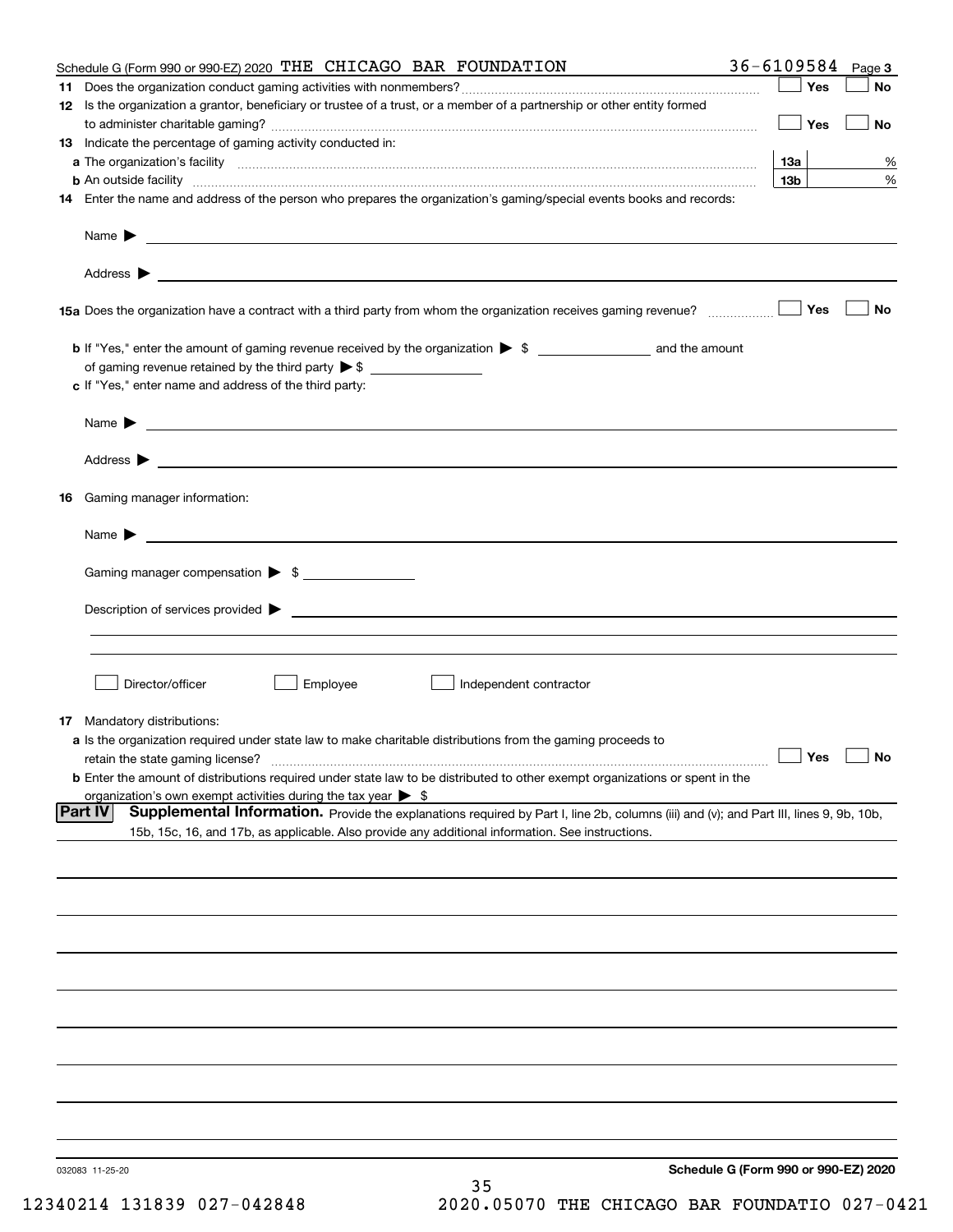| <b>Part IV   Supplemental Information</b> (continued) |  |  |
|-------------------------------------------------------|--|--|
|                                                       |  |  |
|                                                       |  |  |
|                                                       |  |  |
|                                                       |  |  |
|                                                       |  |  |
|                                                       |  |  |
|                                                       |  |  |
|                                                       |  |  |
|                                                       |  |  |
|                                                       |  |  |
|                                                       |  |  |
|                                                       |  |  |
|                                                       |  |  |
|                                                       |  |  |
|                                                       |  |  |
|                                                       |  |  |
|                                                       |  |  |
|                                                       |  |  |
|                                                       |  |  |
|                                                       |  |  |
|                                                       |  |  |
|                                                       |  |  |
|                                                       |  |  |
|                                                       |  |  |
|                                                       |  |  |
|                                                       |  |  |
|                                                       |  |  |
|                                                       |  |  |
|                                                       |  |  |

**Schedule G (Form 990 or 990-EZ)**

032084 04-01-20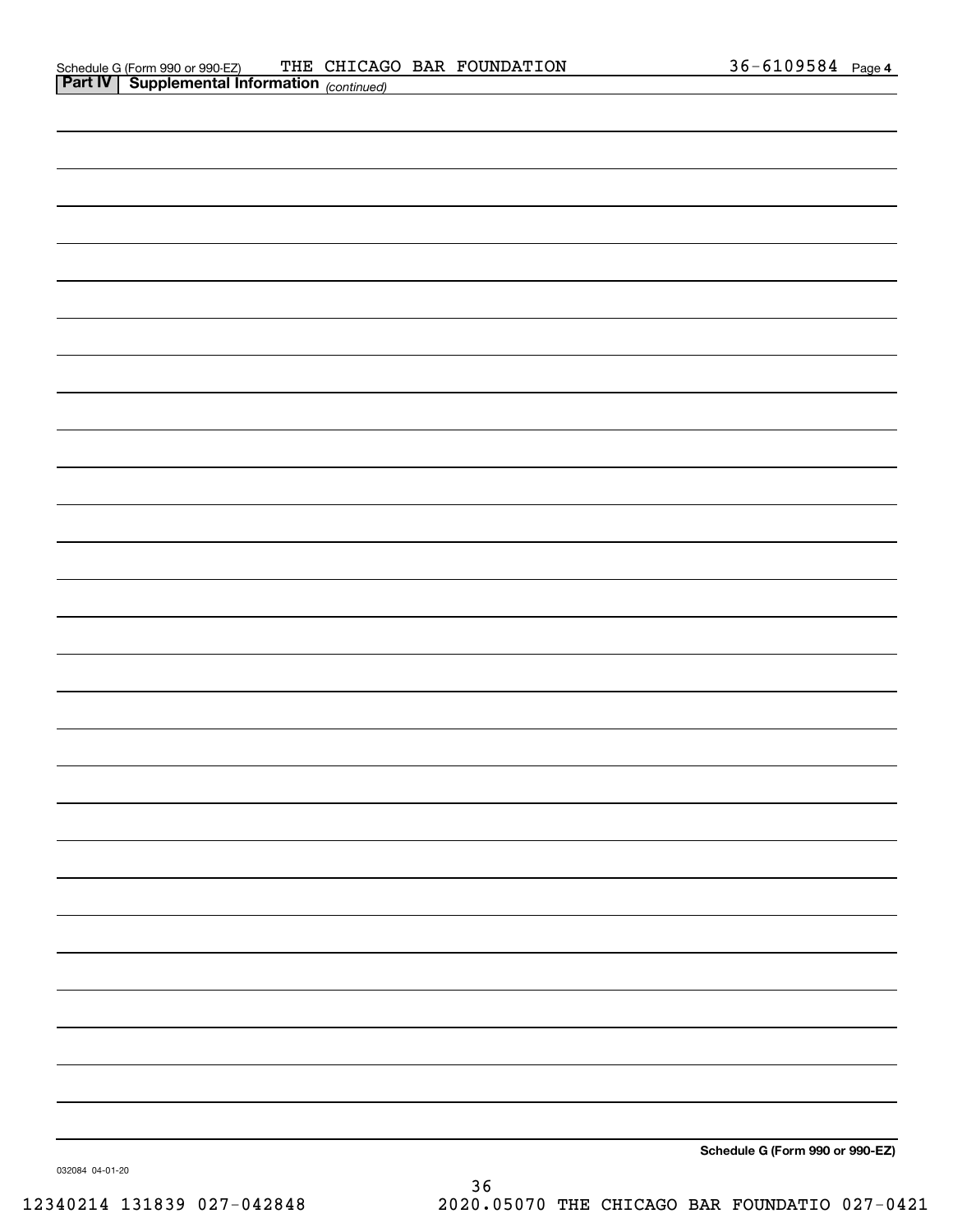| <b>SCHEDULE I</b><br>(Form 990)                                                                                                                                                | <b>Grants and Other Assistance to Organizations,</b><br>Governments, and Individuals in the United States<br>Complete if the organization answered "Yes" on Form 990, Part IV, line 21 or 22. |                                    |                             |                                         |                                                                |                                          |                                       |  |  |  |
|--------------------------------------------------------------------------------------------------------------------------------------------------------------------------------|-----------------------------------------------------------------------------------------------------------------------------------------------------------------------------------------------|------------------------------------|-----------------------------|-----------------------------------------|----------------------------------------------------------------|------------------------------------------|---------------------------------------|--|--|--|
| Department of the Treasury                                                                                                                                                     |                                                                                                                                                                                               |                                    | Attach to Form 990.         |                                         |                                                                |                                          | <b>Open to Public</b>                 |  |  |  |
| Internal Revenue Service                                                                                                                                                       | Inspection<br>Go to www.irs.gov/Form990 for the latest information.                                                                                                                           |                                    |                             |                                         |                                                                |                                          |                                       |  |  |  |
| <b>Employer identification number</b><br>Name of the organization<br>36-6109584<br>THE CHICAGO BAR FOUNDATION                                                                  |                                                                                                                                                                                               |                                    |                             |                                         |                                                                |                                          |                                       |  |  |  |
| <b>General Information on Grants and Assistance</b><br>Part I                                                                                                                  |                                                                                                                                                                                               |                                    |                             |                                         |                                                                |                                          |                                       |  |  |  |
| Does the organization maintain records to substantiate the amount of the grants or assistance, the grantees' eligibility for the grants or assistance, and the selection<br>1. |                                                                                                                                                                                               |                                    |                             |                                         |                                                                |                                          |                                       |  |  |  |
|                                                                                                                                                                                |                                                                                                                                                                                               |                                    |                             |                                         |                                                                |                                          | $\sqrt{X}$ Yes<br>$ $ No              |  |  |  |
| 2 Describe in Part IV the organization's procedures for monitoring the use of grant funds in the United States.                                                                |                                                                                                                                                                                               |                                    |                             |                                         |                                                                |                                          |                                       |  |  |  |
| Part II<br>Grants and Other Assistance to Domestic Organizations and Domestic Governments. Complete if the organization answered "Yes" on Form 990, Part IV, line 21, for any  |                                                                                                                                                                                               |                                    |                             |                                         |                                                                |                                          |                                       |  |  |  |
| recipient that received more than \$5,000. Part II can be duplicated if additional space is needed.                                                                            |                                                                                                                                                                                               |                                    |                             |                                         |                                                                |                                          |                                       |  |  |  |
| 1 (a) Name and address of organization<br>or government                                                                                                                        | $(b)$ EIN                                                                                                                                                                                     | (c) IRC section<br>(if applicable) | (d) Amount of<br>cash grant | (e) Amount of<br>non-cash<br>assistance | (f) Method of<br>valuation (book,<br>FMV, appraisal,<br>other) | (g) Description of<br>noncash assistance | (h) Purpose of grant<br>or assistance |  |  |  |
|                                                                                                                                                                                |                                                                                                                                                                                               |                                    |                             |                                         |                                                                |                                          |                                       |  |  |  |
| ACCESS LIVING                                                                                                                                                                  |                                                                                                                                                                                               |                                    |                             |                                         |                                                                |                                          |                                       |  |  |  |
| 115 W. CHICAGO AVE                                                                                                                                                             |                                                                                                                                                                                               |                                    |                             |                                         |                                                                |                                          |                                       |  |  |  |
| CHICAGO, IL 60654                                                                                                                                                              | $36-3310774$ 501(C)(3)                                                                                                                                                                        |                                    | 17,500.                     | $\mathbf{0}$ .                          |                                                                |                                          | GENERAL OPERATING SUPPORT             |  |  |  |
| ASCEND JUSTICE<br>555 W. HARRISON, STE. 1900                                                                                                                                   |                                                                                                                                                                                               |                                    |                             |                                         |                                                                |                                          |                                       |  |  |  |
| CHICAGO , IL 60607                                                                                                                                                             | $36-3647731$ 501(C)(3)                                                                                                                                                                        |                                    | 32,000                      | 0.                                      |                                                                |                                          | GENERAL OPERATING SUPPORT             |  |  |  |
| CABRINI GREEN LEGAL AID<br>6 S. CLARK ST.<br>CHICAGO, IL 60603                                                                                                                 | $36 - 2775706$ 501(C)(3)                                                                                                                                                                      |                                    | 46,500                      | 0.                                      |                                                                |                                          | GENERAL OPERATING SUPPORT             |  |  |  |
|                                                                                                                                                                                |                                                                                                                                                                                               |                                    |                             |                                         |                                                                |                                          | GENERAL OPERATING                     |  |  |  |
| CARPLS                                                                                                                                                                         |                                                                                                                                                                                               |                                    |                             |                                         |                                                                |                                          | SUPPORT, PROJECT SUPPORT              |  |  |  |
| 17 N. STATE ST. #1850                                                                                                                                                          |                                                                                                                                                                                               |                                    |                             |                                         |                                                                |                                          | & GOVERNMENT/PROJECT                  |  |  |  |
| CHICAGO , IL 60602                                                                                                                                                             | $36 - 3863573$ $501(C)(3)$                                                                                                                                                                    |                                    | 688,030                     | 0.                                      |                                                                |                                          | GRANT                                 |  |  |  |
|                                                                                                                                                                                |                                                                                                                                                                                               |                                    |                             |                                         |                                                                |                                          |                                       |  |  |  |
| CATHOLIC CHARITIES LEGAL<br>ASSISTANCE - 721 N. LASALLE ST. -                                                                                                                  |                                                                                                                                                                                               |                                    |                             |                                         |                                                                |                                          |                                       |  |  |  |
| CHICAGO , IL 60654                                                                                                                                                             | 53-0196617 $501(C)(3)$                                                                                                                                                                        |                                    | 7,500,                      | 0.                                      |                                                                |                                          | GENERAL OPERATING SUPPORT             |  |  |  |
|                                                                                                                                                                                |                                                                                                                                                                                               |                                    |                             |                                         |                                                                |                                          |                                       |  |  |  |
| CENTER FOR CONFLICT RESOLUTION                                                                                                                                                 |                                                                                                                                                                                               |                                    |                             |                                         |                                                                |                                          | GENERAL OPERATING SUPPORT             |  |  |  |
| 11 E. ADAMS, STE. 500                                                                                                                                                          | & GOVERNMENT/PROJECT                                                                                                                                                                          |                                    |                             |                                         |                                                                |                                          |                                       |  |  |  |
| CHICAGO, IL 60603                                                                                                                                                              | $36 - 2997680$ 501(C)(3)                                                                                                                                                                      |                                    | 470,498.                    | $\mathbf{0}$ .                          |                                                                |                                          | GRANT                                 |  |  |  |
| 2 Enter total number of section 501(c)(3) and government organizations listed in the line 1 table                                                                              |                                                                                                                                                                                               |                                    |                             |                                         |                                                                |                                          | 36.                                   |  |  |  |
| Enter total number of other organizations listed in the line 1 table<br>3                                                                                                      |                                                                                                                                                                                               |                                    |                             |                                         |                                                                |                                          | 1.                                    |  |  |  |
|                                                                                                                                                                                |                                                                                                                                                                                               |                                    |                             |                                         |                                                                |                                          |                                       |  |  |  |

**For Paperwork Reduction Act Notice, see the Instructions for Form 990. Schedule I (Form 990) 2020** LHA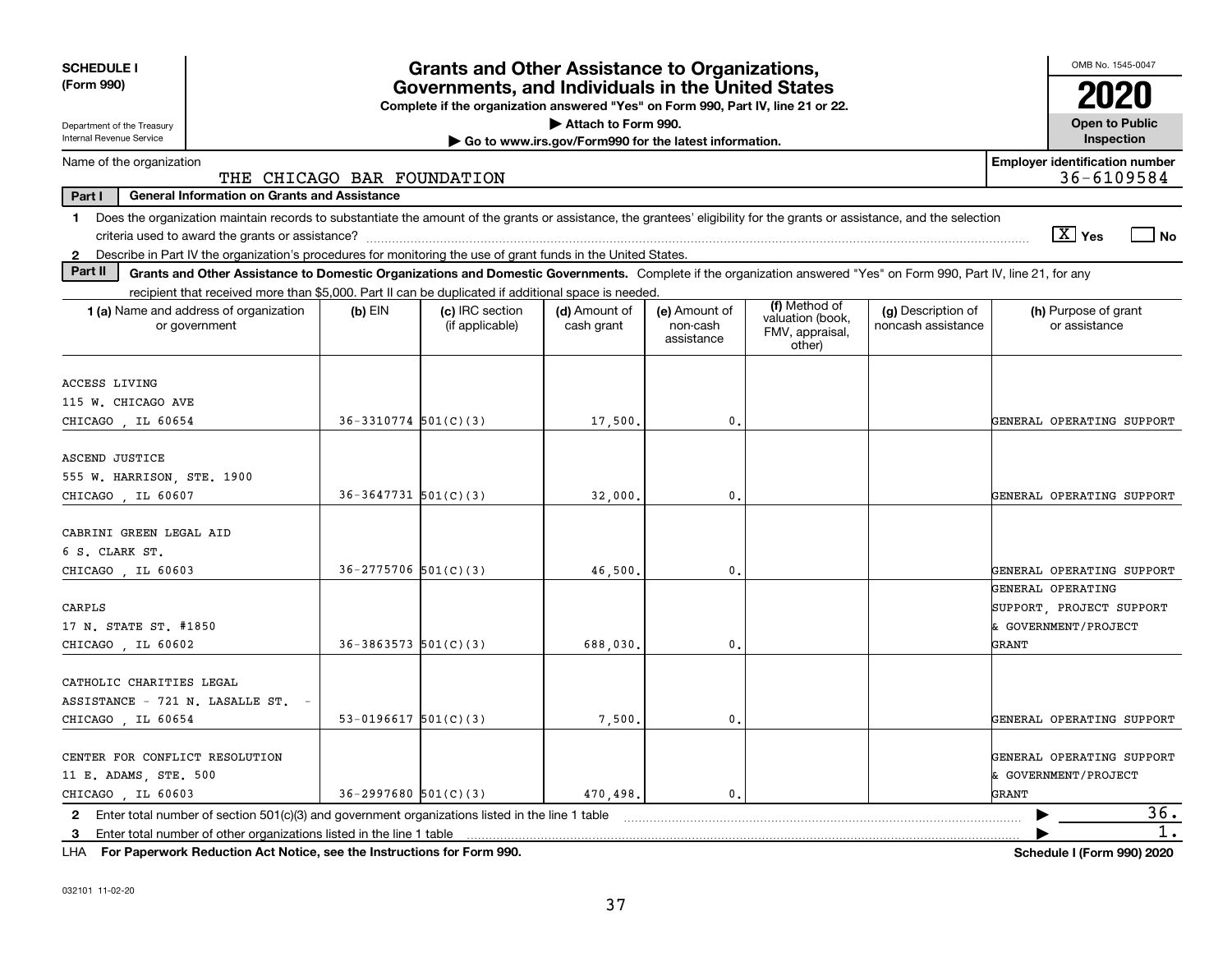#### Schedule I (Form 990) THE CHICAGO BAR FOUNDATION 36-6109584 <sub>Page 1</sub>

**Part II Continuation of Grants and Other Assistance to Domestic Organizations and Domestic Governments**  (Schedule I (Form 990), Part II.)

| (a) Name and address of<br>organization or government                                           | $(b)$ EIN                  | (c) IRC section<br>if applicable | (d) Amount of<br>cash grant | (e) Amount of<br>non-cash<br>assistance | (f) Method of<br>valuation<br>(book, FMV,<br>appraisal, other) | (g) Description of<br>non-cash assistance | (h) Purpose of grant<br>or assistance                                          |
|-------------------------------------------------------------------------------------------------|----------------------------|----------------------------------|-----------------------------|-----------------------------------------|----------------------------------------------------------------|-------------------------------------------|--------------------------------------------------------------------------------|
|                                                                                                 |                            |                                  |                             |                                         |                                                                |                                           | GENERAL OPERATING                                                              |
| CENTER FOR DISABILITY AND ELDER                                                                 |                            |                                  |                             |                                         |                                                                |                                           | SUPPORT, PROJECT SUPPORT                                                       |
| LAW - 205 W. RANDOLPH. STE 1610 -                                                               |                            |                                  |                             |                                         |                                                                |                                           | & GOVERNMENT/PROJECT                                                           |
| CHICAGO, IL 60606                                                                               | $36 - 3203809$ $501(C)(3)$ |                                  | 171,299.                    | 0.                                      |                                                                |                                           | GRANT                                                                          |
| CENTRO ROMERO                                                                                   |                            |                                  |                             |                                         |                                                                |                                           |                                                                                |
| 6216 N. CLARK ST.                                                                               |                            |                                  |                             |                                         |                                                                |                                           |                                                                                |
| CHICAGO, IL 60660                                                                               | $36-3517408$ $501(C)(3)$   |                                  | 10,000                      | $^{\rm 0}$ .                            |                                                                |                                           | GENERAL OPERATING SUPPORT                                                      |
| CHICAGO ALLIANCE AGAINST SEXUAL                                                                 |                            |                                  |                             |                                         |                                                                |                                           |                                                                                |
| EXPLOITATION - 307 N. MICHIGAN                                                                  |                            |                                  |                             |                                         |                                                                |                                           |                                                                                |
| AVE. STE. 1818 - CHICAGO, IL                                                                    |                            |                                  |                             |                                         |                                                                |                                           |                                                                                |
| 60601                                                                                           | $26-0220074$ 501(C)(3)     |                                  | 12,500.                     | 0.                                      |                                                                |                                           | GENERAL OPERATING SUPPORT                                                      |
| CHICAGO COALITION FOR THE HOMELESS<br>70 E. LAKE ST. STE. 700                                   |                            |                                  |                             |                                         |                                                                |                                           |                                                                                |
| CHICAGO, IL 60601                                                                               | $36 - 3292607$ $501(C)(3)$ |                                  | 25,000.                     | 0.                                      |                                                                |                                           | GENERAL OPERATING SUPPORT                                                      |
| CHICAGO LAWYERS' COMMITTEE FOR<br>CIVIL RIGHTS - 100 N. LASALLE ST,<br>#600 - CHICAGO, IL 60602 | $51-0189264$ $501(C)(3)$   |                                  | 55,000                      | $\mathbf{0}$ .                          |                                                                |                                           | GENERAL OPERATING SUPPORT<br>& PROJECT SUPPORT                                 |
| CHICAGO VOLUNTEER LEGAL SERVICES<br>33 N. DEARBORN, STE. 400<br>CHICAGO, IL 60602               | $23 - 7164989$ 501(C)(3)   |                                  | 389,471.                    | 0.                                      |                                                                |                                           | GENERAL OPERATING<br>SUPPORT, PROJECT SUPPORT<br>& GOVERNMENT/PROJECT<br>GRANT |
| EQUIP FOR EQUALITY<br>20 N. MICHIGAN AVE. STE. 300<br>CHICAGO, IL 60602                         | $36-3361312$ $501(C)(3)$   |                                  | 44,000.                     | 0.                                      |                                                                |                                           | GENERAL OPERATING SUPPORT                                                      |
| FIRST DEFENSE LEGAL AID<br>5100 W. HARRISON ST.<br>CHICAGO, IL 60644                            | $01-0729555$ $501(C)(3)$   |                                  | 12,500.                     | $\mathbf{0}$ .                          |                                                                |                                           | GENERAL OPERATING SUPPORT                                                      |
| GREATER CHICAGO LEGAL CLINIC<br>211 W. WACKER DR. STE. 750<br>CHICAGO , IL 60606                | $36-3200465$ $501(C)(3)$   |                                  | 213, 281.                   | 0.                                      |                                                                |                                           | GENERAL OPERATING<br>SUPPORT, PROJECT SUPPORT<br>& GOVERNMENT/PROJECT<br>GRANT |

**Schedule I (Form 990)**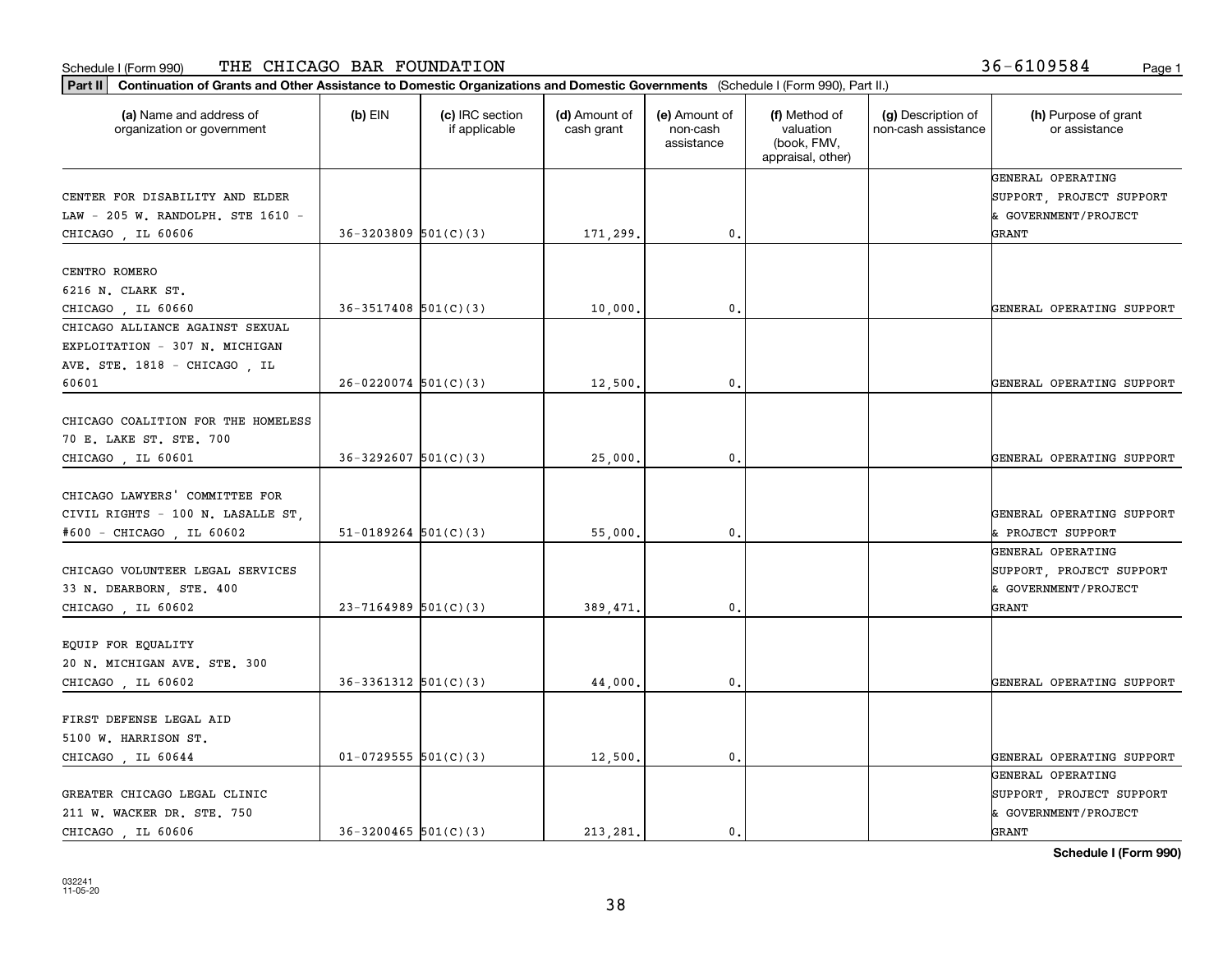#### Schedule I (Form 990) THE CHICAGO BAR FOUNDATION 36-6109584 <sub>Page 1</sub>

| Continuation of Grants and Other Assistance to Domestic Organizations and Domestic Governments (Schedule I (Form 990), Part II.)<br>Part II |                            |                                  |                             |                                         |                                                                |                                           |                                                                       |
|---------------------------------------------------------------------------------------------------------------------------------------------|----------------------------|----------------------------------|-----------------------------|-----------------------------------------|----------------------------------------------------------------|-------------------------------------------|-----------------------------------------------------------------------|
| (a) Name and address of<br>organization or government                                                                                       | $(b)$ EIN                  | (c) IRC section<br>if applicable | (d) Amount of<br>cash grant | (e) Amount of<br>non-cash<br>assistance | (f) Method of<br>valuation<br>(book, FMV,<br>appraisal, other) | (g) Description of<br>non-cash assistance | (h) Purpose of grant<br>or assistance                                 |
| ILLINOIS LEGAL AID ONLINE<br>120 S. LASALLE ST. 10TH FLOOR<br>CHICAGO, IL 60603                                                             | $20-2917133$ $501(C)(3)$   |                                  | 36,000.                     | $\mathbf{0}$ .                          |                                                                |                                           | GENERAL OPERATING SUPPORT                                             |
| JAMES B. MORAN CENTER<br>1900 A DEPSTER ST.<br>EVANSTON, IL 60202                                                                           | $36 - 3180725$ $501(C)(3)$ |                                  | 22,500                      | 0.                                      |                                                                |                                           | GENERAL OPERATING SUPPORT                                             |
| LADDER UP<br>350 N. ORLEANS, SUITE C2-100<br>CHICAGO, IL 60654                                                                              | $36 - 4070692$ 501(C)(3)   |                                  | 15,000                      | $\mathbf{0}$ .                          |                                                                |                                           | GENERAL OPERATING SUPPORT                                             |
| LATINOS PROGRESANDO<br>3047 W. CERMAK RD.<br>CHICAGO, IL 60623                                                                              | $36 - 4355072$ $501(C)(3)$ |                                  | 17,500.                     | $\mathbf{0}$ .                          |                                                                |                                           | GENERAL OPERATING SUPPORT                                             |
| LAWNDALE CHRISTIAN LEGAL CENTER<br>1530 S. HAMLIN AVE.<br>CHICAGO, IL 60623                                                                 | $27 - 2285007$ 501(C)(3)   |                                  | 15,000.                     | $\mathbf{0}$ .                          |                                                                |                                           | GENERAL OPERATING SUPPORT<br>& PROJECT SUPPORT                        |
| LAWYERS FOR THE CREATIVE ARTS<br>161 N. CLARK ST. STE. 4300<br>CHICAGO, IL 60601                                                            | $23 - 7310602$ 501(C)(3)   |                                  | 15,000                      | $\mathfrak o$ .                         |                                                                |                                           | GENERAL OPERATING SUPPORT                                             |
| LAWYERS' COMMITTEE FOR BETTER<br>HOUSING - 33 N. LASALLE ST. STE.<br>900 - CHICAGO, IL 60602                                                | $36 - 3134577$ $501(C)(3)$ |                                  | 94,053.                     | $\mathbf{0}$ .                          |                                                                |                                           | GENERAL OPERATING SUPPORT<br>& GOVERNMENT/PROJECT<br>GRANT            |
| LEGAL AID CHICAGO<br>120 S. LASSALE ST. STE. 900                                                                                            |                            |                                  |                             |                                         |                                                                |                                           | GENERAL OPERATING<br>SUPPORT, PROJECT SUPPORT<br>& GOVERNMENT/PROJECT |

39

LEGAL AID SOCIETY OF METRO. FAMILY GENERAL OPERATING SUPPORT SERVICES - 1 N. DEARBORN, STE.  $\begin{vmatrix} \cdot & \cdot & \cdot \\ \cdot & \cdot & \cdot \\ \cdot & \cdot & \cdot \end{vmatrix}$  (a government/project

CHICAGO , IL 60603  $\begin{vmatrix} 36-2754650 & 501(C)(3) \end{vmatrix}$  359,109. 0. 0.

1000 - CHICAGO , IL 60602 (36-2167940 501(C)(3) (393,093. 0.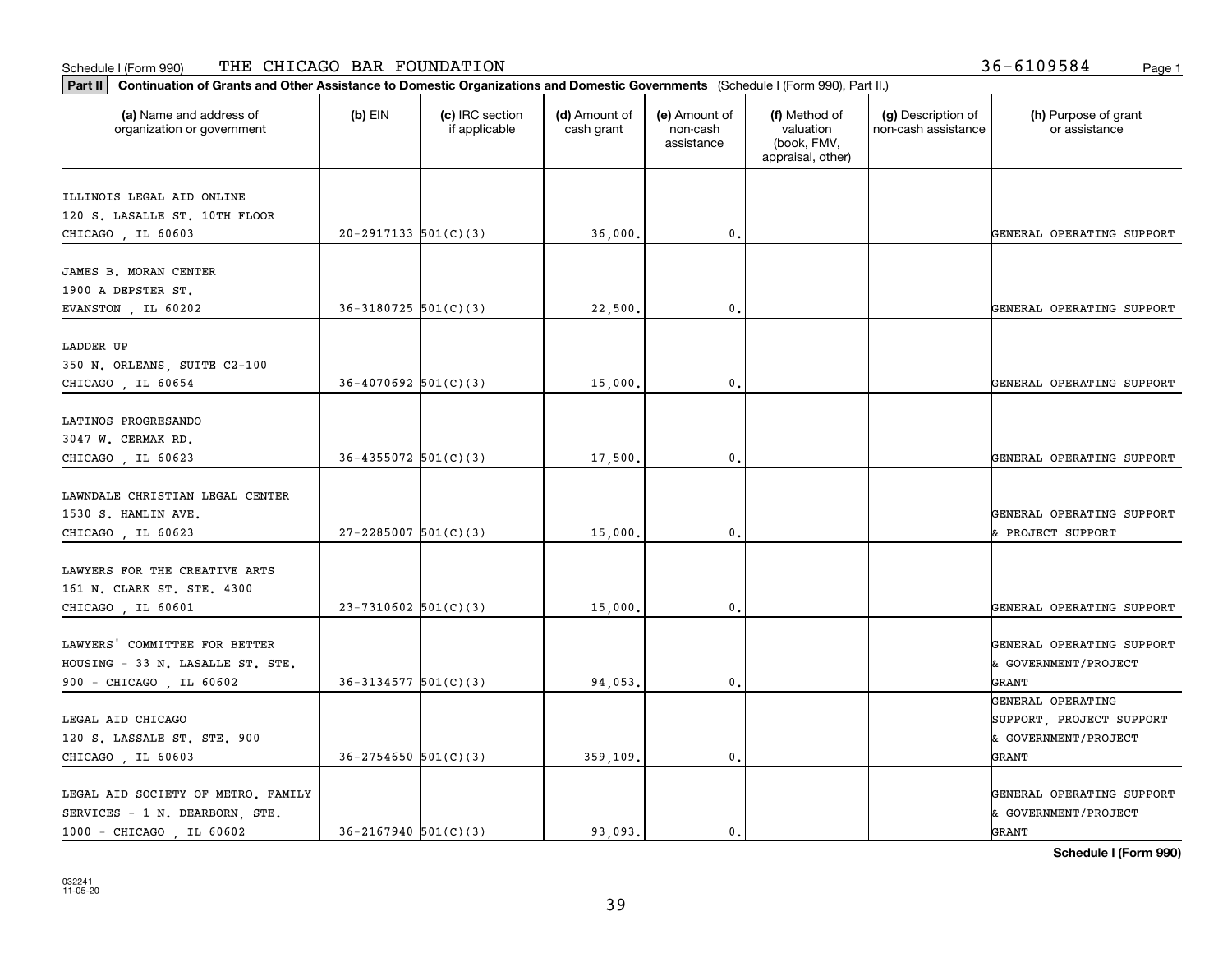#### Schedule I (Form 990) THE CHICAGO BAR FOUNDATION 36-6109584 <sub>Page 1</sub>

**Part II Continuation of Grants and Other Assistance to Domestic Organizations and Domestic Governments**  (Schedule I (Form 990), Part II.)

⊤

| (a) Name and address of<br>organization or government | $(b)$ EIN                  | (c) IRC section<br>if applicable | (d) Amount of<br>cash grant | (e) Amount of<br>non-cash<br>assistance | (f) Method of<br>valuation<br>(book, FMV,<br>appraisal, other) | (g) Description of<br>non-cash assistance | (h) Purpose of grant<br>or assistance |
|-------------------------------------------------------|----------------------------|----------------------------------|-----------------------------|-----------------------------------------|----------------------------------------------------------------|-------------------------------------------|---------------------------------------|
| LEGAL COUNCIL FOR HEALTH JUSTICE                      |                            |                                  |                             |                                         |                                                                |                                           |                                       |
| 17 N. STATE ST. STE. 900                              |                            |                                  |                             |                                         |                                                                |                                           |                                       |
| CHICAGO, IL 60602                                     | $36 - 3563802$ $501(C)(3)$ |                                  | 44,000.                     | 0.                                      |                                                                |                                           | GENERAL OPERATING SUPPORT             |
| LIFE SPAN                                             |                            |                                  |                             |                                         |                                                                |                                           |                                       |
| 70 E. LAKE ST. STE. 600                               |                            |                                  |                             |                                         |                                                                |                                           |                                       |
| CHICAGO, IL 60601                                     | $36 - 2991281$ $501(C)(3)$ |                                  | 28,000.                     | $\mathbf{0}$ .                          |                                                                |                                           | GENERAL OPERATING SUPPORT             |
| NATIONAL IMMIGRANT JUSTICE CENTER                     |                            |                                  |                             |                                         |                                                                |                                           |                                       |
| 224 S. MICHIGAN AVE. STE. 600                         |                            |                                  |                             |                                         |                                                                |                                           |                                       |
| CHICAGO, IL 60604                                     | $36 - 4053244$ $501(C)(3)$ |                                  | 46,500.                     | 0.                                      |                                                                |                                           | GENERAL OPERATING SUPPORT             |
|                                                       |                            |                                  |                             |                                         |                                                                |                                           |                                       |
| ROGER BALDWIN FOUNDATION OF ACLU                      |                            |                                  |                             |                                         |                                                                |                                           |                                       |
| 150 N. MICHIGAN AVE. #600                             |                            |                                  |                             |                                         |                                                                |                                           |                                       |
| CHICAGO, IL 60601                                     | $36 - 2682569$ $501(C)(3)$ |                                  | 12,500.                     | 0.                                      |                                                                |                                           | GENERAL OPERATING SUPPORT             |
|                                                       |                            |                                  |                             |                                         |                                                                |                                           |                                       |
| SHRIVER CENTER ON POVERTY LAW                         |                            |                                  |                             |                                         |                                                                |                                           |                                       |
| 67 E. MADISON, STE. 2000                              |                            |                                  |                             |                                         |                                                                |                                           |                                       |
| CHICAGO, IL 60603                                     | $36-3151279$ $501(C)(3)$   |                                  | 36,000.                     | $\mathbf{0}$ .                          |                                                                |                                           | GENERAL OPERATING SUPPORT             |
|                                                       |                            |                                  |                             |                                         |                                                                |                                           |                                       |
| UPTOWN PEOPLES LAW CENTER                             |                            |                                  |                             |                                         |                                                                |                                           |                                       |
| 4413 N. SHERIDAN                                      |                            |                                  |                             |                                         |                                                                |                                           |                                       |
| CHICAGO, IL 60640                                     | $36-3060933$ $501(C)(3)$   |                                  | 22,500.                     | $\mathbf{0}$ .                          |                                                                |                                           | GENERAL OPERATING SUPPORT             |
|                                                       |                            |                                  |                             |                                         |                                                                |                                           |                                       |
| WORLD RELIEF<br>3507 W. LAWRENCE AVE. #208            |                            |                                  |                             |                                         |                                                                |                                           |                                       |
| CHICAGO, IL 60625                                     | $23-6393344$ $501(C)(3)$   |                                  | 7,500.                      | 0.                                      |                                                                |                                           | GENERAL OPERATING SUPPORT             |
|                                                       |                            |                                  |                             |                                         |                                                                |                                           |                                       |
| ILLINOIS BAR FOUNDATION                               |                            |                                  |                             |                                         |                                                                |                                           |                                       |
| 20 S. CLARK ST. STE 910                               |                            |                                  |                             |                                         |                                                                |                                           |                                       |
| CHICAGO, IL 60603                                     | $37-0810222$ $501(C)(3)$   |                                  | 34,000.                     | $\mathbf{0}$ .                          |                                                                |                                           | PROJECT SUPPORT                       |
|                                                       |                            |                                  |                             |                                         |                                                                |                                           |                                       |
| CBA MEDIA & CIVIC EDUCATION, INC.                     |                            |                                  |                             |                                         |                                                                |                                           |                                       |
| 321 S. PLYMOUTH CT. 7TH FLOOR                         |                            |                                  |                             |                                         |                                                                |                                           |                                       |
| CHICAGO, IL 60604                                     | $36-3467483$ $501(C)(3)$   |                                  | 5,000.                      | 0.                                      |                                                                |                                           | PROJECT SUPPORT                       |

**Schedule I (Form 990)**

Т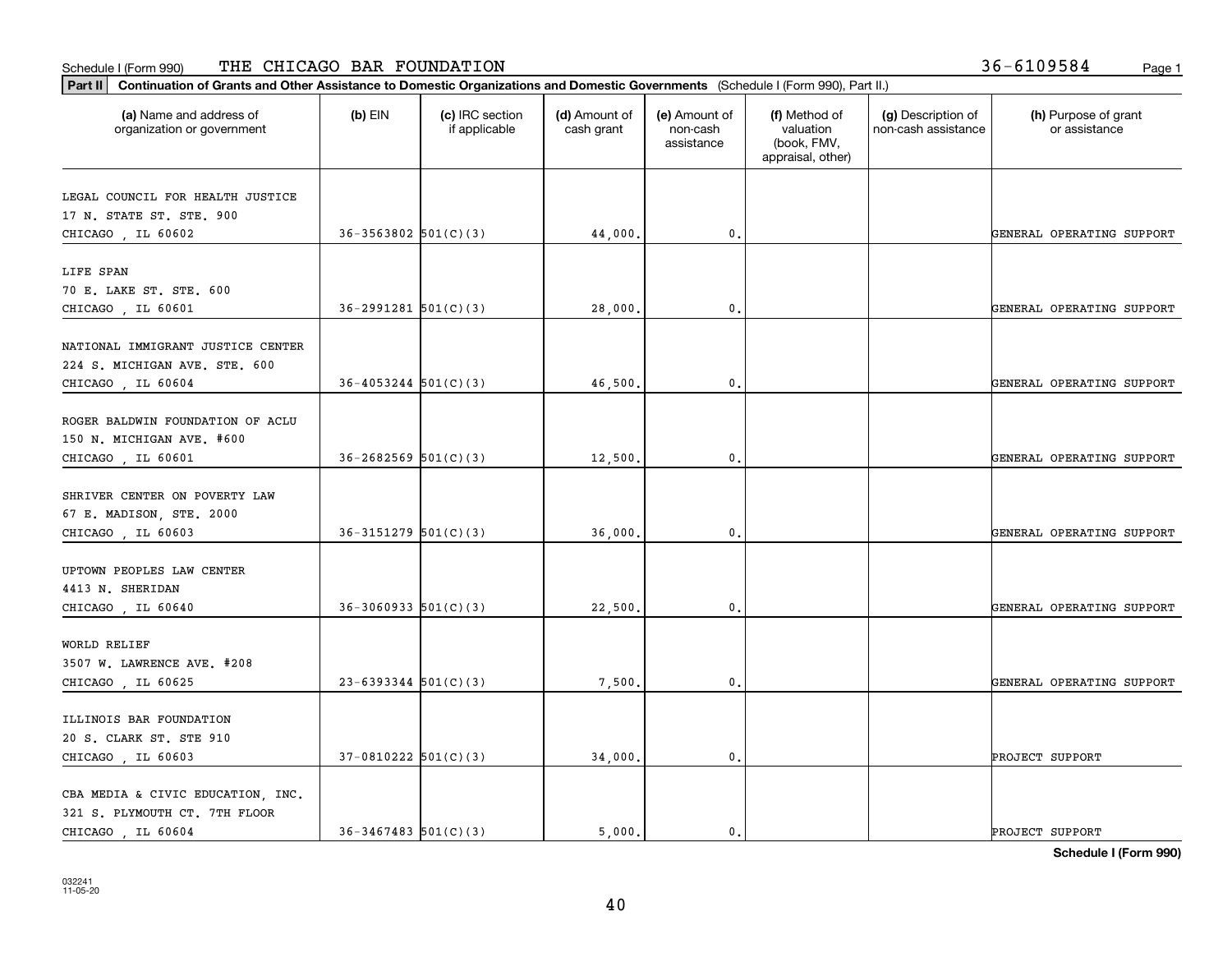#### Schedule I (Form 990) Page 1 THE CHICAGO BAR FOUNDATION

Ι.

**Part II Continuation of Grants and Other Assistance to Domestic Organizations and Domestic Governments**  (Schedule I (Form 990), Part II.)

| (a) Name and address of<br>organization or government                                 | $(b)$ EIN                  | (c) IRC section<br>if applicable | (d) Amount of<br>cash grant | (e) Amount of<br>non-cash<br>assistance | (f) Method of<br>valuation<br>(book, FMV,<br>appraisal, other) | (g) Description of<br>non-cash assistance | (h) Purpose of grant<br>or assistance           |
|---------------------------------------------------------------------------------------|----------------------------|----------------------------------|-----------------------------|-----------------------------------------|----------------------------------------------------------------|-------------------------------------------|-------------------------------------------------|
| CHICAGO BAR ASSOCIATION<br>321 S. PLYMOUTH CT.<br>CHICAGO, IL 60604                   | $36-0896550$ 501(C)(6)     |                                  | 61,938.                     | 0.                                      |                                                                |                                           | CBA MEMBERSHIP & CLE<br>ADVANTAGE FOR GRANTEES  |
| CHICAGO COMMUNITY FOUNDATION<br>225 N. MICHIGAN AVE. STE 2200<br>CHICAGO, IL 60602    | $36 - 3432023$ $501(C)(3)$ |                                  | 5,000.                      | $\mathbf{0}$ .                          |                                                                |                                           | PROJECT SUPPORT                                 |
| FOREFRONT<br>208 S. LASALLE ST. STE 1540<br>CHICAGO, IL 60604                         | $23 - 7376023$ 501(C)(3)   |                                  | 5,000.                      | $\mathfrak o$ .                         |                                                                |                                           | GENERAL OPERATING SUPPORT<br>& PROJECT SUPPORT  |
| ILLINOIS EQUAL JUSTICE FOUNDATION<br>65 E. WACKER PL. SUITE 1900<br>CHICAGO, IL 60601 | $37-1188469$ 501(C)(3)     |                                  | 5,000.                      | $\mathfrak o$ .                         |                                                                |                                           | GENERAL OPERATIONG<br>SUPPORT & PROJECT SUPPORT |
|                                                                                       |                            |                                  |                             |                                         |                                                                |                                           |                                                 |
|                                                                                       |                            |                                  |                             |                                         |                                                                |                                           |                                                 |
|                                                                                       |                            |                                  |                             |                                         |                                                                |                                           |                                                 |
|                                                                                       |                            |                                  |                             |                                         |                                                                |                                           |                                                 |
|                                                                                       |                            |                                  |                             |                                         |                                                                |                                           |                                                 |

 $\mathbf{I}$ 

### 36-6109584

41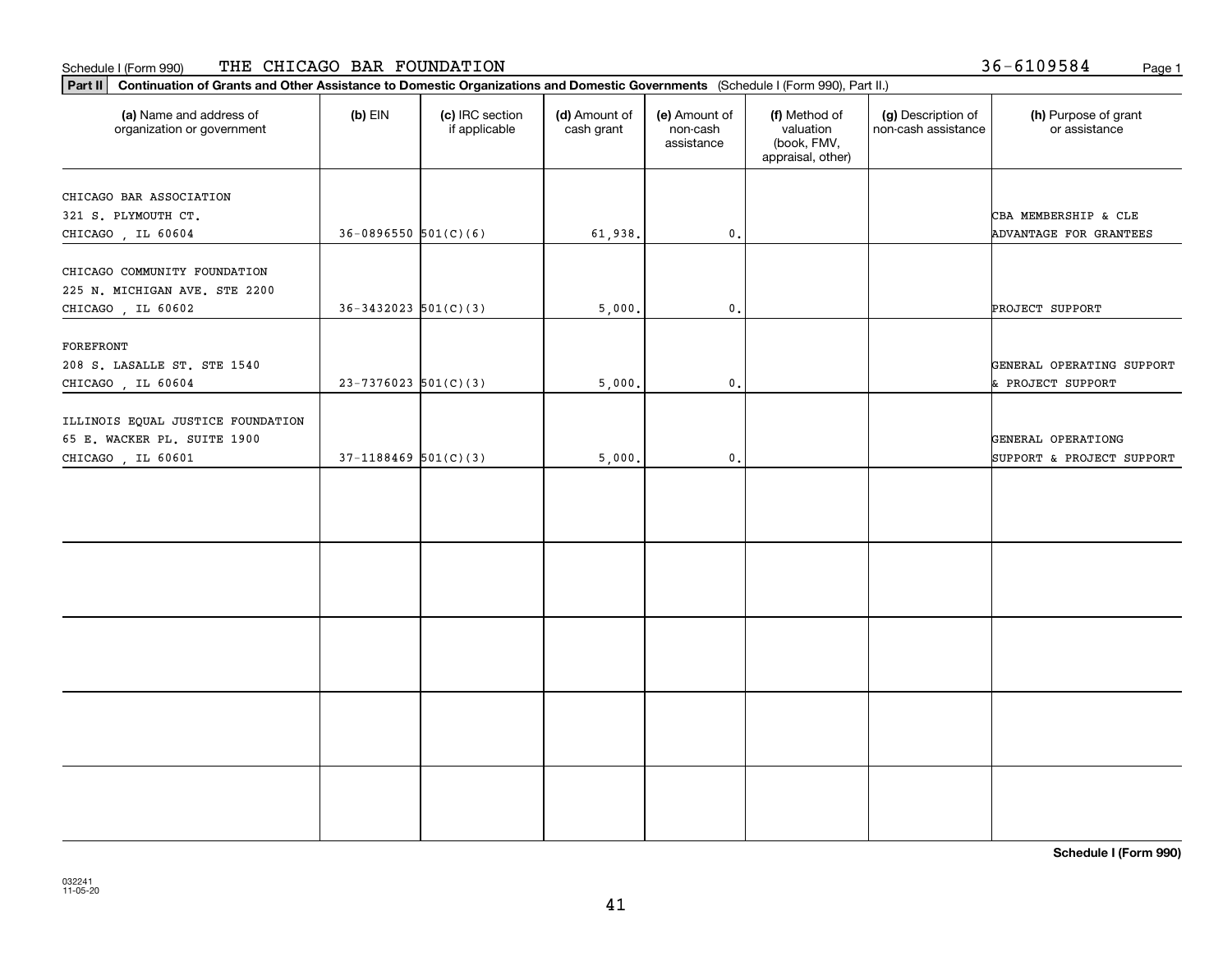Schedule I (Form 990) 2020

| THE CHICAGO BAR FOUNDATION |  |
|----------------------------|--|
|----------------------------|--|

**2** $36 - 6109584$ 

**Part III | Grants and Other Assistance to Domestic Individuals. Complete if the organization answered "Yes" on Form 990, Part IV, line 22.** Part III can be duplicated if additional space is needed.

| (a) Type of grant or assistance                                                                                                                      | (b) Number of<br>recipients | (c) Amount of<br>cash grant | (d) Amount of non-<br>cash assistance | (e) Method of valuation<br>(book, FMV, appraisal, other) | (f) Description of noncash assistance |  |  |  |
|------------------------------------------------------------------------------------------------------------------------------------------------------|-----------------------------|-----------------------------|---------------------------------------|----------------------------------------------------------|---------------------------------------|--|--|--|
|                                                                                                                                                      |                             |                             |                                       |                                                          |                                       |  |  |  |
| ANDERSON FELLOWSHIP                                                                                                                                  | 10                          | 50,000.                     | 0.                                    |                                                          |                                       |  |  |  |
|                                                                                                                                                      |                             |                             |                                       |                                                          |                                       |  |  |  |
| SUN TIMES FELLOWSHIP                                                                                                                                 |                             | 8,000.                      | $\mathbf 0$ .                         |                                                          |                                       |  |  |  |
|                                                                                                                                                      |                             |                             |                                       |                                                          |                                       |  |  |  |
| MOSES SCHOLARSHIP                                                                                                                                    |                             | 20,000.                     | 0.                                    |                                                          |                                       |  |  |  |
|                                                                                                                                                      |                             |                             |                                       |                                                          |                                       |  |  |  |
| MAROVITZ SCHOLARSHIP                                                                                                                                 |                             | 15,000.                     | $\mathbf 0$ .                         |                                                          |                                       |  |  |  |
|                                                                                                                                                      |                             |                             |                                       |                                                          |                                       |  |  |  |
| PUBLIC INEREST LAW STUDENT INTERNSHIP                                                                                                                |                             | 24,000.                     | 0                                     |                                                          |                                       |  |  |  |
| Supplemental Information. Provide the information required in Part I, line 2; Part III, column (b); and any other additional information.<br>Part IV |                             |                             |                                       |                                                          |                                       |  |  |  |

PART 1, LINE 2:

EACH GRANTEE MUST SUBMIT TO THE CBF ANNUAL FINANCIAL STATEMENTS AND A

WRITTEN PROGRESS REPORT AND THE CBF CONDUCTS ANNUAL SITE VISITS TO THE

GRANTEES.

THE MORSCH AWARD, WHICH INCLUDES A \$10,000 CASH PRIZE GENEROUSLY

PROVIDED BY A DONOR AND HIS FAMILY, WAS ESTABLISHED TO RECOGNIZE, AND

REWARD EXEMPLARY LAWYERS WHO CHOOSE PUBLIC SERVICE WORK AS A CAREER.

#### THE AWARD IS GIVEN ANNUALLY TO ONE ATTORNEY SELECTED BY A COMMITTEE OF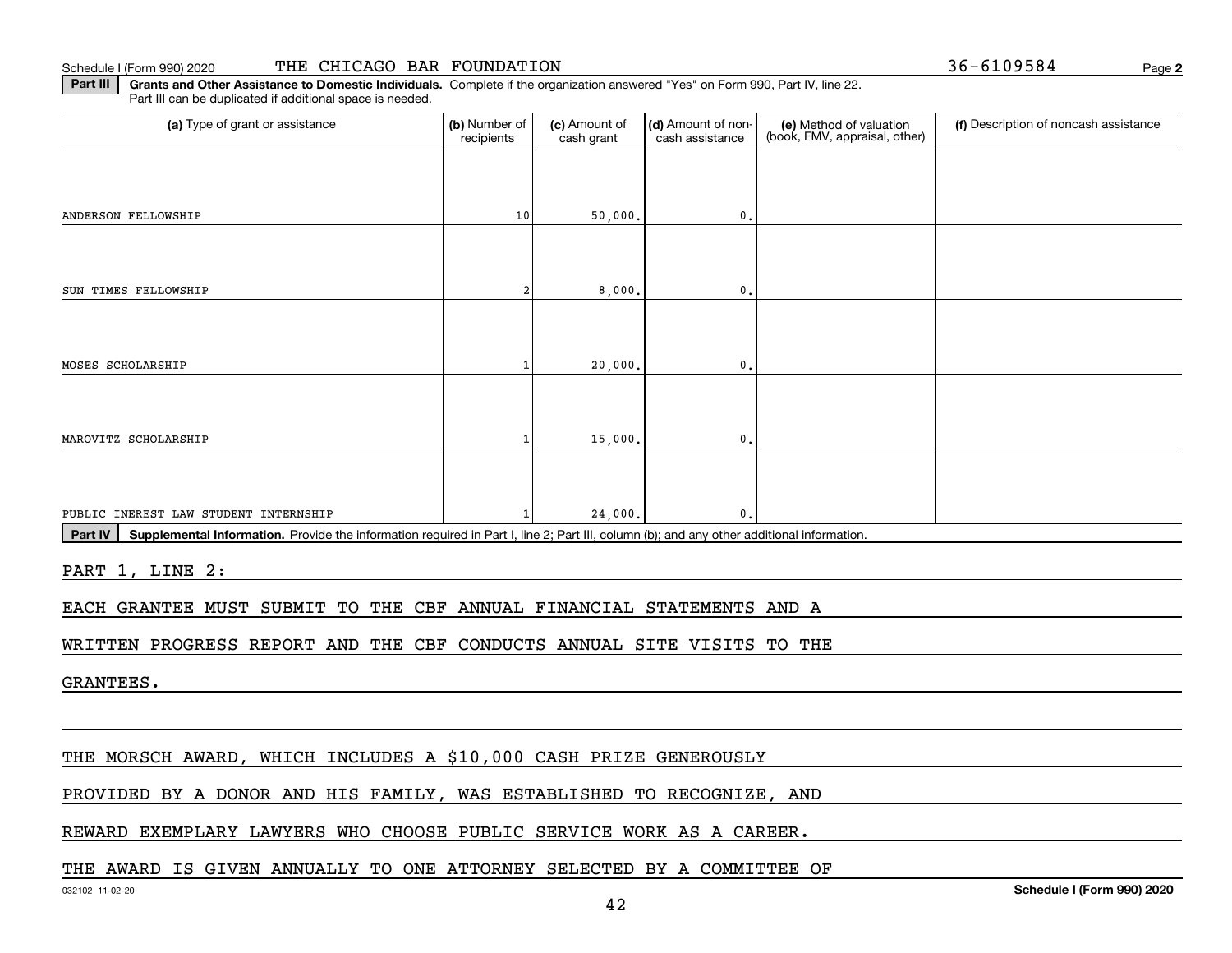| THE CHICAGO BAR FOUNDATION<br>Schedule I (Form 990)                                                             |                             |                                       |                                                             |                                       |            |  |  |  |  |  |
|-----------------------------------------------------------------------------------------------------------------|-----------------------------|---------------------------------------|-------------------------------------------------------------|---------------------------------------|------------|--|--|--|--|--|
| Part III Continuation of Grants and Other Assistance to Domestic Individuals (Schedule I (Form 990), Part III.) |                             |                                       |                                                             |                                       |            |  |  |  |  |  |
| (b) Number of<br>recipients                                                                                     | (c) Amount of<br>cash grant | (d) Amount of non-<br>cash assistance | (e) Method of<br>valuation (book, FMV,<br>appraisal, other) | (f) Description of noncash assistance |            |  |  |  |  |  |
|                                                                                                                 |                             |                                       |                                                             |                                       |            |  |  |  |  |  |
|                                                                                                                 |                             |                                       |                                                             |                                       |            |  |  |  |  |  |
|                                                                                                                 |                             |                                       |                                                             |                                       |            |  |  |  |  |  |
|                                                                                                                 |                             |                                       |                                                             |                                       |            |  |  |  |  |  |
|                                                                                                                 |                             |                                       |                                                             |                                       |            |  |  |  |  |  |
|                                                                                                                 |                             |                                       |                                                             |                                       |            |  |  |  |  |  |
|                                                                                                                 |                             |                                       |                                                             |                                       |            |  |  |  |  |  |
|                                                                                                                 |                             |                                       |                                                             |                                       |            |  |  |  |  |  |
|                                                                                                                 |                             |                                       |                                                             |                                       |            |  |  |  |  |  |
|                                                                                                                 | $1$ .<br>$1$ .              |                                       | 5,000.<br>$\mathbf 0$ .<br>10,000.<br>$\mathbf 0$ .         |                                       | 36-6109584 |  |  |  |  |  |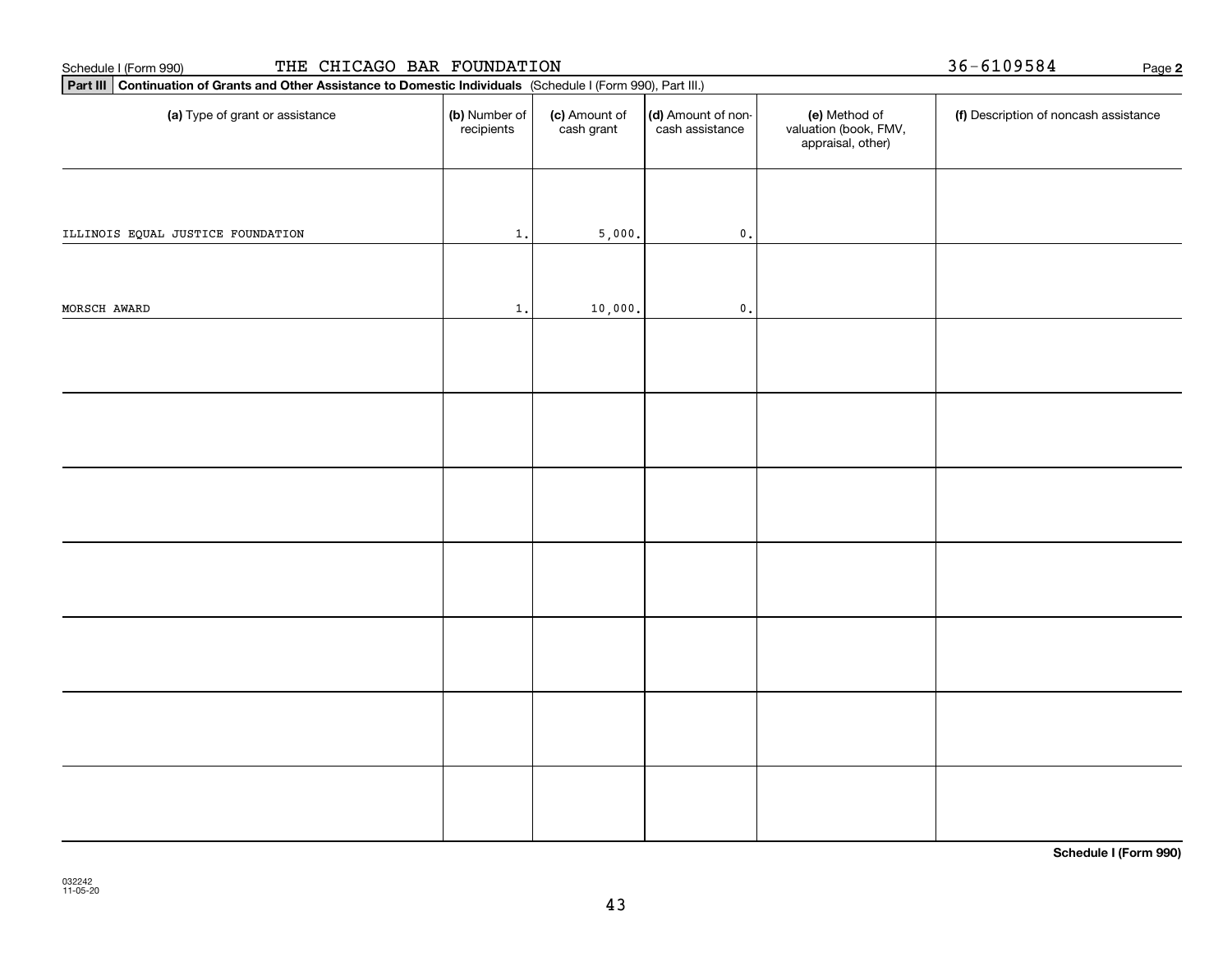JUDGES AND LAWYERS BASED ON AWARD CRITERIA.

THROUGH THE ANDERSON AND SUN-TIMES FELLOWSHIPS, THE CBF PROVIDES

SIGNIFICANT FUNDING FOR A NUMBER OF FELLOWSHIPS THAT HAVE MADE IT

POSSIBLE FOR A GROWING GROUP OF COMMITTED ATTORNEYS TO PURSE THEIR

CHOSEN LINE OF WORK IN LEGAL AID. THE CBF KEEPS IN REGULAR CONTACT WITH

THE ATTORNEYS AWARDED FELLOWSHIPS AND EVERY SIX MONTHS CONFIRMS THEIR

ELIGIBILITY TO REMAIN IN THE FELLOWSHIP PROGRAMS.

**Schedule I (Form 990)**

032291 04-01-20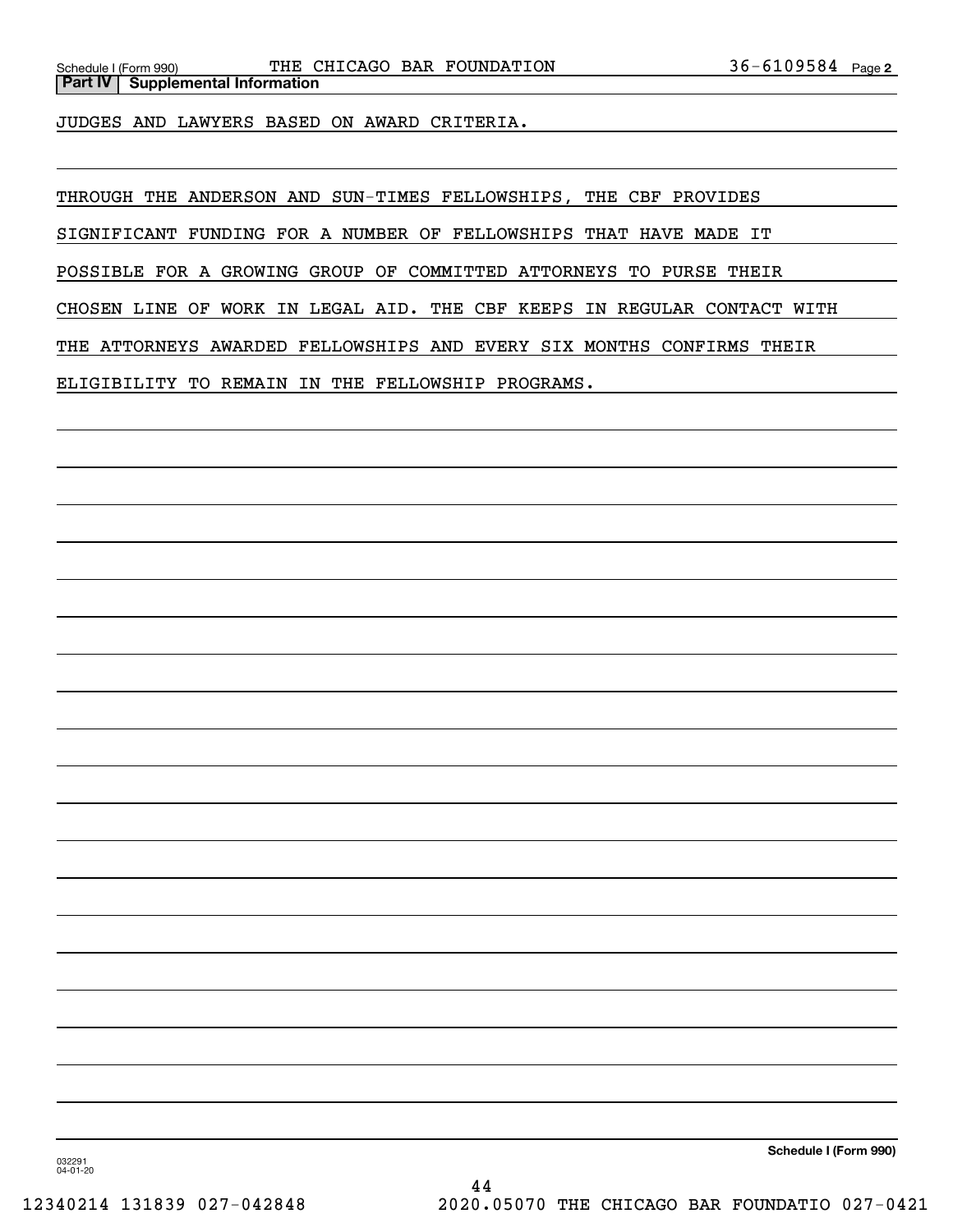|        | <b>Compensation Information</b><br>OMB No. 1545-0047<br><b>SCHEDULE J</b>                                                                               |                                       |                            |     |                                     |  |  |  |  |
|--------|---------------------------------------------------------------------------------------------------------------------------------------------------------|---------------------------------------|----------------------------|-----|-------------------------------------|--|--|--|--|
|        | (Form 990)<br>For certain Officers, Directors, Trustees, Key Employees, and Highest                                                                     |                                       |                            |     |                                     |  |  |  |  |
|        | <b>Compensated Employees</b>                                                                                                                            |                                       |                            |     |                                     |  |  |  |  |
|        | Complete if the organization answered "Yes" on Form 990, Part IV, line 23.                                                                              |                                       | Open to Public             |     |                                     |  |  |  |  |
|        | Attach to Form 990.<br>Department of the Treasury<br>Go to www.irs.gov/Form990 for instructions and the latest information.<br>Internal Revenue Service |                                       | Inspection                 |     |                                     |  |  |  |  |
|        | Name of the organization                                                                                                                                | <b>Employer identification number</b> |                            |     |                                     |  |  |  |  |
|        | THE CHICAGO BAR FOUNDATION                                                                                                                              |                                       | 36-6109584                 |     |                                     |  |  |  |  |
| Part I | <b>Questions Regarding Compensation</b>                                                                                                                 |                                       |                            |     |                                     |  |  |  |  |
|        |                                                                                                                                                         |                                       |                            | Yes | No                                  |  |  |  |  |
|        | 1a Check the appropriate box(es) if the organization provided any of the following to or for a person listed on Form 990,                               |                                       |                            |     |                                     |  |  |  |  |
|        | Part VII, Section A, line 1a. Complete Part III to provide any relevant information regarding these items.                                              |                                       |                            |     |                                     |  |  |  |  |
|        | First-class or charter travel<br>Housing allowance or residence for personal use                                                                        |                                       |                            |     |                                     |  |  |  |  |
|        | Travel for companions<br>Payments for business use of personal residence                                                                                |                                       |                            |     |                                     |  |  |  |  |
|        | Tax indemnification and gross-up payments<br>Health or social club dues or initiation fees                                                              |                                       |                            |     |                                     |  |  |  |  |
|        | Discretionary spending account<br>Personal services (such as maid, chauffeur, chef)                                                                     |                                       |                            |     |                                     |  |  |  |  |
|        |                                                                                                                                                         |                                       |                            |     |                                     |  |  |  |  |
|        | <b>b</b> If any of the boxes on line 1a are checked, did the organization follow a written policy regarding payment or                                  |                                       |                            |     |                                     |  |  |  |  |
|        | reimbursement or provision of all of the expenses described above? If "No," complete Part III to explain                                                |                                       | 1b                         |     |                                     |  |  |  |  |
| 2      | Did the organization require substantiation prior to reimbursing or allowing expenses incurred by all directors,                                        |                                       |                            |     |                                     |  |  |  |  |
|        |                                                                                                                                                         |                                       | $\mathbf{2}$               |     |                                     |  |  |  |  |
|        |                                                                                                                                                         |                                       |                            |     |                                     |  |  |  |  |
| з      | Indicate which, if any, of the following the organization used to establish the compensation of the organization's                                      |                                       |                            |     |                                     |  |  |  |  |
|        | CEO/Executive Director. Check all that apply. Do not check any boxes for methods used by a related organization to                                      |                                       |                            |     |                                     |  |  |  |  |
|        | establish compensation of the CEO/Executive Director, but explain in Part III.                                                                          |                                       |                            |     |                                     |  |  |  |  |
|        | $\lfloor \texttt{X} \rfloor$ Compensation committee<br>Written employment contract                                                                      |                                       |                            |     |                                     |  |  |  |  |
|        | $ \mathbf{X} $ Independent compensation consultant<br>$X \mid$<br>Compensation survey or study                                                          |                                       |                            |     |                                     |  |  |  |  |
|        | $\boxed{\text{X}}$ Form 990 of other organizations<br>Approval by the board or compensation committee                                                   |                                       |                            |     |                                     |  |  |  |  |
|        |                                                                                                                                                         |                                       |                            |     |                                     |  |  |  |  |
|        | During the year, did any person listed on Form 990, Part VII, Section A, line 1a, with respect to the filing                                            |                                       |                            |     |                                     |  |  |  |  |
|        | organization or a related organization:                                                                                                                 |                                       |                            |     |                                     |  |  |  |  |
|        | Receive a severance payment or change-of-control payment?                                                                                               |                                       | 4a                         |     | $\underline{x}$                     |  |  |  |  |
|        | Participate in or receive payment from a supplemental nonqualified retirement plan?                                                                     |                                       | 4b                         |     | $\overline{\mathtt{x}}$             |  |  |  |  |
| с      | Participate in or receive payment from an equity-based compensation arrangement?                                                                        |                                       | 4c                         |     | $\overline{\text{x}}$               |  |  |  |  |
|        | If "Yes" to any of lines 4a-c, list the persons and provide the applicable amounts for each item in Part III.                                           |                                       |                            |     |                                     |  |  |  |  |
|        |                                                                                                                                                         |                                       |                            |     |                                     |  |  |  |  |
|        | Only section 501(c)(3), 501(c)(4), and 501(c)(29) organizations must complete lines 5-9.                                                                |                                       |                            |     |                                     |  |  |  |  |
| 5.     | For persons listed on Form 990, Part VII, Section A, line 1a, did the organization pay or accrue any compensation                                       |                                       |                            |     |                                     |  |  |  |  |
|        | contingent on the revenues of:                                                                                                                          |                                       |                            |     |                                     |  |  |  |  |
|        |                                                                                                                                                         |                                       | 5a                         |     | $\frac{\text{X}}{\text{X}}$         |  |  |  |  |
|        |                                                                                                                                                         |                                       | 5b                         |     |                                     |  |  |  |  |
|        | If "Yes" on line 5a or 5b, describe in Part III.                                                                                                        |                                       |                            |     |                                     |  |  |  |  |
| 6.     | For persons listed on Form 990, Part VII, Section A, line 1a, did the organization pay or accrue any compensation                                       |                                       |                            |     |                                     |  |  |  |  |
|        | contingent on the net earnings of:                                                                                                                      |                                       |                            |     |                                     |  |  |  |  |
|        |                                                                                                                                                         |                                       | 6a                         |     | <u>x</u><br>$\overline{\mathtt{x}}$ |  |  |  |  |
|        |                                                                                                                                                         |                                       | 6b                         |     |                                     |  |  |  |  |
|        | If "Yes" on line 6a or 6b, describe in Part III.                                                                                                        |                                       |                            |     |                                     |  |  |  |  |
|        | 7 For persons listed on Form 990, Part VII, Section A, line 1a, did the organization provide any nonfixed payments                                      |                                       |                            |     |                                     |  |  |  |  |
|        |                                                                                                                                                         |                                       | 7                          |     | x                                   |  |  |  |  |
| 8      | Were any amounts reported on Form 990, Part VII, paid or accrued pursuant to a contract that was subject to the                                         |                                       | 8                          |     | x                                   |  |  |  |  |
|        | initial contract exception described in Regulations section 53.4958-4(a)(3)? If "Yes," describe in Part III                                             |                                       |                            |     |                                     |  |  |  |  |
| 9      | If "Yes" on line 8, did the organization also follow the rebuttable presumption procedure described in                                                  |                                       |                            |     |                                     |  |  |  |  |
|        | Regulations section 53.4958-6(c)?                                                                                                                       |                                       | 9                          |     |                                     |  |  |  |  |
|        | LHA For Paperwork Reduction Act Notice, see the Instructions for Form 990.                                                                              |                                       | Schedule J (Form 990) 2020 |     |                                     |  |  |  |  |

032111 12-07-20

45 12340214 131839 027-042848 2020.05070 THE CHICAGO BAR FOUNDATIO 027-0421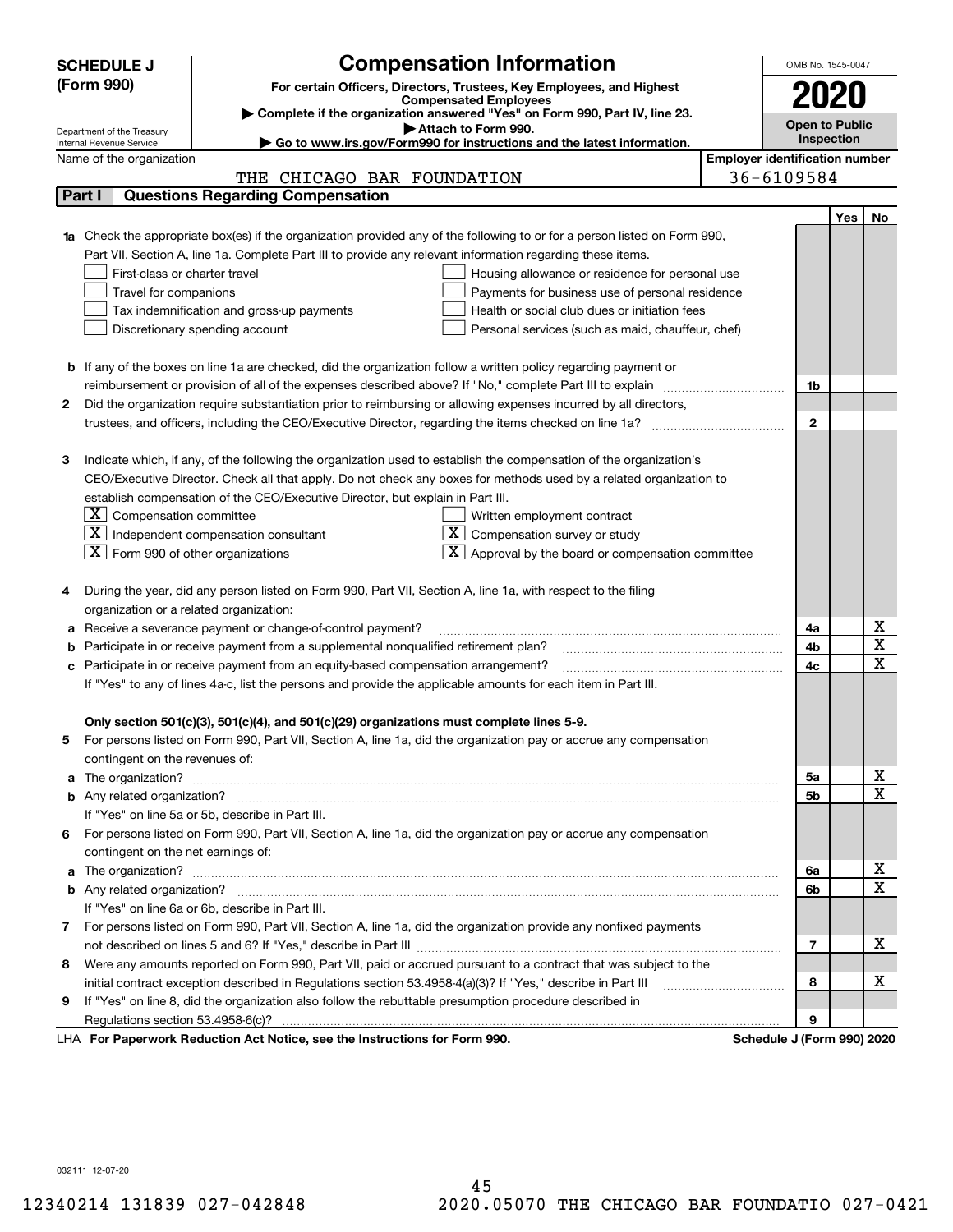36-6109584

**2**

# **Part II Officers, Directors, Trustees, Key Employees, and Highest Compensated Employees.**  Schedule J (Form 990) 2020 Page Use duplicate copies if additional space is needed.

For each individual whose compensation must be reported on Schedule J, report compensation from the organization on row (i) and from related organizations, described in the instructions, on row (ii). Do not list any individuals that aren't listed on Form 990, Part VII.

**Note:**  The sum of columns (B)(i)-(iii) for each listed individual must equal the total amount of Form 990, Part VII, Section A, line 1a, applicable column (D) and (E) amounts for that individual.

|                        |      |                          | (B) Breakdown of W-2 and/or 1099-MISC compensation |                                           | (C) Retirement and<br>other deferred | (D) Nontaxable<br>benefits | (E) Total of columns<br>$(B)(i)-(D)$ | (F) Compensation<br>in column (B)         |
|------------------------|------|--------------------------|----------------------------------------------------|-------------------------------------------|--------------------------------------|----------------------------|--------------------------------------|-------------------------------------------|
| (A) Name and Title     |      | (i) Base<br>compensation | (ii) Bonus &<br>incentive<br>compensation          | (iii) Other<br>reportable<br>compensation | compensation                         |                            |                                      | reported as deferred<br>on prior Form 990 |
| ROBERT GLAVES<br>(1)   | (i)  | 137,380.                 | $\overline{0}$ .                                   | 258.                                      | 4,129.                               | 38,431.                    | 180, 198.                            | 0.                                        |
| EXECUTIVE DIRECTOR     | (ii) | $\overline{0}$ .         | $\overline{0}$ .                                   | $\overline{0}$ .                          | $\overline{0}$ .                     | $\overline{0}$ .           | $\overline{0}$ .                     | $\overline{0}$ .                          |
| DINA R. MERRELL<br>(2) | (i)  | 126,380.                 | $\overline{0}$ .                                   | 13,228.                                   | 3,799.                               | 16, 287.                   | 159,694.                             | $\overline{0}$ .                          |
| ASSOCIATE DIRECTOR     | (ii) | $\overline{0}$ .         | $\overline{0}$ .                                   | $\overline{0}$ .                          | $\overline{0}$ .                     | $\overline{0}$ .           | $\overline{0}$ .                     | $\overline{0}$ .                          |
|                        | (i)  |                          |                                                    |                                           |                                      |                            |                                      |                                           |
|                        | (ii) |                          |                                                    |                                           |                                      |                            |                                      |                                           |
|                        | (i)  |                          |                                                    |                                           |                                      |                            |                                      |                                           |
|                        | (ii) |                          |                                                    |                                           |                                      |                            |                                      |                                           |
|                        | (i)  |                          |                                                    |                                           |                                      |                            |                                      |                                           |
|                        | (ii) |                          |                                                    |                                           |                                      |                            |                                      |                                           |
|                        | (i)  |                          |                                                    |                                           |                                      |                            |                                      |                                           |
|                        | (ii) |                          |                                                    |                                           |                                      |                            |                                      |                                           |
|                        | (i)  |                          |                                                    |                                           |                                      |                            |                                      |                                           |
|                        | (ii) |                          |                                                    |                                           |                                      |                            |                                      |                                           |
|                        | (i)  |                          |                                                    |                                           |                                      |                            |                                      |                                           |
|                        | (ii) |                          |                                                    |                                           |                                      |                            |                                      |                                           |
|                        | (i)  |                          |                                                    |                                           |                                      |                            |                                      |                                           |
|                        | (ii) |                          |                                                    |                                           |                                      |                            |                                      |                                           |
|                        | (i)  |                          |                                                    |                                           |                                      |                            |                                      |                                           |
|                        | (ii) |                          |                                                    |                                           |                                      |                            |                                      |                                           |
|                        | (i)  |                          |                                                    |                                           |                                      |                            |                                      |                                           |
|                        | (ii) |                          |                                                    |                                           |                                      |                            |                                      |                                           |
|                        | (i)  |                          |                                                    |                                           |                                      |                            |                                      |                                           |
|                        | (ii) |                          |                                                    |                                           |                                      |                            |                                      |                                           |
|                        | (i)  |                          |                                                    |                                           |                                      |                            |                                      |                                           |
|                        | (ii) |                          |                                                    |                                           |                                      |                            |                                      |                                           |
|                        | (i)  |                          |                                                    |                                           |                                      |                            |                                      |                                           |
|                        | (ii) |                          |                                                    |                                           |                                      |                            |                                      |                                           |
|                        | (i)  |                          |                                                    |                                           |                                      |                            |                                      |                                           |
|                        | (ii) |                          |                                                    |                                           |                                      |                            |                                      |                                           |
|                        | (i)  |                          |                                                    |                                           |                                      |                            |                                      |                                           |
|                        | (ii) |                          |                                                    |                                           |                                      |                            |                                      |                                           |

**Schedule J (Form 990) 2020**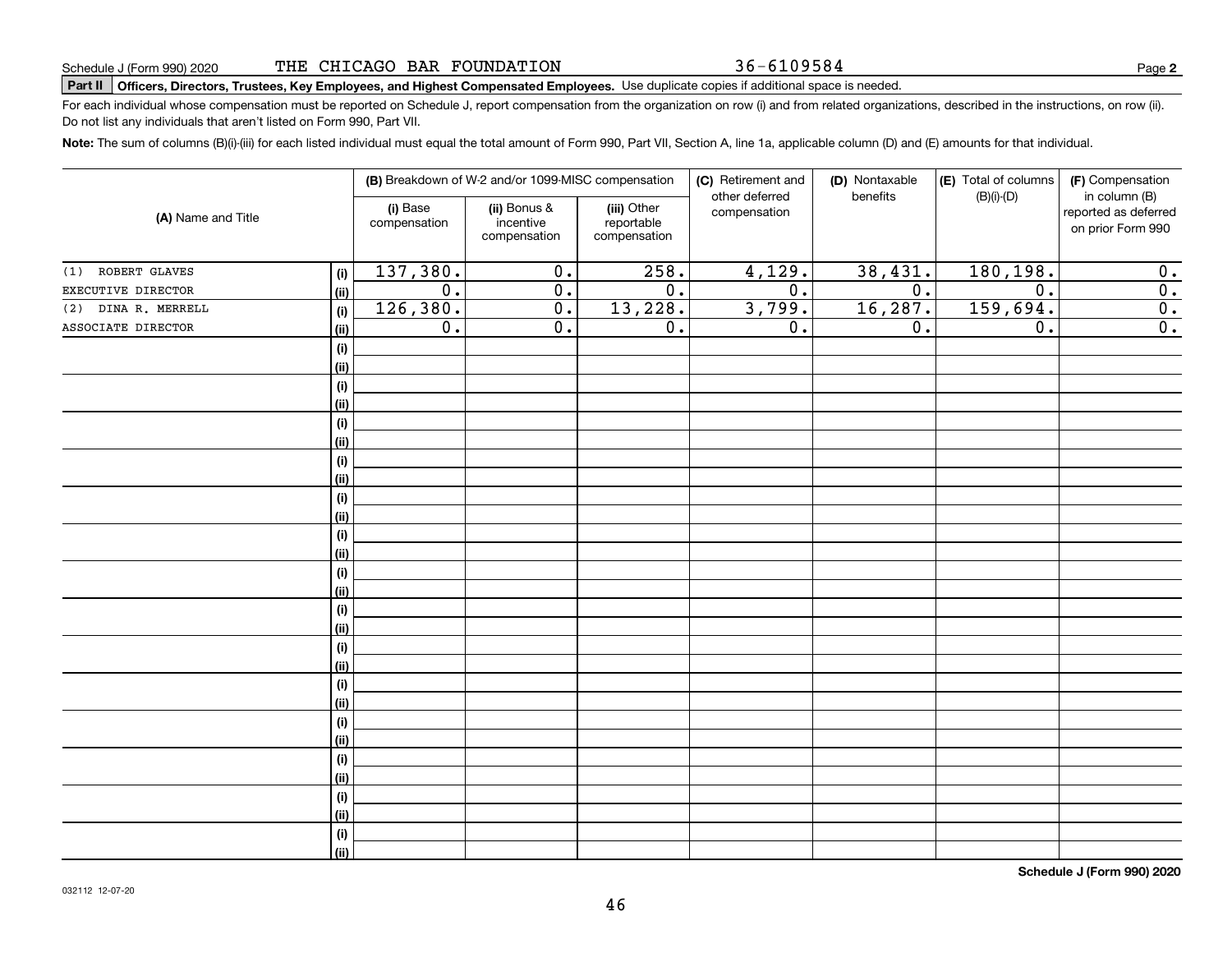#### **Part III Supplemental Information**

Schedule J (Form 990) 2020 THE CHICAGO BAR FOUNDATION 36-6109584<br>Part III Supplemental Information<br>Provide the information, explanation, or descriptions required for Part I, lines 1a, 1b, 3, 4a, 4b, 4c, 5a, 5b, 6a, 6b, 7,

**Schedule J (Form 990) 2020**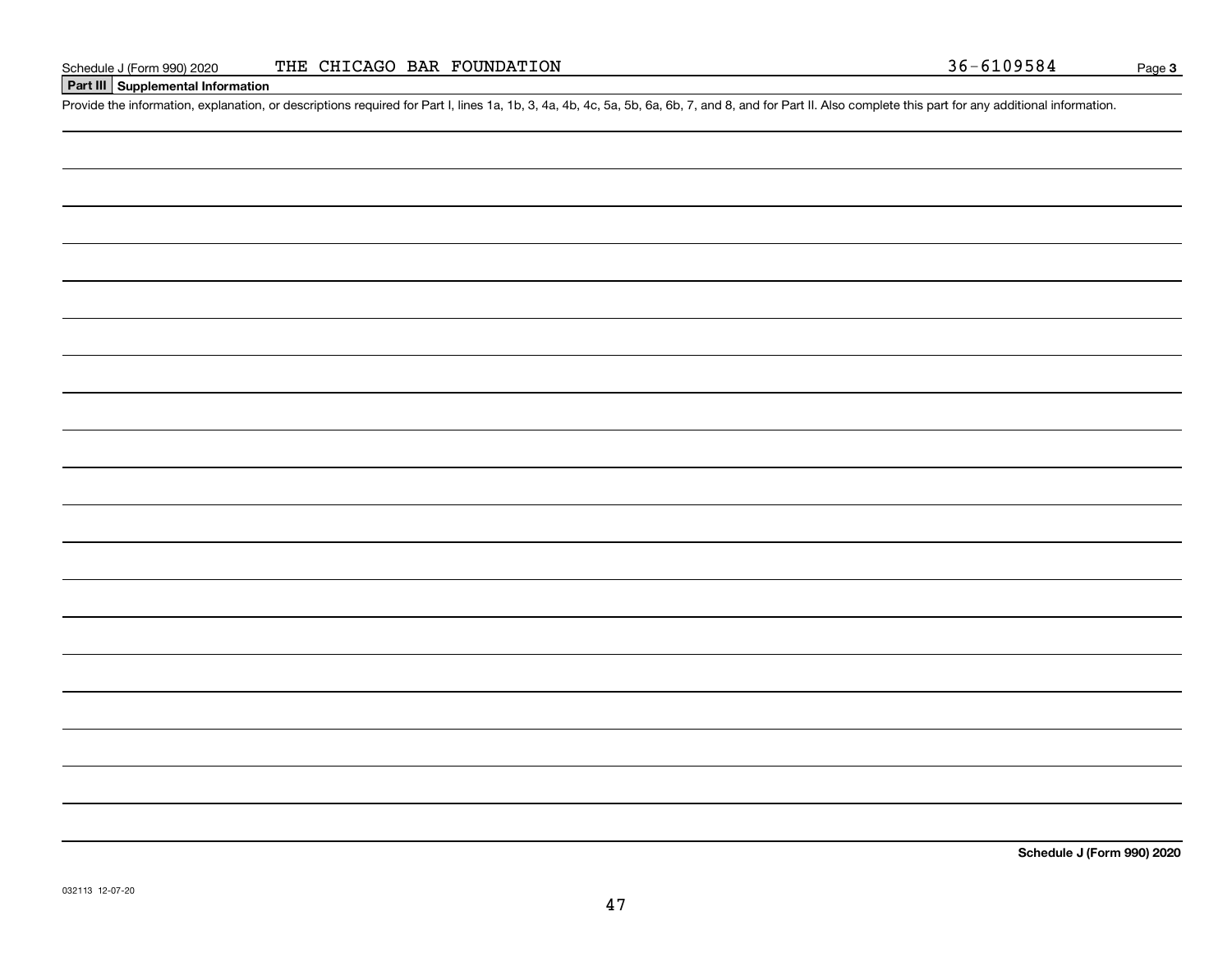**(Form 990 or 990-EZ)**

Department of the Treasury Internal Revenue Service Name of the organization

## **SCHEDULE O Supplemental Information to Form 990 or 990-EZ**

**Complete to provide information for responses to specific questions on Form 990 or 990-EZ or to provide any additional information. | Attach to Form 990 or 990-EZ. | Go to www.irs.gov/Form990 for the latest information.**



THE CHICAGO BAR FOUNDATION 156-6109584

**Employer identification number**

FORM 990, PART III, LINE 4B, PROGRAM SERVICE ACCOMPLISHMENTS:

MORE WELCOMING AND LESS INTIMIDATING FOR PEOPLE WITHOUT LAWYERS.

FORM 990, PART III, LINE 4C, PROGRAM SERVICE ACCOMPLISHMENTS:

ORGANIZATIONS. IN ADDITION, THE PROGRAM IDENTIFIES SUCCESSFUL AND

REPLICABLE PRACTICE MODELS AND SHARES THESE INNOVATIONS TO THE BROADER

LEGAL MARKET AND HELPS ENCOURAGE OTHER INCUBATOR PROGRAMS ACROSS THE

U.S. AND BEYOND.

FORM 990, PART III, LINE 4D, OTHER PROGRAM SERVICES:

INVESTED IN THE ATTORNEYS DEDICATING THEIR CAREERS TO LEGAL AID, THE

CBF MADE IT POSSIBLE FOR 14 ATTORNEYS AND LAW STUDENTS TO PURSUE

CAREERS IN LEGAL AID THROUGH THE CBF'S SUN-TIMES FELLOWSHIP, THE

ANDERSON FELLOWSHIP, THE MOSES AND THE MAROVITZ PUBLIC INTEREST LAW

SCHOLARSHIPS, AND THE CBF'S SPONSORSHIP OF PILI LAW STUDENT

INTERNSHIPS. IN ADDITION, THE CBF CONTINUED TO ADMINISTER THE CBF LEGAL

AID ACADEMY, AN INNOVATIVE PRO BONO PROGRAM THROUGH WHICH LAW FIRMS,

LEGAL AID ORGANIZATIONS, ACADEMIC INSTITUTIONS, CONSULTANTS AND OTHER

PROFESSIONALS ARE COLLABORATING TO HELP MEET THE CORE TRAINING AND

PROFESSIONAL DEVELOPMENT NEEDS OF OUR COMMUNITY'S LEGAL AID ATTORNEYS

AND STAFF.

EXPENSES \$ 147,064. INCLUDING GRANTS OF \$ 122,000. REVENUE \$ 0.

FORM 990, PART VI, SECTION A, LINE 6:

PURSUANT TO THE BYLAWS OF THE FOUNDATION, THE MEMBERS OF THE BOARD OF

032211 11-20-20 LHA For Paperwork Reduction Act Notice, see the Instructions for Form 990 or 990-EZ. Schedule O (Form 990 or 990-EZ) 2020 MANAGERS OF THE CHICAGO BAR ASSOCIATION ARE THE MEMBERS OF THE FOUNDATION

48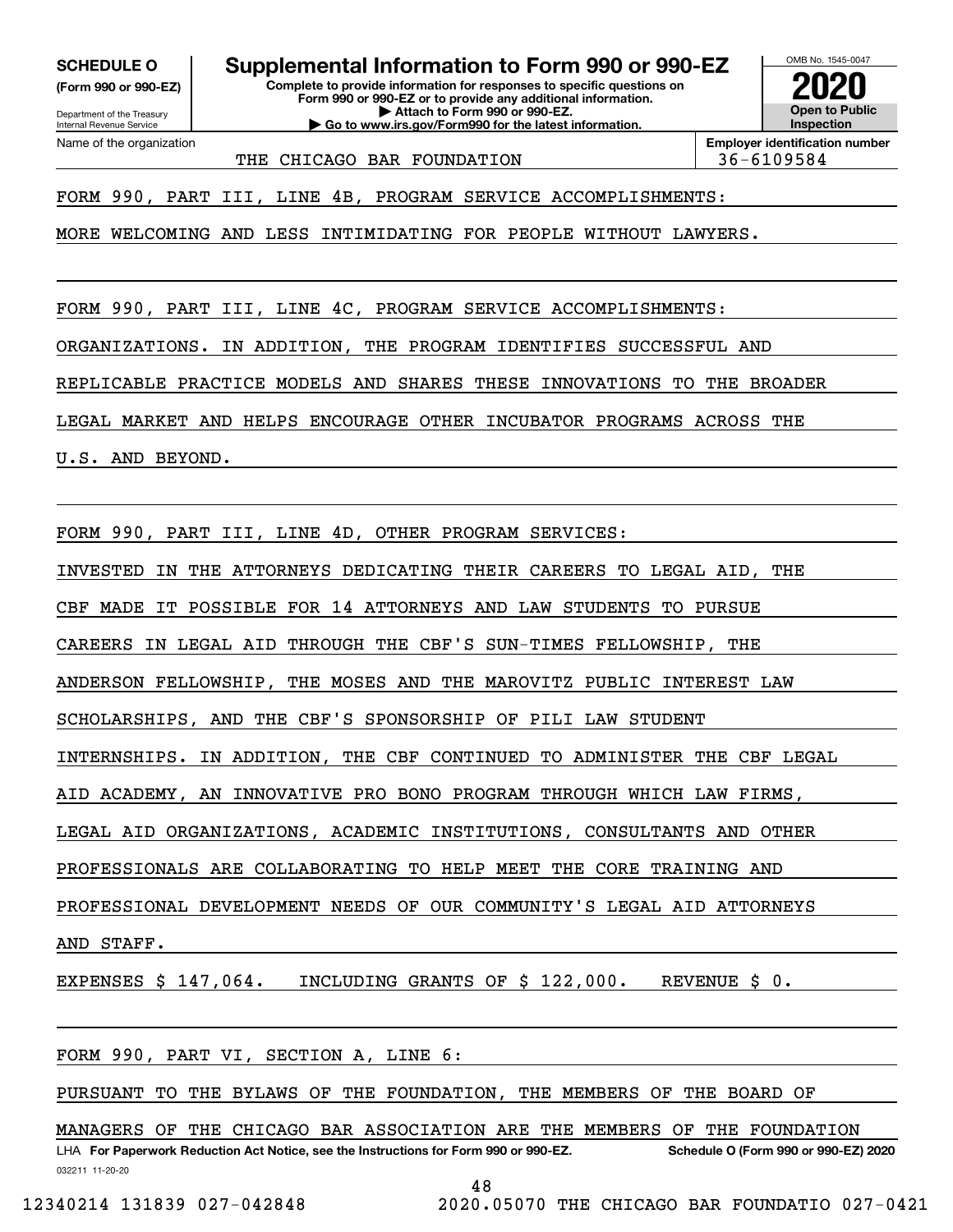THE CHICAGO BAR FOUNDATION 36-6109584

("MEMBERS").

FORM 990, PART VI, SECTION A, LINE 7A:

UNDER THE CHICAGO BAR FOUNDATION'S BYLAWS, THE MEMBERS OF THE CHICAGO BAR

ASSOCIATION'S BOARD OF MANAGERS ELECT THE DIRECTORS OF THE CHICAGO BAR

FOUNDATION.

FORM 990, PART VI, SECTION A, LINE 7B:

THE MEMBERS HAVE THE RIGHT TO ELECT THE DIRECTORS OF THE FOUNDATION, TO

APPROVE AMENDMENTS TO THE BYLAWS AND TO VOTE ON ALL OTHER MATTERS

PERTAINING TO THE AFFAIRS OF THE FOUNDATION ON WHICH A VOTE OF THE MEMBERS

IS DEEMED DESIRABLE BY THE BOARD OF DIRECTORS OF THE FOUNDATION.

FORM 990, PART VI, SECTION B, LINE 11B:

FORM 990 WAS REVIEWED AND APPROVED BY THE FINANCE COMMITTEE AND SUBMITTED

TO THE FULL GOVERNING BOARD FOR ITS REVIEW BEFORE FILING.

FORM 990, PART VI, SECTION B, LINE 12C:

THE CONFLICT OF INTEREST POLICY IS MONITORED PERIODICALLY THROUGHOUT THE

YEAR. EACH BOARD MEMBER AND STAFF PERSON HAS TO SUBMIT A CONFLICT OF

INTEREST STATEMENT BEFORE THE BOARD APPROVES GRANTS. ANY BOARD MEMBER

DISCLOSING A CONFLICT WOULD BE ASKED TO RECUSE THEMSELVES FROM VOTING ON

ANY MATTER IMPACTING THE ORGANIZATION WHERE A CONFLICT IS PRESENT.

FORM 990, PART VI, SECTION B, LINE 15A:

THE EXECUTIVE COMMITTEE REVIEWS THE COMPLETE COMPENSATION PACKAGE FOR THE

EXECUTIVE DIRECTOR ANNUALLY. IN YEARS WHEN COMPENSATION INCREASES HAVE

BEEN AWARDED TO THE EXECUTIVE DIRECTOR, THE EXECUTIVE COMMITTEE HAS

**Schedule O (Form 990 or 990-EZ) 2020**

032212 11-20-20

49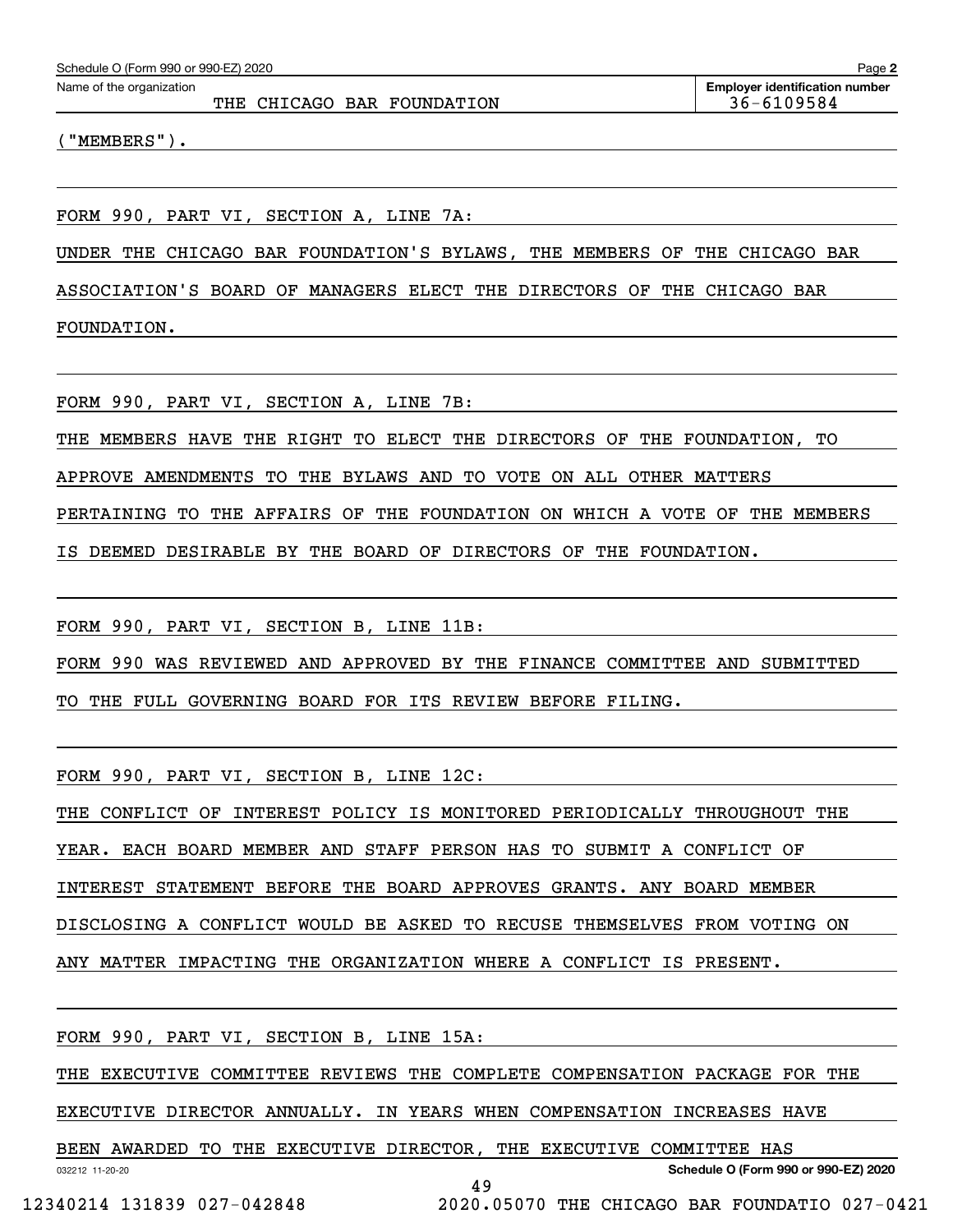| Schedule O (Form 990 or 990-EZ) 2020                                               | Page 2                                              |
|------------------------------------------------------------------------------------|-----------------------------------------------------|
| Name of the organization<br>CHICAGO BAR FOUNDATION<br>THE                          | <b>Employer identification number</b><br>36-6109584 |
| COMPENSATION PACKAGE AND<br>CONSIDERED<br>THE<br>COMPLETE<br>REVIEWED              | COMPARABLE                                          |
| EXTERNAL DATA, INCLUDING DATA COLLECTED BY AN<br>INDEPENDENT                       | THE<br>CONSULTANT.                                  |
| COMPENSATION WAS<br>RECORDED<br>THE<br>PROCESS<br>DETERMINE<br>THE<br>ΙN<br>TО     | THE<br>MINUTES<br>ΟF                                |
| YEARS<br>COMPENSATION<br><b>EXECUTIVE</b><br>COMMITTEE.<br>WHEN<br>INCREASES<br>ΙN | HAVE<br>BEEN                                        |
| THE EXECUTIVE DIRECTOR HAS FOLLOWED<br>TO.<br>KEY<br>EMPLOYEES,<br>AWARDED         | A SIMILAR                                           |
| THEIR COMPENSATION<br>PROCESS TO<br>DETERMINE<br>PACKAGE.                          |                                                     |
|                                                                                    |                                                     |
| FORM 990, PART VI,<br>SECTION C, LINE 19:                                          |                                                     |

THE CHICAGO BAR FOUNDATION MAKES ITS GOVERNING DOCUMENTS, CONFLICT OF INTEREST POLICY, AND FINANCIAL STATEMENTS AVAILABLE TO THE PUBLIC UPON REQUEST FOR THE SAME PERIOD OF DISCLOSURE AS SET FORTH IN SECTION 6104(D). THE FINANCIAL STATEMENTS ARE ALSO AVAILABLE ONLINE THROUGH THE

ORGANIZATION'S WEBSITE - WWW.CHICAGOBARFOUNDATION.ORG

FORM 990, PART XII, LINE 2C:

THERE HAS BEEN NO CHANGE IN THE PROCESS FROM THE PRIOR YEAR.

032212 11-20-20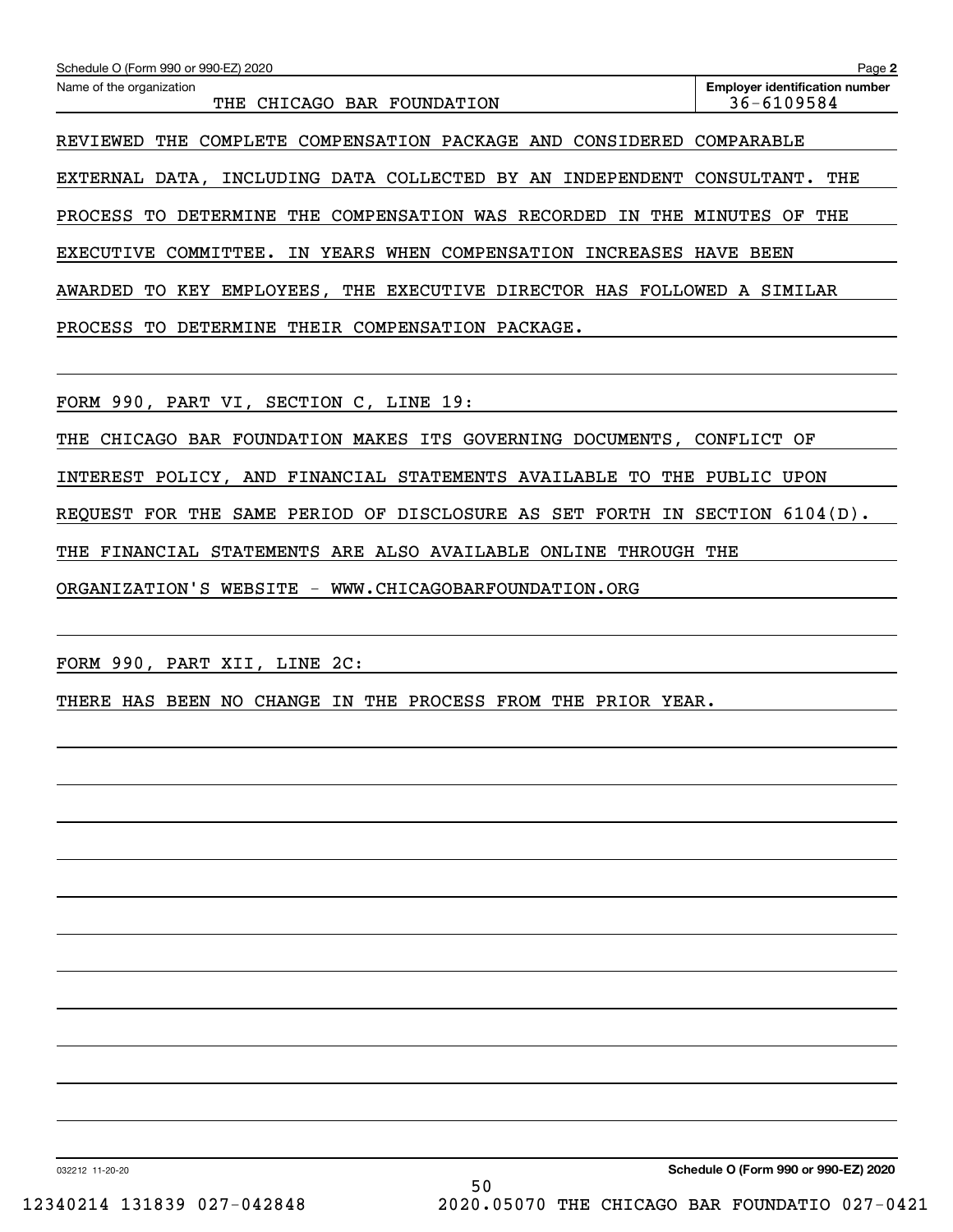| internai<br>.,<br>۰.<br>.,<br>۰. | ľ<br>٢ı |
|----------------------------------|---------|
|                                  |         |

# **Related Organizations and Unrelated Partnerships**

**Complete if the organization answered "Yes" on Form 990, Part IV, line 33, 34, 35b, 36, or 37.** |

**Attach to Form 990.**  |

OMB No. 1545-0047

**Open to Public | Go to www.irs.gov/Form990 for instructions and the latest information. Inspection 2020**

**Employer identification number**

36-6109584

Department of the Treasury Internal Revenue Service Name of the organization

**SCHEDULE R (Form 990)**

THE CHICAGO BAR FOUNDATION

**Part I Identification of Disregarded Entities.**  Complete if the organization answered "Yes" on Form 990, Part IV, line 33.

| (a)<br>Name, address, and EIN (if applicable)<br>of disregarded entity | (b)<br>Primary activity | (c)<br>Legal domicile (state or<br>foreign country) | (d)<br>Total income | (e)<br>End-of-year assets | (f)<br>Direct controlling<br>entity |
|------------------------------------------------------------------------|-------------------------|-----------------------------------------------------|---------------------|---------------------------|-------------------------------------|
|                                                                        |                         |                                                     |                     |                           |                                     |
|                                                                        |                         |                                                     |                     |                           |                                     |
|                                                                        |                         |                                                     |                     |                           |                                     |
|                                                                        |                         |                                                     |                     |                           |                                     |

**Identification of Related Tax-Exempt Organizations.** Complete if the organization answered "Yes" on Form 990, Part IV, line 34, because it had one or more related tax-exempt **Part II** organizations during the tax year.

| (a)<br>Name, address, and EIN<br>of related organization | (b)<br>Primary activity | (c)<br>Legal domicile (state or<br>foreign country) | (d)<br><b>Exempt Code</b><br>section | (e)<br>Public charity<br>status (if section | (f)<br>Direct controlling<br>entity | $(g)$<br>Section 512(b)(13) | controlled<br>entity? |
|----------------------------------------------------------|-------------------------|-----------------------------------------------------|--------------------------------------|---------------------------------------------|-------------------------------------|-----------------------------|-----------------------|
|                                                          |                         |                                                     |                                      | 501(c)(3))                                  |                                     | Yes                         | No                    |
| CHICAGO BAR ASSOCIATION - 36-0896550                     |                         |                                                     |                                      |                                             |                                     |                             |                       |
| 321 S PLYMOUTH COURT                                     |                         |                                                     |                                      |                                             |                                     |                             |                       |
| CHICAGO, IL 60604                                        | ASSOCIATION             | ILLINOIS                                            | 501(C)(6)                            |                                             | N/A                                 |                             | X                     |
|                                                          |                         |                                                     |                                      |                                             |                                     |                             |                       |
|                                                          |                         |                                                     |                                      |                                             |                                     |                             |                       |
|                                                          |                         |                                                     |                                      |                                             |                                     |                             |                       |

**For Paperwork Reduction Act Notice, see the Instructions for Form 990. Schedule R (Form 990) 2020**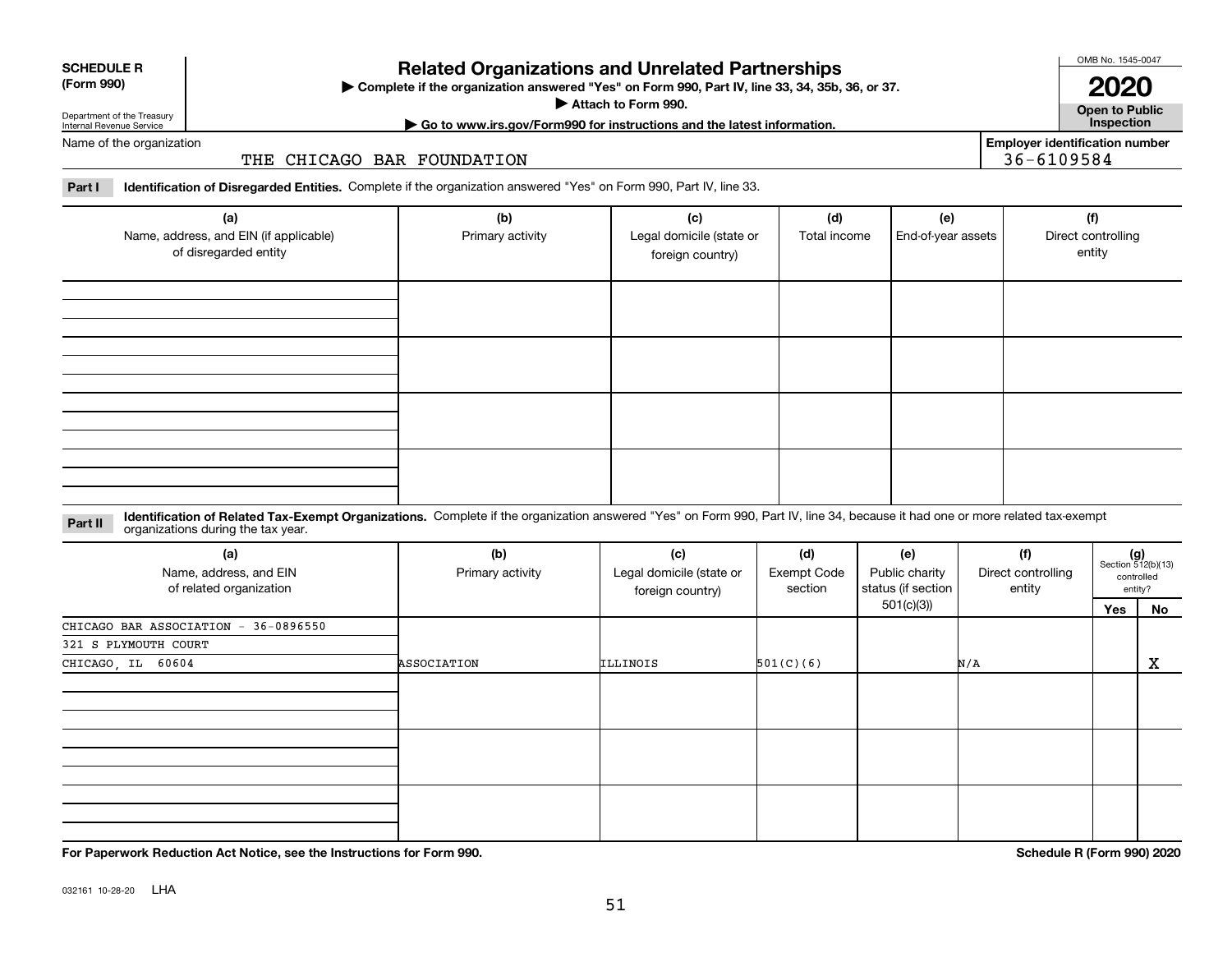#### Schedule R (Form 990) 2020 Page THE CHICAGO BAR FOUNDATION 36-6109584

**2**

**Identification of Related Organizations Taxable as a Partnership.** Complete if the organization answered "Yes" on Form 990, Part IV, line 34, because it had one or more related **Part III** organizations treated as a partnership during the tax year.

| (a)                                               | (b)              | (c)                  | (d)                          | (e)                                                                 | (f)                      | (g)                     |              | (h)                                             | (i)                                      | (j) | (k)                                                       |  |
|---------------------------------------------------|------------------|----------------------|------------------------------|---------------------------------------------------------------------|--------------------------|-------------------------|--------------|-------------------------------------------------|------------------------------------------|-----|-----------------------------------------------------------|--|
| Name, address, and EIN<br>of related organization | Primary activity | Legal<br>domicile    | Direct controlling<br>entity | Predominant income                                                  | Share of total<br>income | Share of<br>end-of-year |              | Code V-UBI<br>Disproportionate<br>amount in box |                                          |     | General or Percentage<br>managing<br>partner?<br>partner? |  |
|                                                   |                  | (state or<br>foreign |                              |                                                                     |                          | assets                  | allocations? |                                                 |                                          |     |                                                           |  |
|                                                   |                  | country)             |                              | related, unrelated,<br>excluded from tax under<br>sections 512-514) |                          |                         | Yes $ $      | No                                              | 20 of Schedule<br>K-1 (Form 1065) Yes No |     |                                                           |  |
|                                                   |                  |                      |                              |                                                                     |                          |                         |              |                                                 |                                          |     |                                                           |  |
|                                                   |                  |                      |                              |                                                                     |                          |                         |              |                                                 |                                          |     |                                                           |  |
|                                                   |                  |                      |                              |                                                                     |                          |                         |              |                                                 |                                          |     |                                                           |  |
|                                                   |                  |                      |                              |                                                                     |                          |                         |              |                                                 |                                          |     |                                                           |  |
|                                                   |                  |                      |                              |                                                                     |                          |                         |              |                                                 |                                          |     |                                                           |  |
|                                                   |                  |                      |                              |                                                                     |                          |                         |              |                                                 |                                          |     |                                                           |  |
|                                                   |                  |                      |                              |                                                                     |                          |                         |              |                                                 |                                          |     |                                                           |  |
|                                                   |                  |                      |                              |                                                                     |                          |                         |              |                                                 |                                          |     |                                                           |  |
|                                                   |                  |                      |                              |                                                                     |                          |                         |              |                                                 |                                          |     |                                                           |  |
|                                                   |                  |                      |                              |                                                                     |                          |                         |              |                                                 |                                          |     |                                                           |  |
|                                                   |                  |                      |                              |                                                                     |                          |                         |              |                                                 |                                          |     |                                                           |  |
|                                                   |                  |                      |                              |                                                                     |                          |                         |              |                                                 |                                          |     |                                                           |  |
|                                                   |                  |                      |                              |                                                                     |                          |                         |              |                                                 |                                          |     |                                                           |  |
|                                                   |                  |                      |                              |                                                                     |                          |                         |              |                                                 |                                          |     |                                                           |  |
|                                                   |                  |                      |                              |                                                                     |                          |                         |              |                                                 |                                          |     |                                                           |  |
|                                                   |                  |                      |                              |                                                                     |                          |                         |              |                                                 |                                          |     |                                                           |  |
|                                                   |                  |                      |                              |                                                                     |                          |                         |              |                                                 |                                          |     |                                                           |  |

**Identification of Related Organizations Taxable as a Corporation or Trust.** Complete if the organization answered "Yes" on Form 990, Part IV, line 34, because it had one or more related **Part IV** organizations treated as a corporation or trust during the tax year.

| (a)<br>Name, address, and EIN<br>of related organization | (b)<br>Primary activity | (c)<br>Legal domicile<br>(state or<br>foreign | (d)<br>Direct controlling<br>entity | (e)<br>Type of entity<br>(C corp, S corp,<br>or trust) | (f)<br>Share of total<br>income | (g)<br>Share of<br>end-of-year<br>assets | (h)<br>Percentage<br>ownership | $\begin{array}{c} \textbf{(i)}\\ \text{Section}\\ 512 \text{(b)} \text{(13)}\\ \text{controlled}\end{array}$ | entity? |
|----------------------------------------------------------|-------------------------|-----------------------------------------------|-------------------------------------|--------------------------------------------------------|---------------------------------|------------------------------------------|--------------------------------|--------------------------------------------------------------------------------------------------------------|---------|
|                                                          |                         | country)                                      |                                     |                                                        |                                 |                                          |                                | Yes No                                                                                                       |         |
|                                                          |                         |                                               |                                     |                                                        |                                 |                                          |                                |                                                                                                              |         |
|                                                          |                         |                                               |                                     |                                                        |                                 |                                          |                                |                                                                                                              |         |
|                                                          |                         |                                               |                                     |                                                        |                                 |                                          |                                |                                                                                                              |         |
|                                                          |                         |                                               |                                     |                                                        |                                 |                                          |                                |                                                                                                              |         |
|                                                          |                         |                                               |                                     |                                                        |                                 |                                          |                                |                                                                                                              |         |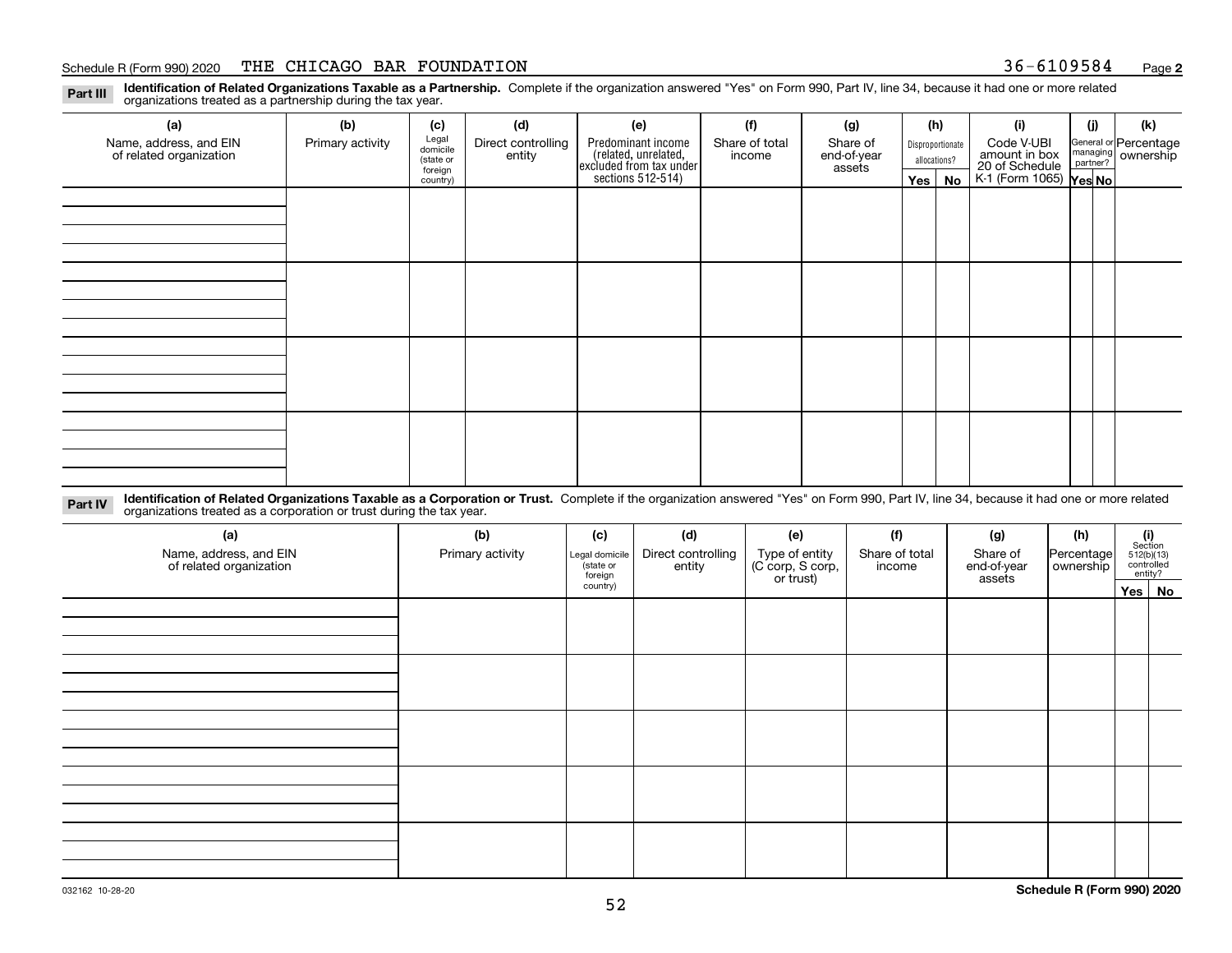#### Schedule R (Form 990) 2020 Page THE CHICAGO BAR FOUNDATION 36-6109584

**Part V** T**ransactions With Related Organizations.** Complete if the organization answered "Yes" on Form 990, Part IV, line 34, 35b, or 36.

| Note: Complete line 1 if any entity is listed in Parts II, III, or IV of this schedule.                                                                                                                                        |                | Yes I | No           |
|--------------------------------------------------------------------------------------------------------------------------------------------------------------------------------------------------------------------------------|----------------|-------|--------------|
| 1 During the tax year, did the organization engage in any of the following transactions with one or more related organizations listed in Parts II-IV?                                                                          |                |       |              |
|                                                                                                                                                                                                                                | 1a             |       | X            |
| b Gift, grant, or capital contribution to related organization(s) material contracts and contribution to related organization(s)                                                                                               | 1 <sub>b</sub> | х     |              |
| c Gift, grant, or capital contribution from related organization(s) material contents and contribution from related organization(s) material contents and content of the content of the content of content of content of the c | 1c             |       | X            |
|                                                                                                                                                                                                                                | 1d             |       | X            |
|                                                                                                                                                                                                                                | 1e             |       | X            |
|                                                                                                                                                                                                                                |                |       |              |
| f Dividends from related organization(s) material contents and content and content of the content of the content of the content of the content of the content of the content of the content of the content of the content of t | 1f             |       | X            |
| g Sale of assets to related organization(s) manufactured assemblances and contract and contract and contract and contract and contract and contract and contract and contract and contract and contract and contract and contr | 1a             |       | X            |
| h Purchase of assets from related organization(s) manufactured and content to content the content of assets from related organization(s)                                                                                       | 1h             |       | X            |
|                                                                                                                                                                                                                                | 1i             |       | $\mathbf X$  |
| Lease of facilities, equipment, or other assets to related organization(s) contained and contained and contained and contained and contained and contained and contained and contained and contained and contained and contain | 1i.            |       | X            |
|                                                                                                                                                                                                                                |                |       |              |
| k Lease of facilities, equipment, or other assets from related organization(s) manufaction content and content to the content of facilities, equipment, or other assets from related organization(s) manufaction content and c | 1k             |       | х            |
|                                                                                                                                                                                                                                | 11             |       | X            |
| m Performance of services or membership or fundraising solicitations by related organization(s)                                                                                                                                | 1 <sub>m</sub> | X     |              |
|                                                                                                                                                                                                                                | 1n             | X     |              |
| <b>o</b> Sharing of paid employees with related organization(s)                                                                                                                                                                | 10             |       | X            |
|                                                                                                                                                                                                                                |                |       |              |
| p Reimbursement paid to related organization(s) for expenses [1111] and the content of the content of the content of the content of the content of the content of the content of the content of the content of the content of  | 1p             | х     |              |
|                                                                                                                                                                                                                                | 1a             |       | X            |
|                                                                                                                                                                                                                                |                |       |              |
| r Other transfer of cash or property to related organization(s)                                                                                                                                                                | 1r             |       | $\mathbf{x}$ |
|                                                                                                                                                                                                                                | 1s             | X     |              |
| 2 If the answer to any of the above is "Yes," see the instructions for information on who must complete this line, including covered relationships and transaction thresholds.                                                 |                |       |              |

| (a)<br>Name of related organization | (b)<br>Transaction<br>type (a-s) | (c)<br>Amount involved | (d)<br>Method of determining amount involved |
|-------------------------------------|----------------------------------|------------------------|----------------------------------------------|
| (1) CHICAGO BAR ASSOCIATION         | $\mathbf{B}$                     | $61,938.$ $CASH$       |                                              |
| (2)                                 |                                  |                        |                                              |
| (3)                                 |                                  |                        |                                              |
| (4)                                 |                                  |                        |                                              |
| (5)                                 |                                  |                        |                                              |
| (6)                                 |                                  |                        |                                              |

 $\overline{\phantom{a}}$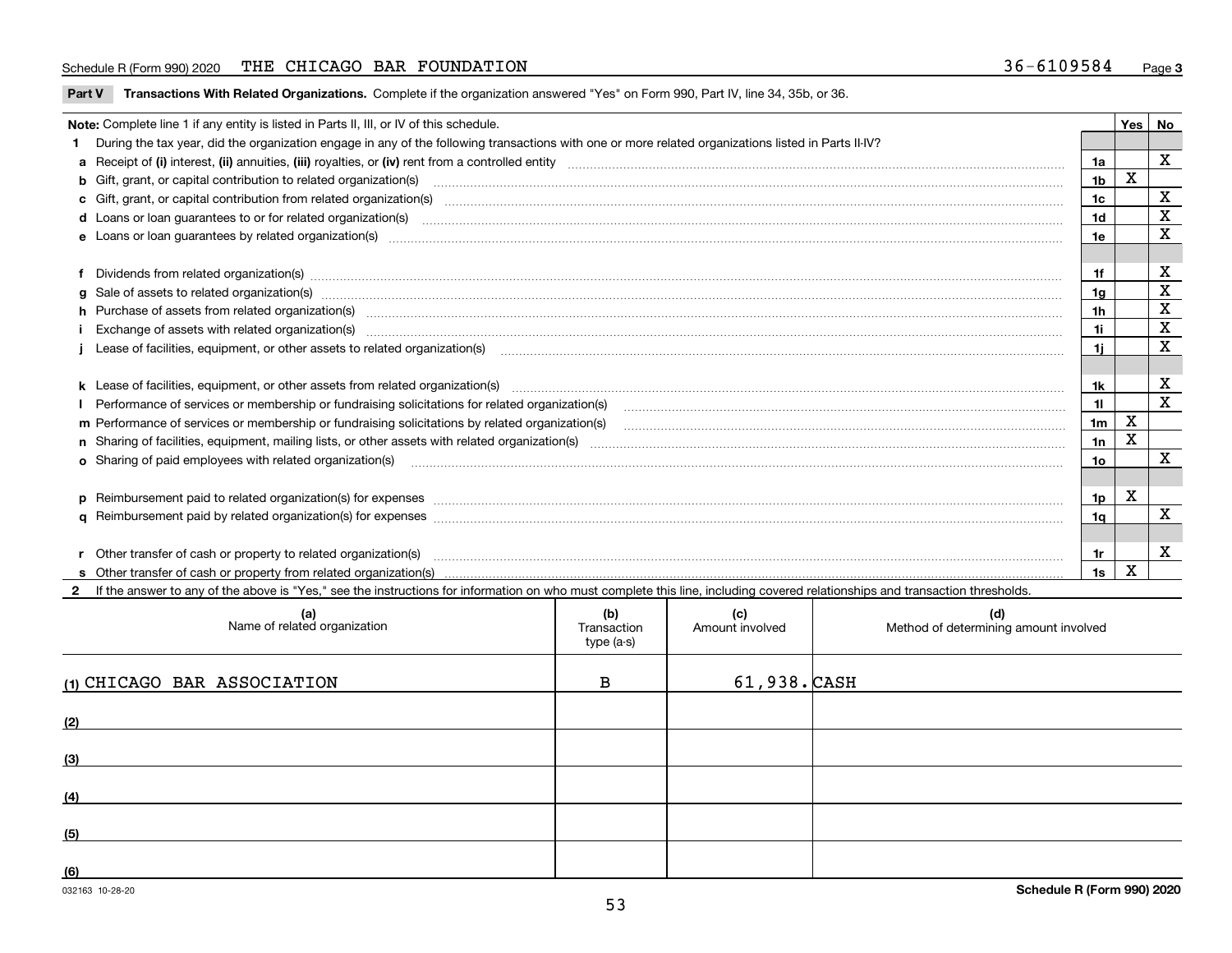#### Schedule R (Form 990) 2020 Page THE CHICAGO BAR FOUNDATION 36-6109584

**Part VI Unrelated Organizations Taxable as a Partnership. Complete if the organization answered "Yes" on Form 990, Part IV, line 37.** 

Provide the following information for each entity taxed as a partnership through which the organization conducted more than five percent of its activities (measured by total assets or gross revenue) that was not a related organization. See instructions regarding exclusion for certain investment partnerships.

| ັ                      | ັ<br>ັ           |                   |                                                                                            |                                                                                               |  |          |             |                                  |  |                                                                                                  |        |  |     |
|------------------------|------------------|-------------------|--------------------------------------------------------------------------------------------|-----------------------------------------------------------------------------------------------|--|----------|-------------|----------------------------------|--|--------------------------------------------------------------------------------------------------|--------|--|-----|
| (a)                    | (b)              | (c)               | (d)                                                                                        | $(e)$<br>Are all                                                                              |  | (f)      | (g)         | (h)                              |  | (i)                                                                                              | (i)    |  | (k) |
| Name, address, and EIN | Primary activity | Legal domicile    | Predominant income<br>(related, unrelated,<br>excluded from tax under<br>sections 512-514) |                                                                                               |  | Share of | Share of    | Disproportionate<br>allocations? |  | Code V-UBI<br>amount in box 20 managing<br>of Schedule K-1<br>(Form 1065)<br>$\overline{Yes}$ No |        |  |     |
| of entity              |                  | (state or foreign |                                                                                            | $\begin{array}{c}\n\text{partners} & \text{sec.} \\ 501(c)(3) & \text{orgs.?} \\ \end{array}$ |  | total    | end-of-year |                                  |  |                                                                                                  |        |  |     |
|                        |                  | country)          |                                                                                            |                                                                                               |  | income   | assets      |                                  |  |                                                                                                  |        |  |     |
|                        |                  |                   |                                                                                            | Yes No                                                                                        |  |          |             | Yes No                           |  |                                                                                                  | Yes No |  |     |
|                        |                  |                   |                                                                                            |                                                                                               |  |          |             |                                  |  |                                                                                                  |        |  |     |
|                        |                  |                   |                                                                                            |                                                                                               |  |          |             |                                  |  |                                                                                                  |        |  |     |
|                        |                  |                   |                                                                                            |                                                                                               |  |          |             |                                  |  |                                                                                                  |        |  |     |
|                        |                  |                   |                                                                                            |                                                                                               |  |          |             |                                  |  |                                                                                                  |        |  |     |
|                        |                  |                   |                                                                                            |                                                                                               |  |          |             |                                  |  |                                                                                                  |        |  |     |
|                        |                  |                   |                                                                                            |                                                                                               |  |          |             |                                  |  |                                                                                                  |        |  |     |
|                        |                  |                   |                                                                                            |                                                                                               |  |          |             |                                  |  |                                                                                                  |        |  |     |
|                        |                  |                   |                                                                                            |                                                                                               |  |          |             |                                  |  |                                                                                                  |        |  |     |
|                        |                  |                   |                                                                                            |                                                                                               |  |          |             |                                  |  |                                                                                                  |        |  |     |
|                        |                  |                   |                                                                                            |                                                                                               |  |          |             |                                  |  |                                                                                                  |        |  |     |
|                        |                  |                   |                                                                                            |                                                                                               |  |          |             |                                  |  |                                                                                                  |        |  |     |
|                        |                  |                   |                                                                                            |                                                                                               |  |          |             |                                  |  |                                                                                                  |        |  |     |
|                        |                  |                   |                                                                                            |                                                                                               |  |          |             |                                  |  |                                                                                                  |        |  |     |
|                        |                  |                   |                                                                                            |                                                                                               |  |          |             |                                  |  |                                                                                                  |        |  |     |
|                        |                  |                   |                                                                                            |                                                                                               |  |          |             |                                  |  |                                                                                                  |        |  |     |
|                        |                  |                   |                                                                                            |                                                                                               |  |          |             |                                  |  |                                                                                                  |        |  |     |
|                        |                  |                   |                                                                                            |                                                                                               |  |          |             |                                  |  |                                                                                                  |        |  |     |
|                        |                  |                   |                                                                                            |                                                                                               |  |          |             |                                  |  |                                                                                                  |        |  |     |
|                        |                  |                   |                                                                                            |                                                                                               |  |          |             |                                  |  |                                                                                                  |        |  |     |
|                        |                  |                   |                                                                                            |                                                                                               |  |          |             |                                  |  |                                                                                                  |        |  |     |
|                        |                  |                   |                                                                                            |                                                                                               |  |          |             |                                  |  |                                                                                                  |        |  |     |
|                        |                  |                   |                                                                                            |                                                                                               |  |          |             |                                  |  |                                                                                                  |        |  |     |
|                        |                  |                   |                                                                                            |                                                                                               |  |          |             |                                  |  |                                                                                                  |        |  |     |
|                        |                  |                   |                                                                                            |                                                                                               |  |          |             |                                  |  |                                                                                                  |        |  |     |
|                        |                  |                   |                                                                                            |                                                                                               |  |          |             |                                  |  |                                                                                                  |        |  |     |
|                        |                  |                   |                                                                                            |                                                                                               |  |          |             |                                  |  |                                                                                                  |        |  |     |
|                        |                  |                   |                                                                                            |                                                                                               |  |          |             |                                  |  |                                                                                                  |        |  |     |
|                        |                  |                   |                                                                                            |                                                                                               |  |          |             |                                  |  |                                                                                                  |        |  |     |
|                        |                  |                   |                                                                                            |                                                                                               |  |          |             |                                  |  |                                                                                                  |        |  |     |
|                        |                  |                   |                                                                                            |                                                                                               |  |          |             |                                  |  |                                                                                                  |        |  |     |
|                        |                  |                   |                                                                                            |                                                                                               |  |          |             |                                  |  |                                                                                                  |        |  |     |
|                        |                  |                   |                                                                                            |                                                                                               |  |          |             |                                  |  |                                                                                                  |        |  |     |
|                        |                  |                   |                                                                                            |                                                                                               |  |          |             |                                  |  |                                                                                                  |        |  |     |
|                        |                  |                   |                                                                                            |                                                                                               |  |          |             |                                  |  |                                                                                                  |        |  |     |
|                        |                  |                   |                                                                                            |                                                                                               |  |          |             |                                  |  |                                                                                                  |        |  |     |
|                        |                  |                   |                                                                                            |                                                                                               |  |          |             |                                  |  |                                                                                                  |        |  |     |
|                        |                  |                   |                                                                                            |                                                                                               |  |          |             |                                  |  |                                                                                                  |        |  |     |
|                        |                  |                   |                                                                                            |                                                                                               |  |          |             |                                  |  |                                                                                                  |        |  |     |
|                        |                  |                   |                                                                                            |                                                                                               |  |          |             |                                  |  |                                                                                                  |        |  |     |
|                        |                  |                   |                                                                                            |                                                                                               |  |          |             |                                  |  |                                                                                                  |        |  |     |
|                        |                  |                   |                                                                                            |                                                                                               |  |          |             |                                  |  |                                                                                                  |        |  |     |
|                        |                  |                   |                                                                                            |                                                                                               |  |          |             |                                  |  |                                                                                                  |        |  |     |
|                        |                  |                   |                                                                                            |                                                                                               |  |          |             |                                  |  |                                                                                                  |        |  |     |

**Schedule R (Form 990) 2020**